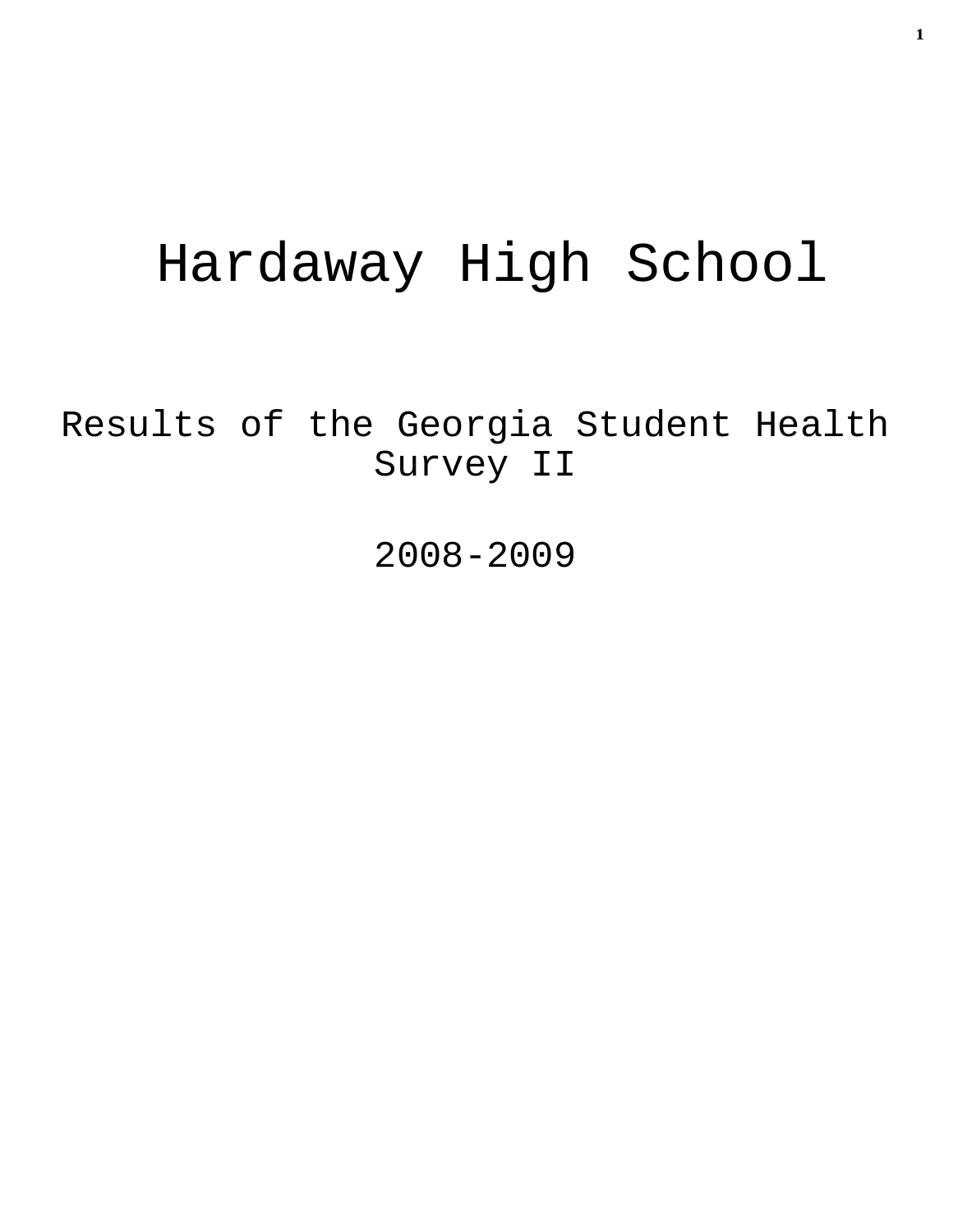# *Demographics* **2**

| Grade                    |     |  |  |
|--------------------------|-----|--|--|
| <b>Grade   Frequency</b> |     |  |  |
| 10                       | 329 |  |  |
| 12                       | 288 |  |  |

| Frequency      | <b>Table of Gender by Grade</b> |              |              |              |  |  |
|----------------|---------------------------------|--------------|--------------|--------------|--|--|
| <b>Col Pct</b> |                                 | Grade(Grade) |              |              |  |  |
|                | Gender(Gender)                  | 10           | 12           | <b>Total</b> |  |  |
|                | <b>Female</b>                   | 189<br>57.45 | 156<br>54.17 | 345          |  |  |
|                | <b>Male</b>                     | 140<br>42.55 | 132<br>45.83 | 272          |  |  |
|                | <b>Total</b>                    | 329          | 288          | 617          |  |  |

| <b>Frequency</b> |
|------------------|
| <b>Col Pct</b>   |

| <b>Table of Ethnicity by Grade</b> |              |              |              |  |  |  |
|------------------------------------|--------------|--------------|--------------|--|--|--|
|                                    | Grade(Grade) |              |              |  |  |  |
| <b>Ethnicity</b> (Ethnicity)       | 10           | 12           | <b>Total</b> |  |  |  |
| <b>Black</b>                       | 151<br>45.90 | 133<br>46.18 | 284          |  |  |  |
| <b>Hispanic</b>                    | 19<br>5.78   | 14<br>4.86   | 33           |  |  |  |
| White                              | 122<br>37.08 | 108<br>37.50 | 230          |  |  |  |
| <b>Asian</b>                       | 7<br>2.13    | 7<br>2.43    | 14           |  |  |  |
| <b>Other</b>                       | 30<br>9.12   | 26<br>9.03   | 56           |  |  |  |
| <b>Total</b>                       | 329          | 288          | 617          |  |  |  |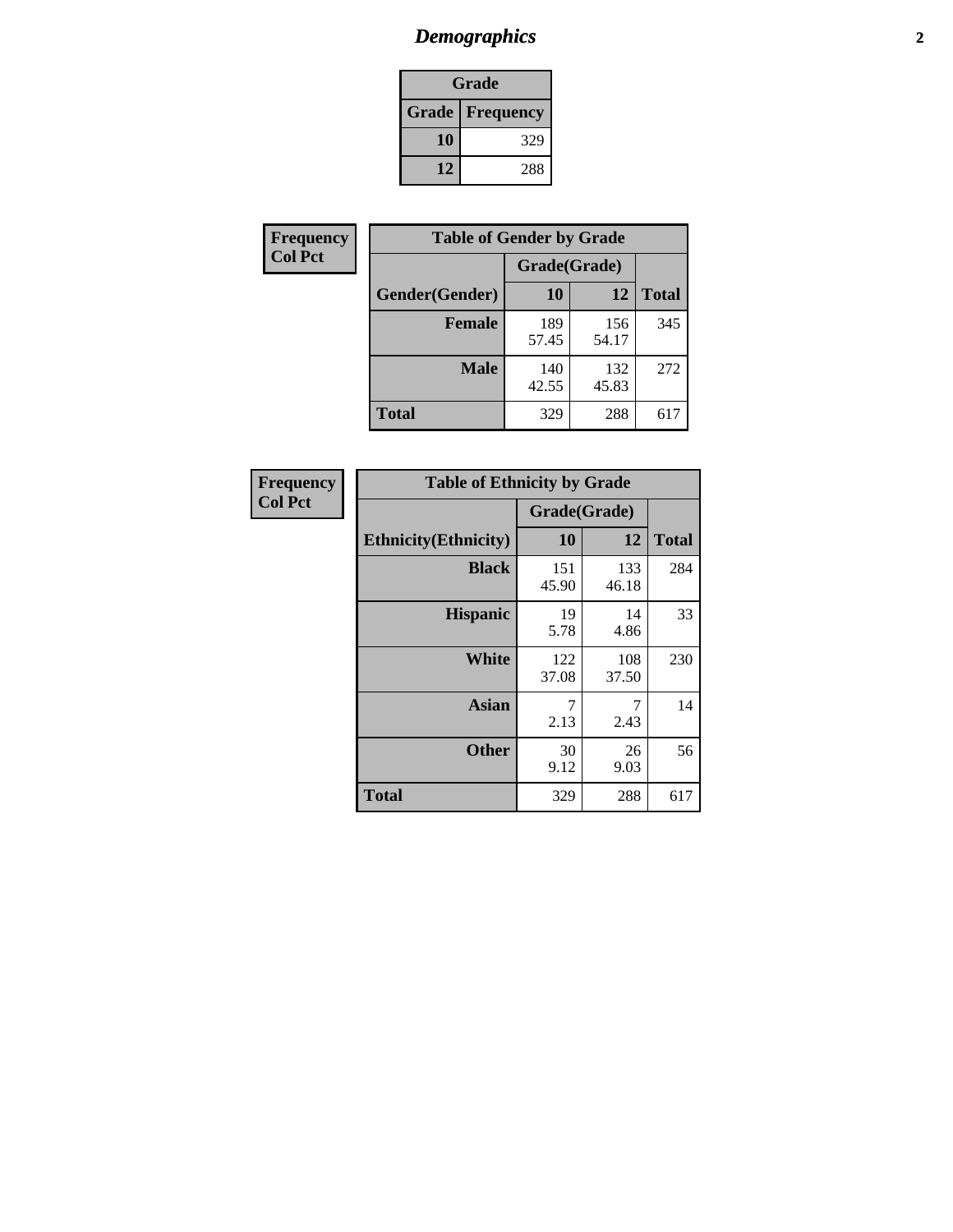#### *Title IV, Part A, Schedule A* **3** *Goal 1: Ensure that all schools are drug-free Baseline Data: Year 2008-2009 Prevalence of Drug Use*

| Frequency<br><b>Col Pct</b> | <b>Table of AlcoholAlt by Grade</b> |              |              |              |  |  |
|-----------------------------|-------------------------------------|--------------|--------------|--------------|--|--|
|                             | AlcoholAlt(Alcohol                  | Grade(Grade) |              |              |  |  |
|                             | use, past 30 days)                  | <b>10</b>    | 12           | <b>Total</b> |  |  |
|                             | <b>Yes</b>                          | 67<br>20.36  | 88<br>30.56  | 155          |  |  |
|                             | N <sub>0</sub>                      | 262<br>79.64 | 200<br>69.44 | 462          |  |  |
|                             | Total                               | 329          | 288          | 617          |  |  |

| Frequency<br><b>Col Pct</b> | <b>Table of TobaccoAny by Grade</b> |              |              |              |  |  |
|-----------------------------|-------------------------------------|--------------|--------------|--------------|--|--|
|                             | TobaccoAny(Tobacco                  | Grade(Grade) |              |              |  |  |
|                             | use, past 30 days)                  | 10           | 12           | <b>Total</b> |  |  |
|                             | <b>Yes</b>                          | 40<br>12.16  | 53<br>18.40  | 93           |  |  |
|                             | N <sub>0</sub>                      | 289<br>87.84 | 235<br>81.60 | 524          |  |  |
|                             | <b>Total</b>                        | 329          | 288          | 617          |  |  |

| Frequency<br><b>Col Pct</b> | <b>Table of MarijuanaAlt by Grade</b> |              |              |              |  |
|-----------------------------|---------------------------------------|--------------|--------------|--------------|--|
|                             | MarijuanaAlt(Marijuana                | Grade(Grade) |              |              |  |
|                             | use, past 30 days)                    | <b>10</b>    | 12           | <b>Total</b> |  |
|                             | <b>Yes</b>                            | 33<br>10.03  | 37<br>12.85  | 70           |  |
|                             | N <sub>0</sub>                        | 296<br>89.97 | 251<br>87.15 | 547          |  |
|                             | <b>Total</b>                          | 329          | 288          | 617          |  |

| Frequency<br><b>Col Pct</b> | <b>Table of OtherDrugAny by Grade</b>  |              |              |              |  |
|-----------------------------|----------------------------------------|--------------|--------------|--------------|--|
|                             | <b>OtherDrugAny(Other</b><br>drug use, | Grade(Grade) |              |              |  |
|                             | past 30 days)                          | 10           | 12           | <b>Total</b> |  |
|                             | Yes                                    | 27<br>8.21   | 33<br>11.46  | 60           |  |
|                             | N <sub>0</sub>                         | 302<br>91.79 | 255<br>88.54 | 557          |  |
|                             | <b>Total</b>                           | 329          | 288          | 617          |  |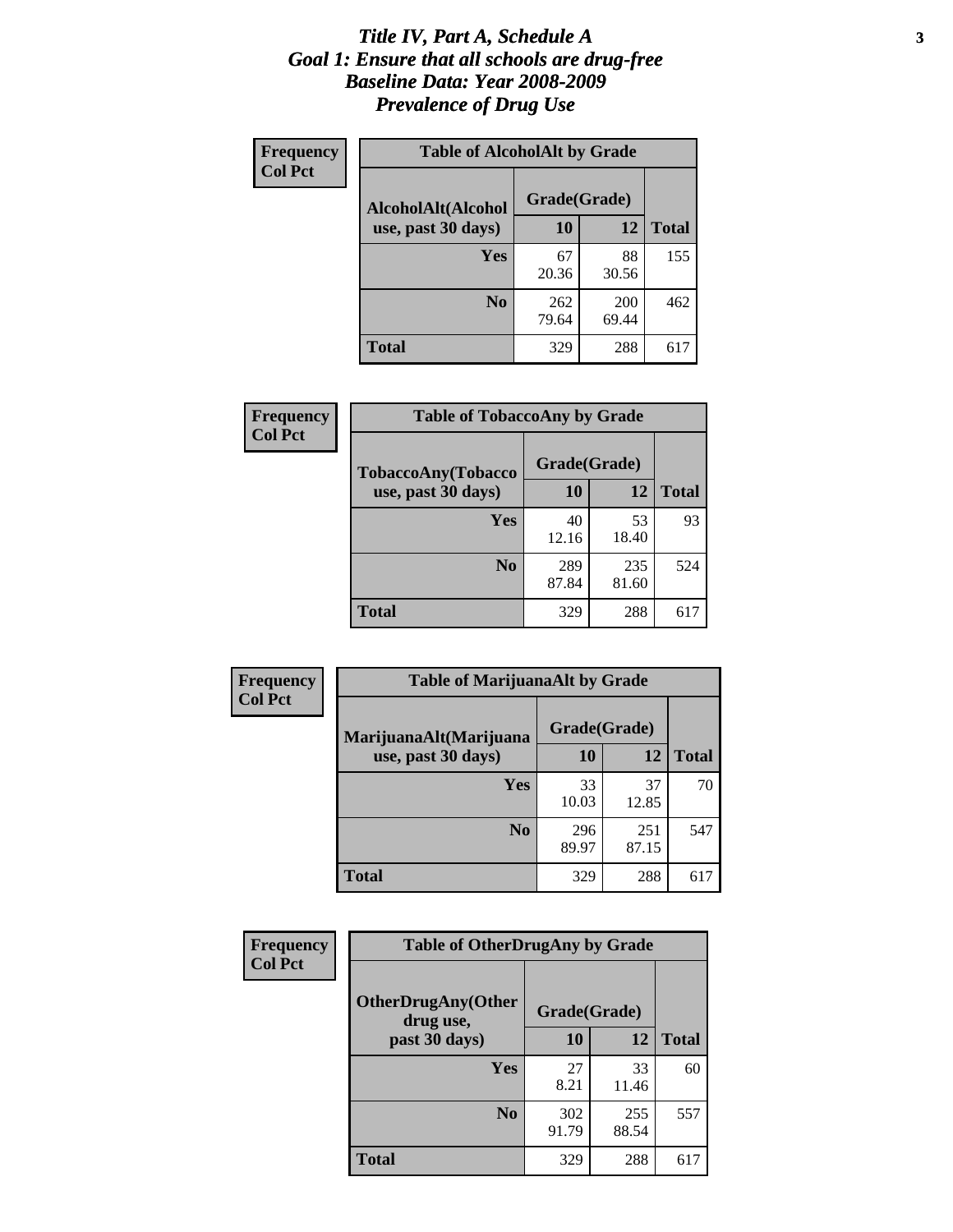#### *Average Age of Onset of Use* **4** *Results for "Average Age of Onset of Use" questions exclude students who said they did not use that substance*

| <b>Variable</b>    | Label                                                              | <b>Mean</b> |
|--------------------|--------------------------------------------------------------------|-------------|
| Alcoholinit2       | I started using alcohol when I was                                 | 13.52       |
| Cigarettesinit2    | I started smoking tobacco when I was                               | 13.82       |
| Smokelessinit2     | I started chewing tobacco when I was                               | 13.83       |
| Marijuanainit2     | I started using marijuana when I was                               | 14.17       |
| Cocaineinit2       | I started using cocaine when I was                                 | 15.39       |
| Inhalantsinit2     | I started using inhalants when I was                               | 12.77       |
| Steroidsinit2      | I started using steroids when I was                                | 13.33       |
| Ecstasyinit2       | I started using ecstasy when I was                                 | 14.76       |
| Methinit2          | I started using methamphetamines when I was                        | 13.75       |
| Hallucinogensinit2 | I started using hallucinogens when I was                           | 15.56       |
| Prescriptioninit2  | I started using prescription drugs not prescribed to me when I was | 13.45       |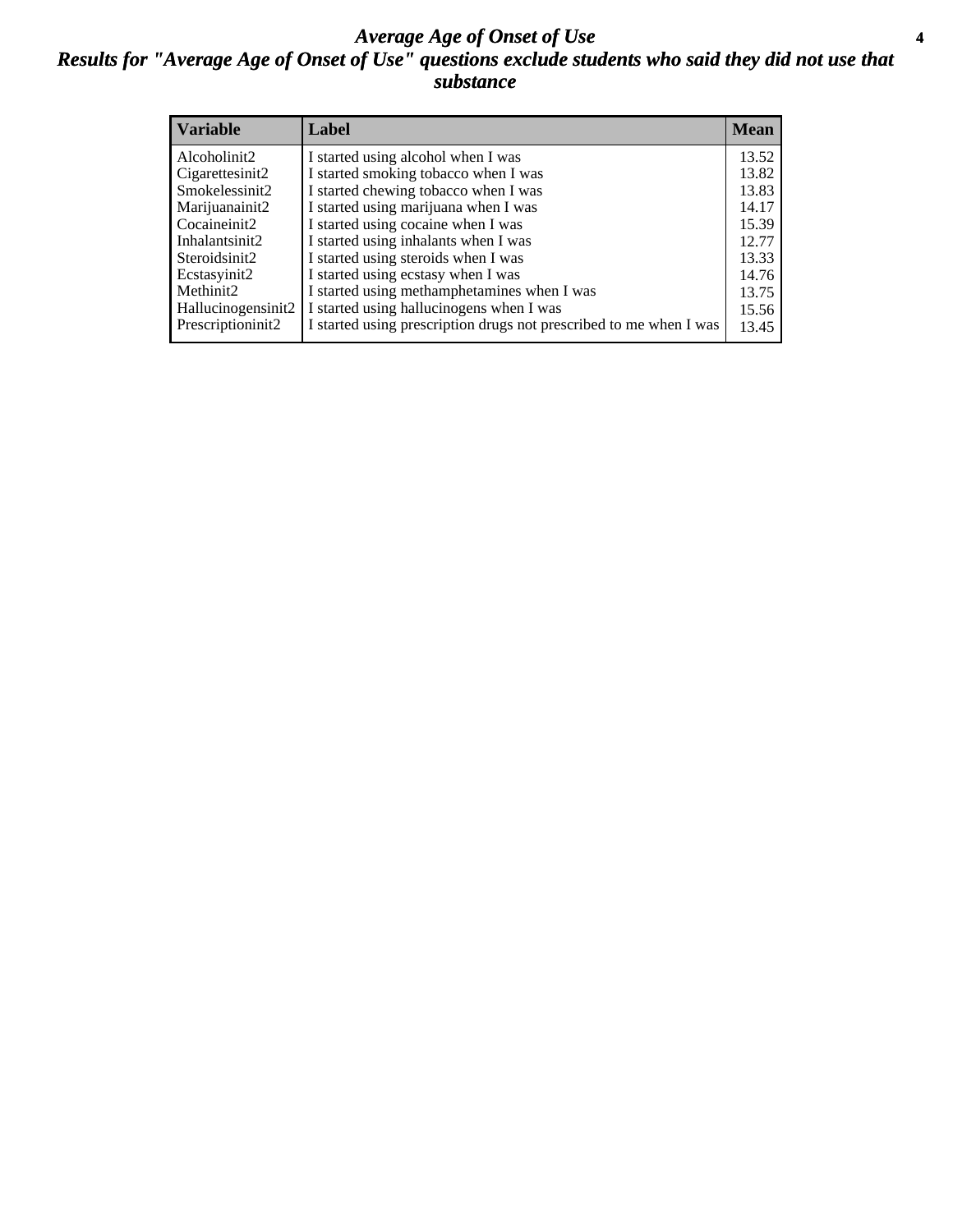# *Perception of Health Risk* **5**

| Frequency      | <b>Table of Alcoholharmdich by Grade</b> |              |              |              |  |
|----------------|------------------------------------------|--------------|--------------|--------------|--|
| <b>Col Pct</b> | Alcoholharmdich(I<br>think alcohol is    | Grade(Grade) |              |              |  |
|                | harmful)                                 | 10           | 12           | <b>Total</b> |  |
|                | <b>Yes</b>                               | 263<br>79.94 | 216<br>75.00 | 479          |  |
|                | N <sub>0</sub>                           | 66<br>20.06  | 72<br>25.00  | 138          |  |
|                | <b>Total</b>                             | 329          | 288          | 617          |  |

| Frequency      | <b>Table of Tobaccoharmdich by Grade</b> |              |              |              |  |
|----------------|------------------------------------------|--------------|--------------|--------------|--|
| <b>Col Pct</b> | Tobaccoharmdich(I<br>think tobacco is    | Grade(Grade) |              |              |  |
|                | harmful)                                 | 10           | 12           | <b>Total</b> |  |
|                | <b>Yes</b>                               | 312<br>94.83 | 273<br>94.79 | 585          |  |
|                | N <sub>0</sub>                           | 17<br>5.17   | 15<br>5.21   | 32           |  |
|                | <b>Total</b>                             | 329          | 288          | 617          |  |

| <b>Frequency</b> | <b>Table of Marijuanaharmdich by Grade</b> |              |              |              |  |
|------------------|--------------------------------------------|--------------|--------------|--------------|--|
| <b>Col Pct</b>   | Marijuanaharmdich(I<br>think marijuana is  | Grade(Grade) |              |              |  |
|                  | harmful)                                   | 10           | 12           | <b>Total</b> |  |
|                  | <b>Yes</b>                                 | 262<br>79.64 | 203<br>70.49 | 465          |  |
|                  | N <sub>0</sub>                             | 67<br>20.36  | 85<br>29.51  | 152          |  |
|                  | <b>Total</b>                               | 329          | 288          | 617          |  |

| Frequency      | <b>Table of Otherdrugharmdich by Grade</b>   |              |              |              |  |  |  |  |
|----------------|----------------------------------------------|--------------|--------------|--------------|--|--|--|--|
| <b>Col Pct</b> | Otherdrugharmdich(I<br>think other drugs are | Grade(Grade) |              |              |  |  |  |  |
|                | harmful)                                     | 10           | 12           | <b>Total</b> |  |  |  |  |
|                | <b>Yes</b>                                   | 317<br>96.35 | 281<br>97.57 | 598          |  |  |  |  |
|                | N <sub>0</sub>                               | 12<br>3.65   | 2.43         | 19           |  |  |  |  |
|                | <b>Total</b>                                 | 329          | 288          | 617          |  |  |  |  |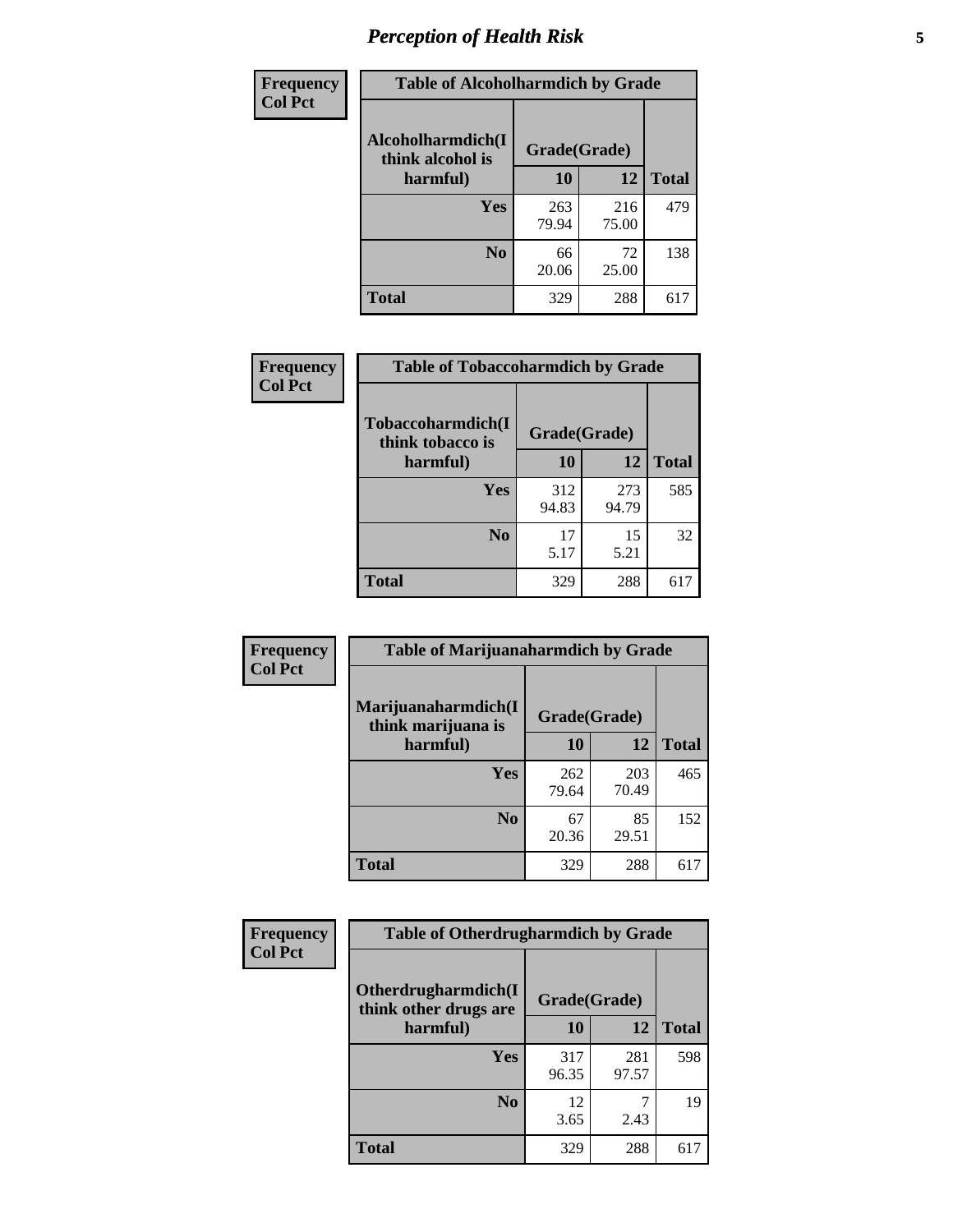# *Social Disapproval* **6**

| Frequency      | <b>Table of Alcoholpeerdich by Grade</b>                    |              |              |              |
|----------------|-------------------------------------------------------------|--------------|--------------|--------------|
| <b>Col Pct</b> | Alcoholpeerdich(My<br>friends would<br>disapprove if I used | Grade(Grade) |              |              |
|                | alcohol)                                                    | 10           | 12           | <b>Total</b> |
|                | <b>Yes</b>                                                  | 133<br>40.43 | 91<br>31.60  | 224          |
|                | N <sub>0</sub>                                              | 196<br>59.57 | 197<br>68.40 | 393          |
|                | <b>Total</b>                                                | 329          | 288          | 617          |

| <b>Frequency</b> |
|------------------|
| <b>Col Pct</b>   |

| <b>Table of Tobaccopeerdich by Grade</b>                    |              |              |              |  |  |  |
|-------------------------------------------------------------|--------------|--------------|--------------|--|--|--|
| Tobaccopeerdich(My<br>friends would<br>disapprove if I used | Grade(Grade) |              |              |  |  |  |
| tobacco)                                                    | 10           | 12           | <b>Total</b> |  |  |  |
| Yes                                                         | 191<br>58.05 | 156<br>54.17 | 347          |  |  |  |
| N <sub>0</sub>                                              | 138<br>41.95 | 132<br>45.83 | 270          |  |  |  |
| <b>Total</b>                                                | 329          | 288          | 617          |  |  |  |

| <b>Frequency</b> | <b>Table of Marijuanapeerdich by Grade</b>                    |              |              |              |  |  |  |  |
|------------------|---------------------------------------------------------------|--------------|--------------|--------------|--|--|--|--|
| <b>Col Pct</b>   | Marijuanapeerdich(My<br>friends would<br>disapprove if I used | Grade(Grade) |              |              |  |  |  |  |
|                  | marijuana)                                                    | 10           | 12           | <b>Total</b> |  |  |  |  |
|                  | <b>Yes</b>                                                    | 193<br>58.66 | 147<br>51.04 | 340          |  |  |  |  |
|                  | N <sub>0</sub>                                                | 136<br>41.34 | 141<br>48.96 | 277          |  |  |  |  |
|                  | <b>Total</b>                                                  | 329          | 288          | 617          |  |  |  |  |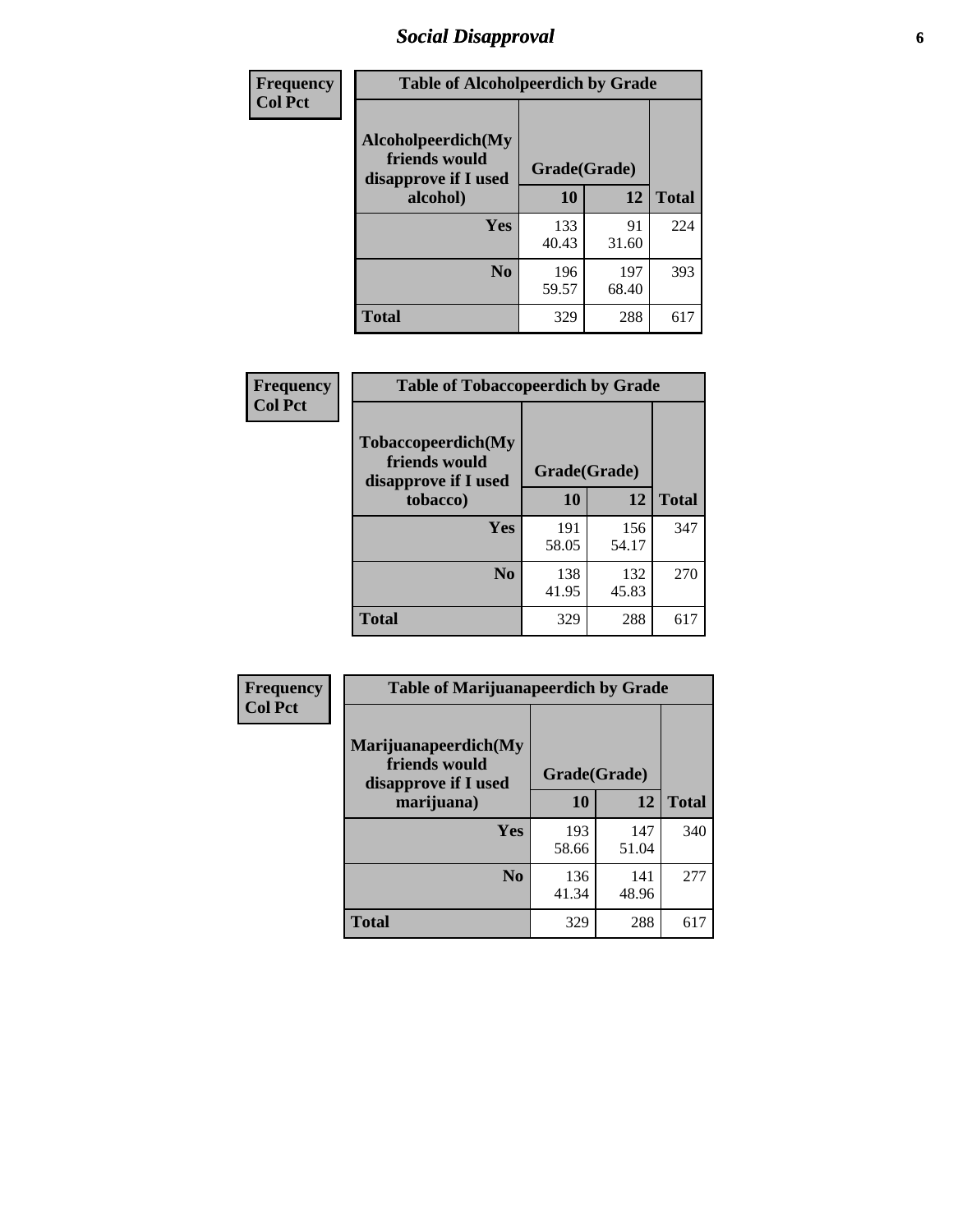# *Social Disapproval* **7**

| Frequency      | <b>Table of Otherdrugpeerdich by Grade</b>                    |              |              |              |  |  |  |  |
|----------------|---------------------------------------------------------------|--------------|--------------|--------------|--|--|--|--|
| <b>Col Pct</b> | Otherdrugpeerdich(My<br>friends would<br>disapprove if I used | Grade(Grade) |              |              |  |  |  |  |
|                | other drugs)                                                  | 10           | 12           | <b>Total</b> |  |  |  |  |
|                | Yes                                                           | 254<br>77.20 | 207<br>71.88 | 461          |  |  |  |  |
|                | N <sub>0</sub>                                                | 75<br>22.80  | 81<br>28.13  | 156          |  |  |  |  |
|                | <b>Total</b>                                                  | 329          | 288          | 617          |  |  |  |  |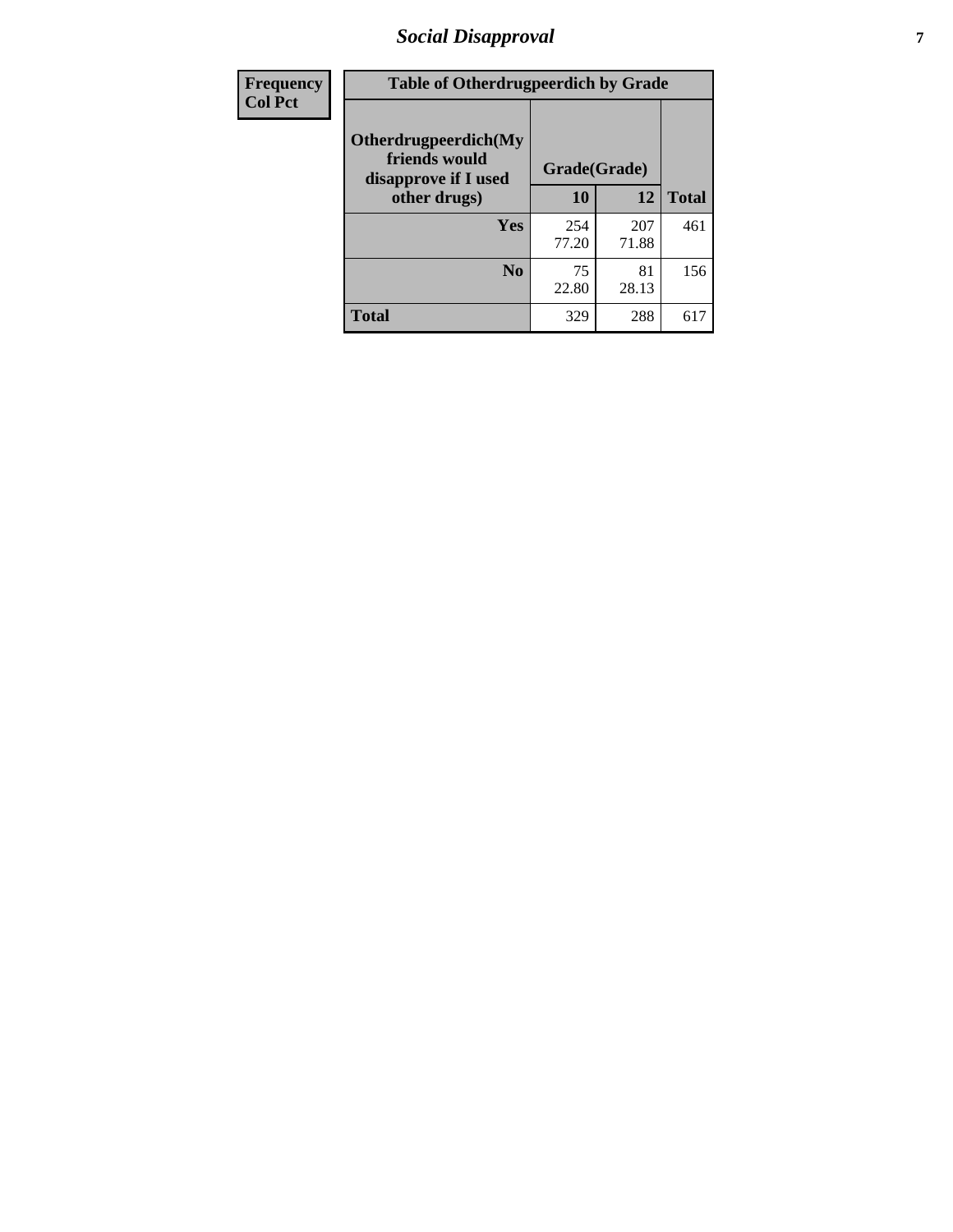#### Title IV, Part A, Schedule A **8** *Goal 2: To help ensure that all schools are safe and disciplined Baseline Data: Year 2008-2009 Student Involvement in Gang Activity*

| Frequency      | <b>Table of Gangself by Grade</b>                                                                         |                    |              |              |
|----------------|-----------------------------------------------------------------------------------------------------------|--------------------|--------------|--------------|
| <b>Col Pct</b> | <b>Gangself</b> (I<br>have<br>participated<br>in illegal<br>gang<br>activities in<br>the past 30<br>days) | Grade(Grade)<br>10 | 12           | <b>Total</b> |
|                | Yes                                                                                                       | 14<br>4.26         | 13<br>4.51   | 27           |
|                | N <sub>0</sub>                                                                                            | 315<br>95.74       | 275<br>95.49 | 590          |
|                | <b>Total</b>                                                                                              | 329                | 288          | 617          |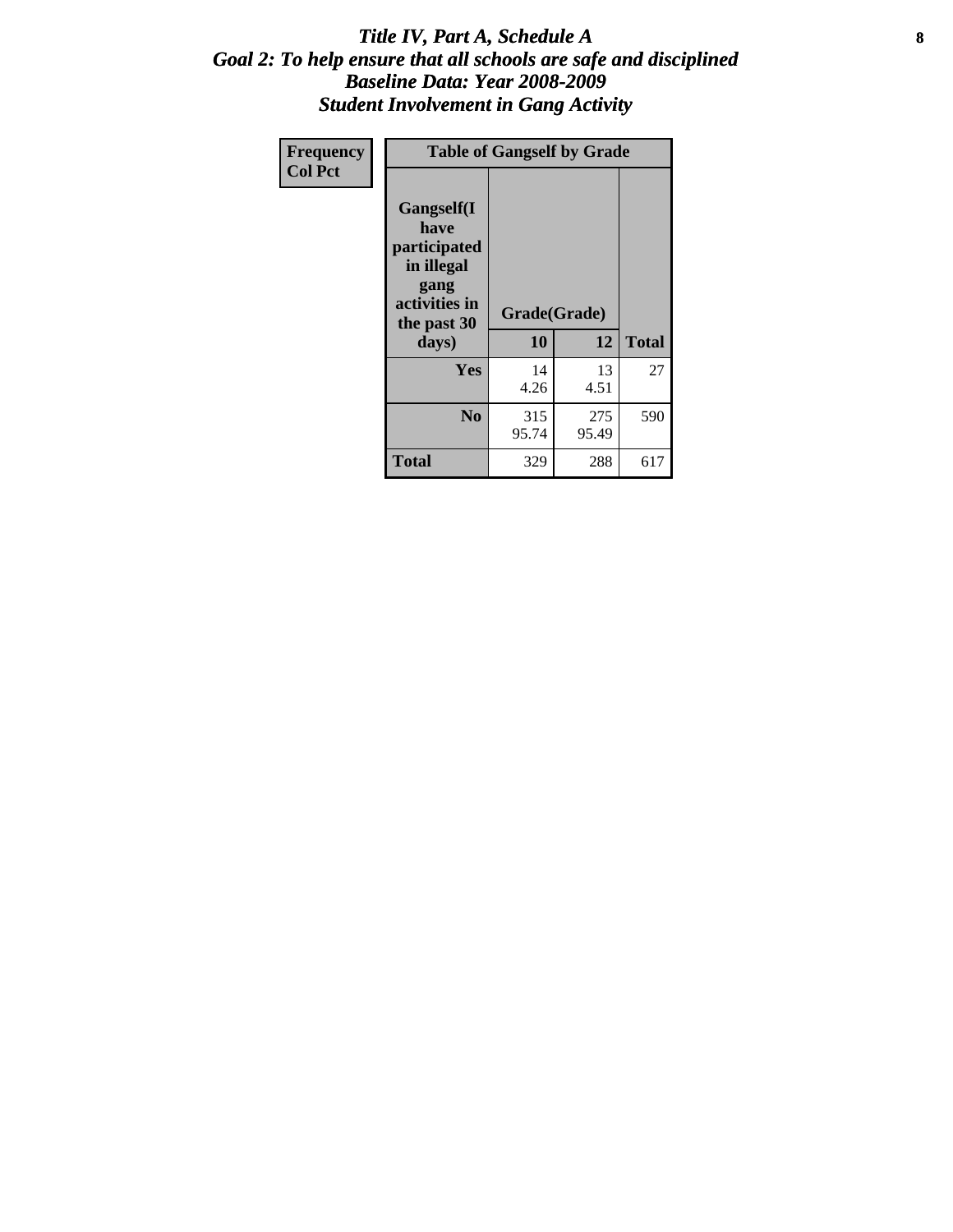# *Student Perception of School Safety* **9**

| <b>Frequency</b><br>Row Pct |
|-----------------------------|
|                             |

| <b>Table of Grade by Safeschool</b> |                                                        |                          |                                    |                                    |              |  |  |
|-------------------------------------|--------------------------------------------------------|--------------------------|------------------------------------|------------------------------------|--------------|--|--|
|                                     | Safeschool (School is a place at which I feel<br>safe) |                          |                                    |                                    |              |  |  |
| Grade(Grade)                        | <b>Strongly</b><br>Agree                               | <b>Somewhat</b><br>Agree | <b>Somewhat</b><br><b>Disagree</b> | <b>Strongly</b><br><b>Disagree</b> | <b>Total</b> |  |  |
| <b>10</b>                           | 46<br>13.98                                            | 182<br>55.32             | 67<br>20.36                        | 34<br>10.33                        | 329          |  |  |
| 12                                  | 47<br>16.32                                            | 163<br>56.60             | 54<br>18.75                        | 24<br>8.33                         | 288          |  |  |
| <b>Total</b>                        | 93                                                     | 345                      | 121                                | 58                                 | 617          |  |  |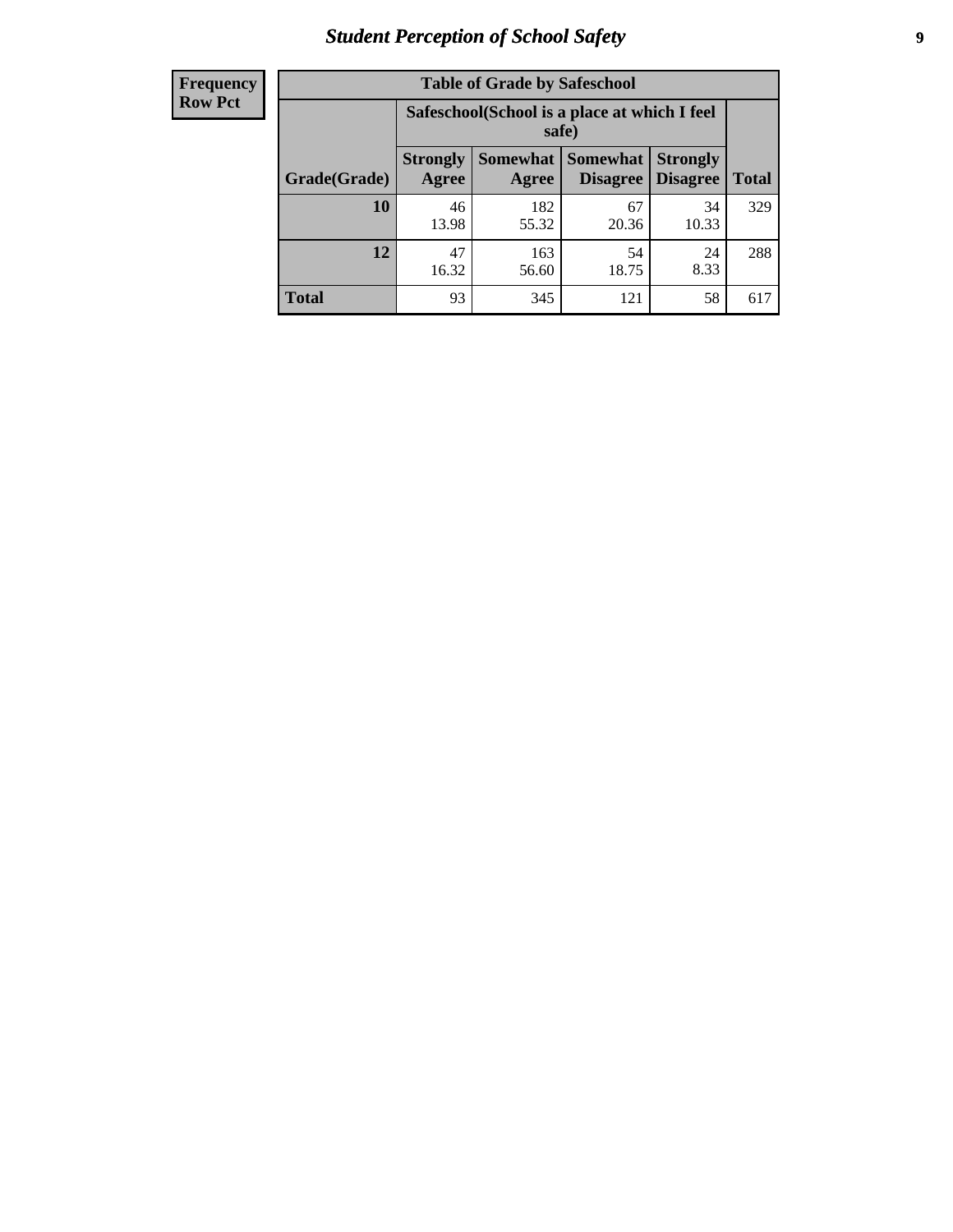#### *Students Who Have Been Bullied* **10**

| <b>Frequency</b> |
|------------------|
| Row Pct          |

| <b>Table of Grade by Bullied</b> |                            |                                                                               |                              |                   |                               |                               |                          |              |
|----------------------------------|----------------------------|-------------------------------------------------------------------------------|------------------------------|-------------------|-------------------------------|-------------------------------|--------------------------|--------------|
|                                  |                            | <b>Bullied</b> (I have been bullied by other<br>students in the past 30 days) |                              |                   |                               |                               |                          |              |
| Grade(Grade)                     | $\mathbf 0$<br><b>Days</b> | 1 or<br>2<br>days                                                             | 3 <sub>to</sub><br>5<br>days | 6 to<br>9<br>days | <b>10</b><br>to<br>19<br>days | <b>20</b><br>to<br>29<br>days | <b>All</b><br>30<br>days | <b>Total</b> |
| 10                               | 300<br>91.19               | 11<br>3.34                                                                    | 5<br>1.52                    | 5<br>1.52         | 3<br>0.91                     | 2<br>0.61                     | 3<br>0.91                | 329          |
| 12                               | 264<br>91.67               | 7<br>2.43                                                                     | 8<br>2.78                    | 0.35              | $\theta$<br>0.00              | $\overline{2}$<br>0.69        | 6<br>2.08                | 288          |
| <b>Total</b>                     | 564                        | 18                                                                            | 13                           | 6                 | 3                             | 4                             | 9                        | 617          |

 $\blacksquare$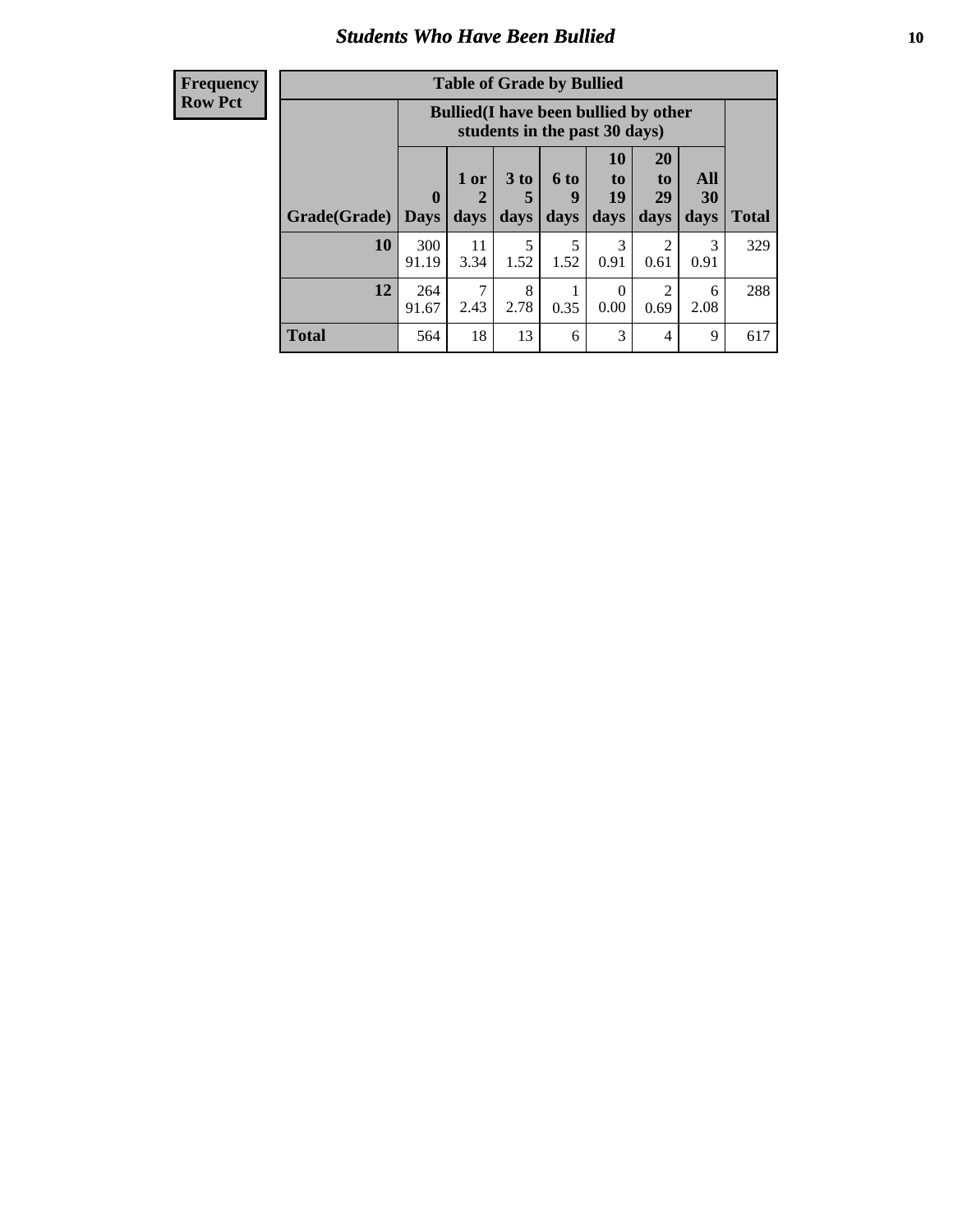### *School Climate* **11**

| <b>Frequency</b> | <b>Table of SchoolClimate1 by Grade</b> |                    |              |              |  |  |
|------------------|-----------------------------------------|--------------------|--------------|--------------|--|--|
| <b>Col Pct</b>   | SchoolClimate1(I<br>like school)        | Grade(Grade)<br>10 | 12           | <b>Total</b> |  |  |
|                  | <b>Strongly Agree</b>                   | 50<br>15.20        | 59<br>20.49  | 109          |  |  |
|                  | <b>Somewhat Agree</b>                   | 222<br>67.48       | 163<br>56.60 | 385          |  |  |
|                  | <b>Somewhat Disagree</b>                | 33<br>10.03        | 36<br>12.50  | 69           |  |  |
|                  | <b>Strongly Disagree</b>                | 24<br>7.29         | 30<br>10.42  | 54           |  |  |
|                  | <b>Total</b>                            | 329                | 288          | 617          |  |  |

| Frequency<br>Col Pct |
|----------------------|

| <b>Table of SchoolClimate2 by Grade</b>           |                    |              |              |  |  |
|---------------------------------------------------|--------------------|--------------|--------------|--|--|
| SchoolClimate2(I<br>feel successful at<br>school) | Grade(Grade)<br>10 | 12           | <b>Total</b> |  |  |
| <b>Strongly Agree</b>                             | 86<br>26.14        | 87<br>30.21  | 173          |  |  |
| <b>Somewhat Agree</b>                             | 205<br>62.31       | 167<br>57.99 | 372          |  |  |
| <b>Somewhat Disagree</b>                          | 27<br>8.21         | 26<br>9.03   | 53           |  |  |
| <b>Strongly Disagree</b>                          | 11<br>3.34         | 8<br>2.78    | 19           |  |  |
| <b>Total</b>                                      | 329                | 288          | 617          |  |  |

| Frequency      | <b>Table of SchoolClimate3 by Grade</b>                               |                    |              |              |  |
|----------------|-----------------------------------------------------------------------|--------------------|--------------|--------------|--|
| <b>Col Pct</b> | SchoolClimate3(My<br>school has high<br>standards for<br>achievement) | Grade(Grade)<br>10 | 12           | <b>Total</b> |  |
|                | <b>Strongly Agree</b>                                                 | 125<br>37.99       | 106<br>36.81 | 231          |  |
|                | <b>Somewhat Agree</b>                                                 | 160<br>48.63       | 139<br>48.26 | 299          |  |
|                | <b>Somewhat Disagree</b>                                              | 34<br>10.33        | 28<br>9.72   | 62           |  |
|                | <b>Strongly Disagree</b>                                              | 10<br>3.04         | 15<br>5.21   | 25           |  |
|                | Total                                                                 | 329                | 288          | 617          |  |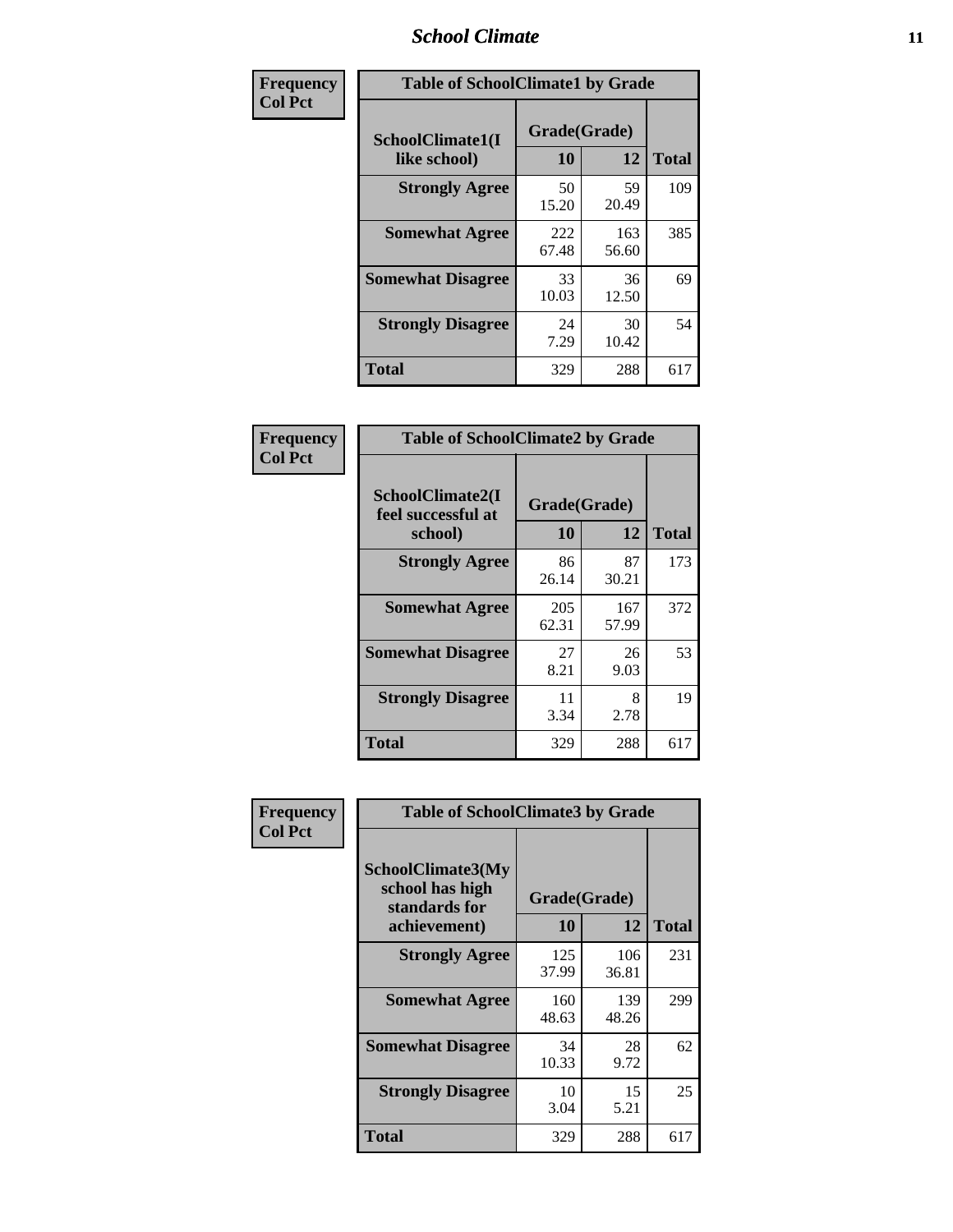### *School Climate* **12**

| Frequency      | <b>Table of SchoolClimate4 by Grade</b>                       |                    |              |              |  |
|----------------|---------------------------------------------------------------|--------------------|--------------|--------------|--|
| <b>Col Pct</b> | SchoolClimate4(My<br>school sets clear<br>rules for behavior) | Grade(Grade)<br>10 | 12           | <b>Total</b> |  |
|                | <b>Strongly Agree</b>                                         | 147<br>44.68       | 140<br>48.61 | 287          |  |
|                | <b>Somewhat Agree</b>                                         | 143<br>43.47       | 115<br>39.93 | 258          |  |
|                | <b>Somewhat Disagree</b>                                      | 34<br>10.33        | 20<br>6.94   | 54           |  |
|                | <b>Strongly Disagree</b>                                      | 5<br>1.52          | 13<br>4.51   | 18           |  |
|                | <b>Total</b>                                                  | 329                | 288          | 617          |  |

| <b>Table of SchoolClimate5 by Grade</b>                              |                    |              |              |  |
|----------------------------------------------------------------------|--------------------|--------------|--------------|--|
| SchoolClimate5(I<br>know what to do in<br>an emergency at<br>school) | Grade(Grade)<br>10 | 12           | <b>Total</b> |  |
| <b>Strongly Agree</b>                                                | 189<br>57.45       | 158<br>54.86 | 347          |  |
| <b>Somewhat Agree</b>                                                | 106<br>32.22       | 98<br>34.03  | 204          |  |
| <b>Somewhat Disagree</b>                                             | 25<br>7.60         | 23<br>7.99   | 48           |  |
| <b>Strongly Disagree</b>                                             | 9<br>2.74          | 9<br>3.13    | 18           |  |
| Total                                                                | 329                | 288          | 617          |  |

| Frequency      | <b>Table of SchoolClimate6 by Grade</b>                  |                    |              |              |  |
|----------------|----------------------------------------------------------|--------------------|--------------|--------------|--|
| <b>Col Pct</b> | <b>SchoolClimate6(Teachers</b><br>treat me with respect) | Grade(Grade)<br>10 | 12           | <b>Total</b> |  |
|                | <b>Strongly Agree</b>                                    | 96<br>29.18        | 78<br>27.08  | 174          |  |
|                | <b>Somewhat Agree</b>                                    | 139<br>42.25       | 137<br>47.57 | 276          |  |
|                | <b>Somewhat Disagree</b>                                 | 68<br>20.67        | 49<br>17.01  | 117          |  |
|                | <b>Strongly Disagree</b>                                 | 26<br>7.90         | 24<br>8.33   | 50           |  |
|                | <b>Total</b>                                             | 329                | 288          | 617          |  |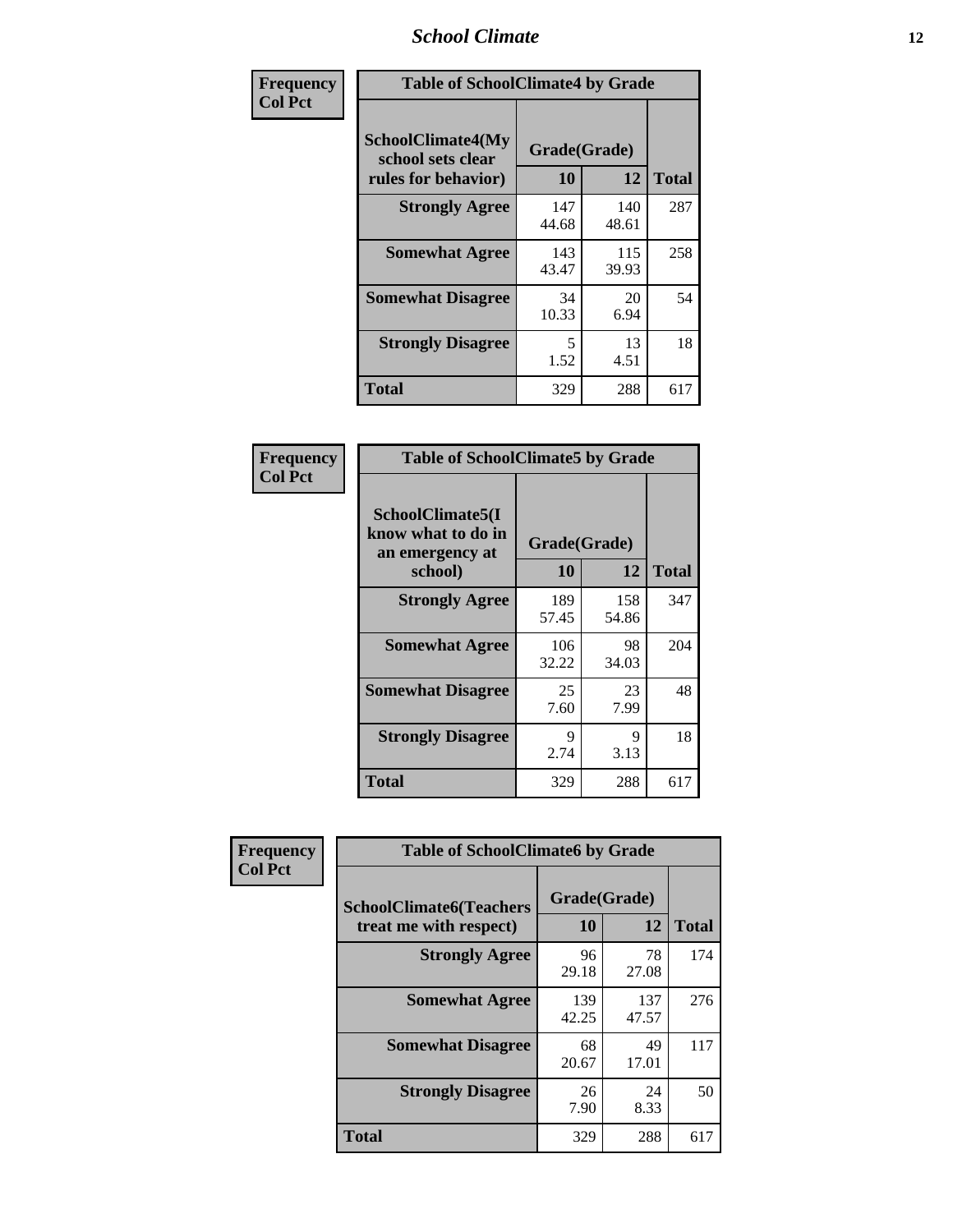### *School Climate* **13**

| Frequency      | <b>Table of SchoolClimate7 by Grade</b>                                       |                           |              |              |  |
|----------------|-------------------------------------------------------------------------------|---------------------------|--------------|--------------|--|
| <b>Col Pct</b> | <b>SchoolClimate7(Behaviors</b><br>in my class allow the<br>teacher to teach) | Grade(Grade)<br><b>10</b> | 12           | <b>Total</b> |  |
|                | <b>Strongly Agree</b>                                                         | 68<br>20.67               | 63<br>21.88  | 131          |  |
|                | <b>Somewhat Agree</b>                                                         | 163<br>49.54              | 148<br>51.39 | 311          |  |
|                | <b>Somewhat Disagree</b>                                                      | 77<br>23.40               | 52<br>18.06  | 129          |  |
|                | <b>Strongly Disagree</b>                                                      | 21<br>6.38                | 25<br>8.68   | 46           |  |
|                | <b>Total</b>                                                                  | 329                       | 288          | 617          |  |

| Frequency      | <b>Table of SchoolClimate8 by Grade</b>                                              |                    |              |              |  |
|----------------|--------------------------------------------------------------------------------------|--------------------|--------------|--------------|--|
| <b>Col Pct</b> | <b>SchoolClimate8(Students</b><br>are frequently<br>recognized for good<br>behavior) | Grade(Grade)<br>10 | 12           | <b>Total</b> |  |
|                | <b>Strongly Agree</b>                                                                | 30<br>9.12         | 34<br>11.81  | 64           |  |
|                | <b>Somewhat Agree</b>                                                                | 149<br>45.29       | 117<br>40.63 | 266          |  |
|                | <b>Somewhat Disagree</b>                                                             | 101<br>30.70       | 86<br>29.86  | 187          |  |
|                | <b>Strongly Disagree</b>                                                             | 49<br>14.89        | 51<br>17.71  | 100          |  |
|                | <b>Total</b>                                                                         | 329                | 288          | 617          |  |

| Frequency      | <b>Table of SchoolClimate9 by Grade</b>                                           |                    |              |              |  |
|----------------|-----------------------------------------------------------------------------------|--------------------|--------------|--------------|--|
| <b>Col Pct</b> | SchoolClimate9(School<br>counselor would be<br>helpful if I needed<br>assistance) | Grade(Grade)<br>10 | 12           | <b>Total</b> |  |
|                | <b>Strongly Agree</b>                                                             | 141<br>42.86       | 156<br>54.17 | 297          |  |
|                | <b>Somewhat Agree</b>                                                             | 126<br>38.30       | 88<br>30.56  | 214          |  |
|                | <b>Somewhat Disagree</b>                                                          | 37<br>11.25        | 27<br>9.38   | 64           |  |
|                | <b>Strongly Disagree</b>                                                          | 25<br>7.60         | 17<br>5.90   | 42           |  |
|                | Total                                                                             | 329                | 288          | 617          |  |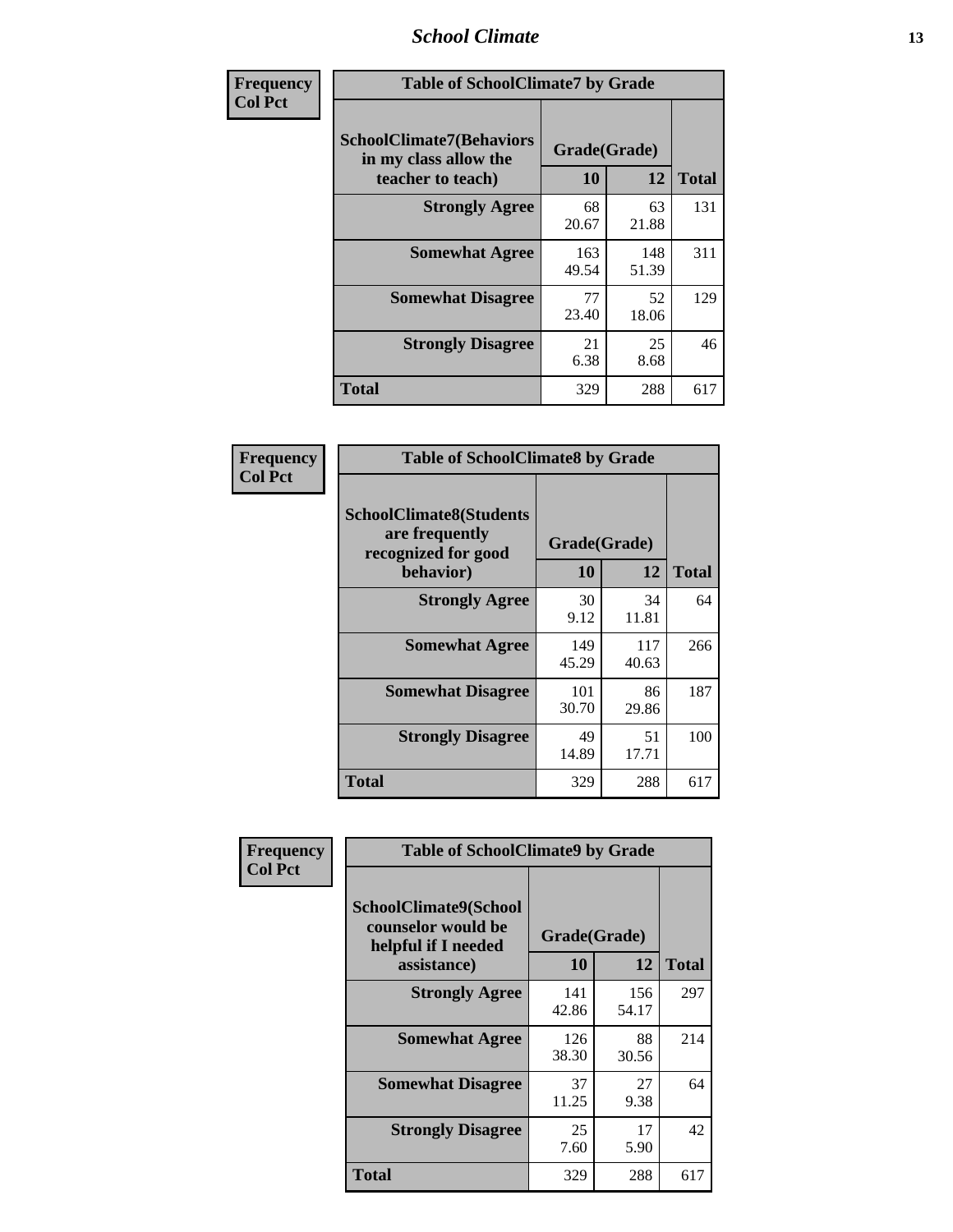### *Reasons for Dropping Out* **14**

| Frequency      | <b>Table of Dropoutreason by Grade</b>                                   |                    |              |              |  |
|----------------|--------------------------------------------------------------------------|--------------------|--------------|--------------|--|
| <b>Col Pct</b> | Dropoutreason(If<br>I dropped out the<br>reason would<br>most likely be) | Grade(Grade)<br>10 | 12           | <b>Total</b> |  |
|                | Won't Drop out                                                           | 193<br>58.66       | 167<br>57.99 | 360          |  |
|                | <b>Bored</b>                                                             | 64<br>19.45        | 47<br>16.32  | 111          |  |
|                | <b>Family Reasons</b>                                                    | 26<br>7.90         | 28<br>9.72   | 54           |  |
|                | <b>Being Bullied</b>                                                     | 3<br>0.91          | 0<br>0.00    | 3            |  |
|                | <b>Other</b>                                                             | 43<br>13.07        | 46<br>15.97  | 89           |  |
|                | <b>Total</b>                                                             | 329                | 288          | 617          |  |

| Frequency      | <b>Table of Dropout by Grade</b>                                       |                    |              |              |  |
|----------------|------------------------------------------------------------------------|--------------------|--------------|--------------|--|
| <b>Col Pct</b> | Dropout(I<br>have<br>thought<br>about<br>dropping<br>out of<br>school) | Grade(Grade)<br>10 | 12           | <b>Total</b> |  |
|                | Yes                                                                    | 104<br>31.61       | 86<br>29.86  | 190          |  |
|                | N <sub>0</sub>                                                         | 225<br>68.39       | 202<br>70.14 | 427          |  |
|                | <b>Total</b>                                                           | 329                | 288          | 617          |  |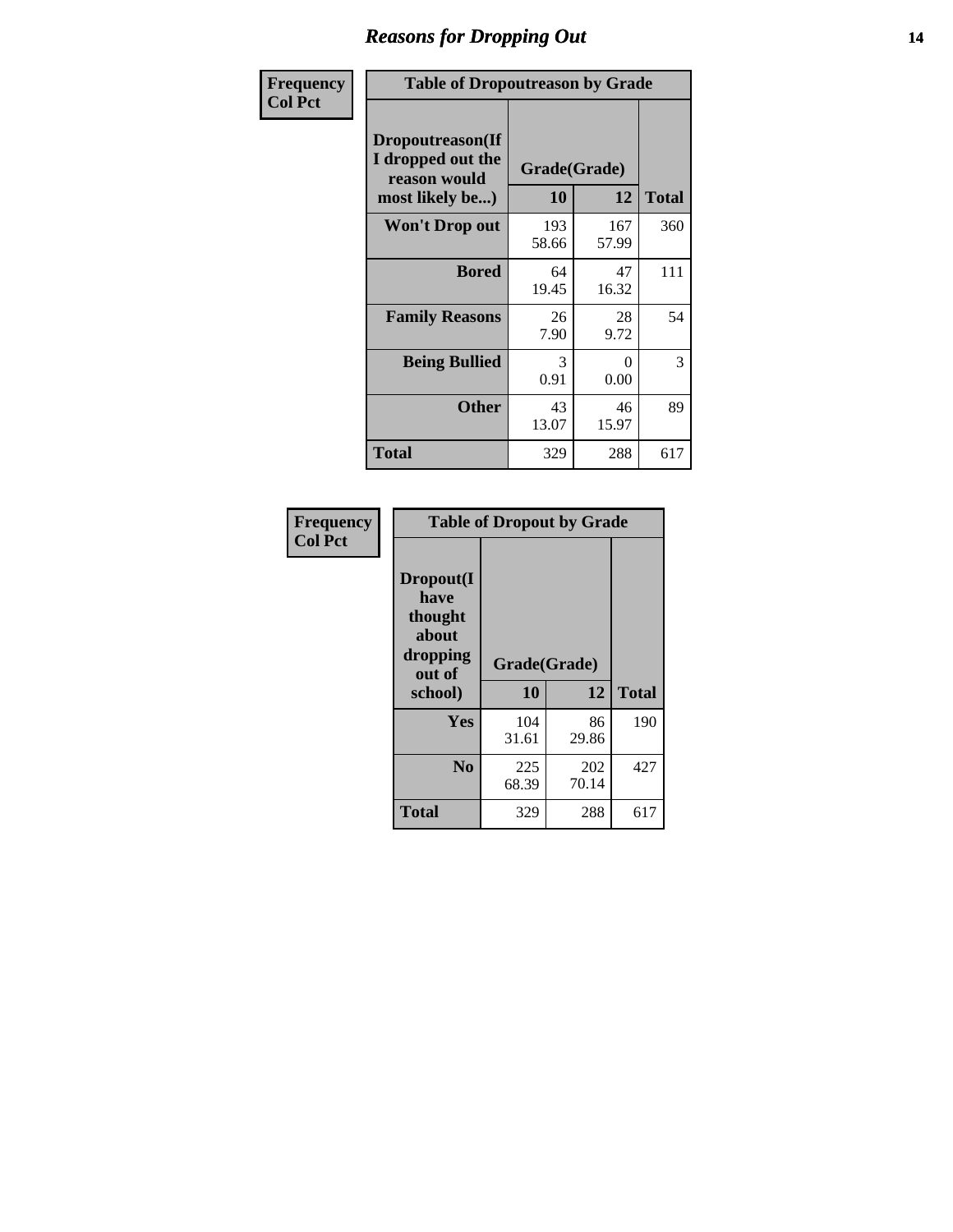*School Safety* **15**

| Frequency      | <b>Table of Gangself by Grade</b>                                                                 |                    |              |              |
|----------------|---------------------------------------------------------------------------------------------------|--------------------|--------------|--------------|
| <b>Col Pct</b> | Gangself(I<br>have<br>participated<br>in illegal<br>gang<br>activities in<br>the past 30<br>days) | Grade(Grade)<br>10 | 12           | <b>Total</b> |
|                | Yes                                                                                               | 14                 | 13           | 27           |
|                |                                                                                                   | 4.26               | 4.51         |              |
|                | N <sub>o</sub>                                                                                    | 315<br>95.74       | 275<br>95.49 | 590          |
|                | <b>Total</b>                                                                                      | 329                | 288          | 617          |

| Frequency<br><b>Col Pct</b> |                                                                                                                                | <b>Table of Gangpeers by Grade</b> |              |              |  |  |  |  |  |  |  |
|-----------------------------|--------------------------------------------------------------------------------------------------------------------------------|------------------------------------|--------------|--------------|--|--|--|--|--|--|--|
|                             | <b>Gangpeers</b> (I<br>have friends<br>who have<br>participated<br>in illegal<br>gang<br>activities in<br>the past 30<br>days) | Grade(Grade)<br>10                 | 12           | <b>Total</b> |  |  |  |  |  |  |  |
|                             | Yes                                                                                                                            | 98<br>29.79                        | 85<br>29.51  | 183          |  |  |  |  |  |  |  |
|                             | N <sub>0</sub>                                                                                                                 | 231<br>70.21                       | 203<br>70.49 | 434          |  |  |  |  |  |  |  |
|                             | Total                                                                                                                          | 329                                | 288          | 617          |  |  |  |  |  |  |  |

| Frequency      | <b>Table of Pickedon by Grade</b>                                   |              |             |              |
|----------------|---------------------------------------------------------------------|--------------|-------------|--------------|
| <b>Col Pct</b> | <b>Pickedon</b> (I have<br>been picked on or<br>teased at school in | Grade(Grade) |             |              |
|                | the past 30 days)                                                   | 10           | 12          | <b>Total</b> |
|                | <b>Strongly Agree</b>                                               | 22<br>6.69   | 20<br>6.94  | 42           |
|                | <b>Somewhat Agree</b>                                               | 39<br>11.85  | 27<br>9.38  | 66           |
|                | <b>Somewhat Disagree</b>                                            | 40<br>12.16  | 38<br>13.19 | 78           |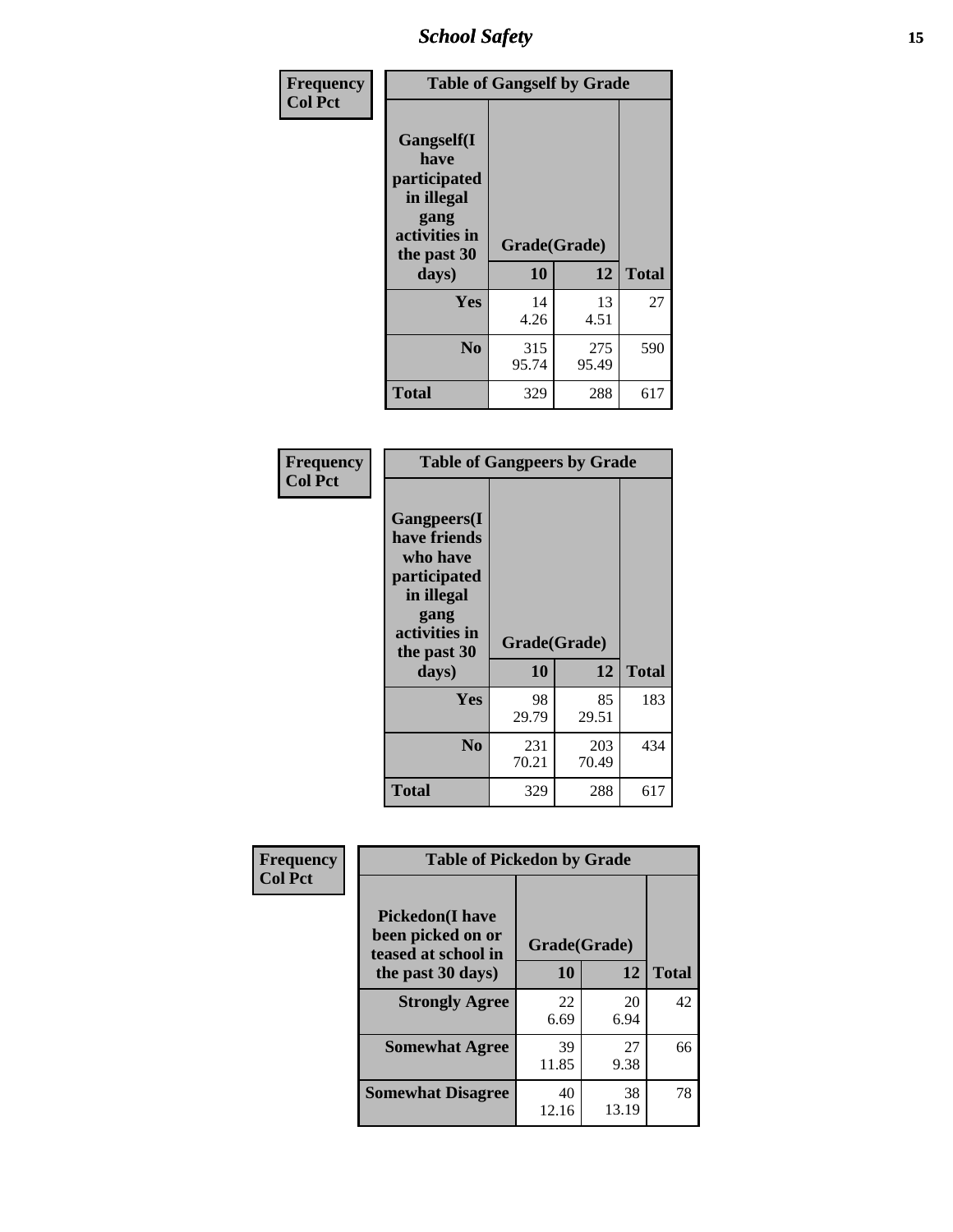# *School Safety* **16**

| <b>Frequency</b> | <b>Table of Pickedon by Grade</b>                                                        |                    |              |              |
|------------------|------------------------------------------------------------------------------------------|--------------------|--------------|--------------|
| <b>Col Pct</b>   | <b>Pickedon</b> (I have<br>been picked on or<br>teased at school in<br>the past 30 days) | Grade(Grade)<br>10 | 12           | <b>Total</b> |
|                  | <b>Strongly Disagree</b>                                                                 | 228<br>69.30       | 203<br>70.49 | 431          |
|                  | Total                                                                                    | 329                | 288          | 61'          |

| Frequency      | <b>Table of Safeschool by Grade</b>                      |                    |              |              |
|----------------|----------------------------------------------------------|--------------------|--------------|--------------|
| <b>Col Pct</b> | Safeschool(School<br>is a place at which I<br>feel safe) | Grade(Grade)<br>10 | 12           | <b>Total</b> |
|                | <b>Strongly Agree</b>                                    | 46<br>13.98        | 47<br>16.32  | 93           |
|                | <b>Somewhat Agree</b>                                    | 182<br>55.32       | 163<br>56.60 | 345          |
|                | <b>Somewhat Disagree</b>                                 | 67<br>20.36        | 54<br>18.75  | 121          |
|                | <b>Strongly Disagree</b>                                 | 34<br>10.33        | 24<br>8.33   | 58           |
|                | Total                                                    | 329                | 288          | 617          |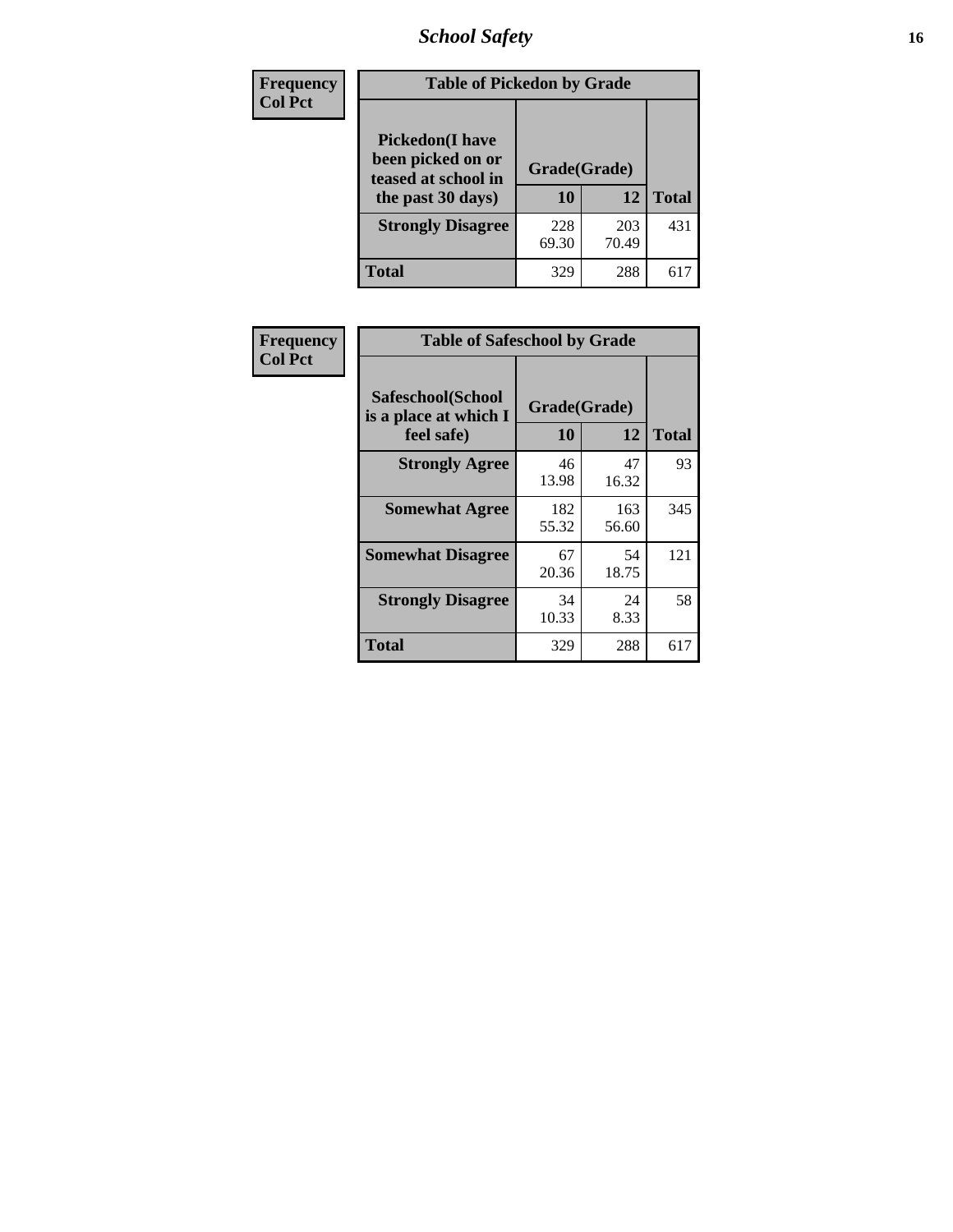*School Safety* **17**

**Frequency Row Pct**

| <b>Table of Grade by Bullied</b> |                       |                                                                               |                              |                   |                        |                               |                          |       |  |  |
|----------------------------------|-----------------------|-------------------------------------------------------------------------------|------------------------------|-------------------|------------------------|-------------------------------|--------------------------|-------|--|--|
|                                  |                       | <b>Bullied</b> (I have been bullied by other<br>students in the past 30 days) |                              |                   |                        |                               |                          |       |  |  |
| <b>Grade(Grade)</b>              | $\mathbf 0$<br>  Days | 1 or<br>2<br>days                                                             | 3 <sub>to</sub><br>5<br>days | 6 to<br>q<br>days | 10<br>to<br>19<br>days | <b>20</b><br>to<br>29<br>days | All<br><b>30</b><br>days | Total |  |  |
| 10                               | 300<br>91.19          | 11<br>3.34                                                                    | 5<br>1.52                    | 5<br>1.52         | 3<br>0.91              | 2<br>0.61                     | 3<br>0.91                | 329   |  |  |
| 12                               | 264<br>91.67          | 2.43                                                                          | 8<br>2.78                    | 0.35              | $\theta$<br>0.00       | 2<br>0.69                     | 6<br>2.08                | 288   |  |  |
| <b>Total</b>                     | 564                   | 18                                                                            | 13                           | 6                 | 3                      | 4                             | 9                        | 617   |  |  |

| Frequency      |                     |              |              |                         |                       | <b>Table of Grade by Bulliedothers</b>      |                               |                       |              |
|----------------|---------------------|--------------|--------------|-------------------------|-----------------------|---------------------------------------------|-------------------------------|-----------------------|--------------|
| <b>Row Pct</b> |                     |              |              |                         | 30 days)              | Bulliedothers (I bullied others in the past |                               |                       |              |
|                | Grade(Grade)   Days | $\mathbf{0}$ | 1 or<br>days | 3 <sub>to</sub><br>days | 6 to<br>q<br>days     | <b>10</b><br>to<br>19<br>days               | <b>20</b><br>to<br>29<br>days | All<br>30<br>days     | <b>Total</b> |
|                | 10                  | 297<br>90.27 | 11<br>3.34   | 6<br>1.82               | $\mathcal{D}$<br>0.61 | 6<br>1.82                                   | 4<br>1.22                     | $\mathcal{R}$<br>0.91 | 329          |
|                | 12                  | 268<br>93.06 | 9<br>3.13    | 3<br>1.04               | 0<br>0.00             | $\mathcal{D}_{\mathcal{A}}$<br>0.69         | $\mathfrak{D}$<br>0.69        | 4<br>1.39             | 288          |
|                | <b>Total</b>        | 565          | 20           | 9                       | $\overline{c}$        | 8                                           | 6                             | 7                     | 617          |

| <b>Frequency</b> | <b>Table of Grade by Weaponschool</b> |                             |                                                                           |                   |                               |                                     |                       |              |
|------------------|---------------------------------------|-----------------------------|---------------------------------------------------------------------------|-------------------|-------------------------------|-------------------------------------|-----------------------|--------------|
| <b>Row Pct</b>   |                                       |                             | <b>Weaponschool</b> (I brought a weapon<br>to school in the past 30 days) |                   |                               |                                     |                       |              |
|                  | Grade(Grade)                          | $\mathbf{0}$<br><b>Days</b> | 1 or<br>days                                                              | 6 to<br>9<br>days | <b>10</b><br>to<br>19<br>days | 20<br>t <sub>0</sub><br>29<br>days  | All<br>30<br>days     | <b>Total</b> |
|                  | 10                                    | 324<br>98.48                | $\mathfrak{D}$<br>0.61                                                    | 0.30              | 0<br>0.00                     | $\mathcal{D}_{\mathcal{L}}$<br>0.61 | $\Omega$<br>0.00      | 329          |
|                  | 12                                    | 280<br>97.22                | 0.35                                                                      | ∩<br>0.00         | 5<br>1.74                     | 0<br>0.00                           | $\mathcal{D}$<br>0.69 | 288          |
|                  | <b>Total</b>                          | 604                         | $\mathcal{R}$                                                             |                   | 5                             | $\overline{2}$                      | $\overline{2}$        | 617          |

ł,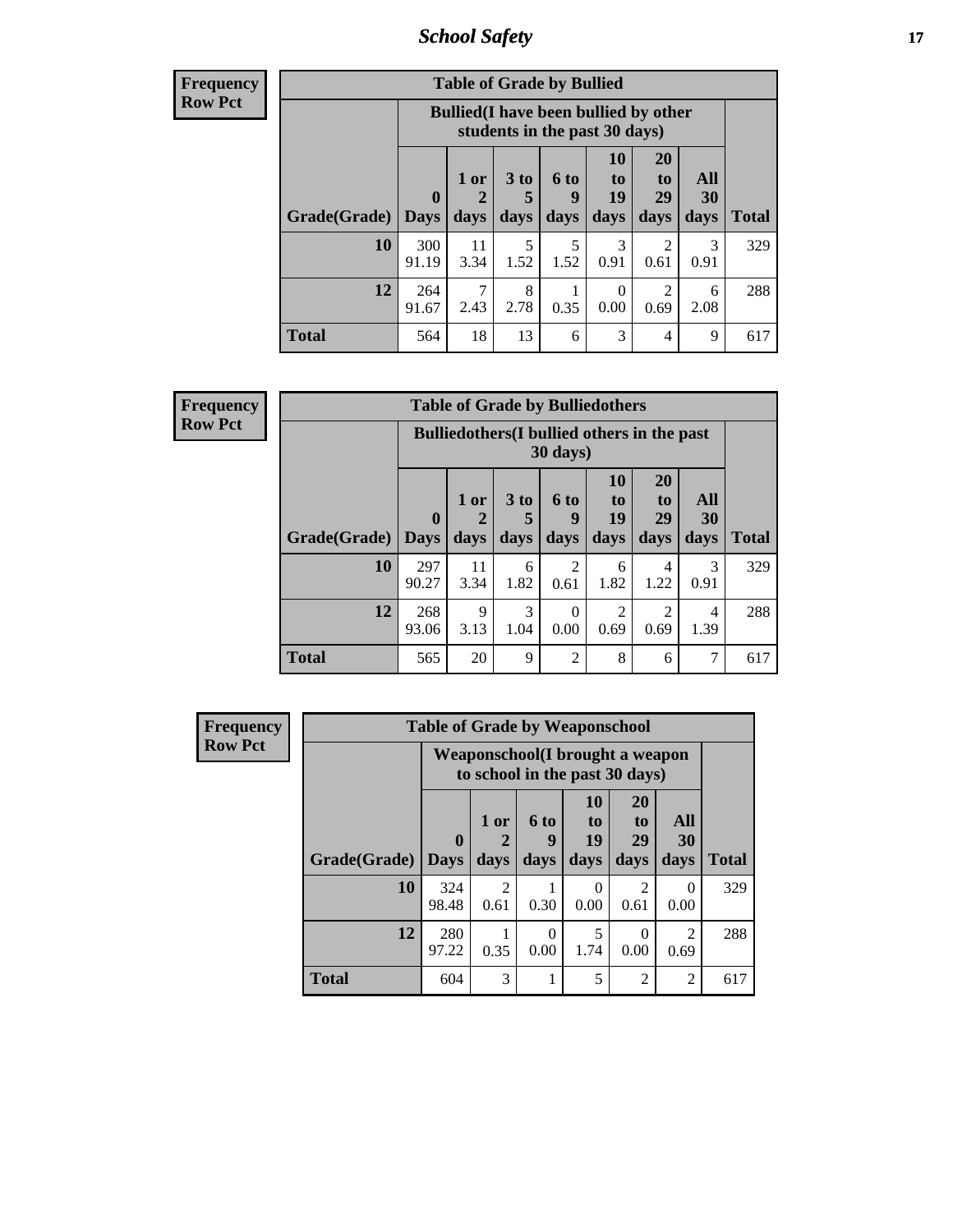*School Safety* **18**

| <b>Frequency</b> | <b>Table of Grade by Absentunsafe</b> |                            |                                                                           |                   |                        |                                           |                        |              |  |
|------------------|---------------------------------------|----------------------------|---------------------------------------------------------------------------|-------------------|------------------------|-------------------------------------------|------------------------|--------------|--|
| <b>Row Pct</b>   |                                       |                            | Absentunsafe(I have missed school<br>because I felt unsafe in the past 30 | days)             |                        |                                           |                        |              |  |
|                  | Grade(Grade)                          | $\mathbf 0$<br><b>Days</b> | 1 or<br>2<br>days                                                         | 3 to<br>5<br>days | 10<br>to<br>19<br>days | <b>20</b><br>t <sub>0</sub><br>29<br>days | All<br>30<br>days      | <b>Total</b> |  |
|                  | 10                                    | 326<br>99.09               | $\mathfrak{D}$<br>0.61                                                    | $\Omega$<br>0.00  | $\Omega$<br>0.00       | $\Omega$<br>0.00                          | 0.30                   | 329          |  |
|                  | 12                                    | 283<br>98.26               | $\Omega$<br>0.00                                                          | 0.35              | 0.35                   | 0.35                                      | $\mathfrak{D}$<br>0.69 | 288          |  |
|                  | <b>Total</b>                          | 609                        | $\mathfrak{D}$                                                            |                   |                        |                                           | 3                      | 617          |  |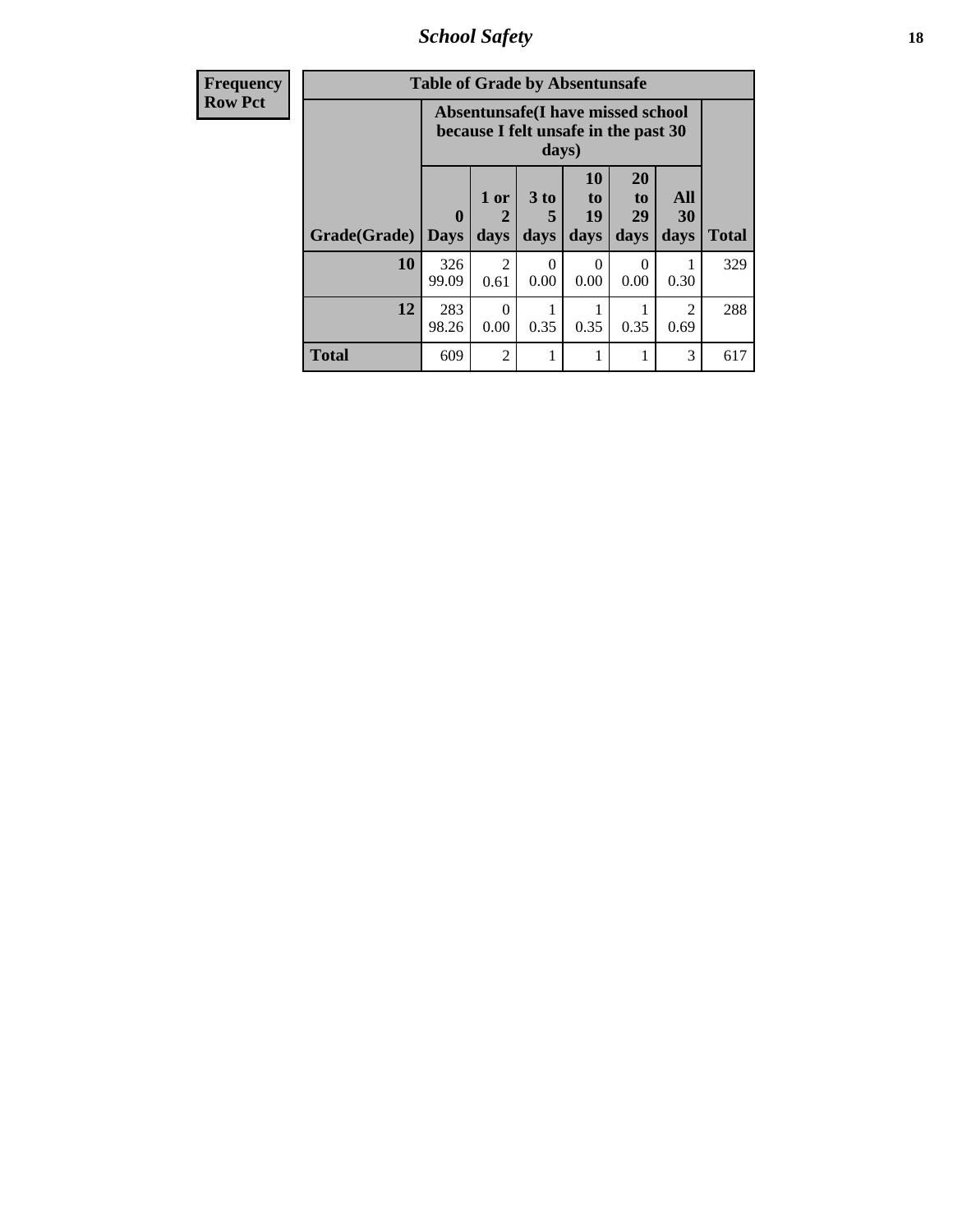# *Drug Use During Last 30 Days* **19**

#### **Frequency Row Pct**

| <b>Table of Grade by Alcohol</b> |                                 |                                     |                 |               |                 |                   |                     |              |  |  |  |
|----------------------------------|---------------------------------|-------------------------------------|-----------------|---------------|-----------------|-------------------|---------------------|--------------|--|--|--|
|                                  |                                 | Alcohol (Alcohol use, past 30 days) |                 |               |                 |                   |                     |              |  |  |  |
| Grade(Grade)                     | <b>Did</b><br>not<br><b>use</b> | $1 - 2$<br>days                     | $3 - 5$<br>days | $6-9$<br>days | $10-19$<br>days | $20 - 29$<br>days | <b>Every</b><br>day | <b>Total</b> |  |  |  |
| 10                               | 262<br>79.64                    | 17<br>5.17                          | 23<br>6.99      | 4<br>1.22     | 9<br>2.74       | ℸ<br>2.13         | 7<br>2.13           | 329          |  |  |  |
| 12                               | 200<br>69.44                    | 21<br>7.29                          | 28<br>9.72      | 9<br>3.13     | 11<br>3.82      | 11<br>3.82        | 8<br>2.78           | 288          |  |  |  |
| <b>Total</b>                     | 462                             | 38                                  | 51              | 13            | 20              | 18                | 15                  | 617          |  |  |  |

#### **Frequency Row Pct**

| <b>Table of Grade by Cigarettes</b> |                                 |                                                          |                 |               |                 |                   |                     |              |  |  |  |
|-------------------------------------|---------------------------------|----------------------------------------------------------|-----------------|---------------|-----------------|-------------------|---------------------|--------------|--|--|--|
|                                     |                                 | <b>Cigarettes</b> (Smoking tobacco use,<br>past 30 days) |                 |               |                 |                   |                     |              |  |  |  |
| Grade(Grade)                        | <b>Did</b><br>not<br><b>use</b> | $1 - 2$<br>days                                          | $3 - 5$<br>days | $6-9$<br>days | $10-19$<br>days | $20 - 29$<br>days | <b>Every</b><br>day | <b>Total</b> |  |  |  |
| 10                                  | 292<br>88.75                    | 15<br>4.56                                               | 2.13            | 8<br>2.43     | 4<br>1.22       | 0.30              | 2<br>0.61           | 329          |  |  |  |
| 12                                  | 236<br>81.94                    | 16<br>5.56                                               | 10<br>3.47      | 3<br>1.04     | 7<br>2.43       | 6<br>2.08         | 10<br>3.47          | 288          |  |  |  |
| <b>Total</b>                        | 528                             | 31                                                       | 17              | 11            | 11              | 7                 | 12                  | 617          |  |  |  |

**Frequency Row Pct**

|              |                                 |                                                        |                 |                 | <b>Table of Grade by Smokeless</b> |                       |                     |              |  |
|--------------|---------------------------------|--------------------------------------------------------|-----------------|-----------------|------------------------------------|-----------------------|---------------------|--------------|--|
|              |                                 | <b>Smokeless</b> (Chewing tobaccouse,<br>past 30 days) |                 |                 |                                    |                       |                     |              |  |
| Grade(Grade) | <b>Did</b><br>not<br><b>use</b> | $1 - 2$<br>days                                        | $3 - 5$<br>days | $6 - 9$<br>days | $10-19$<br>days                    | $20 - 29$<br>days     | <b>Every</b><br>day | <b>Total</b> |  |
| 10           | 317<br>96.35                    | 7<br>2.13                                              | 0.30            | 0.30            | 2<br>0.61                          | $\mathcal{O}$<br>0.00 | 0.30                | 329          |  |
| 12           | 279<br>96.88                    | 3<br>1.04                                              | 0<br>0.00       | 0.35            | 3<br>1.04                          | 0.69                  | 0<br>0.00           | 288          |  |
| <b>Total</b> | 596                             | 10                                                     | ı               | $\overline{2}$  | 5                                  | $\overline{2}$        | 1                   | 617          |  |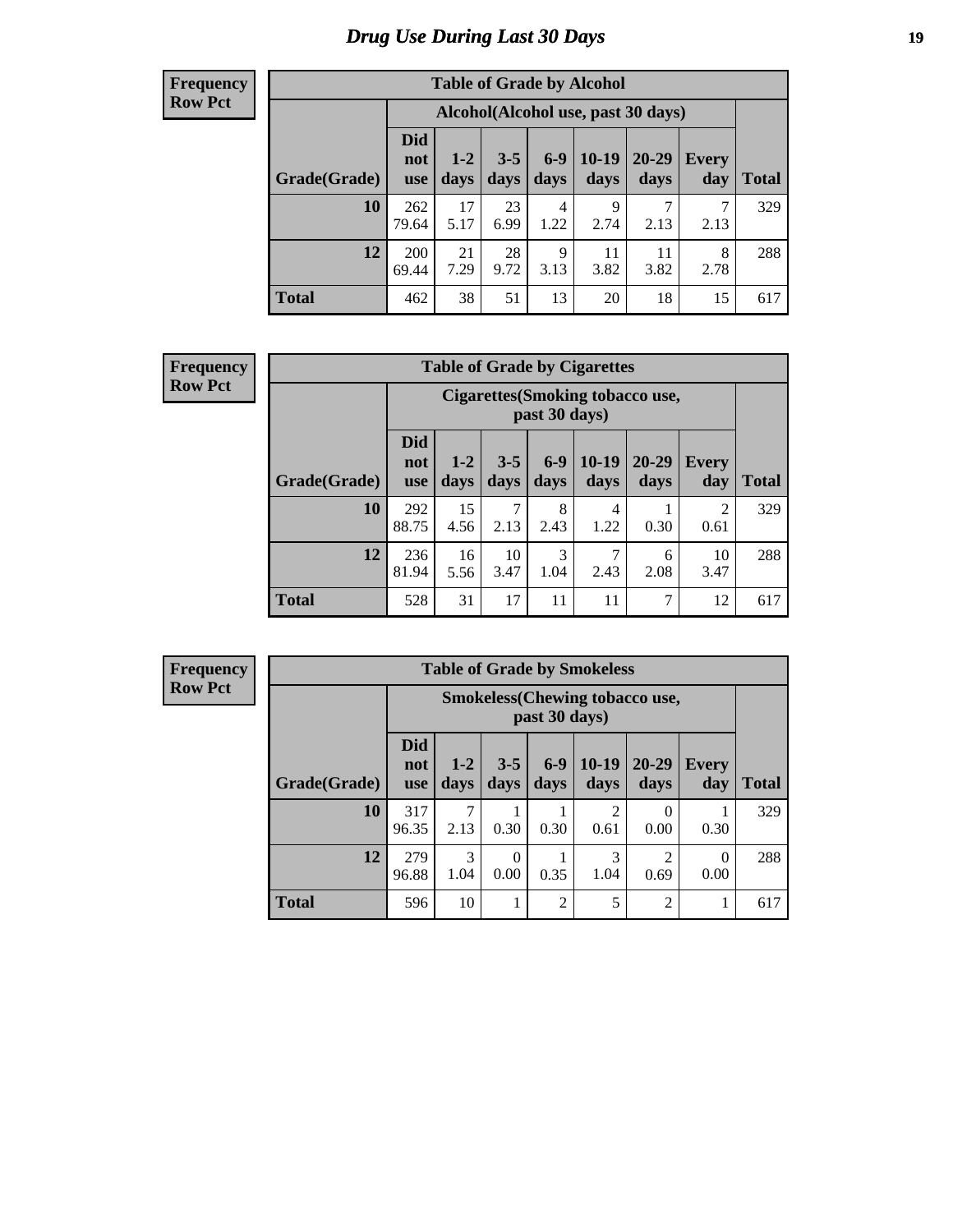#### **Frequency Row Pct**

| <b>Table of Grade by Marijuana</b> |                                 |                                         |                 |                        |                 |               |              |       |  |  |  |
|------------------------------------|---------------------------------|-----------------------------------------|-----------------|------------------------|-----------------|---------------|--------------|-------|--|--|--|
|                                    |                                 | Marijuana (Marijuana use, past 30 days) |                 |                        |                 |               |              |       |  |  |  |
| Grade(Grade)                       | <b>Did</b><br>not<br><b>use</b> | $1 - 2$<br>days                         | $3 - 5$<br>days | $6-9$<br>days          | $10-19$<br>days | 20-29<br>days | Every<br>day | Total |  |  |  |
| 10                                 | 296<br>89.97                    | 13<br>3.95                              | 4<br>1.22       | 3<br>0.91              | 3<br>0.91       | 3<br>0.91     | 2.13         | 329   |  |  |  |
| 12                                 | 251<br>87.15                    | 11<br>3.82                              | 6<br>2.08       | $\overline{c}$<br>0.69 | 6<br>2.08       | 2.43          | 5<br>1.74    | 288   |  |  |  |
| <b>Total</b>                       | 547                             | 24                                      | 10              | 5                      | 9               | 10            | 12           | 617   |  |  |  |

| Frequency      |              | <b>Table of Grade by Cocaine</b>       |                 |                        |                 |                   |              |  |  |
|----------------|--------------|----------------------------------------|-----------------|------------------------|-----------------|-------------------|--------------|--|--|
| <b>Row Pct</b> |              | Cocaine (Cocaine use,<br>past 30 days) |                 |                        |                 |                   |              |  |  |
|                | Grade(Grade) | Did<br>not<br><b>use</b>               | $1 - 2$<br>days | $3 - 5$<br>days        | $10-19$<br>days | $20 - 29$<br>days | <b>Total</b> |  |  |
|                | 10           | 326<br>99.09                           | 0.30            | 0.30                   | 0<br>0.00       | 0.30              | 329          |  |  |
|                | 12           | 278<br>96.53                           | 4<br>1.39       | $\mathfrak{D}$<br>0.69 | 4<br>1.39       | 0<br>0.00         | 288          |  |  |
|                | <b>Total</b> | 604                                    | 5               | 3                      | 4               |                   | 617          |  |  |

| Frequency      | <b>Table of Grade by Inhalants</b> |                                 |                                                  |                   |              |  |  |
|----------------|------------------------------------|---------------------------------|--------------------------------------------------|-------------------|--------------|--|--|
| <b>Row Pct</b> |                                    |                                 | <b>Inhalants</b> (Inhalant<br>use, past 30 days) |                   |              |  |  |
|                | Grade(Grade)                       | <b>Did</b><br>not<br><b>use</b> | $1 - 2$<br>days                                  | $20 - 29$<br>days | <b>Total</b> |  |  |
|                | 10                                 | 328<br>99.70                    | 0<br>0.00                                        | 0.30              | 329          |  |  |
|                | 12                                 | 282<br>97.92                    | 5<br>1.74                                        | 0.35              | 288          |  |  |
|                | <b>Total</b>                       | 610                             | 5                                                | 2                 | 617          |  |  |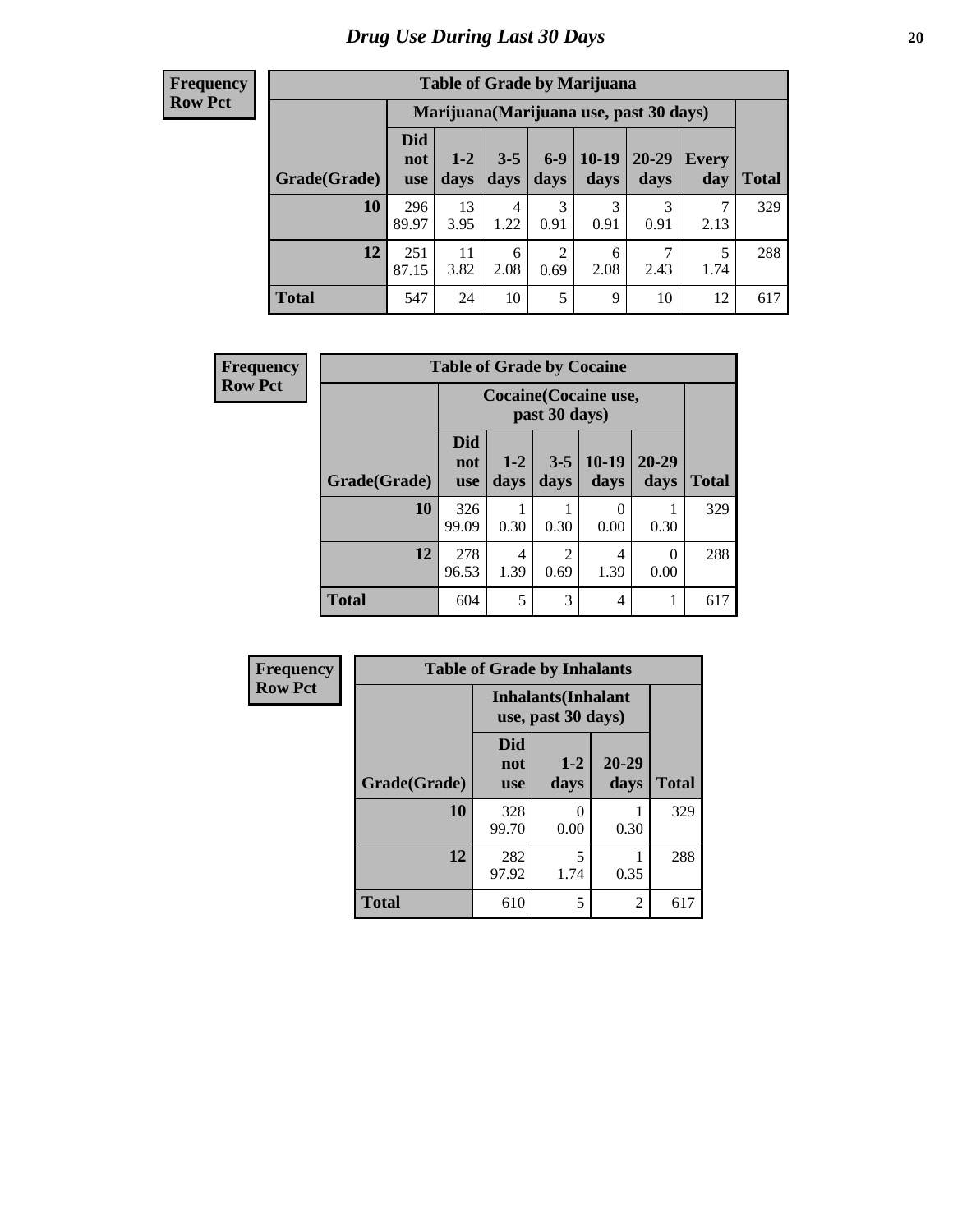# *Drug Use During Last 30 Days* **21**

| <b>Frequency</b> | <b>Table of Grade by Steroids</b> |                          |                                                |                   |              |  |
|------------------|-----------------------------------|--------------------------|------------------------------------------------|-------------------|--------------|--|
| <b>Row Pct</b>   |                                   |                          | <b>Steroids</b> (Steroid<br>use, past 30 days) |                   |              |  |
|                  | Grade(Grade)                      | Did<br>not<br><b>use</b> | 10-19<br>days                                  | $20 - 29$<br>days | <b>Total</b> |  |
|                  | 10                                | 327<br>99.39             | 0.30                                           | 0.30              | 329          |  |
|                  | 12                                | 288<br>100.00            | O<br>0.00                                      | $\theta$<br>0.00  | 288          |  |
|                  | Total                             | 615                      | 1                                              |                   | 617          |  |

| Frequency      | <b>Table of Grade by Ecstasy</b> |                                 |                        |                          |                 |                                     |                  |              |
|----------------|----------------------------------|---------------------------------|------------------------|--------------------------|-----------------|-------------------------------------|------------------|--------------|
| <b>Row Pct</b> |                                  |                                 |                        |                          |                 | Ecstasy (Ecstasy use, past 30 days) |                  |              |
|                | Grade(Grade)                     | <b>Did</b><br>not<br><b>use</b> | $1 - 2$<br>days        | $3 - 5$<br>days          | $10-19$<br>days | $20 - 29$<br>days                   | Every<br>day     | <b>Total</b> |
|                | 10                               | 327<br>99.39                    | 0<br>0.00              | $\left( \right)$<br>0.00 | 0.30            | 0.30                                | $\theta$<br>0.00 | 329          |
|                | 12                               | 280<br>97.22                    | $\overline{c}$<br>0.69 | 4<br>1.39                | 0<br>0.00       | 0.35                                | 0.35             | 288          |
|                | <b>Total</b>                     | 607                             | $\overline{2}$         | $\overline{4}$           |                 | $\overline{2}$                      |                  | 617          |

| Frequency      | <b>Table of Grade by Meth</b> |                                                    |            |                   |              |  |
|----------------|-------------------------------|----------------------------------------------------|------------|-------------------|--------------|--|
| <b>Row Pct</b> |                               | <b>Meth</b> (Methamphetamine<br>use, past 30 days) |            |                   |              |  |
|                | Grade(Grade)                  | Did not<br><b>use</b>                              | $3-5$ days | $20 - 29$<br>days | <b>Total</b> |  |
|                | 10                            | 328<br>99.70                                       | 0.00       | 0.30              | 329          |  |
|                | 12                            | 287<br>99.65                                       | 0.35       | 0<br>0.00         | 288          |  |
|                | <b>Total</b>                  | 615                                                |            |                   | 617          |  |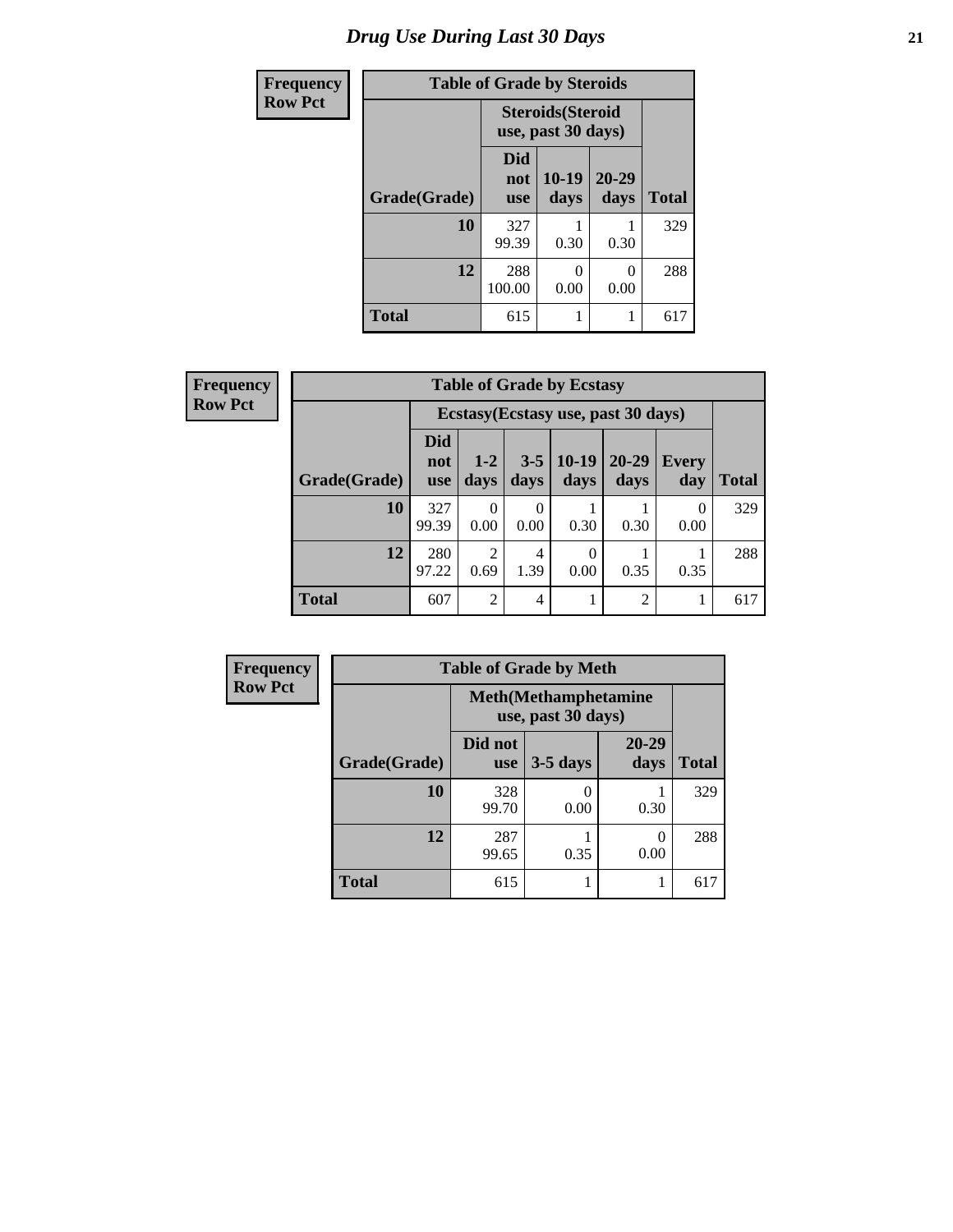#### **Frequency Row Pct**

| <b>Table of Grade by Hallucinogens</b> |                                 |                                                   |                 |               |                 |                   |              |  |  |
|----------------------------------------|---------------------------------|---------------------------------------------------|-----------------|---------------|-----------------|-------------------|--------------|--|--|
|                                        |                                 | Hallucinogens (Hallucinogen use,<br>past 30 days) |                 |               |                 |                   |              |  |  |
| Grade(Grade)                           | <b>Did</b><br>not<br><b>use</b> | $1 - 2$<br>days                                   | $3 - 5$<br>days | $6-9$<br>days | $10-19$<br>days | $20 - 29$<br>days | <b>Total</b> |  |  |
| 10                                     | 327<br>99.39                    | 0.30                                              | 0<br>0.00       | 0<br>0.00     | 0<br>0.00       | 0.30              | 329          |  |  |
| 12                                     | 284<br>98.61                    | 0.35                                              | 0.35            | 0.35          | 0.35            | $\theta$<br>0.00  | 288          |  |  |
| <b>Total</b>                           | 611                             | $\overline{2}$                                    | 1               |               | 1               |                   | 617          |  |  |

| Frequency      | <b>Table of Grade by Prescription</b> |                                 |                                                                                |                 |                        |                 |                   |              |  |
|----------------|---------------------------------------|---------------------------------|--------------------------------------------------------------------------------|-----------------|------------------------|-----------------|-------------------|--------------|--|
| <b>Row Pct</b> |                                       |                                 | <b>Prescription</b> (Prescription drugs not<br>prescribed to me, past 30 days) |                 |                        |                 |                   |              |  |
|                | Grade(Grade)                          | <b>Did</b><br>not<br><b>use</b> | $1 - 2$<br>days                                                                | $3 - 5$<br>days | $6-9$<br>days          | $10-19$<br>days | $20 - 29$<br>days | <b>Total</b> |  |
|                | 10                                    | 305<br>92.71                    | 8<br>2.43                                                                      | 5<br>1.52       | $\overline{2}$<br>0.61 | 5<br>1.52       | 4<br>1.22         | 329          |  |
|                | 12                                    | 260<br>90.28                    | 10<br>3.47                                                                     | 10<br>3.47      | 0.35                   | 6<br>2.08       | 0.35              | 288          |  |
|                | <b>Total</b>                          | 565                             | 18                                                                             | 15              | 3                      | 11              | 5                 | 617          |  |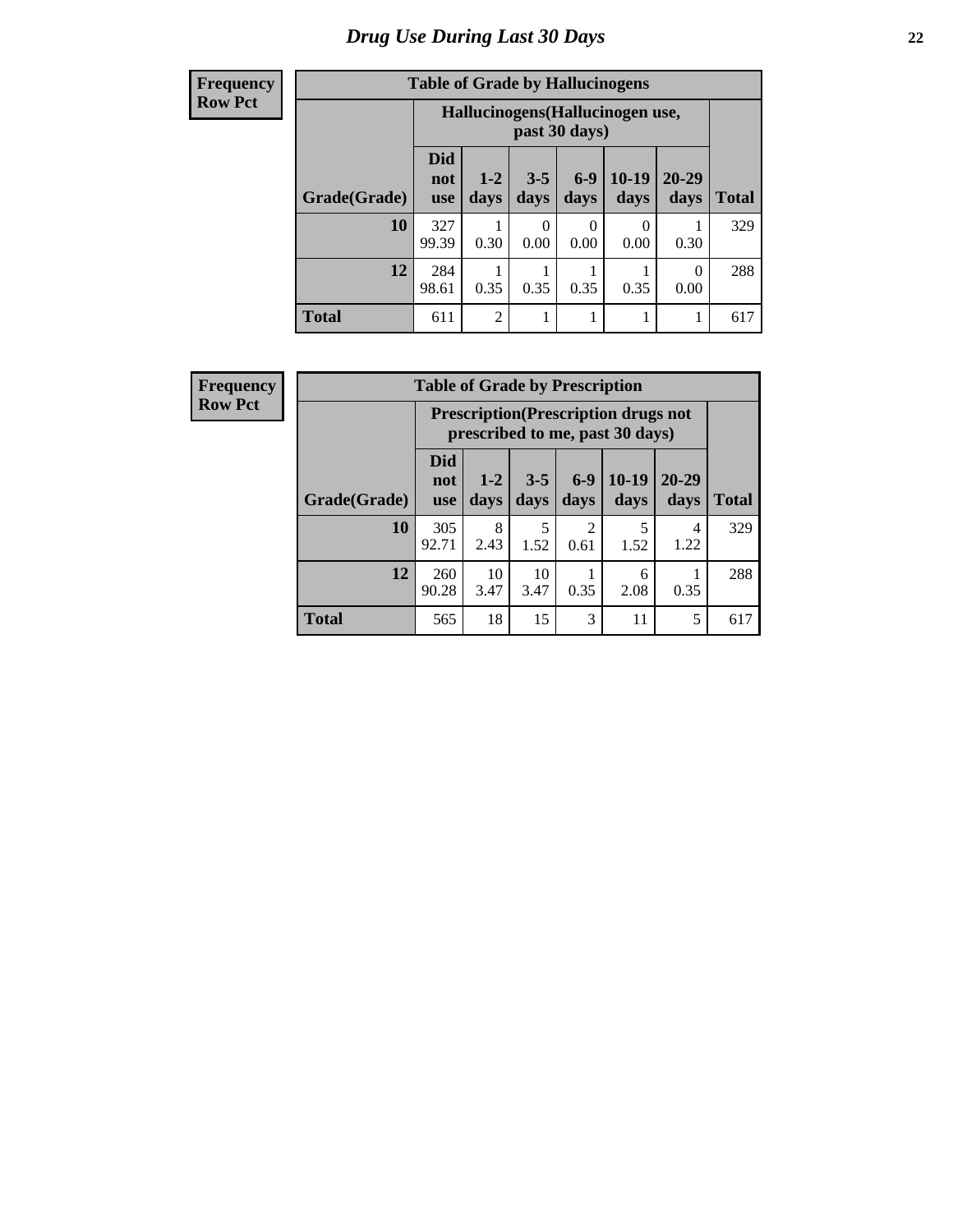| Frequency      | <b>Table of Alcoholease by Grade</b>              |                    |              |              |  |  |  |
|----------------|---------------------------------------------------|--------------------|--------------|--------------|--|--|--|
| <b>Col Pct</b> | <b>Alcoholease</b> (It is<br>easy to get alcohol) | Grade(Grade)<br>10 | 12           | <b>Total</b> |  |  |  |
|                | <b>Strongly Agree</b>                             | 115<br>34.95       | 134<br>46.53 | 249          |  |  |  |
|                | <b>Somewhat Agree</b>                             | 121<br>36.78       | 98<br>34.03  | 219          |  |  |  |
|                | <b>Somewhat Disagree</b>                          | 44<br>13.37        | 26<br>9.03   | 70           |  |  |  |
|                | <b>Strongly Disagree</b>                          | 49<br>14.89        | 30<br>10.42  | 79           |  |  |  |
|                | <b>Total</b>                                      | 329                | 288          | 617          |  |  |  |

| Frequency<br>Col Pct |
|----------------------|

| <b>Table of Cigarettesease by Grade</b>                  |                    |              |              |  |  |  |  |
|----------------------------------------------------------|--------------------|--------------|--------------|--|--|--|--|
| Cigarettesease (It is<br>easy to get smoking<br>tobacco) | Grade(Grade)<br>10 | 12           | <b>Total</b> |  |  |  |  |
| <b>Strongly Agree</b>                                    | 145<br>44.07       | 156<br>54.17 | 301          |  |  |  |  |
| <b>Somewhat Agree</b>                                    | 98<br>29.79        | 84<br>29.17  | 182          |  |  |  |  |
| <b>Somewhat Disagree</b>                                 | 31<br>9.42         | 12<br>4.17   | 43           |  |  |  |  |
| <b>Strongly Disagree</b>                                 | 55<br>16.72        | 36<br>12.50  | 91           |  |  |  |  |
| <b>Total</b>                                             | 329                | 288          | 617          |  |  |  |  |

| Frequency      |                                                                | <b>Table of Smokelessease by Grade</b> |              |              |  |  |
|----------------|----------------------------------------------------------------|----------------------------------------|--------------|--------------|--|--|
| <b>Col Pct</b> | <b>Smokelessease</b> (It is<br>easy to get chewing<br>tobacco) | Grade(Grade)<br>10                     | 12           | <b>Total</b> |  |  |
|                | <b>Strongly Agree</b>                                          | 109<br>33.13                           | 121<br>42.01 | 230          |  |  |
|                | <b>Somewhat Agree</b>                                          | 78<br>23.71                            | 77<br>26.74  | 155          |  |  |
|                | <b>Somewhat Disagree</b>                                       | 51<br>15.50                            | 35<br>12.15  | 86           |  |  |
|                | <b>Strongly Disagree</b>                                       | 91<br>27.66                            | 55<br>19.10  | 146          |  |  |
|                | <b>Total</b>                                                   | 329                                    | 288          | 617          |  |  |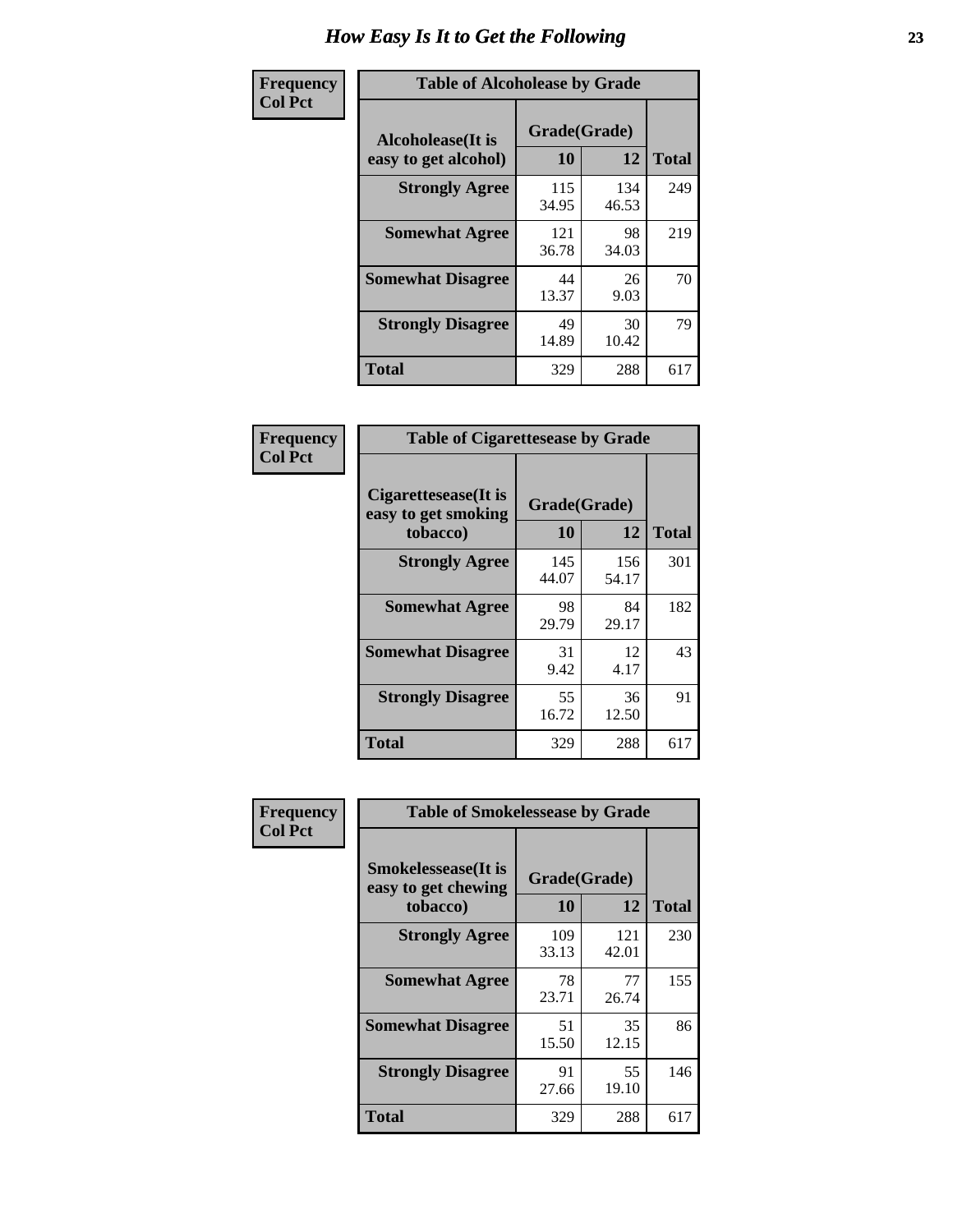| Frequency      | <b>Table of Marijuanaease by Grade</b>           |                    |              |              |  |  |  |
|----------------|--------------------------------------------------|--------------------|--------------|--------------|--|--|--|
| <b>Col Pct</b> | Marijuanaease(It is<br>easy to get<br>marijuana) | Grade(Grade)<br>10 | 12           | <b>Total</b> |  |  |  |
|                | <b>Strongly Agree</b>                            | 127<br>38.60       | 139<br>48.26 | 266          |  |  |  |
|                | <b>Somewhat Agree</b>                            | 93<br>28.27        | 70<br>24.31  | 163          |  |  |  |
|                | <b>Somewhat Disagree</b>                         | 42<br>12.77        | 28<br>9.72   | 70           |  |  |  |
|                | <b>Strongly Disagree</b>                         | 67<br>20.36        | 51<br>17.71  | 118          |  |  |  |
|                | <b>Total</b>                                     | 329                | 288          | 617          |  |  |  |

| <b>Table of Cocaineease by Grade</b>              |                    |             |              |  |  |  |  |  |
|---------------------------------------------------|--------------------|-------------|--------------|--|--|--|--|--|
| <b>Cocaineease</b> (It is<br>easy to get cocaine) | Grade(Grade)<br>10 | 12          | <b>Total</b> |  |  |  |  |  |
| <b>Strongly Agree</b>                             | 52<br>15.81        | 50<br>17.36 | 102          |  |  |  |  |  |
| <b>Somewhat Agree</b>                             | 70<br>21.28        | 77<br>26.74 | 147          |  |  |  |  |  |
| <b>Somewhat Disagree</b>                          | 79<br>24.01        | 66<br>22.92 | 145          |  |  |  |  |  |
| <b>Strongly Disagree</b>                          | 128<br>38.91       | 95<br>32.99 | 223          |  |  |  |  |  |
| <b>Total</b>                                      | 329                | 288         | 617          |  |  |  |  |  |

| Frequency      | <b>Table of Inhalantsease by Grade</b> |              |              |              |
|----------------|----------------------------------------|--------------|--------------|--------------|
| <b>Col Pct</b> | Inhalantsease(It is<br>easy to get     | Grade(Grade) |              |              |
|                | inhalants)                             | 10           | 12           | <b>Total</b> |
|                | <b>Strongly Agree</b>                  | 136<br>41.34 | 122<br>42.36 | 258          |
|                | <b>Somewhat Agree</b>                  | 67<br>20.36  | 63<br>21.88  | 130          |
|                | <b>Somewhat Disagree</b>               | 38<br>11.55  | 32<br>11.11  | 70           |
|                | <b>Strongly Disagree</b>               | 88<br>26.75  | 71<br>24.65  | 159          |
|                | <b>Total</b>                           | 329          | 288          | 617          |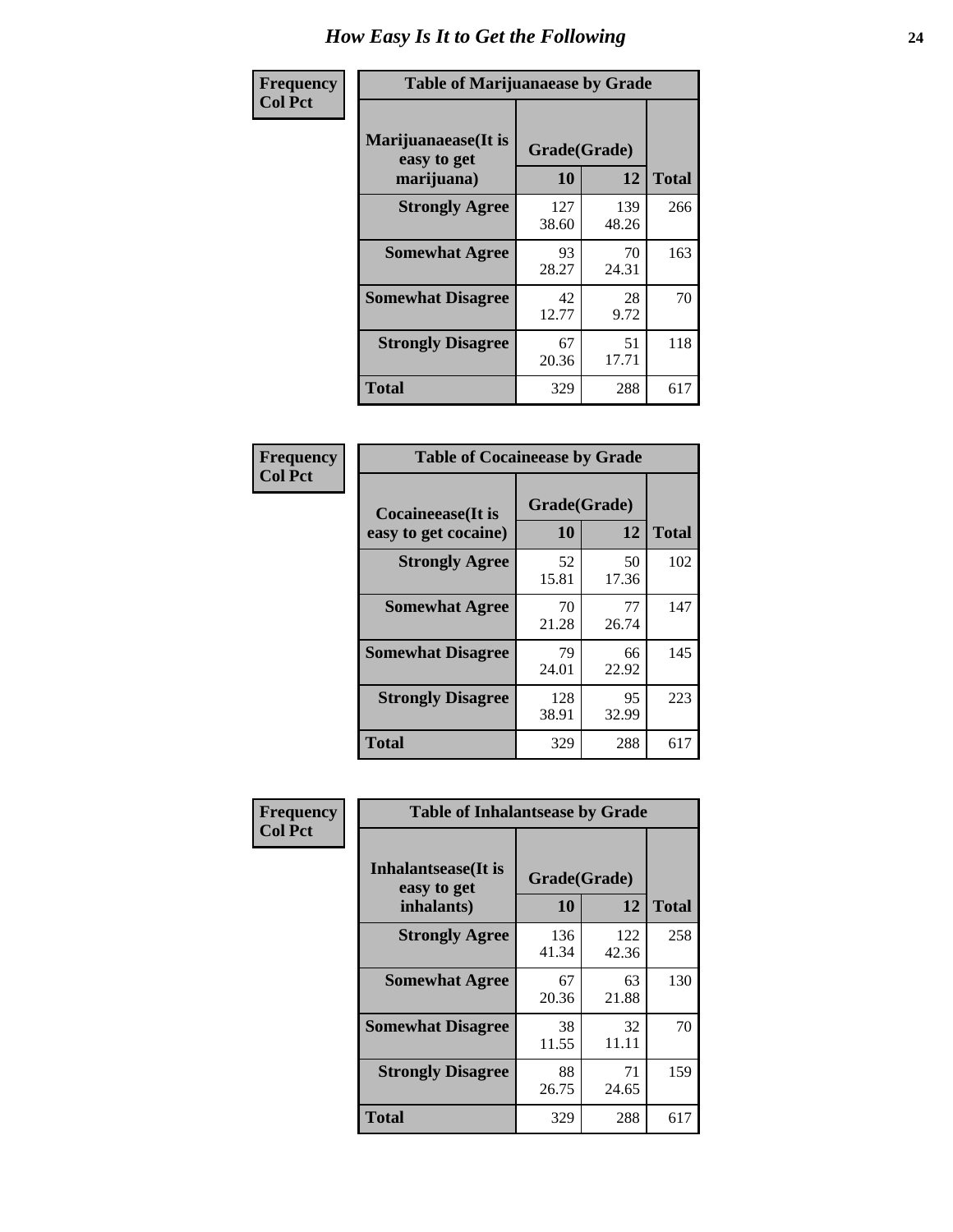| Frequency      | <b>Table of Steroidsease by Grade</b>       |                    |             |              |
|----------------|---------------------------------------------|--------------------|-------------|--------------|
| <b>Col Pct</b> | Steroidsease(It is<br>easy to get steroids) | Grade(Grade)<br>10 | 12          | <b>Total</b> |
|                | <b>Strongly Agree</b>                       | 55<br>16.72        | 59<br>20.49 | 114          |
|                | <b>Somewhat Agree</b>                       | 78<br>23.71        | 69<br>23.96 | 147          |
|                | <b>Somewhat Disagree</b>                    | 73<br>22.19        | 65<br>22.57 | 138          |
|                | <b>Strongly Disagree</b>                    | 123<br>37.39       | 95<br>32.99 | 218          |
|                | <b>Total</b>                                | 329                | 288         | 617          |

| Frequency      | <b>Table of Ecstasyease by Grade</b>              |                    |             |              |  |  |  |
|----------------|---------------------------------------------------|--------------------|-------------|--------------|--|--|--|
| <b>Col Pct</b> | <b>Ecstasyease</b> (It is<br>easy to get ecstasy) | Grade(Grade)<br>10 | 12          | <b>Total</b> |  |  |  |
|                | <b>Strongly Agree</b>                             | 55<br>16.72        | 59<br>20.49 | 114          |  |  |  |
|                | <b>Somewhat Agree</b>                             | 75<br>22.80        | 69<br>23.96 | 144          |  |  |  |
|                | <b>Somewhat Disagree</b>                          | 63<br>19.15        | 62<br>21.53 | 125          |  |  |  |
|                | <b>Strongly Disagree</b>                          | 136<br>41.34       | 98<br>34.03 | 234          |  |  |  |
|                | <b>Total</b>                                      | 329                | 288         | 617          |  |  |  |

| Frequency      | <b>Table of Methease by Grade</b>                          |                    |              |              |
|----------------|------------------------------------------------------------|--------------------|--------------|--------------|
| <b>Col Pct</b> | <b>Methease</b> (It is easy<br>to get<br>methamphetamines) | Grade(Grade)<br>10 | 12           | <b>Total</b> |
|                | <b>Strongly Agree</b>                                      | 53<br>16.11        | 46<br>15.97  | 99           |
|                | <b>Somewhat Agree</b>                                      | 54<br>16.41        | 63<br>21.88  | 117          |
|                | <b>Somewhat Disagree</b>                                   | 62<br>18.84        | 65<br>22.57  | 127          |
|                | <b>Strongly Disagree</b>                                   | 160<br>48.63       | 114<br>39.58 | 274          |
|                | <b>Total</b>                                               | 329                | 288          | 617          |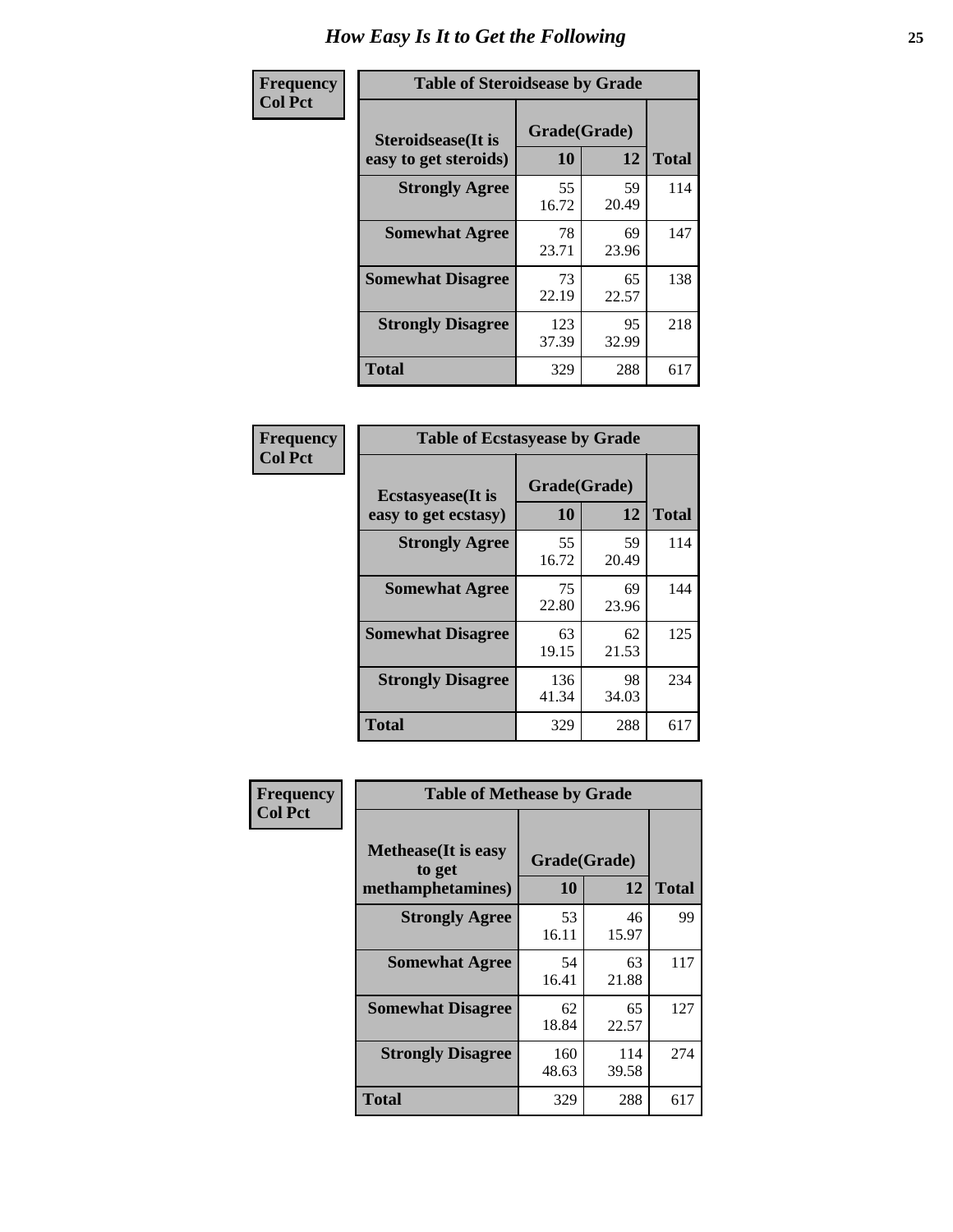| <b>Frequency</b> | <b>Table of Hallucinogensease by Grade</b>               |                    |              |              |
|------------------|----------------------------------------------------------|--------------------|--------------|--------------|
| <b>Col Pct</b>   | Hallucinogensease(It<br>is easy to get<br>hallucinogens) | Grade(Grade)<br>10 | 12           | <b>Total</b> |
|                  | <b>Strongly Agree</b>                                    | 47<br>14.29        | 48<br>16.67  | 95           |
|                  | <b>Somewhat Agree</b>                                    | 64<br>19.45        | 57<br>19.79  | 121          |
|                  | <b>Somewhat Disagree</b>                                 | 65<br>19.76        | 67<br>23.26  | 132          |
|                  | <b>Strongly Disagree</b>                                 | 153<br>46.50       | 116<br>40.28 | 269          |
|                  | <b>Total</b>                                             | 329                | 288          | 617          |

| Frequency<br>Col Pct |
|----------------------|
|                      |

| <b>Table of Prescriptionease by Grade</b>                                                |              |              |              |
|------------------------------------------------------------------------------------------|--------------|--------------|--------------|
| <b>Prescriptionease</b> (It<br>is easy to get<br>prescription drugs<br>not prescribed to |              | Grade(Grade) |              |
| me)                                                                                      | 10           | 12           | <b>Total</b> |
| <b>Strongly Agree</b>                                                                    | 158<br>48.02 | 159<br>55.21 | 317          |
| <b>Somewhat Agree</b>                                                                    | 68<br>20.67  | 62<br>21.53  | 130          |
| <b>Somewhat Disagree</b>                                                                 | 31<br>9.42   | 15<br>5.21   | 46           |
| <b>Strongly Disagree</b>                                                                 | 72<br>21.88  | 52<br>18.06  | 124          |
| <b>Total</b>                                                                             | 329          | 288          | 617          |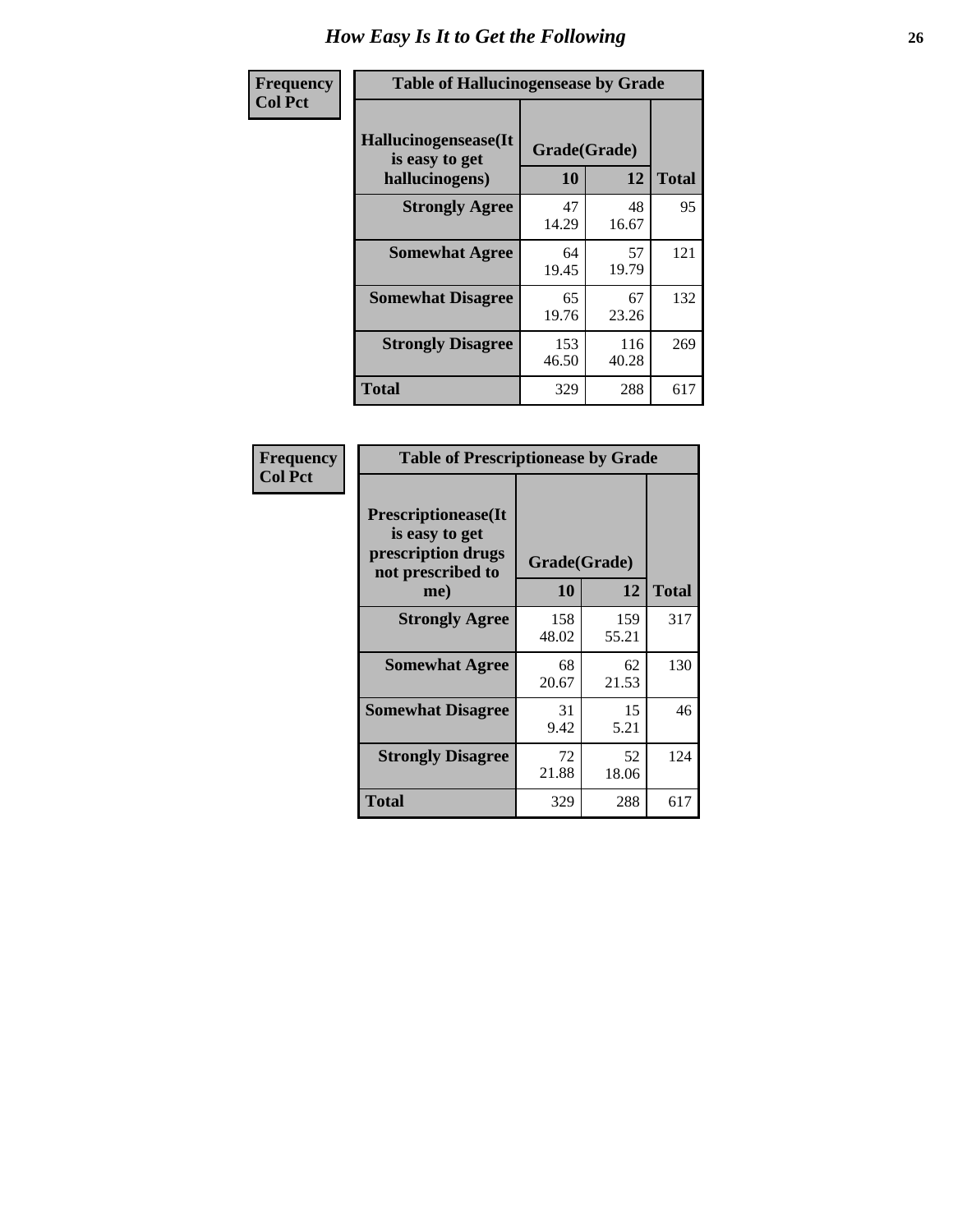*Age at Onset of Use* **27** *Results for "Age at Onset of Use" questions exclude students who said they did not use that substance*

| <b>Frequency</b> | <b>Table of Grade by Alcoholinit</b>             |                        |           |           |            |            |                           |             |             |             |             |                       |              |
|------------------|--------------------------------------------------|------------------------|-----------|-----------|------------|------------|---------------------------|-------------|-------------|-------------|-------------|-----------------------|--------------|
| <b>Row Pct</b>   | Alcoholinit (I started using alcohol when I was) |                        |           |           |            |            |                           |             |             |             |             |                       |              |
|                  | Grade(Grade)                                     | <b>8</b> or<br>vounger | 9         | 10        | 11         | 12         | 13                        | 14          | 15          | 16          | 17          | <b>18 or</b><br>older | <b>Total</b> |
|                  | 10                                               | 9<br>6.47              | 3<br>2.16 | 7<br>5.04 | 11<br>7.91 | 13<br>9.35 | 24<br>17.27               | 38<br>27.34 | 27<br>19.42 | 3.60        | 0.72        | 0.72                  | 139          |
|                  | 12                                               | 11<br>7.38             | 2<br>1.34 | 6<br>4.03 | 7<br>4.70  | 7<br>4.70  | 17<br>11.41               | 24<br>16.11 | 24<br>16.11 | 31<br>20.81 | 15<br>10.07 | 3.36                  | 149          |
|                  | <b>Total</b>                                     | 20                     | 5         | 13        | 18         | 20         | 41                        | 62          | 51          | 36          | 16          | 6                     | 288          |
|                  |                                                  |                        |           |           |            |            | Frequency Missing $=$ 329 |             |             |             |             |                       |              |

| <b>Frequency</b> |
|------------------|
| <b>Row Pct</b>   |

|                                                                                                                                           | <b>Table of Grade by Cigarettesinit</b>               |                  |           |                |                           |             |             |             |             |                  |                  |     |  |  |  |
|-------------------------------------------------------------------------------------------------------------------------------------------|-------------------------------------------------------|------------------|-----------|----------------|---------------------------|-------------|-------------|-------------|-------------|------------------|------------------|-----|--|--|--|
|                                                                                                                                           | Cigarettesinit (I started smoking tobacco when I was) |                  |           |                |                           |             |             |             |             |                  |                  |     |  |  |  |
| <b>18 or</b><br><b>8 or</b><br>13<br>15<br>older<br>11<br>9<br><b>10</b><br><b>12</b><br>14<br><b>16</b><br>17<br>Grade(Grade)<br>vounger |                                                       |                  |           |                |                           |             |             |             |             |                  |                  |     |  |  |  |
| 10                                                                                                                                        | 4<br>6.25                                             | $\Omega$<br>0.00 | 3<br>4.69 | 1.56           | 9<br>14.06                | 11<br>17.19 | 16<br>25.00 | 18<br>28.13 | 2<br>3.13   | $\theta$<br>0.00 | $\theta$<br>0.00 | 64  |  |  |  |
| 12                                                                                                                                        | 5<br>6.49                                             | 3<br>3.90        | 3<br>3.90 | 1.30           | 5<br>6.49                 | 7<br>9.09   | 12<br>15.58 | 6<br>7.79   | 21<br>27.27 | 7<br>9.09        | ⇁<br>9.09        | 77  |  |  |  |
| <b>Total</b>                                                                                                                              | 9                                                     | 3                | 6         | $\overline{2}$ | 14                        | 18          | 28          | 24          | 23          | 7                | 7                | 141 |  |  |  |
|                                                                                                                                           |                                                       |                  |           |                | Frequency Missing $= 476$ |             |             |             |             |                  |                  |     |  |  |  |

| <b>Frequency</b> | <b>Table of Grade by Smokelessinit</b> |      |                                                     |                         |    |    |                                     |       |            |       |              |  |  |
|------------------|----------------------------------------|------|-----------------------------------------------------|-------------------------|----|----|-------------------------------------|-------|------------|-------|--------------|--|--|
| <b>Row Pct</b>   |                                        |      | Smokelessinit(I started chewing tobacco when I was) |                         |    |    |                                     |       |            |       |              |  |  |
|                  | Grade(Grade)                           | 9    | 10                                                  | 11                      | 12 | 13 | 14                                  | 15    | 16         | 17    | <b>Total</b> |  |  |
|                  | <b>10</b>                              | 5.88 | 5.88                                                | 5.88                    |    |    | $5.88$   23.53   29.41              | 11.76 | ∍<br>11.76 | 0.00  | 17           |  |  |
|                  | 12                                     | 5.26 | 5.26                                                | $\theta$<br>$0.00\vert$ |    | 3  | 2<br>$5.26$   15.79   10.53   21.05 |       | 26.32      | 10.53 | 19           |  |  |
|                  | <b>Total</b>                           | ∍    | 2                                                   |                         | 2  | ⇁  | 7                                   | 6     | 7          | ി     | 36           |  |  |
|                  |                                        |      |                                                     |                         |    |    | Frequency Missing $= 581$           |       |            |       |              |  |  |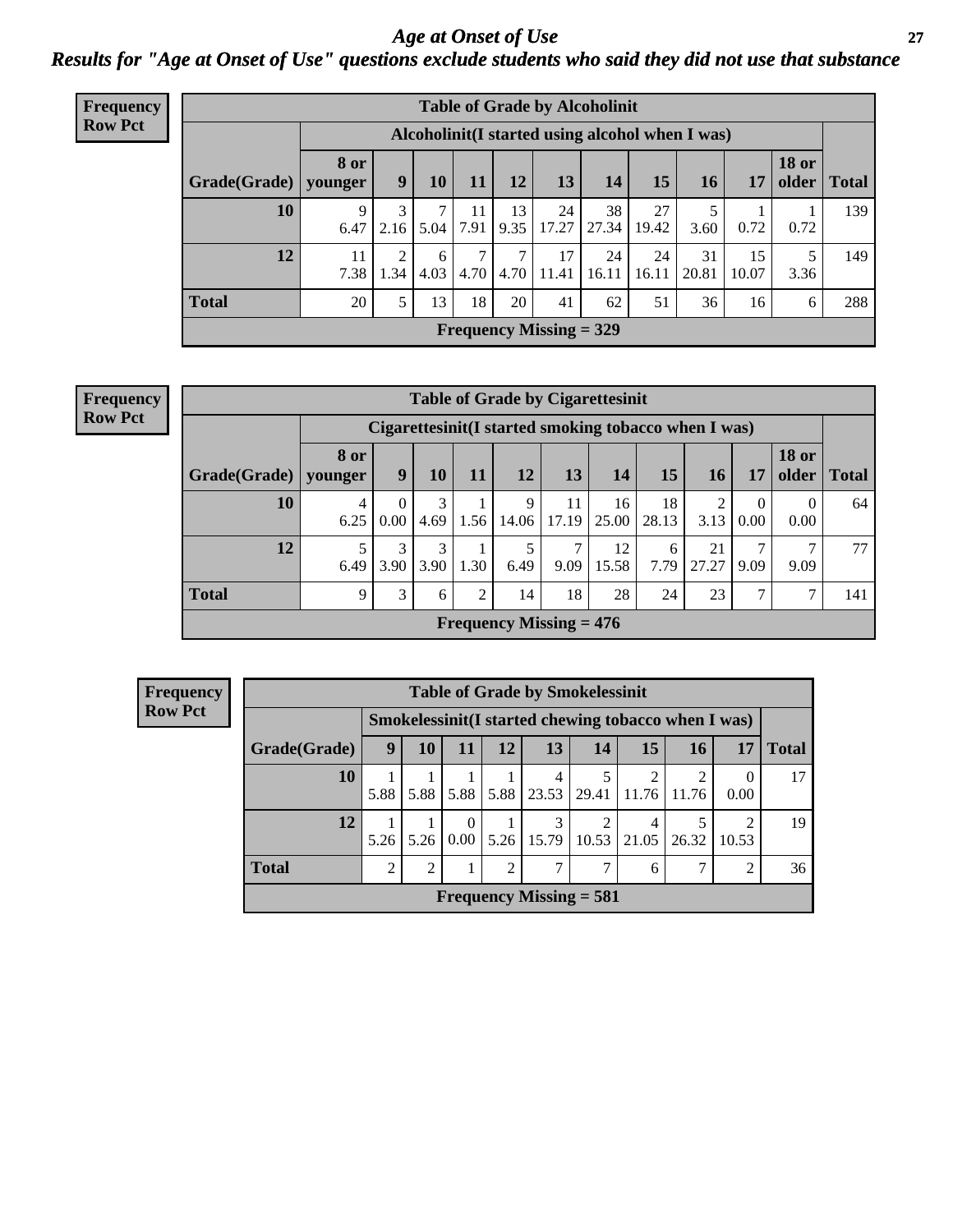#### *Age at Onset of Use* **28**

*Results for "Age at Onset of Use" questions exclude students who said they did not use that substance*

| <b>Frequency</b> |              |                        |                        |                              |                      |           |                           | <b>Table of Grade by Marijuanainit</b>               |             |             |             |                           |              |
|------------------|--------------|------------------------|------------------------|------------------------------|----------------------|-----------|---------------------------|------------------------------------------------------|-------------|-------------|-------------|---------------------------|--------------|
| <b>Row Pct</b>   |              |                        |                        |                              |                      |           |                           | Marijuanainit (I started using marijuana when I was) |             |             |             |                           |              |
|                  | Grade(Grade) | <b>8 or</b><br>younger | 9                      | 10                           | 11                   | 12        | 13                        | 14                                                   | 15          | 16          | 17          | <b>18 or</b><br>older $ $ | <b>Total</b> |
|                  | 10           | 2<br>3.08              | $\overline{0}$<br>0.00 | 2<br>3.08                    | $\theta$<br>$0.00\,$ | 7.69      | 14<br>21.54               | 17<br>26.15                                          | 21<br>32.31 | 3<br>4.62   | 0<br>0.00   | 1.54                      | 65           |
|                  | 12           | $\Omega$<br>$0.00\,$   | 3<br>3.95              | $\gamma$<br>$2.63 \mid 3.95$ | 3                    | 6<br>7.89 | $\tau$<br>9.21            | 12<br>15.79                                          | 14<br>18.42 | 14<br>18.42 | 14<br>18.42 | 1.32                      | 76           |
|                  | <b>Total</b> | $\overline{2}$         | 3                      | 4                            | 3                    | 11        | 21                        | 29                                                   | 35          | 17          | 14          | $\overline{2}$            | 141          |
|                  |              |                        |                        |                              |                      |           | Frequency Missing $= 476$ |                                                      |             |             |             |                           |              |

| Frequency      |              |                  |                  |      | <b>Table of Grade by Cocaineinit</b>             |                                      |                  |            |                       |       |
|----------------|--------------|------------------|------------------|------|--------------------------------------------------|--------------------------------------|------------------|------------|-----------------------|-------|
| <b>Row Pct</b> |              |                  |                  |      | Cocaineinit (I started using cocaine when I was) |                                      |                  |            |                       |       |
|                | Grade(Grade) | <b>10</b>        | 12               | 13   | 14                                               | 15                                   | <b>16</b>        | 17         | <b>18 or</b><br>older | Total |
|                | <b>10</b>    | 14.29            | 14.29            | 0.00 | $\mathfrak{D}$<br>28.57                          | $\mathcal{D}_{\mathcal{A}}$<br>28.57 | $\theta$<br>0.00 | 14.29      | 0.00                  |       |
|                | 12           | $\Omega$<br>0.00 | $\Omega$<br>0.00 | 6.25 | $\Omega$<br>$0.00\,$                             | 2<br>12.50                           | 8<br>50.00       | 4<br>25.00 | 6.25                  | 16    |
|                | <b>Total</b> |                  |                  |      | $\overline{2}$                                   | 4                                    | 8                | 5          |                       | 23    |
|                |              |                  |                  |      | Frequency Missing $=$ 594                        |                                      |                  |            |                       |       |

| Frequency      |              | <b>Table of Grade by Inhalantsinit</b>   |                               |                           |            |                  |                                      |              |  |  |  |
|----------------|--------------|------------------------------------------|-------------------------------|---------------------------|------------|------------------|--------------------------------------|--------------|--|--|--|
| <b>Row Pct</b> |              | Inhalantsinit (I started using inhalants |                               | when I was)               |            |                  |                                      |              |  |  |  |
|                | Grade(Grade) | 8 or<br>younger                          | <b>11</b>                     | <b>12</b>                 | 13         | 15 <sup>1</sup>  | 17                                   | <b>Total</b> |  |  |  |
|                | 10           | 20.00                                    | 20.00                         | 0.00                      | 3<br>60.00 | $\Omega$<br>0.00 | 0<br>0.00                            | 5            |  |  |  |
|                | 12           | 12.50                                    | 12.50                         | 12.50                     | 12.50      | 25.00            | $\mathcal{D}_{\mathcal{L}}$<br>25.00 | 8            |  |  |  |
|                | <b>Total</b> | $\mathfrak{D}$                           | $\mathfrak{D}$<br>2<br>2<br>4 |                           |            |                  |                                      |              |  |  |  |
|                |              |                                          |                               | Frequency Missing $= 604$ |            |                  |                                      |              |  |  |  |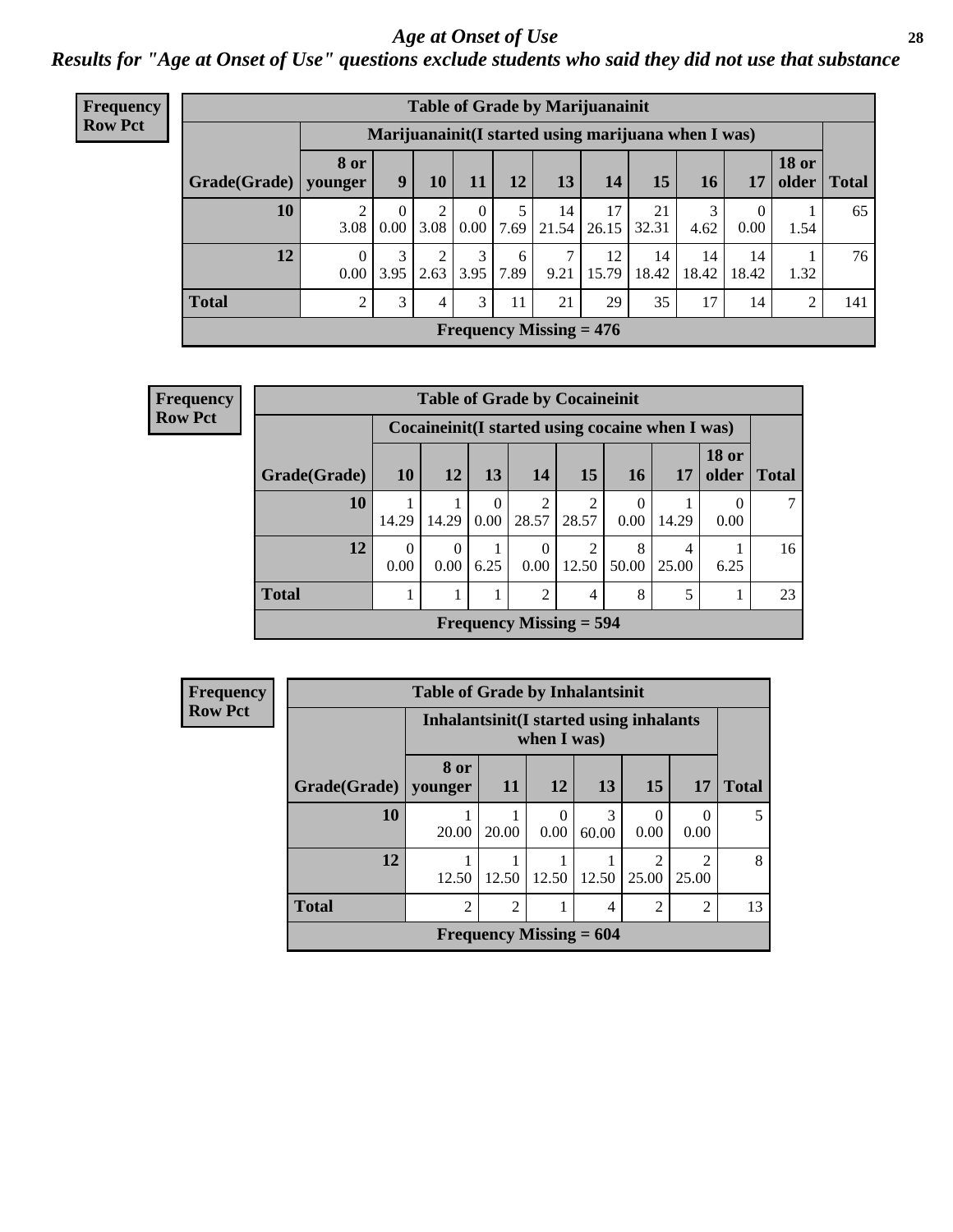#### *Age at Onset of Use* **29**

*Results for "Age at Onset of Use" questions exclude students who said they did not use that substance*

| <b>Frequency</b> |              | <b>Table of Grade by Steroidsinit</b> |       |                  |                                                              |           |       |                |
|------------------|--------------|---------------------------------------|-------|------------------|--------------------------------------------------------------|-----------|-------|----------------|
| <b>Row Pct</b>   |              |                                       |       |                  | <b>Steroidsinit (I started using steroids</b><br>when I was) |           |       |                |
|                  | Grade(Grade) | 9                                     | 12    | 13               | 14                                                           | 15        | 17    | <b>Total</b>   |
|                  | 10           | 25.00                                 | 25.00 | 25.00            | 25.00                                                        | 0<br>0.00 | 0.00  | 4              |
|                  | 12           | $\Omega$<br>0.00                      | 0.00  | $\theta$<br>0.00 | 0.00                                                         | 50.00     | 50.00 | $\overline{2}$ |
|                  | <b>Total</b> |                                       |       |                  |                                                              |           |       | 6              |
|                  |              |                                       |       |                  | Frequency Missing $= 611$                                    |           |       |                |

| <b>Frequency</b> |                        |                                                  |       |               | <b>Table of Grade by Ecstasyinit</b> |       |            |           |              |
|------------------|------------------------|--------------------------------------------------|-------|---------------|--------------------------------------|-------|------------|-----------|--------------|
| <b>Row Pct</b>   |                        | Ecstasyinit (I started using ecstasy when I was) |       |               |                                      |       |            |           |              |
|                  | Grade(Grade)   younger | 8 or                                             | 9     | 12            | 14                                   | 15    | <b>16</b>  | <b>17</b> | <b>Total</b> |
|                  | 10                     | 0.00                                             | 14.29 | 0<br>$0.00\,$ | 14.29                                | 57.14 | 14.29      | 0.00      |              |
|                  | 12                     | 7.14                                             | 0.00  | 7.14          | 7.14                                 | 21.43 | 4<br>28.57 | 28.57     | 14           |
|                  | <b>Total</b>           |                                                  |       |               | 2                                    |       | 5          | 4         | 21           |
|                  |                        |                                                  |       |               | Frequency Missing $= 596$            |       |            |           |              |

| Frequency      |                                                            | <b>Table of Grade by Methinit</b>                           |           |           |           |                |  |  |  |
|----------------|------------------------------------------------------------|-------------------------------------------------------------|-----------|-----------|-----------|----------------|--|--|--|
| <b>Row Pct</b> |                                                            | <b>Methinit</b> (I started using<br>methamphetamines when I | was)      |           |           |                |  |  |  |
|                | Grade(Grade)   younger                                     | 8 or                                                        | <b>14</b> | <b>16</b> | <b>17</b> | <b>Total</b>   |  |  |  |
|                | 10                                                         | 50.00                                                       | 50.00     | 0<br>0.00 | 0<br>0.00 | $\mathfrak{D}$ |  |  |  |
|                | 12<br>0<br>$\mathcal{O}$<br>0.00<br>0.00<br>50.00<br>50.00 |                                                             |           |           |           |                |  |  |  |
|                | <b>Total</b>                                               |                                                             |           |           |           |                |  |  |  |
|                |                                                            | Frequency Missing $= 613$                                   |           |           |           |                |  |  |  |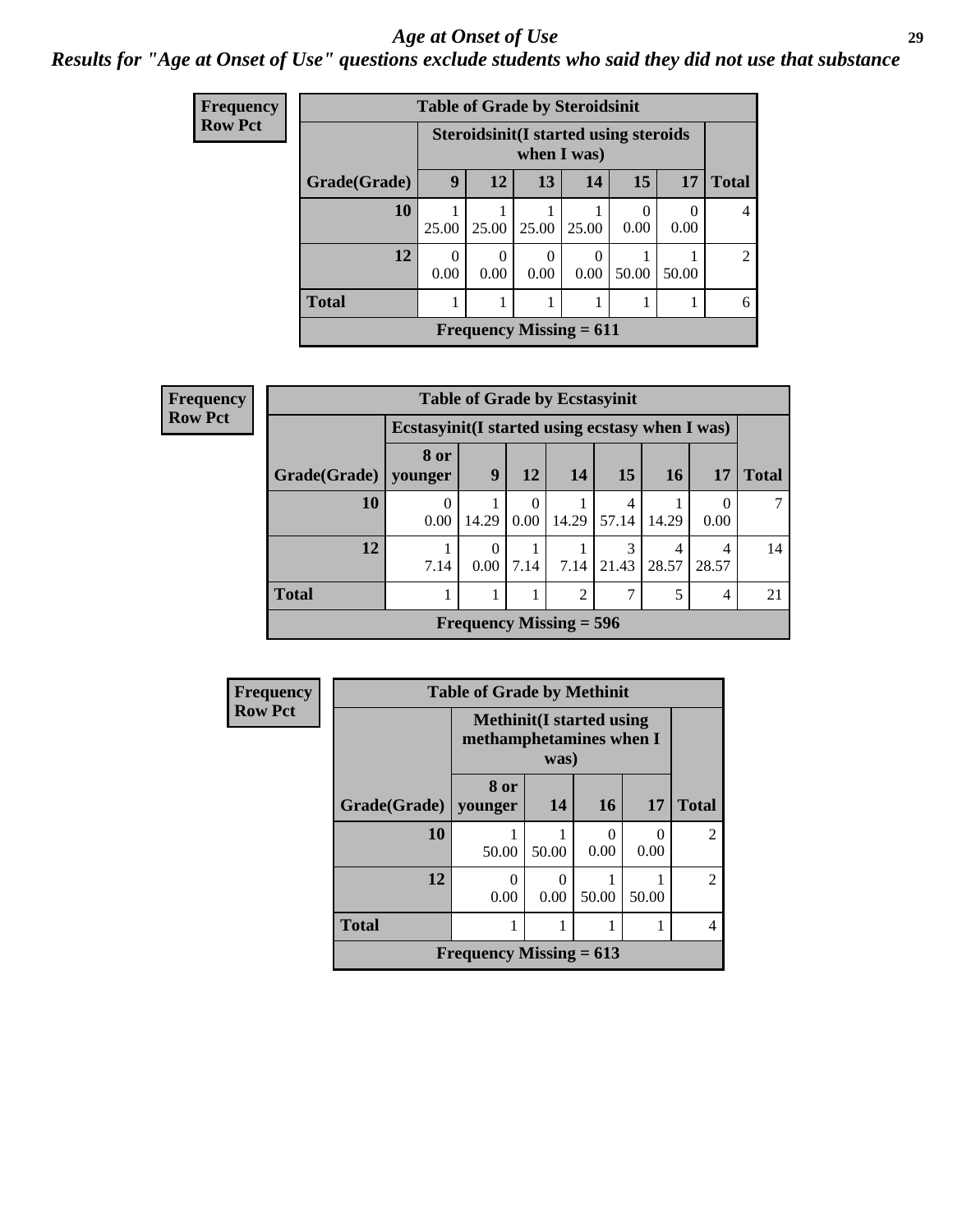#### Age at Onset of Use **30**

### *Results for "Age at Onset of Use" questions exclude students who said they did not use that substance*

| Frequency      |              |                  |                  |            | <b>Table of Grade by Hallucinogensinit</b>                      |                                      |                       |                |
|----------------|--------------|------------------|------------------|------------|-----------------------------------------------------------------|--------------------------------------|-----------------------|----------------|
| <b>Row Pct</b> |              |                  |                  |            | Hallucinogensinit (I started using<br>hallucinogens when I was) |                                      |                       |                |
|                | Grade(Grade) | 13               | 14               | 15         | <b>16</b>                                                       | 17                                   | <b>18 or</b><br>older | <b>Total</b>   |
|                | 10           | 20.00            | $\Omega$<br>0.00 | 3<br>60.00 | 20.00                                                           | 0<br>0.00                            | $\left($<br>0.00      | 5              |
|                | 12           | $\Omega$<br>0.00 | 25.00            | 0<br>0.00  | 0.00                                                            | $\mathcal{D}_{\mathcal{L}}$<br>50.00 | 25.00                 | $\overline{4}$ |
|                | <b>Total</b> |                  |                  | 3          |                                                                 | $\overline{2}$                       |                       | 9              |
|                |              |                  |                  |            | Frequency Missing $= 608$                                       |                                      |                       |                |

| Frequency      |              |                                                                        |                      |                       |      |                           |                  | <b>Table of Grade by Prescriptioninit</b> |             |                        |                        |                       |              |
|----------------|--------------|------------------------------------------------------------------------|----------------------|-----------------------|------|---------------------------|------------------|-------------------------------------------|-------------|------------------------|------------------------|-----------------------|--------------|
| <b>Row Pct</b> |              | Prescriptioninit (I started using prescription drugs not prescribed to |                      |                       |      | me when I was)            |                  |                                           |             |                        |                        |                       |              |
|                | Grade(Grade) | <b>8 or</b><br>younger                                                 | 9                    | 10                    | 11   | 12                        | 13               | <b>14</b>                                 | 15          | 16 <sup>1</sup>        | 17                     | <b>18 or</b><br>older | <b>Total</b> |
|                | 10           | 3<br>7.89                                                              | $\Omega$<br>$0.00\,$ | 4<br>10.53            | 5.26 | 2                         | 3<br>$5.26$ 7.89 | 17<br>44.74                               | 4<br>10.53  | $\overline{2}$<br>5.26 | $\overline{0}$<br>0.00 | 2.63                  | 38           |
|                | 12           | 3<br>8.11                                                              | 2.70                 | $\mathcal{L}$<br>5.41 | 5.41 | 3<br>8.11                 | 2<br>5.41        | 4<br>10.81                                | 10<br>27.03 | 4<br>10.81             | 3<br>8.11              | 3<br>8.11             | 37           |
|                | <b>Total</b> | 6                                                                      |                      | 6                     | 4    | 5                         | 5                | 21                                        | 14          | 6                      | 3                      | 4                     | 75           |
|                |              |                                                                        |                      |                       |      | Frequency Missing $= 542$ |                  |                                           |             |                        |                        |                       |              |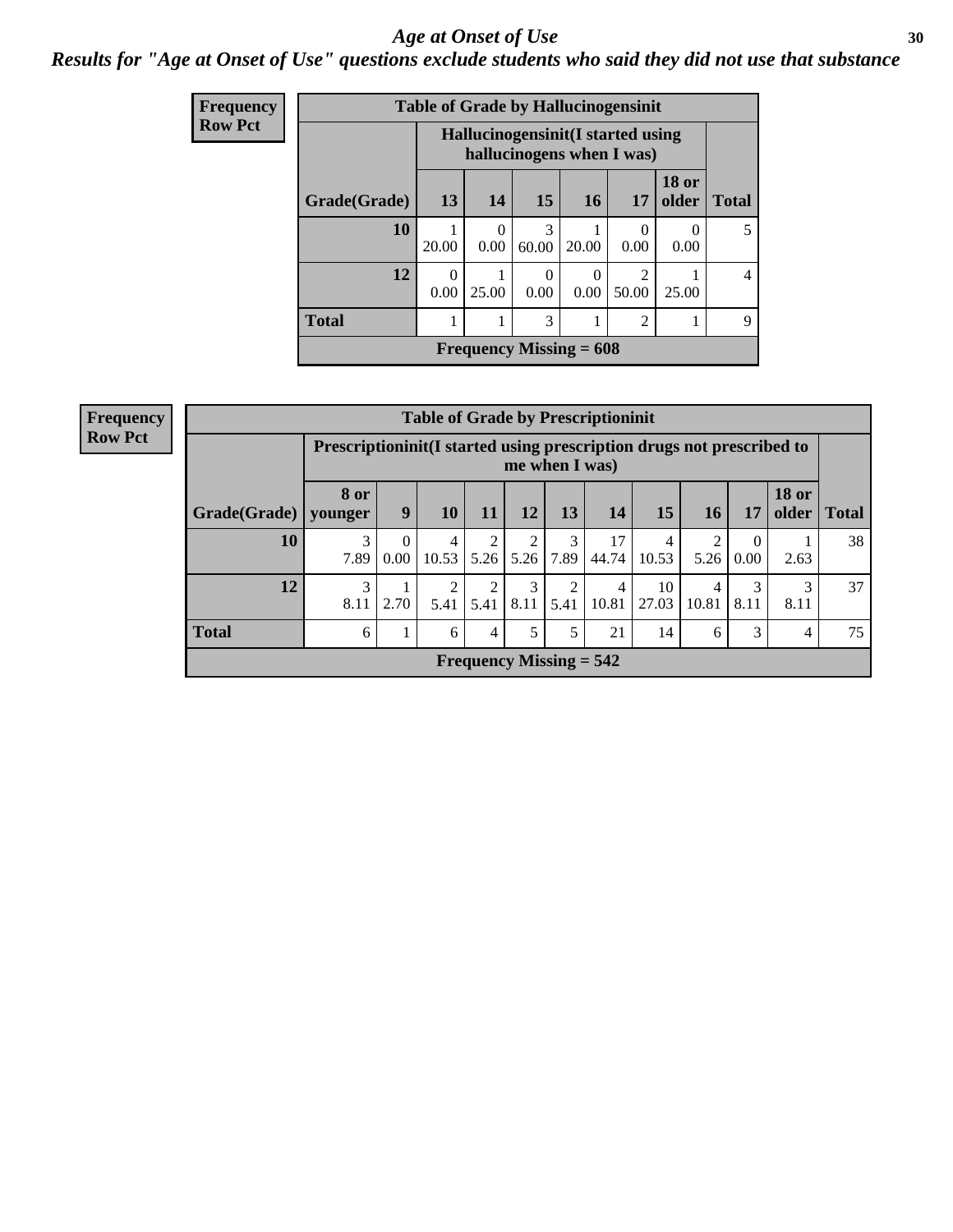| Frequency      | <b>Table of Alcoholharm by Grade</b>          |                    |              |              |
|----------------|-----------------------------------------------|--------------------|--------------|--------------|
| <b>Col Pct</b> | Alcoholharm(I<br>think alcohol is<br>harmful) | Grade(Grade)<br>10 | 12           | <b>Total</b> |
|                | <b>Strongly Agree</b>                         | 173<br>52.58       | 115<br>39.93 | 288          |
|                | <b>Somewhat Agree</b>                         | 90<br>27.36        | 101<br>35.07 | 191          |
|                | <b>Somewhat Disagree</b>                      | 42<br>12.77        | 50<br>17.36  | 92           |
|                | <b>Strongly Disagree</b>                      | 24<br>7.29         | 22<br>7.64   | 46           |
|                | <b>Total</b>                                  | 329                | 288          | 617          |

| <b>Table of Cigarettesharm by Grade</b>                  |                    |              |              |
|----------------------------------------------------------|--------------------|--------------|--------------|
| Cigarettesharm(I<br>think smoking<br>tobacco is harmful) | Grade(Grade)<br>10 | 12           | <b>Total</b> |
| <b>Strongly Agree</b>                                    | 271<br>82.37       | 225<br>78.13 | 496          |
| <b>Somewhat Agree</b>                                    | 33<br>10.03        | 44<br>15.28  | 77           |
| <b>Somewhat Disagree</b>                                 | 12<br>3.65         | 6<br>2.08    | 18           |
| <b>Strongly Disagree</b>                                 | 13<br>3.95         | 13<br>4.51   | 26           |
| <b>Total</b>                                             | 329                | 288          | 617          |

| Frequency      | <b>Table of Smokelessharm by Grade</b>                  |                    |              |              |
|----------------|---------------------------------------------------------|--------------------|--------------|--------------|
| <b>Col Pct</b> | Smokelessharm(I<br>think chewing<br>tobacco is harmful) | Grade(Grade)<br>10 | 12           | <b>Total</b> |
|                | <b>Strongly Agree</b>                                   | 268<br>81.46       | 233<br>80.90 | 501          |
|                | <b>Somewhat Agree</b>                                   | 34<br>10.33        | 33<br>11.46  | 67           |
|                | <b>Somewhat Disagree</b>                                | 14<br>4.26         | 9<br>3.13    | 23           |
|                | <b>Strongly Disagree</b>                                | 13<br>3.95         | 13<br>4.51   | 26           |
|                | <b>Total</b>                                            | 329                | 288          | 617          |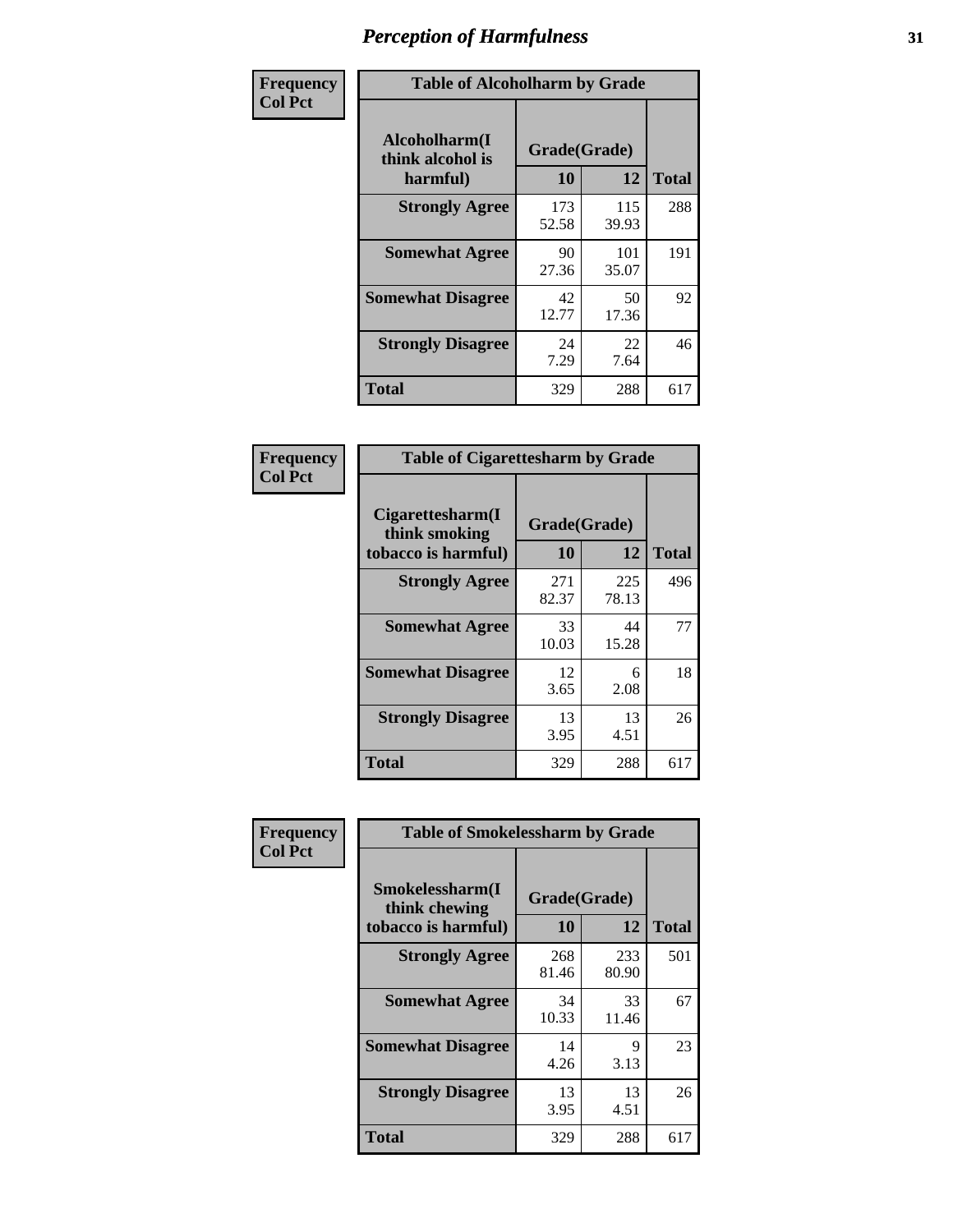| Frequency      | <b>Table of Marijuanaharm by Grade</b>            |                    |              |              |
|----------------|---------------------------------------------------|--------------------|--------------|--------------|
| <b>Col Pct</b> | Marijuanaharm(I<br>think marijuana is<br>harmful) | Grade(Grade)<br>10 | 12           | <b>Total</b> |
|                | <b>Strongly Agree</b>                             | 217<br>65.96       | 177<br>61.46 | 394          |
|                | <b>Somewhat Agree</b>                             | 45<br>13.68        | 26<br>9.03   | 71           |
|                | <b>Somewhat Disagree</b>                          | 32<br>9.73         | 39<br>13.54  | 71           |
|                | <b>Strongly Disagree</b>                          | 35<br>10.64        | 46<br>15.97  | 81           |
|                | <b>Total</b>                                      | 329                | 288          | 617          |

| <b>Table of Cocaineharm by Grade</b>          |                        |                        |              |  |  |
|-----------------------------------------------|------------------------|------------------------|--------------|--|--|
| Cocaineharm(I<br>think cocaine is<br>harmful) | Grade(Grade)<br>10     | 12                     | <b>Total</b> |  |  |
| <b>Strongly Agree</b>                         | 296<br>89.97           | 265<br>92.01           | 561          |  |  |
| <b>Somewhat Agree</b>                         | 17<br>5.17             | 13<br>4.51             | 30           |  |  |
| <b>Somewhat Disagree</b>                      | $\mathfrak{D}$<br>0.61 | $\mathfrak{D}$<br>0.69 | 4            |  |  |
| <b>Strongly Disagree</b>                      | 14<br>4.26             | 8<br>2.78              | 22           |  |  |
| <b>Total</b>                                  | 329                    | 288                    | 617          |  |  |

| Frequency      | <b>Table of Inhalantsharm by Grade</b>             |                    |              |              |  |
|----------------|----------------------------------------------------|--------------------|--------------|--------------|--|
| <b>Col Pct</b> | Inhalantsharm(I<br>think inhalants are<br>harmful) | Grade(Grade)<br>10 | 12           | <b>Total</b> |  |
|                | <b>Strongly Agree</b>                              | 283<br>86.02       | 260<br>90.28 | 543          |  |
|                | <b>Somewhat Agree</b>                              | 27<br>8.21         | 15<br>5.21   | 42           |  |
|                | <b>Somewhat Disagree</b>                           | 8<br>2.43          | 6<br>2.08    | 14           |  |
|                | <b>Strongly Disagree</b>                           | 11<br>3.34         | 2.43         | 18           |  |
|                | <b>Total</b>                                       | 329                | 288          | 617          |  |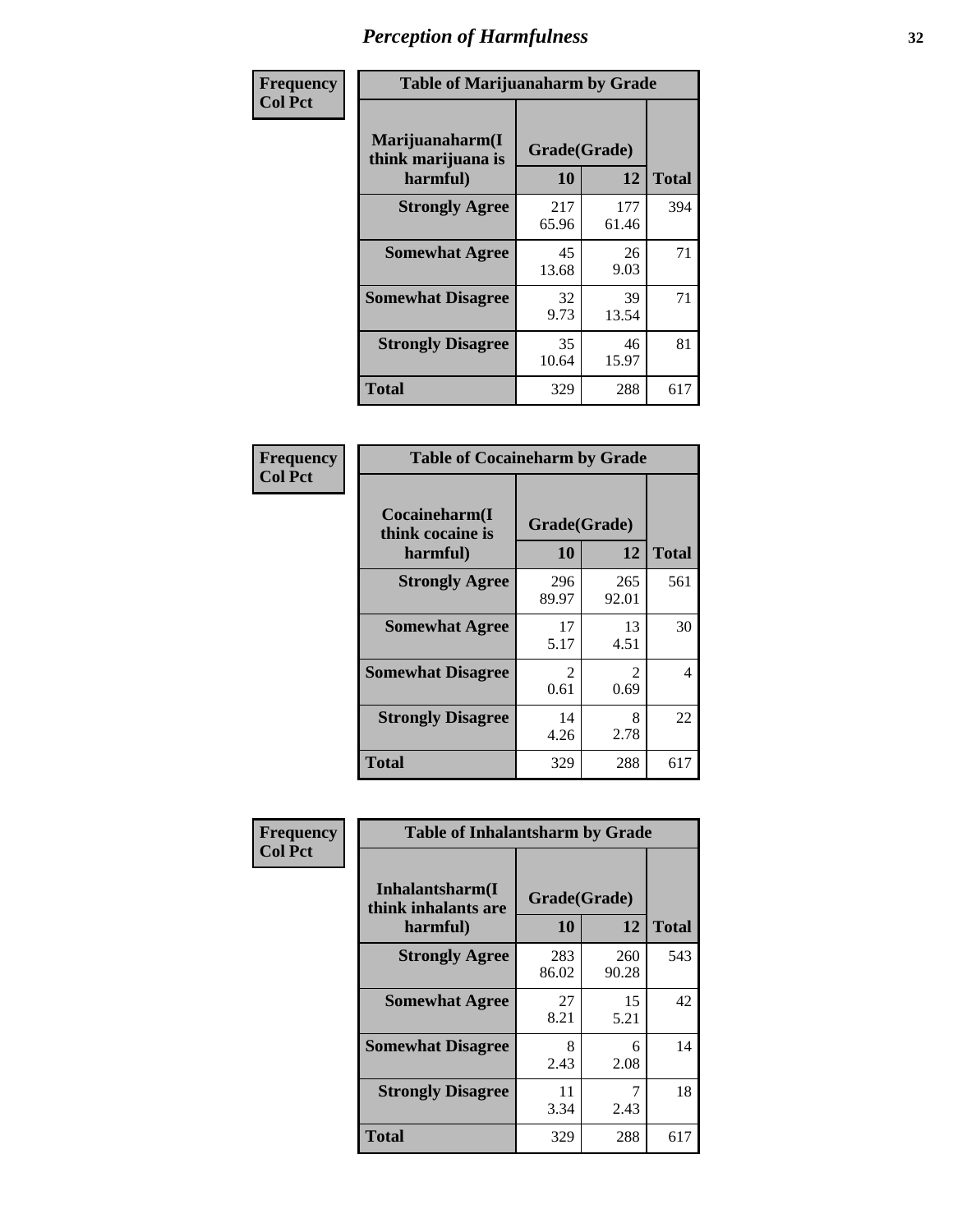| Frequency      | <b>Table of Steroidsharm by Grade</b>            |                    |              |              |  |
|----------------|--------------------------------------------------|--------------------|--------------|--------------|--|
| <b>Col Pct</b> | Steroidsharm(I<br>think steroids are<br>harmful) | Grade(Grade)<br>10 | 12           | <b>Total</b> |  |
|                | <b>Strongly Agree</b>                            | 267<br>81.16       | 240<br>83.33 | 507          |  |
|                | <b>Somewhat Agree</b>                            | 34<br>10.33        | 31<br>10.76  | 65           |  |
|                | <b>Somewhat Disagree</b>                         | 12<br>3.65         | 9<br>3.13    | 21           |  |
|                | <b>Strongly Disagree</b>                         | 16<br>4.86         | 8<br>2.78    | 24           |  |
|                | <b>Total</b>                                     | 329                | 288          | 617          |  |

| <b>Table of Ecstasyharm by Grade</b>          |                    |                        |              |  |  |
|-----------------------------------------------|--------------------|------------------------|--------------|--|--|
| Ecstasyharm(I<br>think ecstasy is<br>harmful) | Grade(Grade)<br>10 | 12                     | <b>Total</b> |  |  |
| <b>Strongly Agree</b>                         | 282<br>85.71       | 256<br>88.89           | 538          |  |  |
| <b>Somewhat Agree</b>                         | 25<br>7.60         | 21<br>7.29             | 46           |  |  |
| <b>Somewhat Disagree</b>                      | 7<br>2.13          | $\mathfrak{D}$<br>0.69 | 9            |  |  |
| <b>Strongly Disagree</b>                      | 15<br>4.56         | 9<br>3.13              | 24           |  |  |
| <b>Total</b>                                  | 329                | 288                    | 617          |  |  |

| Frequency      | <b>Table of Methharm by Grade</b>                            |                    |              |              |  |
|----------------|--------------------------------------------------------------|--------------------|--------------|--------------|--|
| <b>Col Pct</b> | <b>Methharm</b> (I think<br>methamphetamines<br>are harmful) | Grade(Grade)<br>10 | 12           | <b>Total</b> |  |
|                | <b>Strongly Agree</b>                                        | 304<br>92.40       | 273<br>94.79 | 577          |  |
|                | <b>Somewhat Agree</b>                                        | 11<br>3.34         | 6<br>2.08    | 17           |  |
|                | <b>Somewhat Disagree</b>                                     | 3<br>0.91          | 0.35         | 4            |  |
|                | <b>Strongly Disagree</b>                                     | 11<br>3.34         | 8<br>2.78    | 19           |  |
|                | <b>Total</b>                                                 | 329                | 288          | 617          |  |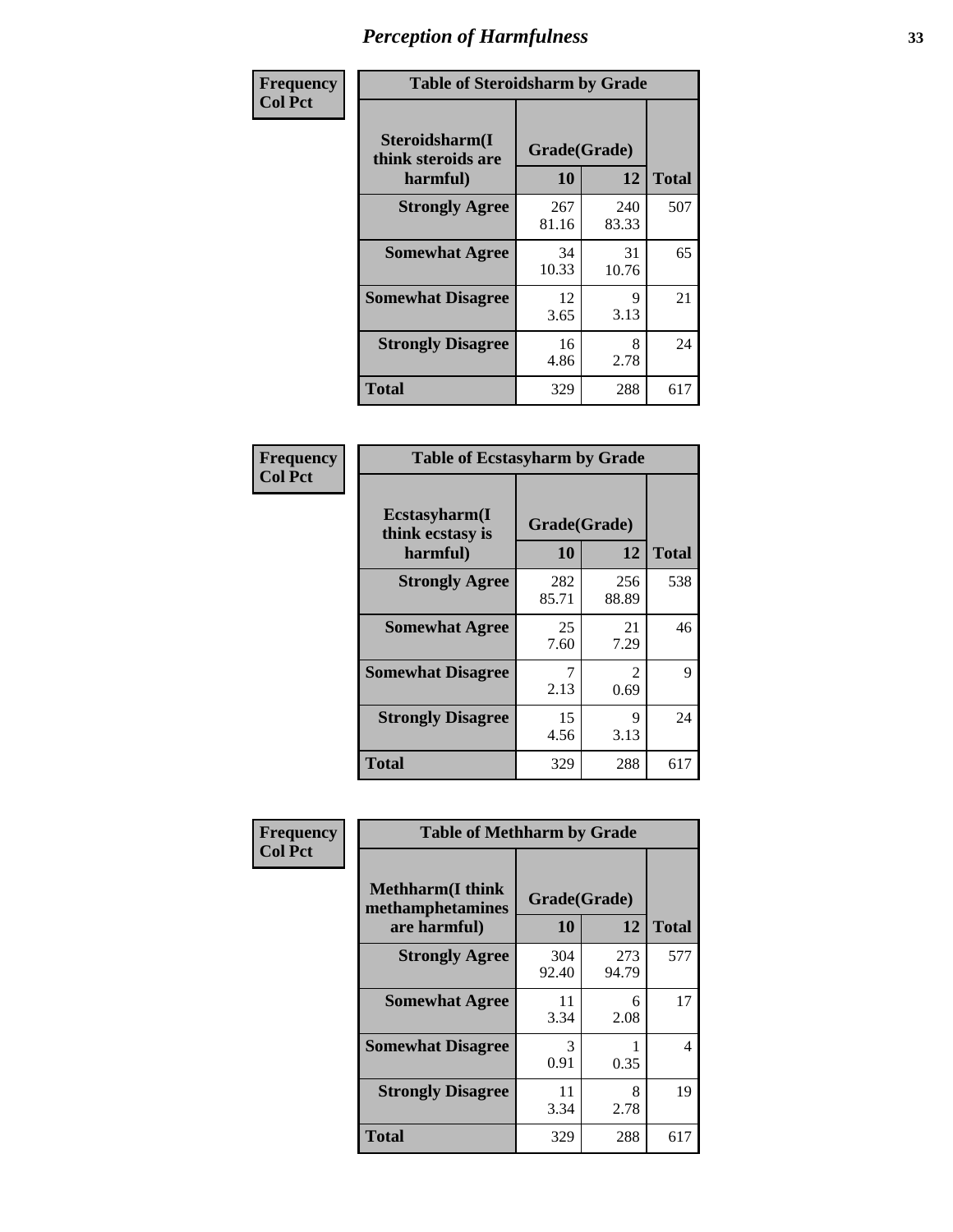| Frequency      | <b>Table of Hallucinogensharm by Grade</b>                 |                           |              |              |
|----------------|------------------------------------------------------------|---------------------------|--------------|--------------|
| <b>Col Pct</b> | Hallucinogensharm(I<br>think hallucinogens<br>are harmful) | Grade(Grade)<br><b>10</b> | 12           | <b>Total</b> |
|                | <b>Strongly Agree</b>                                      | 291<br>88.45              | 261<br>90.63 | 552          |
|                | <b>Somewhat Agree</b>                                      | 23<br>6.99                | 14<br>4.86   | 37           |
|                | <b>Somewhat Disagree</b>                                   | 4<br>1.22                 | 3<br>1.04    | 7            |
|                | <b>Strongly Disagree</b>                                   | 11<br>3.34                | 10<br>3.47   | 21           |
|                | <b>Total</b>                                               | 329                       | 288          | 617          |

| <b>Table of Prescriptionharm by Grade</b>                                         |              |              |              |  |  |
|-----------------------------------------------------------------------------------|--------------|--------------|--------------|--|--|
| <b>Prescriptionharm</b> (I<br>think prescription<br>drugs not<br>prescribed to me | Grade(Grade) |              |              |  |  |
| are harmful)                                                                      | 10           | 12           | <b>Total</b> |  |  |
| <b>Strongly Agree</b>                                                             | 232<br>70.52 | 206<br>71.53 | 438          |  |  |
| <b>Somewhat Agree</b>                                                             | 56<br>17.02  | 51<br>17.71  | 107          |  |  |
| <b>Somewhat Disagree</b>                                                          | 23<br>6.99   | 15<br>5.21   | 38           |  |  |
| <b>Strongly Disagree</b>                                                          | 18<br>5.47   | 16<br>5.56   | 34           |  |  |
| <b>Total</b>                                                                      | 329          | 288          | 617          |  |  |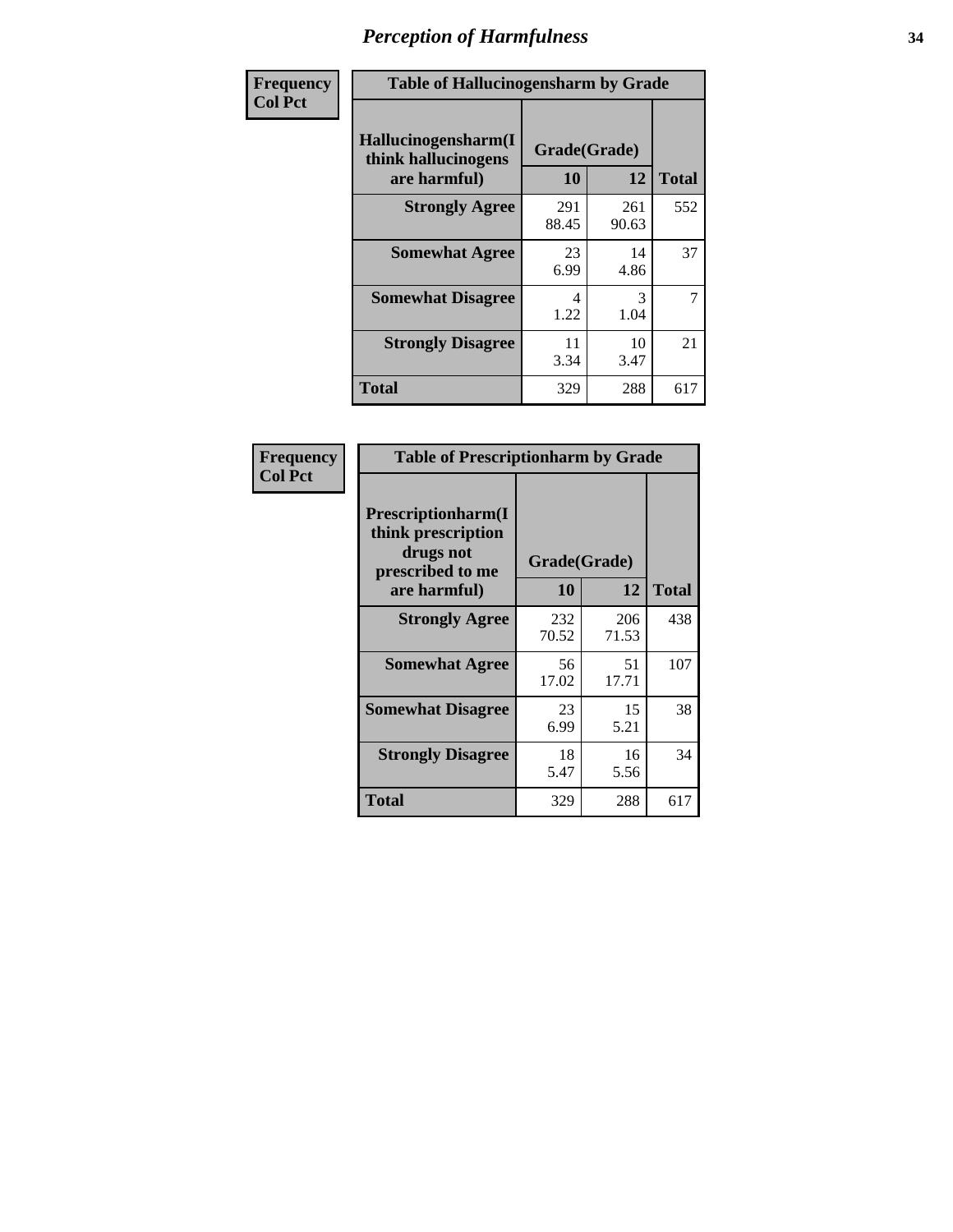# *Disapproval by Adults* **35**

| Frequency      | <b>Table of Alcoholadult by Grade</b>                                 |                    |              |              |  |
|----------------|-----------------------------------------------------------------------|--------------------|--------------|--------------|--|
| <b>Col Pct</b> | <b>Alcoholadult</b> (Adults<br>would disapprove if<br>I used alcohol) | Grade(Grade)<br>10 | 12           | <b>Total</b> |  |
|                | <b>Strongly Agree</b>                                                 | 189<br>57.45       | 130<br>45.14 | 319          |  |
|                | <b>Somewhat Agree</b>                                                 | 73<br>22.19        | 78<br>27.08  | 151          |  |
|                | <b>Somewhat Disagree</b>                                              | 48<br>14.59        | 56<br>19.44  | 104          |  |
|                | <b>Strongly Disagree</b>                                              | 19<br>5.78         | 24<br>8.33   | 43           |  |
|                | <b>Total</b>                                                          | 329                | 288          | 617          |  |

| <b>Table of Tobaccoadult by Grade</b>                                 |              |                    |              |  |  |
|-----------------------------------------------------------------------|--------------|--------------------|--------------|--|--|
| <b>Tobaccoadult</b> (Adults<br>would disapprove if<br>I used tobacco) | 10           | Grade(Grade)<br>12 | <b>Total</b> |  |  |
| <b>Strongly Agree</b>                                                 | 257<br>78.12 | 208<br>72.22       | 465          |  |  |
| <b>Somewhat Agree</b>                                                 | 32<br>9.73   | 34<br>11.81        | 66           |  |  |
| <b>Somewhat Disagree</b>                                              | 25<br>7.60   | 22<br>7.64         | 47           |  |  |
| <b>Strongly Disagree</b>                                              | 15<br>4.56   | 24<br>8.33         | 39           |  |  |
| <b>Total</b>                                                          | 329          | 288                | 617          |  |  |

| Frequency      | <b>Table of Marijuanaadult by Grade</b>                           |                    |              |              |  |
|----------------|-------------------------------------------------------------------|--------------------|--------------|--------------|--|
| <b>Col Pct</b> | Marijuanaadult(Adults<br>would disapprove if I<br>used marijuana) | Grade(Grade)<br>10 | 12           | <b>Total</b> |  |
|                | <b>Strongly Agree</b>                                             | 265<br>80.55       | 224<br>77.78 | 489          |  |
|                | <b>Somewhat Agree</b>                                             | 34<br>10.33        | 26<br>9.03   | 60           |  |
|                | <b>Somewhat Disagree</b>                                          | 13<br>3.95         | 18<br>6.25   | 31           |  |
|                | <b>Strongly Disagree</b>                                          | 17<br>5.17         | 20<br>6.94   | 37           |  |
|                | <b>Total</b>                                                      | 329                | 288          | 617          |  |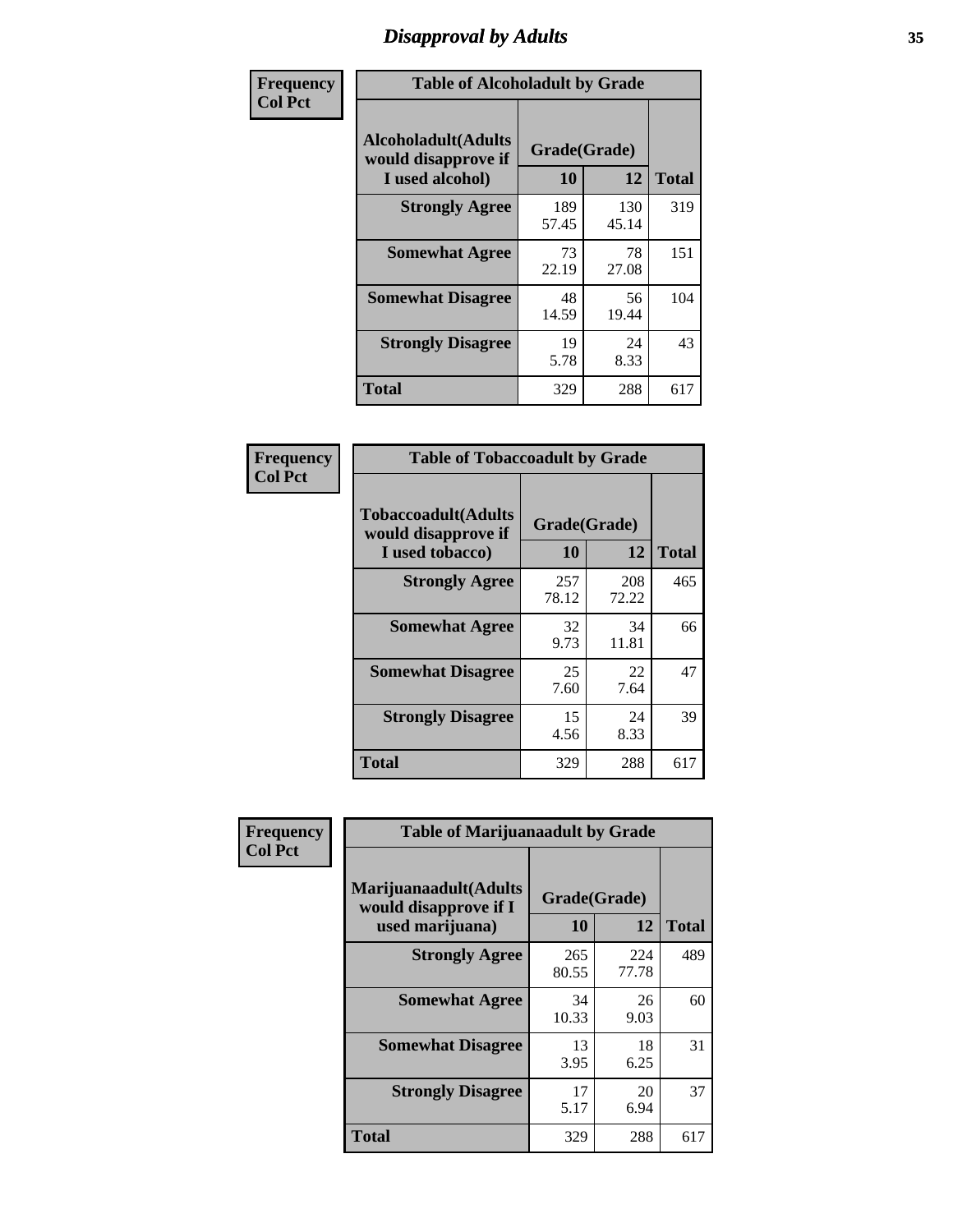# *Disapproval by Adults* **36**

| Frequency      | <b>Table of Otherdrugadult by Grade</b>                                     |                    |              |              |
|----------------|-----------------------------------------------------------------------------|--------------------|--------------|--------------|
| <b>Col Pct</b> | <b>Otherdrugadult</b> (Adults<br>would disapprove if I<br>used other drugs) | Grade(Grade)<br>10 | 12           | <b>Total</b> |
|                | <b>Strongly Agree</b>                                                       | 296<br>89.97       | 254<br>88.19 | 550          |
|                | <b>Somewhat Agree</b>                                                       | 13<br>3.95         | 14<br>4.86   | 27           |
|                | <b>Somewhat Disagree</b>                                                    | 4<br>1.22          | 4<br>1.39    | 8            |
|                | <b>Strongly Disagree</b>                                                    | 16<br>4.86         | 16<br>5.56   | 32           |
|                | <b>Total</b>                                                                | 329                | 288          | 617          |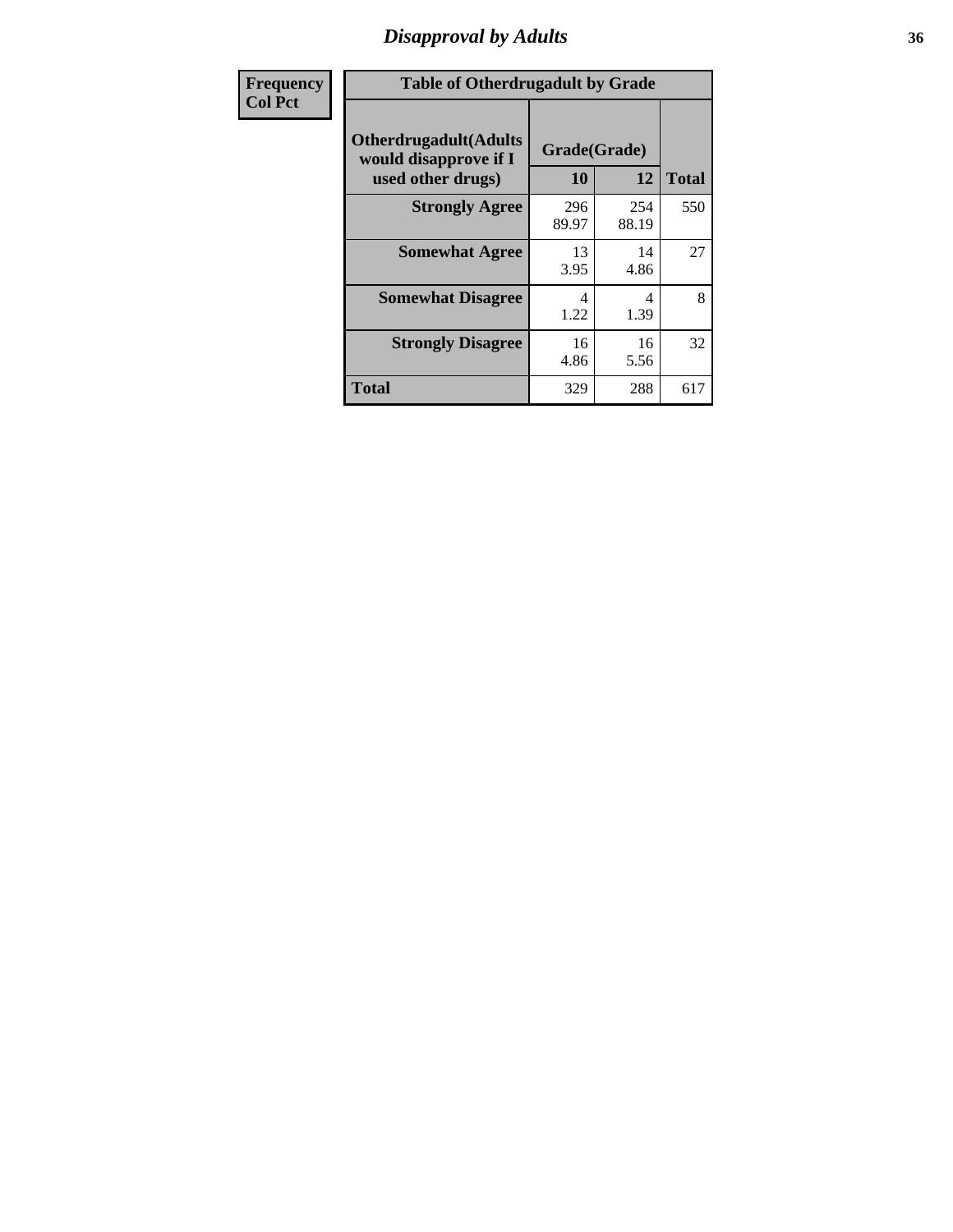# *Disapproval by Peers* **37**

| Frequency      | <b>Table of Alcoholpeer by Grade</b>                    |              |              |              |  |
|----------------|---------------------------------------------------------|--------------|--------------|--------------|--|
| <b>Col Pct</b> | Alcoholpeer(My<br>friends would<br>disapprove if I used | Grade(Grade) |              |              |  |
|                | alcohol)                                                | 10           | 12           | <b>Total</b> |  |
|                | <b>Strongly Agree</b>                                   | 67<br>20.36  | 46<br>15.97  | 113          |  |
|                | <b>Somewhat Agree</b>                                   | 66<br>20.06  | 45<br>15.63  | 111          |  |
|                | <b>Somewhat Disagree</b>                                | 97<br>29.48  | 87<br>30.21  | 184          |  |
|                | <b>Strongly Disagree</b>                                | 99<br>30.09  | 110<br>38.19 | 209          |  |
|                | Total                                                   | 329          | 288          | 617          |  |

| Frequency      | <b>Table of Tobaccopeer by Grade</b>                                |                    |              |              |
|----------------|---------------------------------------------------------------------|--------------------|--------------|--------------|
| <b>Col Pct</b> | Tobaccopeer(My<br>friends would<br>disapprove if I used<br>tobacco) | Grade(Grade)<br>10 | 12           | <b>Total</b> |
|                | <b>Strongly Agree</b>                                               | 127<br>38.60       | 105<br>36.46 | 232          |
|                | <b>Somewhat Agree</b>                                               | 64<br>19.45        | 51<br>17.71  | 115          |
|                | <b>Somewhat Disagree</b>                                            | 71<br>21.58        | 60<br>20.83  | 131          |
|                | <b>Strongly Disagree</b>                                            | 67<br>20.36        | 72<br>25.00  | 139          |
|                | Total                                                               | 329                | 288          | 617          |

| Frequency<br><b>Col Pct</b> | <b>Table of Marijuanapeer by Grade</b>                    |              |             |              |
|-----------------------------|-----------------------------------------------------------|--------------|-------------|--------------|
|                             | Marijuanapeer(My<br>friends would<br>disapprove if I used | Grade(Grade) |             |              |
|                             | marijuana)                                                | <b>10</b>    | 12          | <b>Total</b> |
|                             | <b>Strongly Agree</b>                                     | 123<br>37.39 | 86<br>29.86 | 209          |
|                             | <b>Somewhat Agree</b>                                     | 70<br>21.28  | 61<br>21.18 | 131          |
|                             | <b>Somewhat Disagree</b>                                  | 52<br>15.81  | 64<br>22.22 | 116          |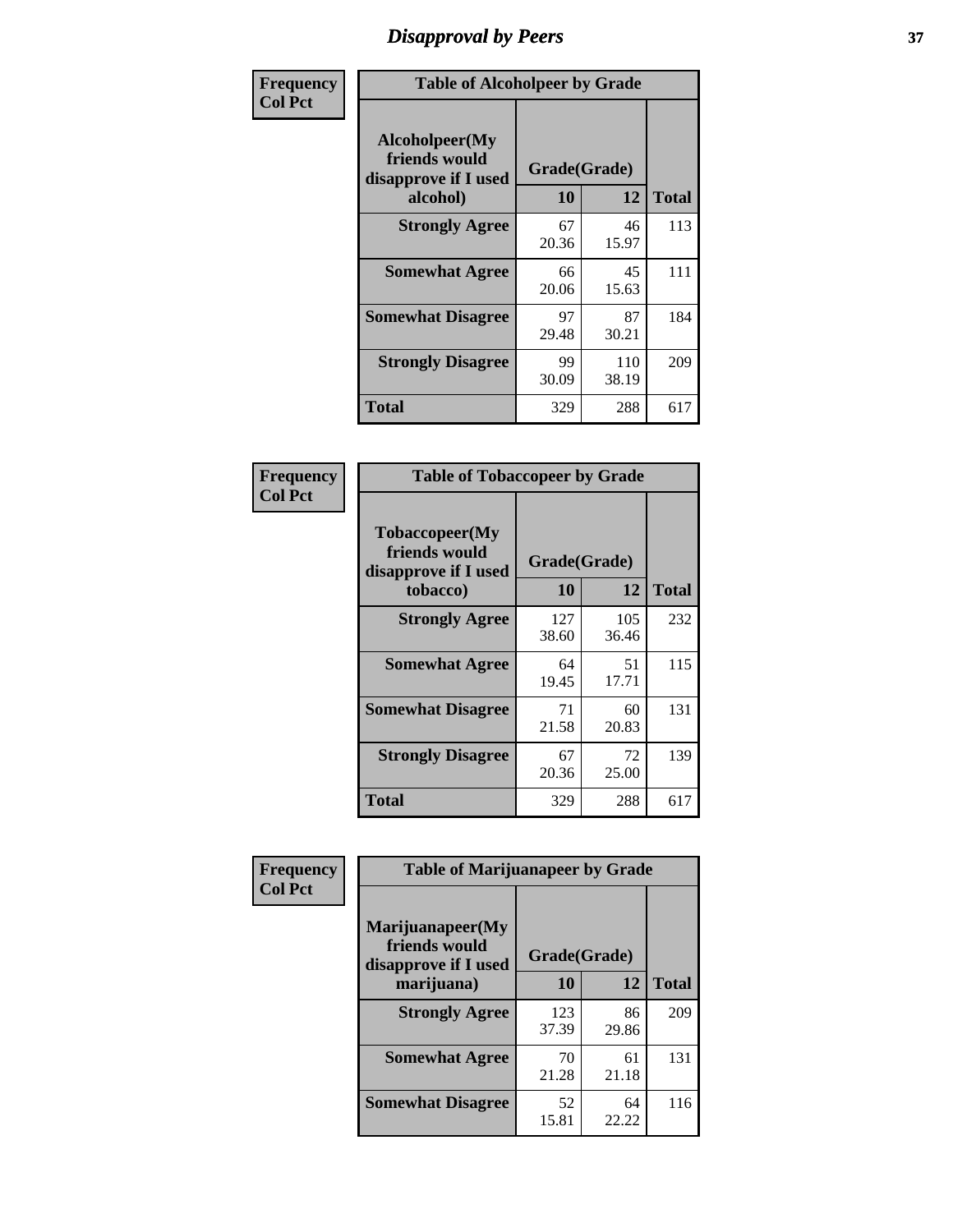# *Disapproval by Peers* **38**

| <b>Frequency</b> | <b>Table of Marijuanapeer by Grade</b>                                  |                           |       |              |  |
|------------------|-------------------------------------------------------------------------|---------------------------|-------|--------------|--|
| <b>Col Pct</b>   | Marijuanapeer(My<br>friends would<br>disapprove if I used<br>marijuana) | Grade(Grade)<br><b>10</b> | 12    | <b>Total</b> |  |
|                  |                                                                         |                           |       |              |  |
|                  | <b>Strongly Disagree</b>                                                | 84                        | 77    | 161          |  |
|                  |                                                                         | 25.53                     | 26.74 |              |  |
|                  | <b>Total</b>                                                            | 329                       | 288   | 617          |  |

| <b>Frequency</b> | <b>Table of Otherdrugpeer by Grade</b>                                    |                           |             |              |
|------------------|---------------------------------------------------------------------------|---------------------------|-------------|--------------|
| <b>Col Pct</b>   | Otherdrugpeer(My<br>friends would<br>disapprove if I used<br>other drugs) | Grade(Grade)<br><b>10</b> | 12          | <b>Total</b> |
|                  | <b>Strongly Agree</b>                                                     | 181                       | 168         | 349          |
|                  |                                                                           | 55.02                     | 58.33       |              |
|                  | <b>Somewhat Agree</b>                                                     | 73<br>22.19               | 39<br>13.54 | 112          |
|                  | <b>Somewhat Disagree</b>                                                  | 38<br>11.55               | 32<br>11.11 | 70           |
|                  | <b>Strongly Disagree</b>                                                  | 37<br>11.25               | 49<br>17.01 | 86           |
|                  | <b>Total</b>                                                              | 329                       | 288         | 617          |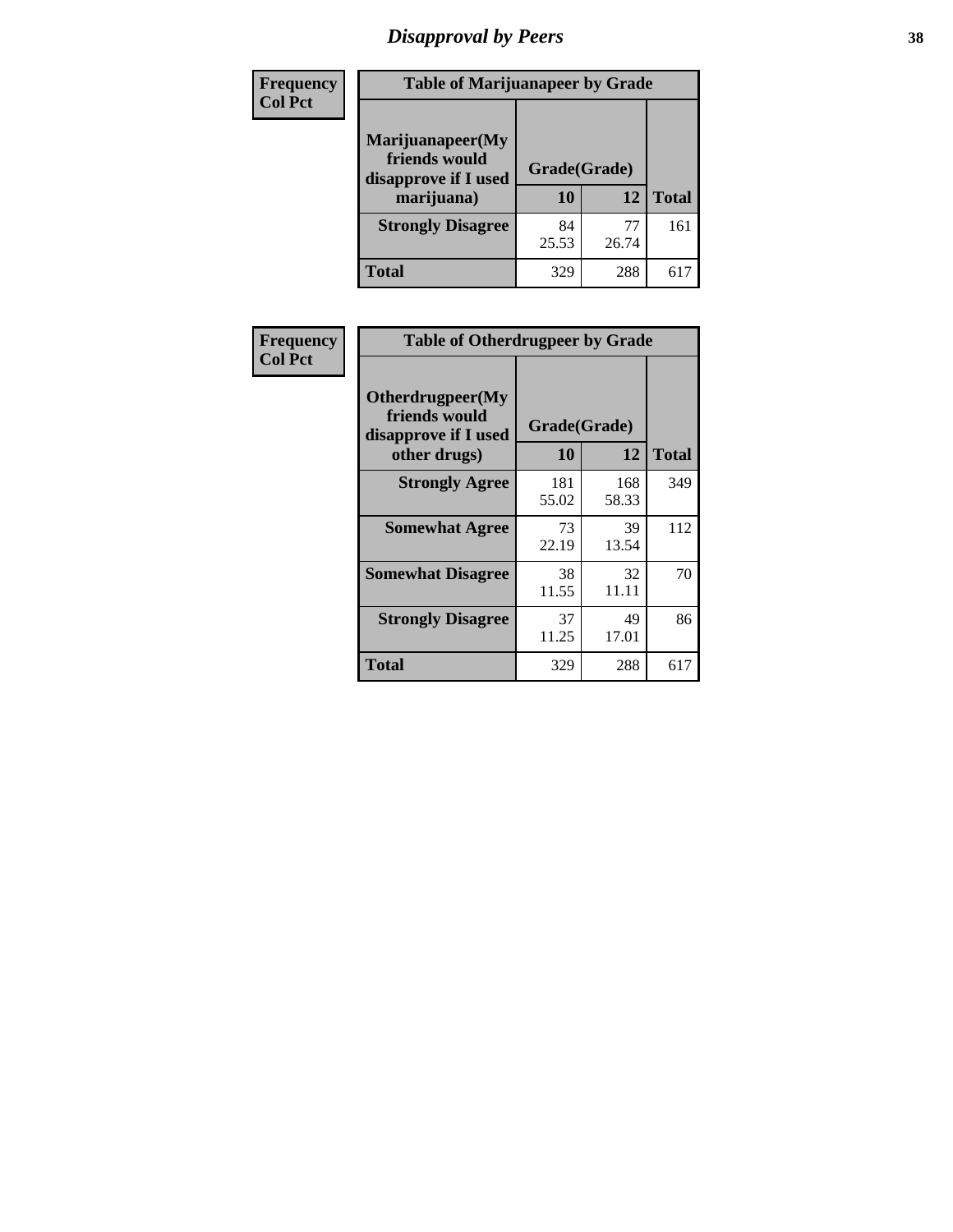| Frequency<br><b>Col Pct</b> | <b>Table of Alcohollocation1 by Grade</b><br>Grade(Grade)<br><b>Alcohollocation1(Places</b> |              |              |              |
|-----------------------------|---------------------------------------------------------------------------------------------|--------------|--------------|--------------|
|                             |                                                                                             |              |              |              |
|                             | <b>Friends Use Alcohol)</b>                                                                 | 10           | 12           | <b>Total</b> |
|                             |                                                                                             | 211<br>64.13 | 215<br>74.65 | 426          |
|                             | Do Not Use                                                                                  | 118<br>35.87 | 73<br>25.35  | 191          |
|                             | <b>Total</b>                                                                                | 329          | 288          | 617          |

| Frequency      | <b>Table of Alcohollocation2 by Grade</b>                     |                    |              |              |
|----------------|---------------------------------------------------------------|--------------------|--------------|--------------|
| <b>Col Pct</b> | <b>Alcohollocation2(Places</b><br><b>Friends Use Alcohol)</b> | Grade(Grade)<br>10 | <b>12</b>    | <b>Total</b> |
|                |                                                               | 169<br>51.37       | 140<br>48.61 | 309          |
|                | Home                                                          | 160<br>48.63       | 148<br>51.39 | 308          |
|                | <b>Total</b>                                                  | 329                | 288          | 617          |

| Frequency<br><b>Col Pct</b> | <b>Table of Alcohollocation 3 by Grade</b>                    |                    |              |              |  |
|-----------------------------|---------------------------------------------------------------|--------------------|--------------|--------------|--|
|                             | <b>Alcohollocation3(Places</b><br><b>Friends Use Alcohol)</b> | Grade(Grade)<br>10 | 12           | <b>Total</b> |  |
|                             |                                                               | 315<br>95.74       | 265<br>92.01 | 580          |  |
|                             | <b>School</b>                                                 | 14<br>4.26         | 23<br>7.99   | 37           |  |
|                             | Total                                                         | 329                | 288          | 617          |  |

| <b>Frequency</b> | <b>Table of Alcohollocation4 by Grade</b> |              |              |              |
|------------------|-------------------------------------------|--------------|--------------|--------------|
| <b>Col Pct</b>   | <b>Alcohollocation4(Places</b>            | Grade(Grade) |              |              |
|                  | <b>Friends Use Alcohol)</b>               | 10           | 12           | <b>Total</b> |
|                  |                                           | 267<br>81.16 | 216<br>75.00 | 483          |
|                  | Car                                       | 62<br>18.84  | 72<br>25.00  | 134          |
|                  | <b>Total</b>                              | 329          | 288          | 617          |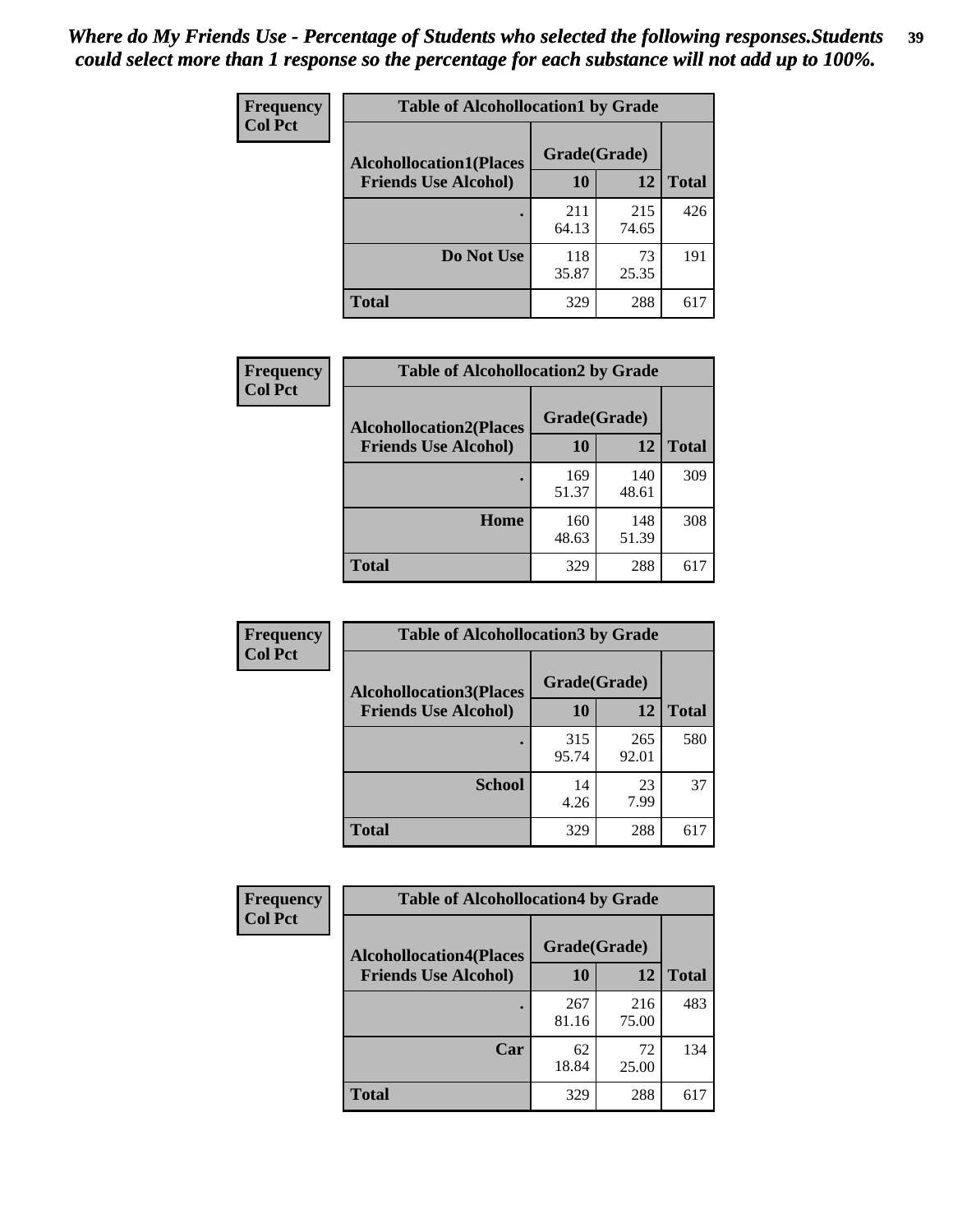| Frequency<br><b>Col Pct</b> | <b>Table of Alcohollocation5 by Grade</b> |              |              |              |
|-----------------------------|-------------------------------------------|--------------|--------------|--------------|
|                             | <b>Alcohollocation5</b> (Places           | Grade(Grade) |              |              |
|                             | <b>Friends Use Alcohol)</b>               | 10           | 12           | <b>Total</b> |
|                             |                                           | 153<br>46.50 | 113<br>39.24 | 266          |
|                             | <b>Friend's House</b>                     | 176<br>53.50 | 175<br>60.76 | 351          |
|                             | <b>Total</b>                              | 329          | 288          | 617          |

| Frequency      | <b>Table of Alcohollocation6 by Grade</b>                     |                    |              |              |
|----------------|---------------------------------------------------------------|--------------------|--------------|--------------|
| <b>Col Pct</b> | <b>Alcohollocation6(Places</b><br><b>Friends Use Alcohol)</b> | Grade(Grade)<br>10 | <b>12</b>    | <b>Total</b> |
|                |                                                               |                    |              | 381          |
|                |                                                               | 209<br>63.53       | 172<br>59.72 |              |
|                | <b>Other</b>                                                  | 120<br>36.47       | 116<br>40.28 | 236          |
|                | <b>Total</b>                                                  | 329                | 288          | 617          |

| <b>Frequency</b> | <b>Table of Tobaccolocation1 by Grade</b> |              |              |              |
|------------------|-------------------------------------------|--------------|--------------|--------------|
| <b>Col Pct</b>   | <b>Tobaccolocation1(Places</b>            | Grade(Grade) |              |              |
|                  | <b>Friends Use Tobacco)</b>               | 10           | 12           | <b>Total</b> |
|                  |                                           | 160<br>48.63 | 151<br>52.43 | 311          |
|                  | Do Not Use                                | 169<br>51.37 | 137<br>47.57 | 306          |
|                  | <b>Total</b>                              | 329          | 288          | 617          |

| <b>Frequency</b> | <b>Table of Tobaccolocation2 by Grade</b> |              |              |              |  |
|------------------|-------------------------------------------|--------------|--------------|--------------|--|
| <b>Col Pct</b>   | <b>Tobaccolocation2(Places</b>            | Grade(Grade) |              |              |  |
|                  | <b>Friends Use Tobacco)</b>               | 10           | 12           | <b>Total</b> |  |
|                  |                                           | 208<br>63.22 | 174<br>60.42 | 382          |  |
|                  | Home                                      | 121<br>36.78 | 114<br>39.58 | 235          |  |
|                  | <b>Total</b>                              | 329          | 288          | 617          |  |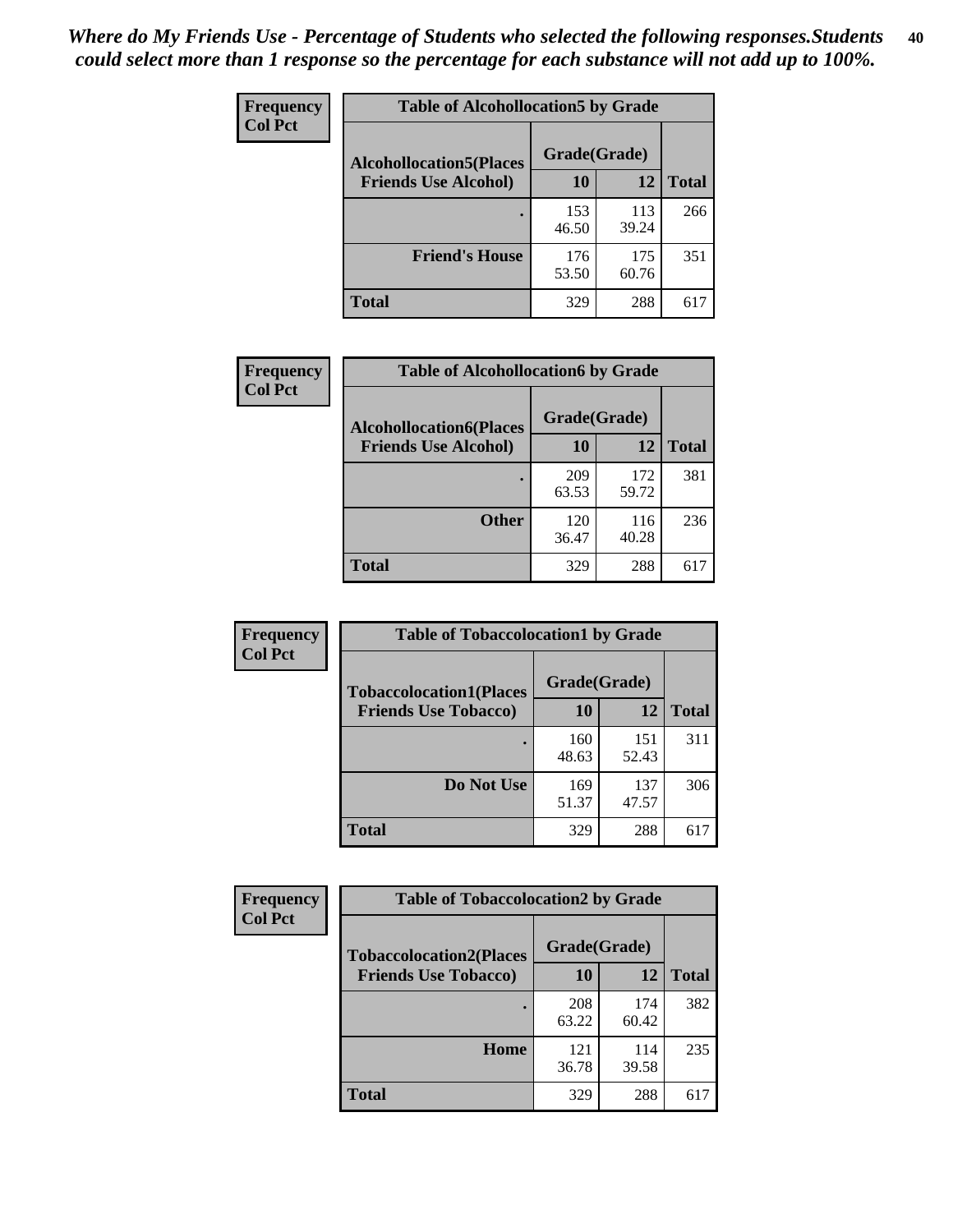| Frequency      | <b>Table of Tobaccolocation3 by Grade</b> |              |              |              |  |
|----------------|-------------------------------------------|--------------|--------------|--------------|--|
| <b>Col Pct</b> | <b>Tobaccolocation3(Places</b>            | Grade(Grade) |              |              |  |
|                | <b>Friends Use Tobacco)</b>               | 10           | 12           | <b>Total</b> |  |
|                |                                           | 276<br>83.89 | 239<br>82.99 | 515          |  |
|                | <b>School</b>                             | 53<br>16.11  | 49<br>17.01  | 102          |  |
|                | <b>Total</b>                              | 329          | 288          | 617          |  |

| <b>Frequency</b> | <b>Table of Tobaccolocation4 by Grade</b> |              |              |              |
|------------------|-------------------------------------------|--------------|--------------|--------------|
| <b>Col Pct</b>   | <b>Tobaccolocation4(Places</b>            | Grade(Grade) |              |              |
|                  | <b>Friends Use Tobacco)</b>               | 10           | 12           | <b>Total</b> |
|                  |                                           | 226<br>68.69 | 171<br>59.38 | 397          |
|                  | Car                                       | 103<br>31.31 | 117<br>40.63 | 220          |
|                  | <b>Total</b>                              | 329          | 288          | 617          |

| Frequency      | <b>Table of Tobaccolocation5 by Grade</b> |              |              |              |
|----------------|-------------------------------------------|--------------|--------------|--------------|
| <b>Col Pct</b> | <b>Tobaccolocation5(Places</b>            | Grade(Grade) |              |              |
|                | <b>Friends Use Tobacco)</b>               | 10           | 12           | <b>Total</b> |
|                |                                           | 198<br>60.18 | 170<br>59.03 | 368          |
|                | <b>Friend's House</b>                     | 131<br>39.82 | 118<br>40.97 | 249          |
|                | <b>Total</b>                              | 329          | 288          | 617          |

| Frequency      | <b>Table of Tobaccolocation6 by Grade</b> |              |              |              |  |
|----------------|-------------------------------------------|--------------|--------------|--------------|--|
| <b>Col Pct</b> | <b>Tobaccolocation6(Places</b>            | Grade(Grade) |              |              |  |
|                | <b>Friends Use Tobacco)</b>               | 10           | 12           | <b>Total</b> |  |
|                |                                           | 217<br>65.96 | 173<br>60.07 | 390          |  |
|                | <b>Other</b>                              | 112<br>34.04 | 115<br>39.93 | 227          |  |
|                | <b>Total</b>                              | 329          | 288          | 617          |  |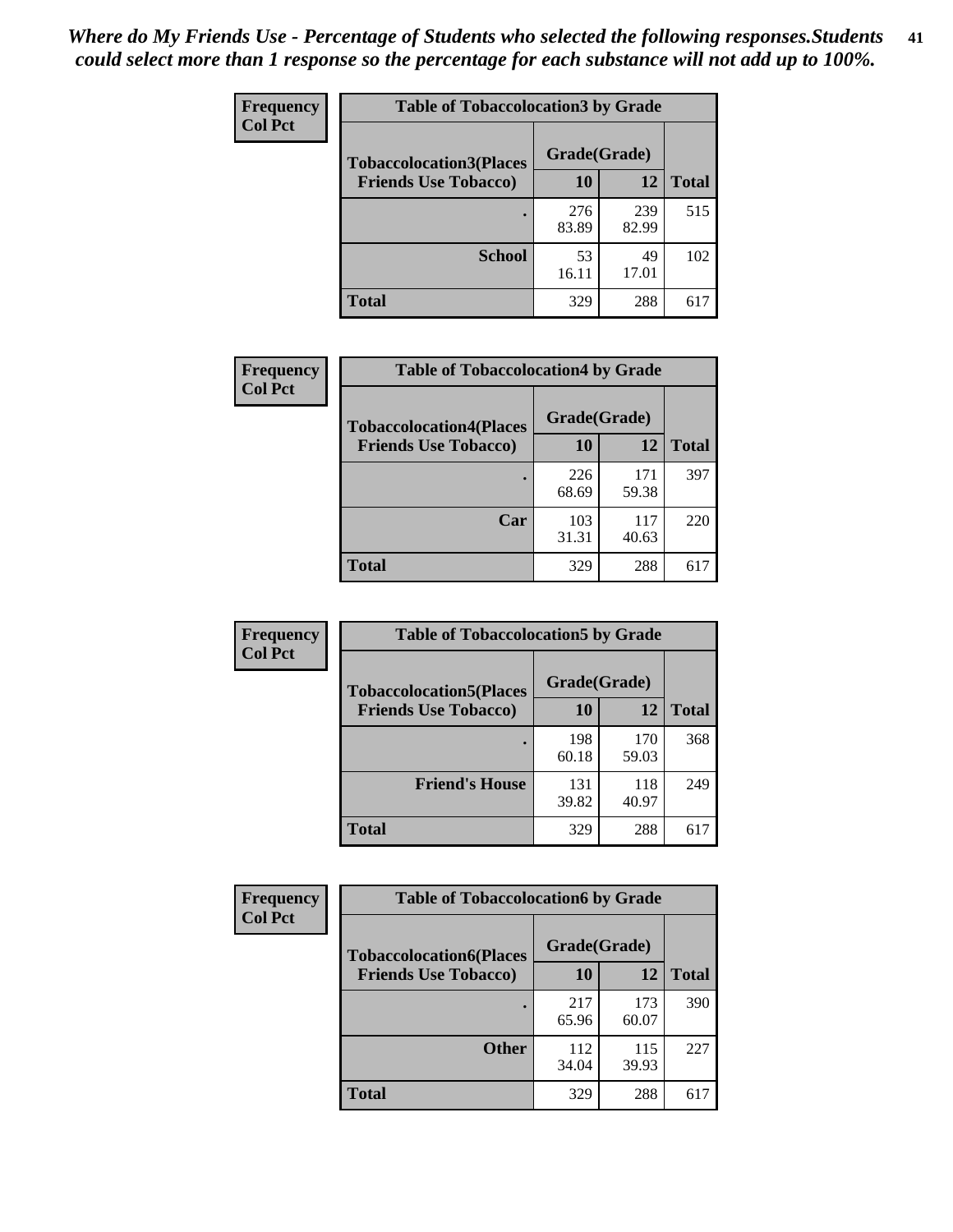| <b>Frequency</b> | <b>Table of Marijuanalocation1 by Grade</b> |              |              |              |
|------------------|---------------------------------------------|--------------|--------------|--------------|
| <b>Col Pct</b>   | <b>Marijuanalocation1(Places</b>            | Grade(Grade) |              |              |
|                  | <b>Friends Use Marijuana</b> )              | 10           | 12           | <b>Total</b> |
|                  |                                             | 174<br>52.89 | 166<br>57.64 | 340          |
|                  | Do Not Use                                  | 155<br>47.11 | 122<br>42.36 | 277          |
|                  | <b>Total</b>                                | 329          | 288          | 617          |

| <b>Frequency</b> | <b>Table of Marijuanalocation2 by Grade</b>                        |                    |              |              |
|------------------|--------------------------------------------------------------------|--------------------|--------------|--------------|
| <b>Col Pct</b>   | <b>Marijuanalocation2(Places</b><br><b>Friends Use Marijuana</b> ) | Grade(Grade)<br>10 | 12           | <b>Total</b> |
|                  |                                                                    | 197<br>59.88       | 165<br>57.29 | 362          |
|                  | Home                                                               | 132<br>40.12       | 123<br>42.71 | 255          |
|                  | <b>Total</b>                                                       | 329                | 288          | 617          |

| Frequency<br><b>Col Pct</b> | <b>Table of Marijuanalocation3 by Grade</b> |              |              |       |
|-----------------------------|---------------------------------------------|--------------|--------------|-------|
|                             | <b>Marijuanalocation3</b> (Places           | Grade(Grade) |              |       |
|                             | <b>Friends Use Marijuana</b> )              | 10           | 12           | Total |
|                             |                                             | 294<br>89.36 | 250<br>86.81 | 544   |
|                             | <b>School</b>                               | 35<br>10.64  | 38<br>13.19  | 73    |
|                             | <b>Total</b>                                | 329          | 288          | 617   |

| <b>Frequency</b> | <b>Table of Marijuanalocation4 by Grade</b> |              |              |              |  |
|------------------|---------------------------------------------|--------------|--------------|--------------|--|
| <b>Col Pct</b>   | <b>Marijuanalocation4(Places</b>            | Grade(Grade) |              |              |  |
|                  | <b>Friends Use Marijuana</b> )              | <b>10</b>    | 12           | <b>Total</b> |  |
|                  |                                             | 211<br>64.13 | 182<br>63.19 | 393          |  |
|                  | Car                                         | 118<br>35.87 | 106<br>36.81 | 224          |  |
|                  | <b>Total</b>                                | 329          | 288          | 617          |  |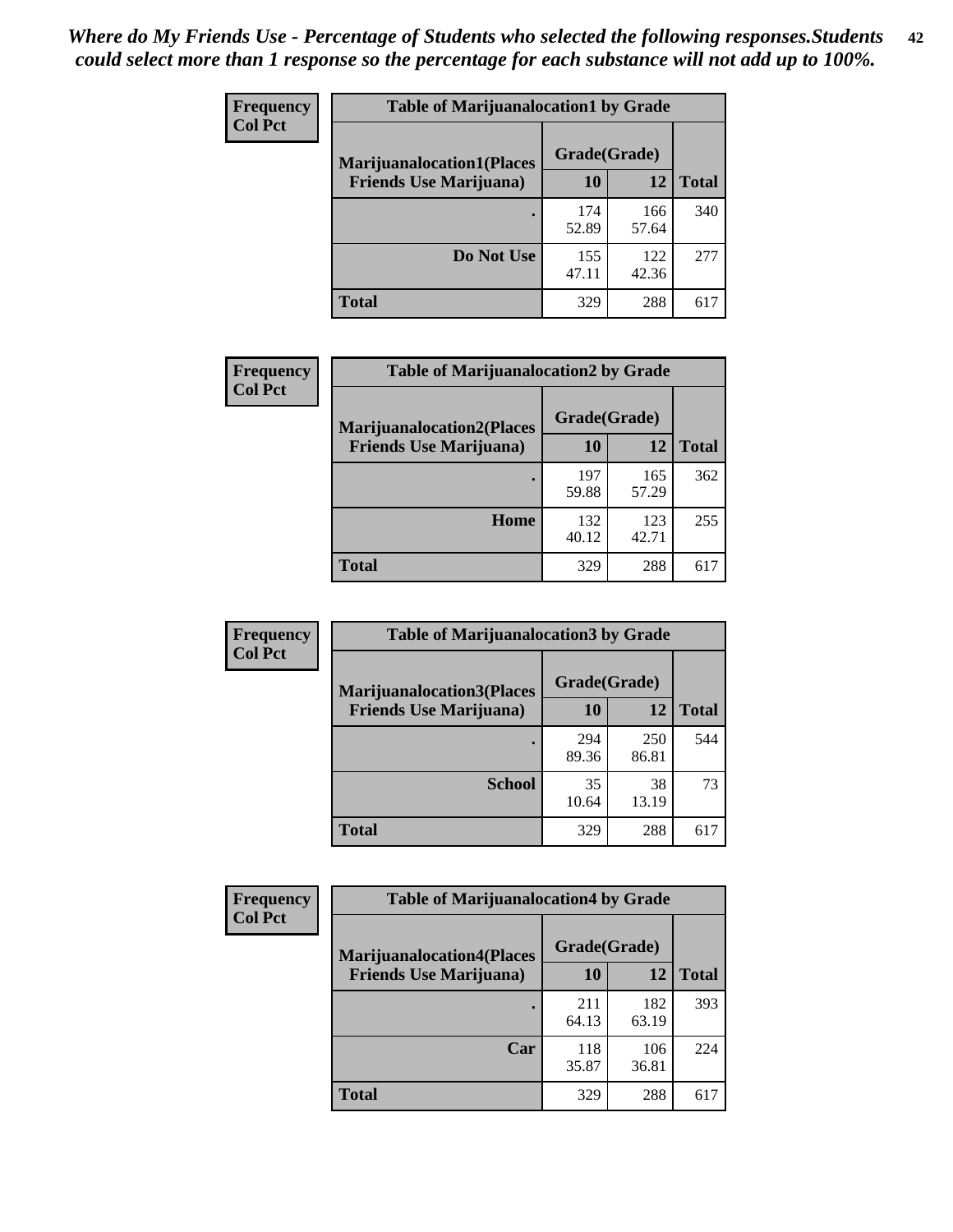| <b>Frequency</b> | <b>Table of Marijuanalocation5 by Grade</b> |              |              |              |
|------------------|---------------------------------------------|--------------|--------------|--------------|
| <b>Col Pct</b>   | <b>Marijuanalocation5</b> (Places           | Grade(Grade) |              |              |
|                  | <b>Friends Use Marijuana</b> )              | 10           | 12           | <b>Total</b> |
|                  |                                             | 181<br>55.02 | 153<br>53.13 | 334          |
|                  | <b>Friend's House</b>                       | 148<br>44.98 | 135<br>46.88 | 283          |
|                  | <b>Total</b>                                | 329          | 288          | 617          |

| <b>Frequency</b> | <b>Table of Marijuanalocation6 by Grade</b>                        |                    |              |              |
|------------------|--------------------------------------------------------------------|--------------------|--------------|--------------|
| <b>Col Pct</b>   | <b>Marijuanalocation6(Places</b><br><b>Friends Use Marijuana</b> ) | Grade(Grade)<br>10 | 12           | <b>Total</b> |
|                  |                                                                    | 215<br>65.35       | 180<br>62.50 | 395          |
|                  | <b>Other</b>                                                       | 114<br>34.65       | 108<br>37.50 | 222          |
|                  | <b>Total</b>                                                       | 329                | 288          | 617          |

| Frequency      | <b>Table of Otherdruglocation1 by Grade</b>                          |              |              |              |
|----------------|----------------------------------------------------------------------|--------------|--------------|--------------|
| <b>Col Pct</b> | <b>Otherdruglocation1(Places</b><br><b>Friends Use Other Illegal</b> | Grade(Grade) |              |              |
|                | Drugs)                                                               | 10           | 12           | <b>Total</b> |
|                |                                                                      | 97<br>29.48  | 87<br>30.21  | 184          |
|                | Do Not Use                                                           | 232<br>70.52 | 201<br>69.79 | 433          |
|                | <b>Total</b>                                                         | 329          | 288          | 617          |

| Frequency      | <b>Table of Otherdruglocation2 by Grade</b>                          |              |              |              |
|----------------|----------------------------------------------------------------------|--------------|--------------|--------------|
| <b>Col Pct</b> | <b>Otherdruglocation2(Places</b><br><b>Friends Use Other Illegal</b> |              | Grade(Grade) |              |
|                | Drugs)                                                               | 10           | 12           | <b>Total</b> |
|                |                                                                      | 263<br>79.94 | 226<br>78.47 | 489          |
|                | Home                                                                 | 66<br>20.06  | 62<br>21.53  | 128          |
|                | <b>Total</b>                                                         | 329          | 288          | 617          |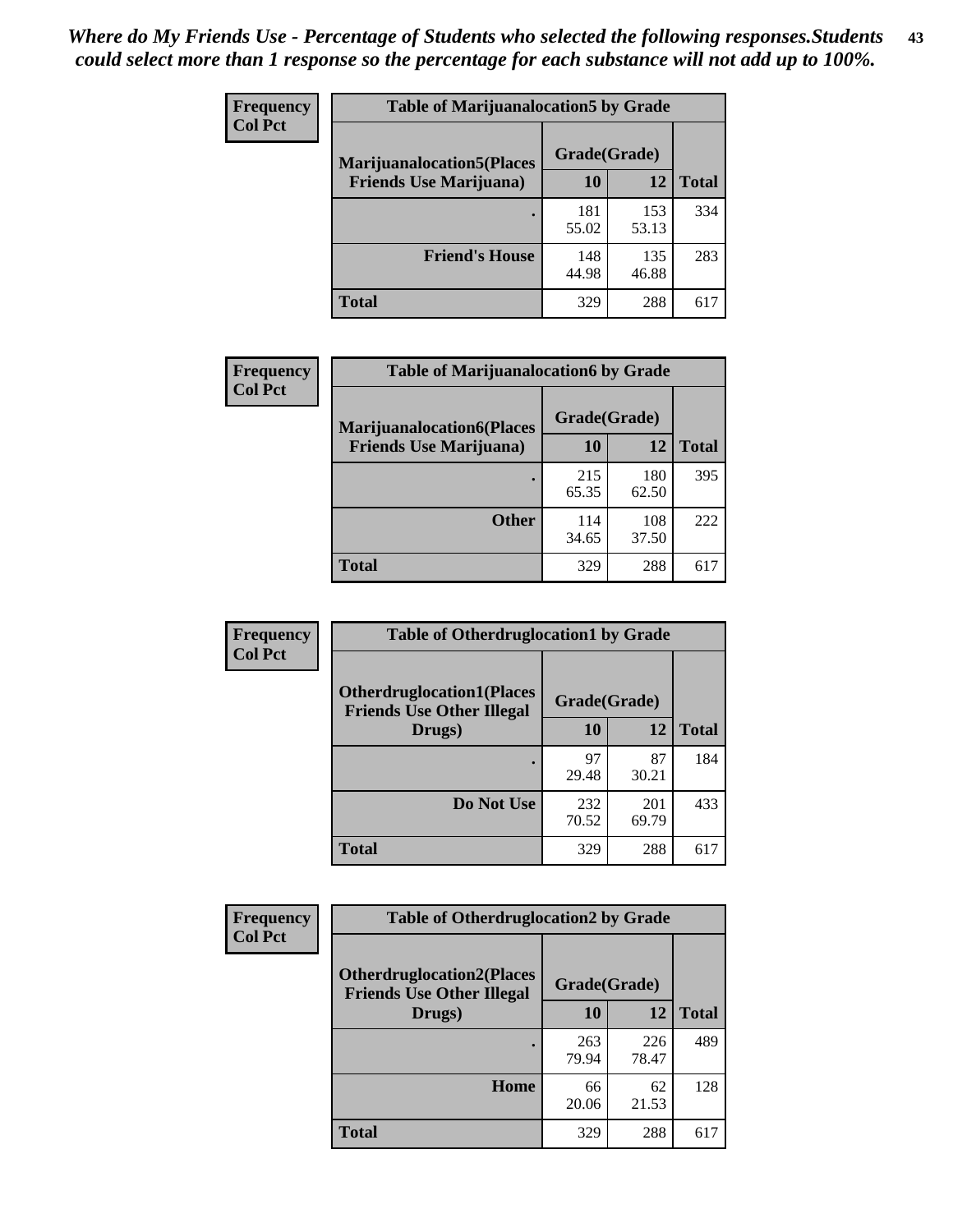| <b>Frequency</b> | <b>Table of Otherdruglocation 3 by Grade</b>                         |              |              |              |
|------------------|----------------------------------------------------------------------|--------------|--------------|--------------|
| <b>Col Pct</b>   | <b>Otherdruglocation3(Places</b><br><b>Friends Use Other Illegal</b> | Grade(Grade) |              |              |
|                  | Drugs)                                                               | 10           | 12           | <b>Total</b> |
|                  |                                                                      | 300<br>91.19 | 261<br>90.63 | 561          |
|                  | <b>School</b>                                                        | 29<br>8.81   | 27<br>9.38   | 56           |
|                  | <b>Total</b>                                                         | 329          | 288          |              |

| <b>Frequency</b> | <b>Table of Otherdruglocation4 by Grade</b>                          |              |              |              |
|------------------|----------------------------------------------------------------------|--------------|--------------|--------------|
| <b>Col Pct</b>   | <b>Otherdruglocation4(Places</b><br><b>Friends Use Other Illegal</b> | Grade(Grade) |              |              |
|                  | Drugs)                                                               | 10           | 12           | <b>Total</b> |
|                  |                                                                      | 281<br>85.41 | 238<br>82.64 | 519          |
|                  | Car                                                                  | 48<br>14.59  | 50<br>17.36  | 98           |
|                  | <b>Total</b>                                                         | 329          | 288          | 617          |

| Frequency<br><b>Col Pct</b> | <b>Table of Otherdruglocation5 by Grade</b>                          |              |              |              |
|-----------------------------|----------------------------------------------------------------------|--------------|--------------|--------------|
|                             | <b>Otherdruglocation5(Places</b><br><b>Friends Use Other Illegal</b> | Grade(Grade) |              |              |
|                             | Drugs)                                                               | 10           | 12           | <b>Total</b> |
|                             |                                                                      | 253<br>76.90 | 216<br>75.00 | 469          |
|                             | <b>Friend's House</b>                                                | 76<br>23.10  | 72<br>25.00  | 148          |
|                             | <b>Total</b>                                                         | 329          | 288          | 617          |

| <b>Frequency</b> | <b>Table of Otherdruglocation6 by Grade</b>                          |              |              |              |
|------------------|----------------------------------------------------------------------|--------------|--------------|--------------|
| <b>Col Pct</b>   | <b>Otherdruglocation6(Places</b><br><b>Friends Use Other Illegal</b> | Grade(Grade) |              |              |
|                  | Drugs)                                                               | 10           | 12           | <b>Total</b> |
|                  |                                                                      | 262<br>79.64 | 221<br>76.74 | 483          |
|                  | <b>Other</b>                                                         | 67<br>20.36  | 67<br>23.26  | 134          |
|                  | <b>Total</b>                                                         | 329          | 288          | 617          |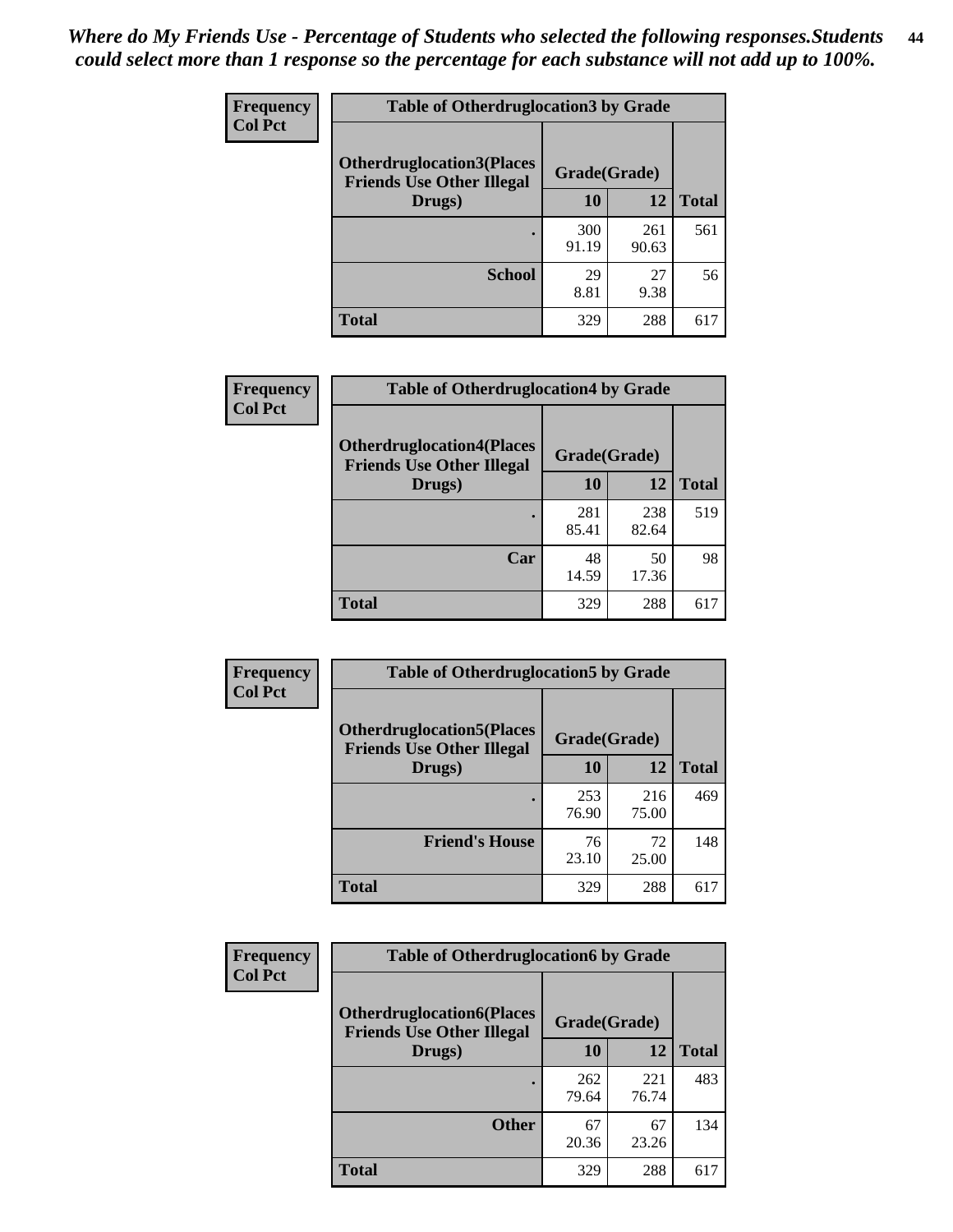| <b>Frequency</b> | <b>Table of Alcoholtime1 by Grade</b>           |              |              |              |
|------------------|-------------------------------------------------|--------------|--------------|--------------|
| <b>Col Pct</b>   | <b>Alcoholtime1(Times</b><br><b>Friends Use</b> | Grade(Grade) |              |              |
|                  | Alcohol)                                        | 10           | 12           | <b>Total</b> |
|                  |                                                 | 218<br>66.26 | 226<br>78.47 | 444          |
|                  | Do Not Use                                      | 111<br>33.74 | 62<br>21.53  | 173          |
|                  | <b>Total</b>                                    | 329          | 288          | 617          |

| Frequency      | <b>Table of Alcoholtime2 by Grade</b>           |              |              |              |
|----------------|-------------------------------------------------|--------------|--------------|--------------|
| <b>Col Pct</b> | <b>Alcoholtime2(Times</b><br><b>Friends Use</b> | Grade(Grade) |              |              |
|                | Alcohol)                                        | 10           | 12           | <b>Total</b> |
|                |                                                 | 302<br>91.79 | 264<br>91.67 | 566          |
|                | <b>On Way to School</b>                         | 27<br>8.21   | 24<br>8.33   | 51           |
|                | <b>Total</b>                                    | 329          | 288          | 617          |

| Frequency<br><b>Col Pct</b> | <b>Table of Alcoholtime3 by Grade</b>                           |              |              |              |
|-----------------------------|-----------------------------------------------------------------|--------------|--------------|--------------|
|                             | <b>Alcoholtime3(Times</b><br>Grade(Grade)<br><b>Friends Use</b> |              |              |              |
|                             | Alcohol)                                                        | 10           | 12           | <b>Total</b> |
|                             |                                                                 | 314<br>95.44 | 274<br>95.14 | 588          |
|                             | <b>During School</b>                                            | 15<br>4.56   | 14<br>4.86   | 29           |
|                             | Total                                                           | 329          | 288          | 617          |

| <b>Frequency</b> | <b>Table of Alcoholtime4 by Grade</b> |              |              |              |
|------------------|---------------------------------------|--------------|--------------|--------------|
| <b>Col Pct</b>   | <b>Alcoholtime4(Times</b>             | Grade(Grade) |              |              |
|                  | <b>Friends Use Alcohol)</b>           | 10           | 12           | <b>Total</b> |
|                  |                                       | 291<br>88.45 | 253<br>87.85 | 544          |
|                  | <b>On Way Home From School</b>        | 38<br>11.55  | 35<br>12.15  | 73           |
|                  | <b>Total</b>                          | 329          | 288          | 617          |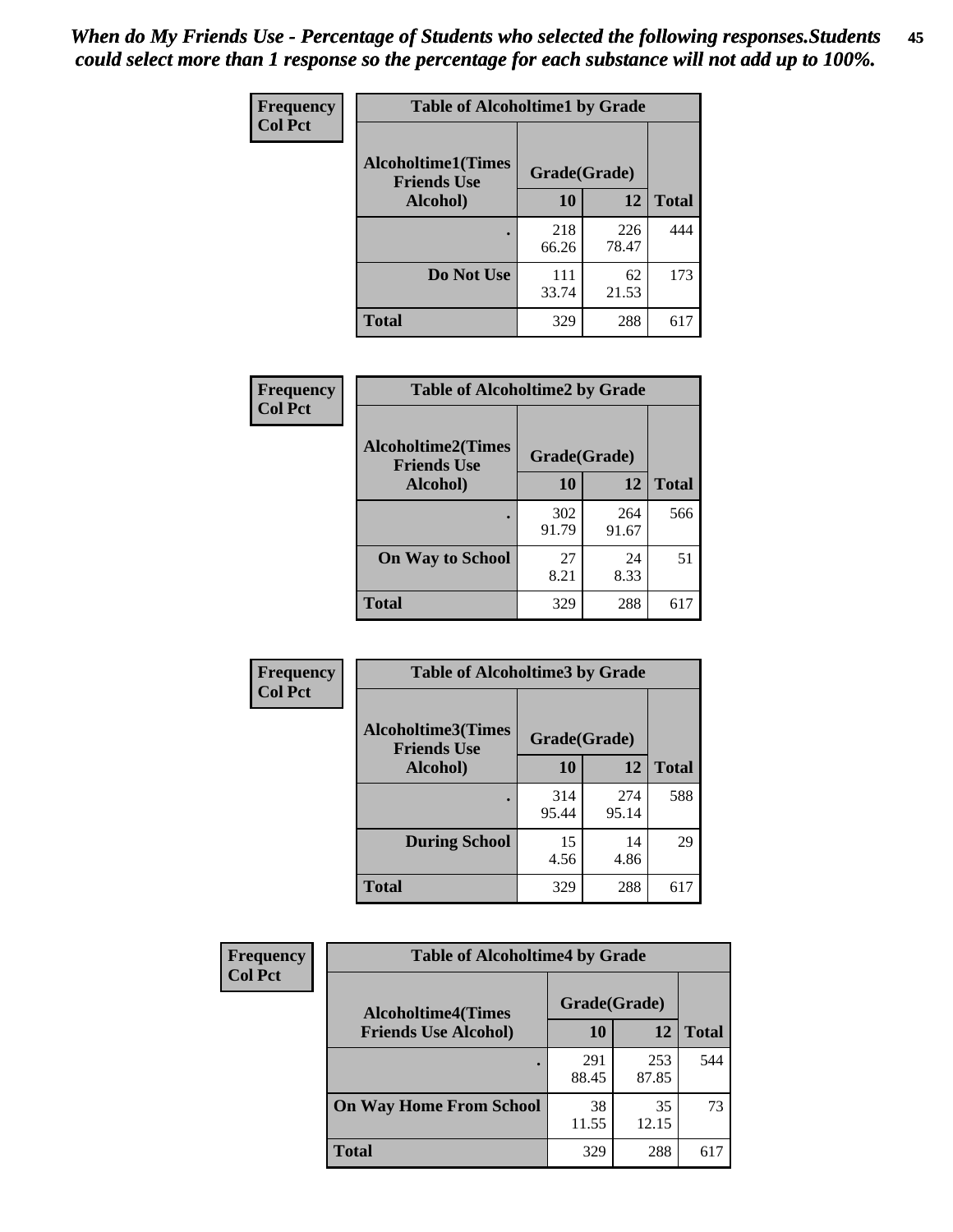*When do My Friends Use - Percentage of Students who selected the following responses.Students could select more than 1 response so the percentage for each substance will not add up to 100%.* **46**

| Frequency      | <b>Table of Alcoholtime5 by Grade</b>           |              |              |              |
|----------------|-------------------------------------------------|--------------|--------------|--------------|
| <b>Col Pct</b> | <b>Alcoholtime5(Times</b><br><b>Friends Use</b> | Grade(Grade) |              |              |
|                | Alcohol)                                        | 10           | 12           | <b>Total</b> |
|                |                                                 | 248<br>75.38 | 187<br>64.93 | 435          |
|                | Weeknights                                      | 81<br>24.62  | 101<br>35.07 | 182          |
|                | <b>Total</b>                                    | 329          | 288          | 617          |

| <b>Frequency</b> | <b>Table of Alcoholtime6 by Grade</b>           |              |              |              |
|------------------|-------------------------------------------------|--------------|--------------|--------------|
| <b>Col Pct</b>   | <b>Alcoholtime6(Times</b><br><b>Friends Use</b> | Grade(Grade) |              |              |
|                  | Alcohol)                                        | 10           | 12           | <b>Total</b> |
|                  |                                                 | 103<br>31.31 | 54<br>18.75  | 157          |
|                  | Weekends                                        | 226<br>68.69 | 234<br>81.25 | 460          |
|                  | <b>Total</b>                                    | 329          | 288          | 617          |

| Frequency      | <b>Table of Tobaccotime1 by Grade</b>           |              |              |              |
|----------------|-------------------------------------------------|--------------|--------------|--------------|
| <b>Col Pct</b> | <b>Tobaccotime1(Times</b><br><b>Friends Use</b> | Grade(Grade) |              |              |
|                | <b>Tobacco</b> )                                | 10           | 12           | <b>Total</b> |
|                |                                                 | 162<br>49.24 | 159<br>55.21 | 321          |
|                | Do Not Use                                      | 167<br>50.76 | 129<br>44.79 | 296          |
|                | <b>Total</b>                                    | 329          | 288          | 617          |

| <b>Frequency</b> | <b>Table of Tobaccotime2 by Grade</b>           |              |              |              |  |
|------------------|-------------------------------------------------|--------------|--------------|--------------|--|
| <b>Col Pct</b>   | <b>Tobaccotime2(Times</b><br><b>Friends Use</b> | Grade(Grade) |              |              |  |
|                  | <b>Tobacco</b> )                                | 10           | 12           | <b>Total</b> |  |
|                  |                                                 | 244<br>74.16 | 190<br>65.97 | 434          |  |
|                  | <b>On Way to School</b>                         | 85<br>25.84  | 98<br>34.03  | 183          |  |
|                  | <b>Total</b>                                    | 329          | 288          | 617          |  |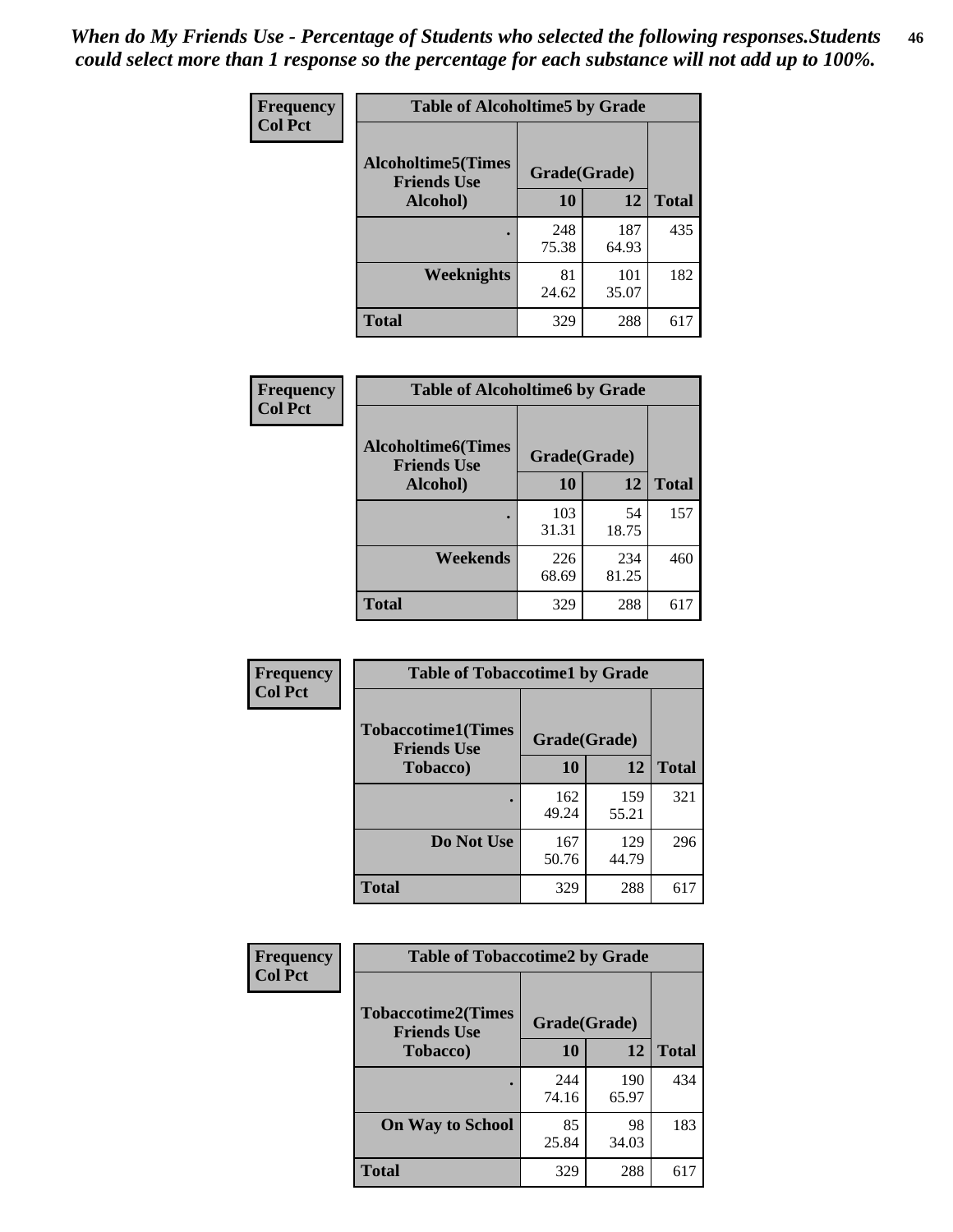*When do My Friends Use - Percentage of Students who selected the following responses.Students could select more than 1 response so the percentage for each substance will not add up to 100%.* **47**

| <b>Frequency</b> | <b>Table of Tobaccotime3 by Grade</b>           |              |              |              |  |
|------------------|-------------------------------------------------|--------------|--------------|--------------|--|
| <b>Col Pct</b>   | <b>Tobaccotime3(Times</b><br><b>Friends Use</b> | Grade(Grade) |              |              |  |
|                  | <b>Tobacco</b> )                                | 10           | 12           | <b>Total</b> |  |
|                  |                                                 | 291<br>88.45 | 257<br>89.24 | 548          |  |
|                  | <b>During School</b>                            | 38<br>11.55  | 31<br>10.76  | 69           |  |
|                  | <b>Total</b>                                    | 329          | 288          | 617          |  |

| <b>Frequency</b><br><b>Col Pct</b> | <b>Table of Tobaccotime4 by Grade</b> |              |              |              |
|------------------------------------|---------------------------------------|--------------|--------------|--------------|
|                                    | <b>Tobaccotime4(Times</b>             | Grade(Grade) |              |              |
|                                    | <b>Friends Use Tobacco)</b>           | 10           | 12           | <b>Total</b> |
|                                    |                                       | 291<br>88.45 | 253<br>87.85 | 544          |
|                                    | <b>On Way Home From School</b>        | 38<br>11.55  | 35<br>12.15  | 73           |
|                                    | <b>Total</b>                          | 329          | 288          | 617          |

| Frequency      | <b>Table of Tobaccotime5 by Grade</b>                           |                     |              |              |
|----------------|-----------------------------------------------------------------|---------------------|--------------|--------------|
| <b>Col Pct</b> | <b>Tobaccotime5(Times</b><br>Grade(Grade)<br><b>Friends Use</b> |                     |              |              |
|                | <b>Tobacco</b> )                                                | 10                  | 12           | <b>Total</b> |
|                |                                                                 | <b>200</b><br>60.79 | 148<br>51.39 | 348          |
|                | <b>Weeknights</b>                                               | 129<br>39.21        | 140<br>48.61 | 269          |
|                | <b>Total</b>                                                    | 329                 | 288          | 617          |

| Frequency<br><b>Col Pct</b> | <b>Table of Tobaccotime6 by Grade</b>                           |              |              |              |
|-----------------------------|-----------------------------------------------------------------|--------------|--------------|--------------|
|                             | <b>Tobaccotime6(Times</b><br>Grade(Grade)<br><b>Friends Use</b> |              |              |              |
|                             | <b>Tobacco</b> )                                                | 10           | 12           | <b>Total</b> |
|                             |                                                                 | 179<br>54.41 | 136<br>47.22 | 315          |
|                             | Weekends                                                        | 150<br>45.59 | 152<br>52.78 | 302          |
|                             | <b>Total</b>                                                    | 329          | 288          | 617          |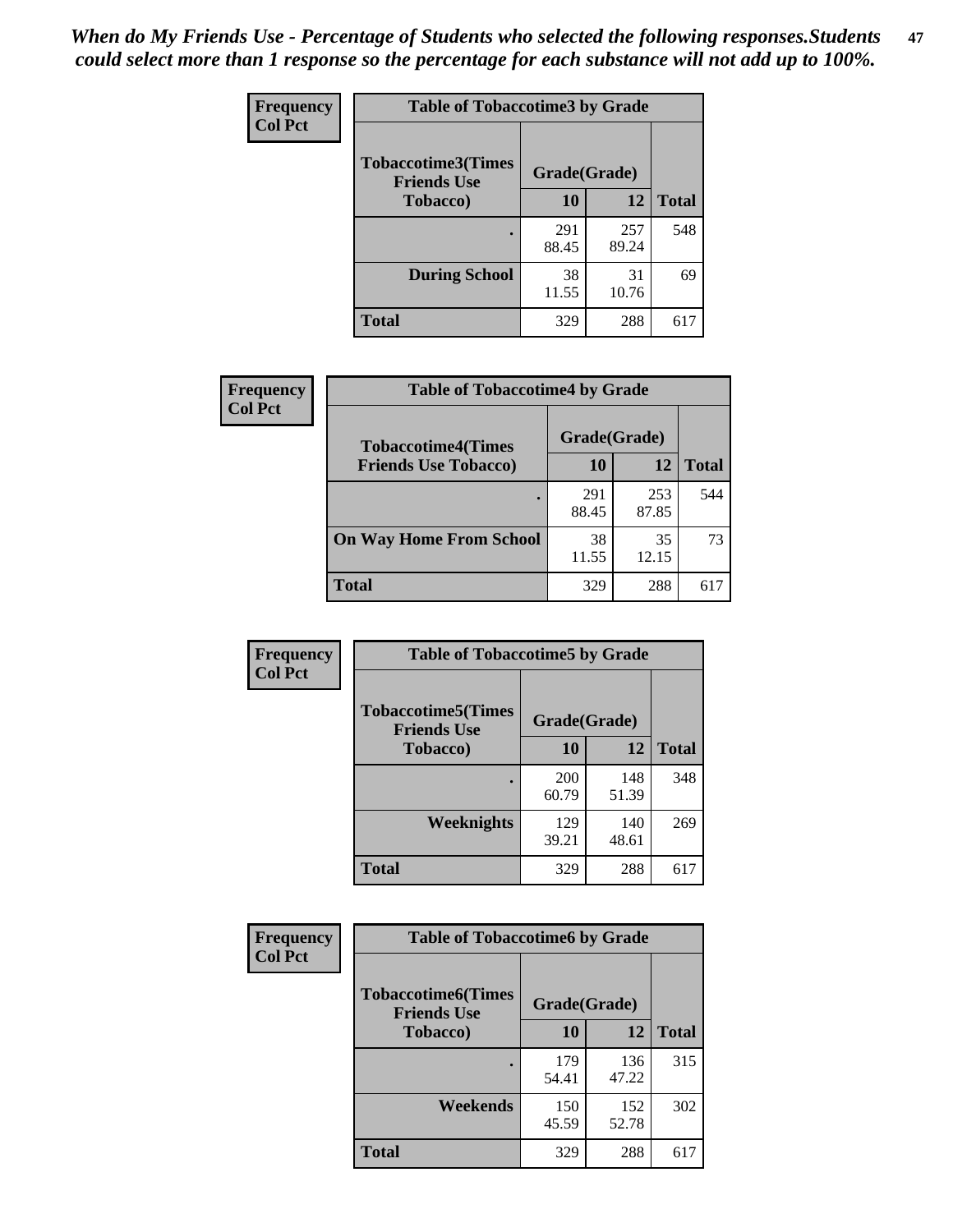| Frequency      | <b>Table of Marijuanatime1 by Grade</b>           |              |              |              |  |
|----------------|---------------------------------------------------|--------------|--------------|--------------|--|
| <b>Col Pct</b> | <b>Marijuanatime1(Times</b><br><b>Friends Use</b> | Grade(Grade) |              |              |  |
|                | Marijuana)                                        | 10           | 12           | <b>Total</b> |  |
|                |                                                   | 176<br>53.50 | 174<br>60.42 | 350          |  |
|                | Do Not Use                                        | 153<br>46.50 | 114<br>39.58 | 267          |  |
|                | <b>Total</b>                                      | 329          | 288          | 617          |  |

| Frequency      | <b>Table of Marijuanatime2 by Grade</b>           |              |              |              |
|----------------|---------------------------------------------------|--------------|--------------|--------------|
| <b>Col Pct</b> | <b>Marijuanatime2(Times</b><br><b>Friends Use</b> | Grade(Grade) |              |              |
|                | Marijuana)                                        | 10           | 12           | <b>Total</b> |
|                |                                                   | 253<br>76.90 | 208<br>72.22 | 461          |
|                | <b>On Way to School</b>                           | 76<br>23.10  | 80<br>27.78  | 156          |
|                | <b>Total</b>                                      | 329          | 288          | 617          |

| Frequency      | <b>Table of Marijuanatime3 by Grade</b>    |              |              |              |  |
|----------------|--------------------------------------------|--------------|--------------|--------------|--|
| <b>Col Pct</b> | Marijuanatime3(Times<br><b>Friends Use</b> | Grade(Grade) |              |              |  |
|                | Marijuana)                                 | 10           | 12           | <b>Total</b> |  |
|                |                                            | 297<br>90.27 | 254<br>88.19 | 551          |  |
|                | <b>During School</b>                       | 32<br>9.73   | 34<br>11.81  | 66           |  |
|                | <b>Total</b>                               | 329          | 288          | 617          |  |

| <b>Frequency</b><br><b>Col Pct</b> | <b>Table of Marijuanatime4 by Grade</b> |              |              |              |
|------------------------------------|-----------------------------------------|--------------|--------------|--------------|
|                                    | <b>Marijuanatime4</b> (Times            | Grade(Grade) |              |              |
|                                    | <b>Friends Use Marijuana</b> )          | 10           | 12           | <b>Total</b> |
|                                    |                                         | 251<br>76.29 | 201<br>69.79 | 452          |
|                                    | <b>On Way Home From School</b>          | 78<br>23.71  | 87<br>30.21  | 165          |
|                                    | <b>Total</b>                            | 329          | 288          | 617          |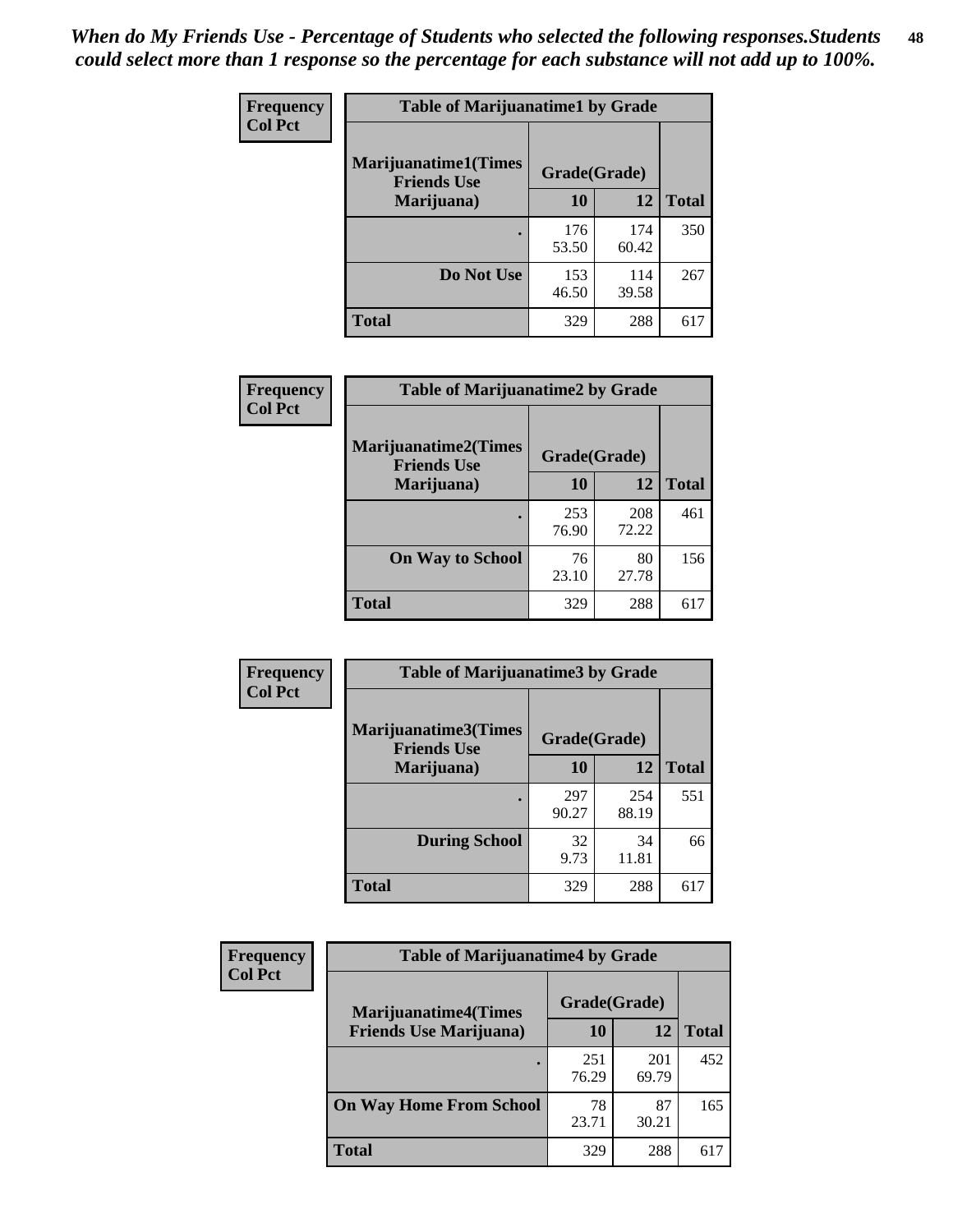| Frequency      | <b>Table of Marijuanatime5 by Grade</b>            |              |              |              |  |
|----------------|----------------------------------------------------|--------------|--------------|--------------|--|
| <b>Col Pct</b> | <b>Marijuanatime5</b> (Times<br><b>Friends Use</b> | Grade(Grade) |              |              |  |
|                | Marijuana)                                         | 10           | 12           | <b>Total</b> |  |
|                |                                                    | 207<br>62.92 | 158<br>54.86 | 365          |  |
|                | Weeknights                                         | 122<br>37.08 | 130<br>45.14 | 252          |  |
|                | <b>Total</b>                                       | 329          | 288          | 617          |  |

| Frequency      | <b>Table of Marijuanatime6 by Grade</b>            |              |              |              |
|----------------|----------------------------------------------------|--------------|--------------|--------------|
| <b>Col Pct</b> | <b>Marijuanatime6</b> (Times<br><b>Friends Use</b> | Grade(Grade) |              |              |
|                | Marijuana)                                         | 10           | 12           | <b>Total</b> |
|                |                                                    | 150<br>45.59 | 115<br>39.93 | 265          |
|                | Weekends                                           | 179<br>54.41 | 173<br>60.07 | 352          |
|                | <b>Total</b>                                       | 329          | 288          | 617          |

| <b>Frequency</b> | <b>Table of Otherdrugtime1 by Grade</b>                  |              |              |              |  |
|------------------|----------------------------------------------------------|--------------|--------------|--------------|--|
| <b>Col Pct</b>   | <b>Otherdrugtime1</b> (Times<br><b>Friends Use Other</b> | Grade(Grade) |              |              |  |
|                  | <b>Illegal Drugs</b> )                                   | 10           | 12           | <b>Total</b> |  |
|                  |                                                          | 84<br>25.53  | 87<br>30.21  | 171          |  |
|                  | Do Not Use                                               | 245<br>74.47 | 201<br>69.79 | 446          |  |
|                  | <b>Total</b>                                             | 329          | 288          | 617          |  |

| Frequency      | <b>Table of Otherdrugtime2 by Grade</b>                 |              |              |              |  |  |  |
|----------------|---------------------------------------------------------|--------------|--------------|--------------|--|--|--|
| <b>Col Pct</b> | <b>Otherdrugtime2(Times</b><br><b>Friends Use Other</b> | Grade(Grade) |              |              |  |  |  |
|                | <b>Illegal Drugs</b> )                                  | 10           | 12           | <b>Total</b> |  |  |  |
|                |                                                         | 298<br>90.58 | 253<br>87.85 | 551          |  |  |  |
|                | <b>On Way to School</b>                                 | 31<br>9.42   | 35<br>12.15  | 66           |  |  |  |
|                | Total                                                   | 329          | 288          | 617          |  |  |  |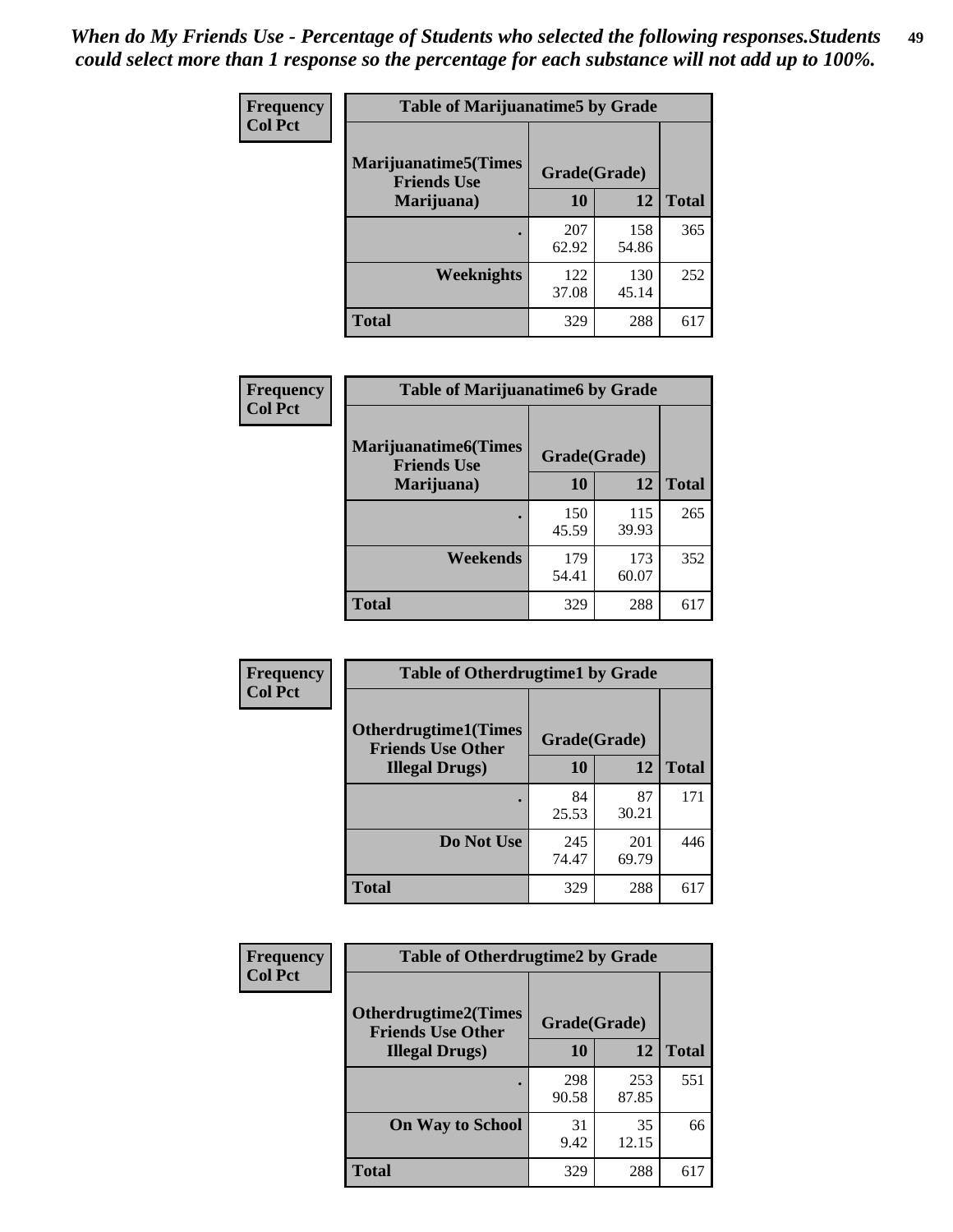| <b>Frequency</b> | <b>Table of Otherdrugtime3 by Grade</b>                 |              |              |              |  |  |
|------------------|---------------------------------------------------------|--------------|--------------|--------------|--|--|
| <b>Col Pct</b>   | <b>Otherdrugtime3(Times</b><br><b>Friends Use Other</b> | Grade(Grade) |              |              |  |  |
|                  | <b>Illegal Drugs</b> )                                  | 10           | 12           | <b>Total</b> |  |  |
|                  |                                                         | 304<br>92.40 | 266<br>92.36 | 570          |  |  |
|                  | <b>During School</b>                                    | 25<br>7.60   | 22<br>7.64   | 47           |  |  |
|                  | Total                                                   | 329          | 288          | 617          |  |  |

| <b>Frequency</b> | <b>Table of Otherdrugtime4 by Grade</b>                         |              |              |              |  |  |
|------------------|-----------------------------------------------------------------|--------------|--------------|--------------|--|--|
| <b>Col Pct</b>   | <b>Otherdrugtime4(Times</b><br><b>Friends Use Other Illegal</b> | Grade(Grade) |              |              |  |  |
|                  | Drugs)                                                          | 10           | 12           | <b>Total</b> |  |  |
|                  | $\bullet$                                                       | 289<br>87.84 | 245<br>85.07 | 534          |  |  |
|                  | <b>On Way Home From School</b>                                  | 40<br>12.16  | 43<br>14.93  | 83           |  |  |
|                  | <b>Total</b>                                                    | 329          | 288          | 617          |  |  |

| <b>Frequency</b> | <b>Table of Otherdrugtime5 by Grade</b>                  |              |              |              |  |  |  |
|------------------|----------------------------------------------------------|--------------|--------------|--------------|--|--|--|
| <b>Col Pct</b>   | <b>Otherdrugtime5</b> (Times<br><b>Friends Use Other</b> | Grade(Grade) |              |              |  |  |  |
|                  | <b>Illegal Drugs</b> )                                   | 10           | 12           | <b>Total</b> |  |  |  |
|                  |                                                          | 272<br>82.67 | 226<br>78.47 | 498          |  |  |  |
|                  | Weeknights                                               | 57<br>17.33  | 62<br>21.53  | 119          |  |  |  |
|                  | <b>Total</b>                                             | 329          | 288          | 617          |  |  |  |

| Frequency      | <b>Table of Otherdrugtime6 by Grade</b>                 |              |              |              |  |  |  |
|----------------|---------------------------------------------------------|--------------|--------------|--------------|--|--|--|
| <b>Col Pct</b> | <b>Otherdrugtime6(Times</b><br><b>Friends Use Other</b> | Grade(Grade) |              |              |  |  |  |
|                | <b>Illegal Drugs)</b>                                   | 10           | 12           | <b>Total</b> |  |  |  |
|                |                                                         | 237<br>72.04 | 196<br>68.06 | 433          |  |  |  |
|                | Weekends                                                | 92<br>27.96  | 92<br>31.94  | 184          |  |  |  |
|                | <b>Total</b>                                            | 329          | 288          | 617          |  |  |  |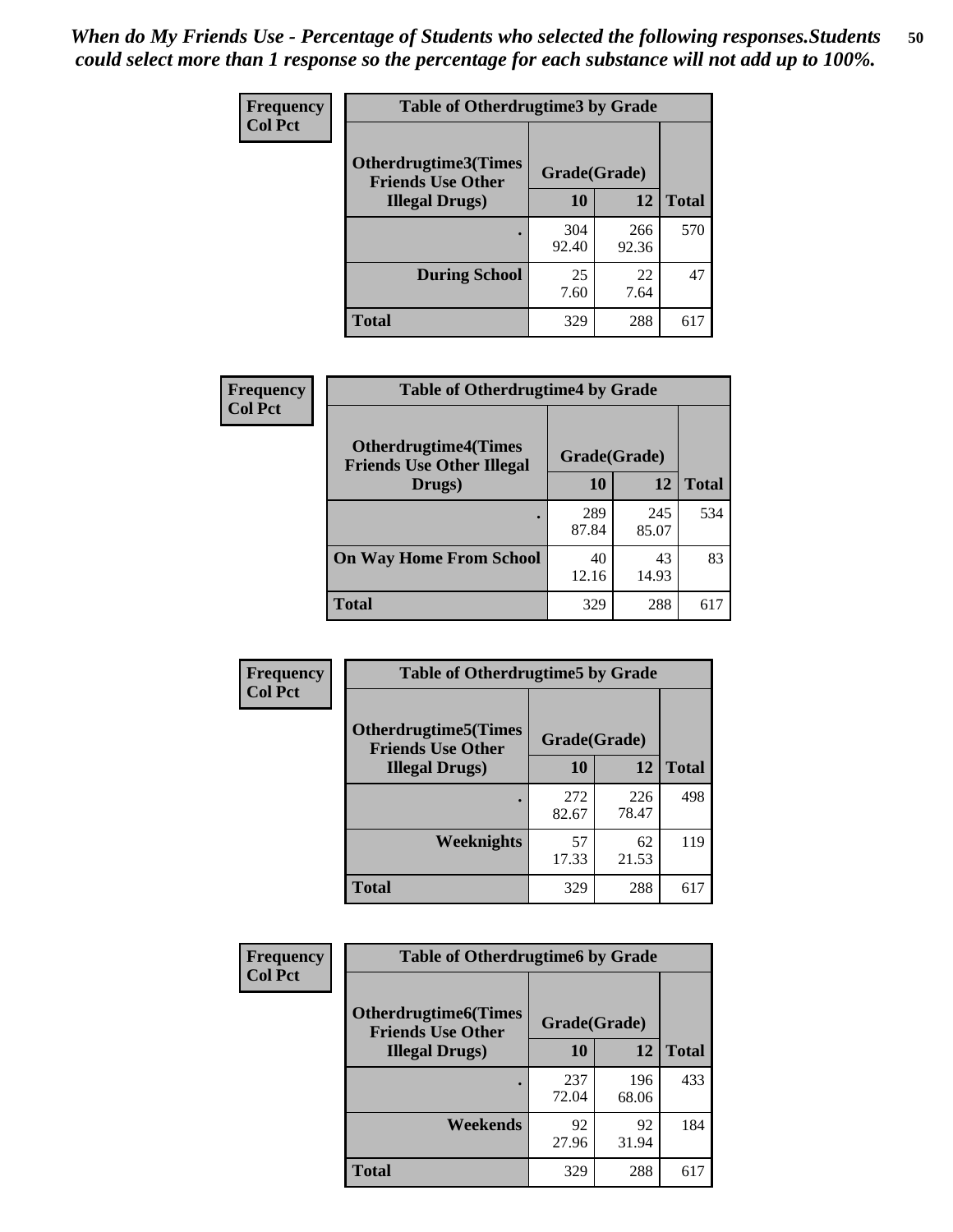| Frequency      | <b>Table of Educationalcohol by Grade</b>                                                                  |              |              |              |  |  |
|----------------|------------------------------------------------------------------------------------------------------------|--------------|--------------|--------------|--|--|
| <b>Col Pct</b> | Educationalcohol(I<br>have been taught<br>about alcohol,<br>tobacco,<br>and other drugs<br>within the last | Grade(Grade) |              |              |  |  |
|                | year at school)                                                                                            | 10           | 12           | <b>Total</b> |  |  |
|                | <b>Yes</b>                                                                                                 | 275<br>83.59 | 169<br>58.68 | 444          |  |  |
|                | N <sub>0</sub>                                                                                             | 54<br>16.41  | 119<br>41.32 | 173          |  |  |
|                | <b>Total</b>                                                                                               | 329          | 288          | 617          |  |  |

| Frequency      | <b>Table of Eversmoked by Grade</b> |              |              |              |  |  |  |
|----------------|-------------------------------------|--------------|--------------|--------------|--|--|--|
| <b>Col Pct</b> | Eversmoked(I<br>have smoked         | Grade(Grade) |              |              |  |  |  |
|                | a cigarette)                        | 10           | 12           | <b>Total</b> |  |  |  |
|                | <b>Yes</b>                          | 112<br>34.04 | 109<br>37.85 | 221          |  |  |  |
|                | N <sub>0</sub>                      | 217<br>65.96 | 179<br>62.15 | 396          |  |  |  |
|                | <b>Total</b>                        | 329          | 288          | 617          |  |  |  |

| Frequency      | <b>Table of Drovedrinking by Grade</b>                                                                              |                    |              |     |  |  |
|----------------|---------------------------------------------------------------------------------------------------------------------|--------------------|--------------|-----|--|--|
| <b>Col Pct</b> | Drovedrinking(In<br>the past 30 days I<br>have driven a car<br>or other vehicle<br>while I was<br>drinking alcohol) | Grade(Grade)<br>10 | <b>Total</b> |     |  |  |
|                |                                                                                                                     |                    | 12           |     |  |  |
|                | <b>Yes</b>                                                                                                          | 4<br>1.22          | 21<br>7.29   | 25  |  |  |
|                |                                                                                                                     |                    |              |     |  |  |
|                | N <sub>0</sub>                                                                                                      | 325<br>98.78       | 267<br>92.71 | 592 |  |  |
|                | <b>Total</b>                                                                                                        | 329                | 288          | 617 |  |  |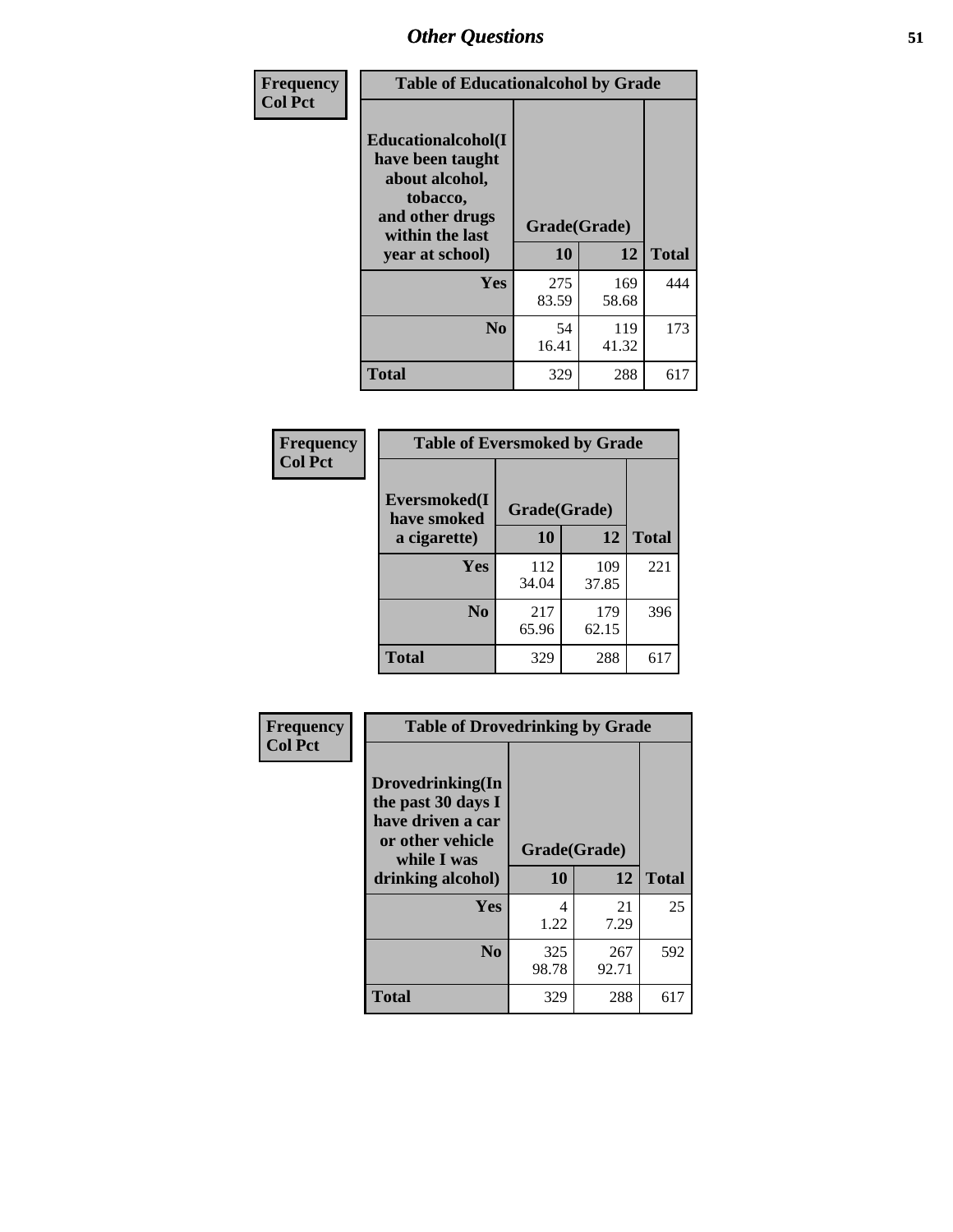| Frequency<br><b>Col Pct</b> | <b>Table of Rodedrinking by Grade</b>                                                                      |                                      |              |              |  |  |
|-----------------------------|------------------------------------------------------------------------------------------------------------|--------------------------------------|--------------|--------------|--|--|
|                             | Rodedrinking(In<br>the past 30 days<br>I have ridden in<br>a car with a<br>driver who had<br>been drinking | Grade(Grade)<br>10<br>12<br>alcohol) |              | <b>Total</b> |  |  |
|                             | <b>Yes</b>                                                                                                 | 61<br>18.54                          | 60<br>20.83  | 121          |  |  |
|                             | N <sub>0</sub>                                                                                             | 268<br>81.46                         | 228<br>79.17 | 496          |  |  |
|                             | <b>Total</b>                                                                                               | 329                                  | 288          | 617          |  |  |

#### **Frequency Col Pct**

| <b>Table of Drugsschool by Grade</b>                                                                                      |              |              |              |  |  |  |  |
|---------------------------------------------------------------------------------------------------------------------------|--------------|--------------|--------------|--|--|--|--|
| <b>Drugsschool</b> (During<br>the past 12 months,<br>I have been offered,<br>sold,<br>or given illegal<br>drugs on school | Grade(Grade) |              |              |  |  |  |  |
| property)                                                                                                                 | 10           | 12           | <b>Total</b> |  |  |  |  |
| Yes                                                                                                                       | 62<br>18.84  | 67<br>23.26  | 129          |  |  |  |  |
| N <sub>0</sub>                                                                                                            | 267<br>81.16 | 221<br>76.74 | 488          |  |  |  |  |
| <b>Total</b>                                                                                                              | 329          | 288          | 617          |  |  |  |  |

| Frequency      | <b>Table of Helpbullied by Grade</b>                 |              |              |              |  |  |  |
|----------------|------------------------------------------------------|--------------|--------------|--------------|--|--|--|
| <b>Col Pct</b> | $Helpb$ ullied $(I$<br>would help<br>someone who was | Grade(Grade) |              |              |  |  |  |
|                | being bullied)                                       | <b>10</b>    | 12           | <b>Total</b> |  |  |  |
|                | <b>Strongly Agree</b>                                | 120<br>36.47 | 157<br>54.51 | 277          |  |  |  |
|                | <b>Somewhat Agree</b>                                | 155<br>47.11 | 103<br>35.76 | 258          |  |  |  |
|                | <b>Somewhat Disagree</b>                             | 39<br>11.85  | 19<br>6.60   | 58           |  |  |  |
|                | <b>Strongly Disagree</b>                             | 15<br>4.56   | 9<br>3.13    | 24           |  |  |  |
|                | <b>Total</b>                                         | 329          | 288          | 617          |  |  |  |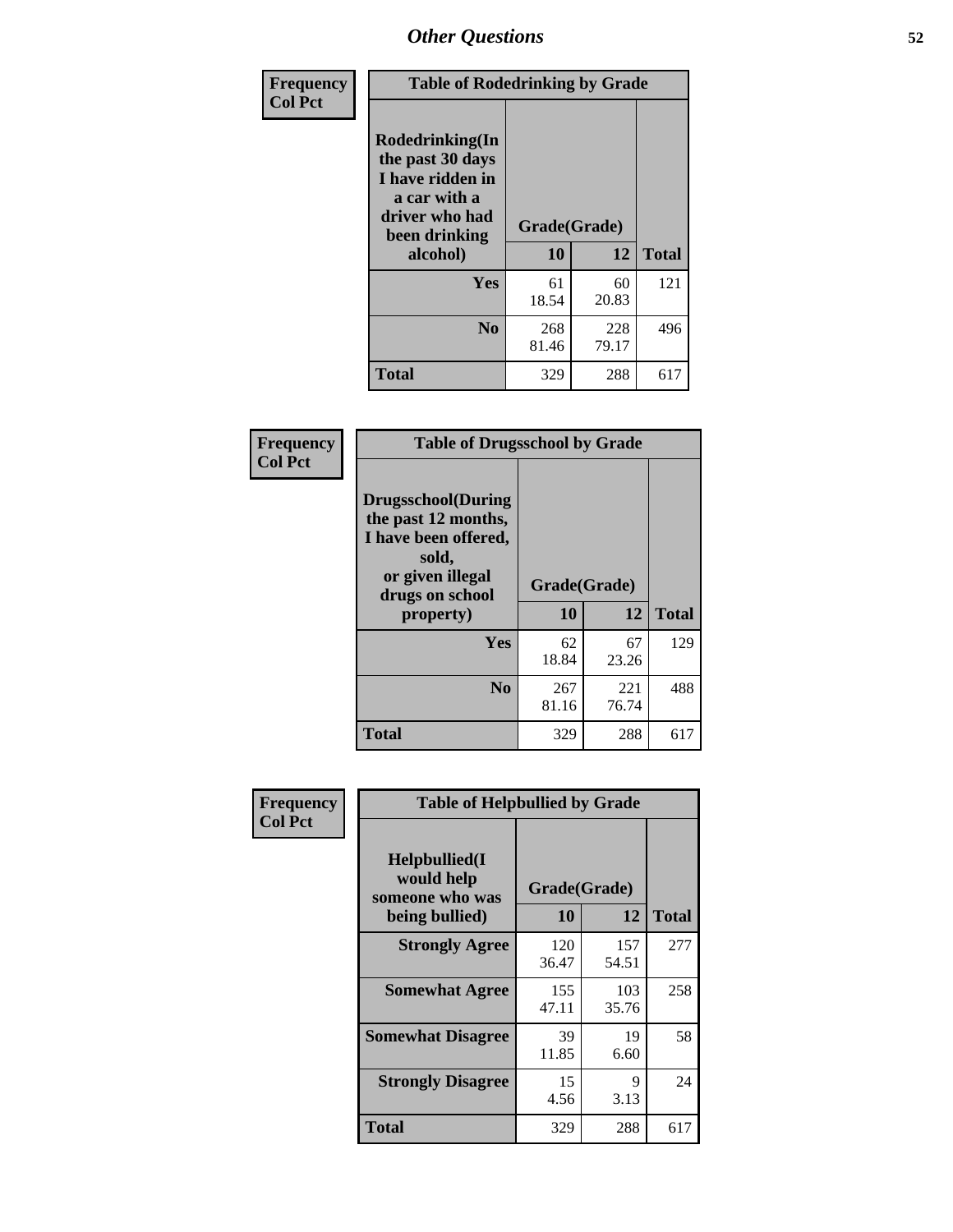| <b>Frequency</b><br><b>Row Pct</b> |              | <b>Table of Grade by Bingedrinking</b><br>Bingedrinking(I have drunk five or more<br>drinks of alcohol at one sitting during the<br>last 30 days) |                   |                              |                   |                                 |                               |                          |              |
|------------------------------------|--------------|---------------------------------------------------------------------------------------------------------------------------------------------------|-------------------|------------------------------|-------------------|---------------------------------|-------------------------------|--------------------------|--------------|
|                                    | Grade(Grade) | $\mathbf{0}$<br><b>Days</b>                                                                                                                       | 1 or<br>2<br>days | 3 <sub>to</sub><br>5<br>days | 6 to<br>9<br>days | <b>10</b><br>to  <br>19<br>days | <b>20</b><br>to<br>29<br>days | All<br><b>30</b><br>days | <b>Total</b> |
|                                    | 10           | 303<br>92.10                                                                                                                                      | 5<br>1.52         | 5<br>1.52                    | 4<br>1.22         | 7<br>2.13                       | 3<br>0.91                     | $\overline{c}$<br>0.61   | 329          |
|                                    | 12           | 238<br>82.64                                                                                                                                      | 7<br>2.43         | 18<br>6.25                   | 8<br>2.78         | 11<br>3.82                      | 5<br>1.74                     | 0.35                     | 288          |
|                                    | <b>Total</b> | 541                                                                                                                                               | 12                | 23                           | 12                | 18                              | 8                             | 3                        | 617          |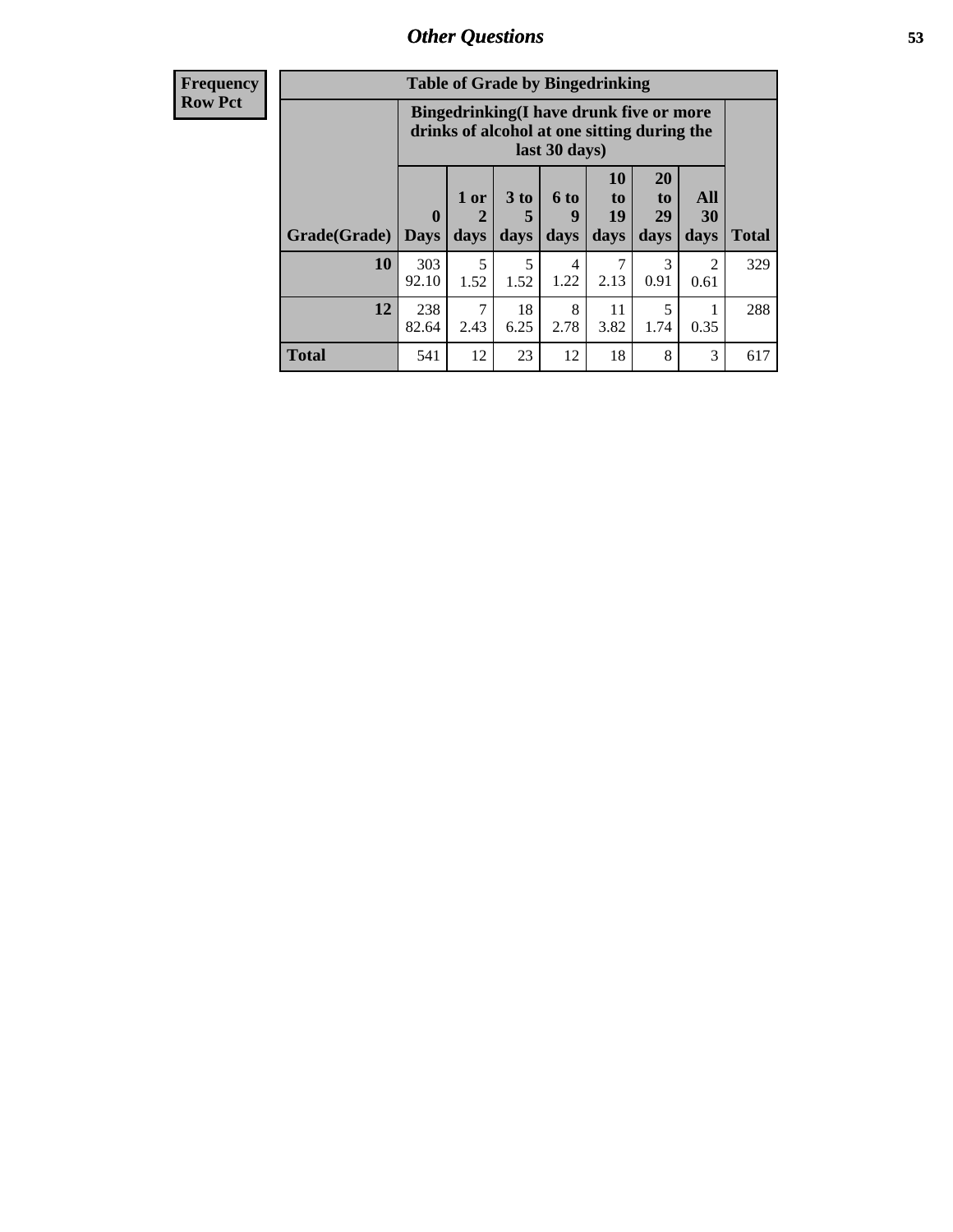### *Nutrition* **54**

| <b>Frequency</b><br>Row Pct |
|-----------------------------|
|                             |

| <b>Table of Grade by Dairy</b> |                                                                                                                                  |                                                                 |             |             |     |  |  |  |
|--------------------------------|----------------------------------------------------------------------------------------------------------------------------------|-----------------------------------------------------------------|-------------|-------------|-----|--|--|--|
|                                |                                                                                                                                  | Dairy (I eat at least 3 servings of dairy<br>products each day) |             |             |     |  |  |  |
| Grade(Grade)                   | <b>Somewhat</b><br><b>Somewhat</b><br><b>Strongly</b><br><b>Strongly</b><br><b>Disagree</b><br>Agree<br><b>Disagree</b><br>Agree |                                                                 |             |             |     |  |  |  |
| 10                             | 82<br>24.92                                                                                                                      | 128<br>38.91                                                    | 66<br>20.06 | 53<br>16.11 | 329 |  |  |  |
| 12                             | 80<br>27.78                                                                                                                      | 93<br>32.29                                                     | 61<br>21.18 | 54<br>18.75 | 288 |  |  |  |
| <b>Total</b>                   | 162                                                                                                                              | 221                                                             | 127         | 107         | 617 |  |  |  |

| <b>Frequency</b> |  |
|------------------|--|
| <b>Row Pct</b>   |  |

| <b>Table of Grade by Fruitveg</b> |                                                                          |              |                               |                                    |              |  |  |  |
|-----------------------------------|--------------------------------------------------------------------------|--------------|-------------------------------|------------------------------------|--------------|--|--|--|
|                                   | Fruitveg(I eat at least 5 servings of fruits<br>and vegetables each day) |              |                               |                                    |              |  |  |  |
| Grade(Grade)                      | <b>Strongly</b><br>Agree                                                 | Agree        | Somewhat Somewhat<br>Disagree | <b>Strongly</b><br><b>Disagree</b> | <b>Total</b> |  |  |  |
| 10                                | 45<br>13.68                                                              | 112<br>34.04 | 94<br>28.57                   | 78<br>23.71                        | 329          |  |  |  |
| 12                                | 46<br>15.97                                                              | 64<br>22.22  | 97<br>33.68                   | 81<br>28.13                        | 288          |  |  |  |
| <b>Total</b>                      | 91                                                                       | 176          | 191                           | 159                                | 617          |  |  |  |

| <b>Frequency</b> | <b>Table of Grade by Cafeteriahealthy</b> |                                                                       |              |                                        |                                    |              |  |  |
|------------------|-------------------------------------------|-----------------------------------------------------------------------|--------------|----------------------------------------|------------------------------------|--------------|--|--|
| <b>Row Pct</b>   |                                           | Cafeteriahealthy (School meals in my<br>school cafeteria are healthy) |              |                                        |                                    |              |  |  |
|                  | Grade(Grade)                              | <b>Strongly</b><br>Agree                                              | Agree        | Somewhat   Somewhat<br><b>Disagree</b> | <b>Strongly</b><br><b>Disagree</b> | <b>Total</b> |  |  |
|                  | 10                                        | 28<br>8.51                                                            | 139<br>42.25 | 82<br>24.92                            | 80<br>24.32                        | 329          |  |  |
|                  | 12                                        | 26<br>9.03                                                            | 101<br>35.07 | 74<br>25.69                            | 87<br>30.21                        | 288          |  |  |
|                  | <b>Total</b>                              | 54                                                                    | 240          | 156                                    | 167                                | 617          |  |  |

| <b>Frequency</b> |
|------------------|
| <b>Row Pct</b>   |

| <b>Table of Grade by Cafeterianutrition</b> |                          |                                                                                           |                             |                                    |              |  |  |  |
|---------------------------------------------|--------------------------|-------------------------------------------------------------------------------------------|-----------------------------|------------------------------------|--------------|--|--|--|
|                                             |                          | <b>Cafeterianutrition</b> (Facts about nutrition<br>are available in my school cafeteria) |                             |                                    |              |  |  |  |
| Grade(Grade)                                | <b>Strongly</b><br>Agree | <b>Somewhat</b><br>Agree                                                                  | <b>Somewhat</b><br>Disagree | <b>Strongly</b><br><b>Disagree</b> | <b>Total</b> |  |  |  |
| 10                                          | 47<br>14.29              | 118<br>35.87                                                                              | 89<br>27.05                 | 75<br>22.80                        | 329          |  |  |  |
| 12                                          | 46<br>15.97              | 99<br>34.38                                                                               | 65<br>22.57                 | 78<br>27.08                        | 288          |  |  |  |
| Total                                       | 93                       | 217                                                                                       | 154                         | 153                                |              |  |  |  |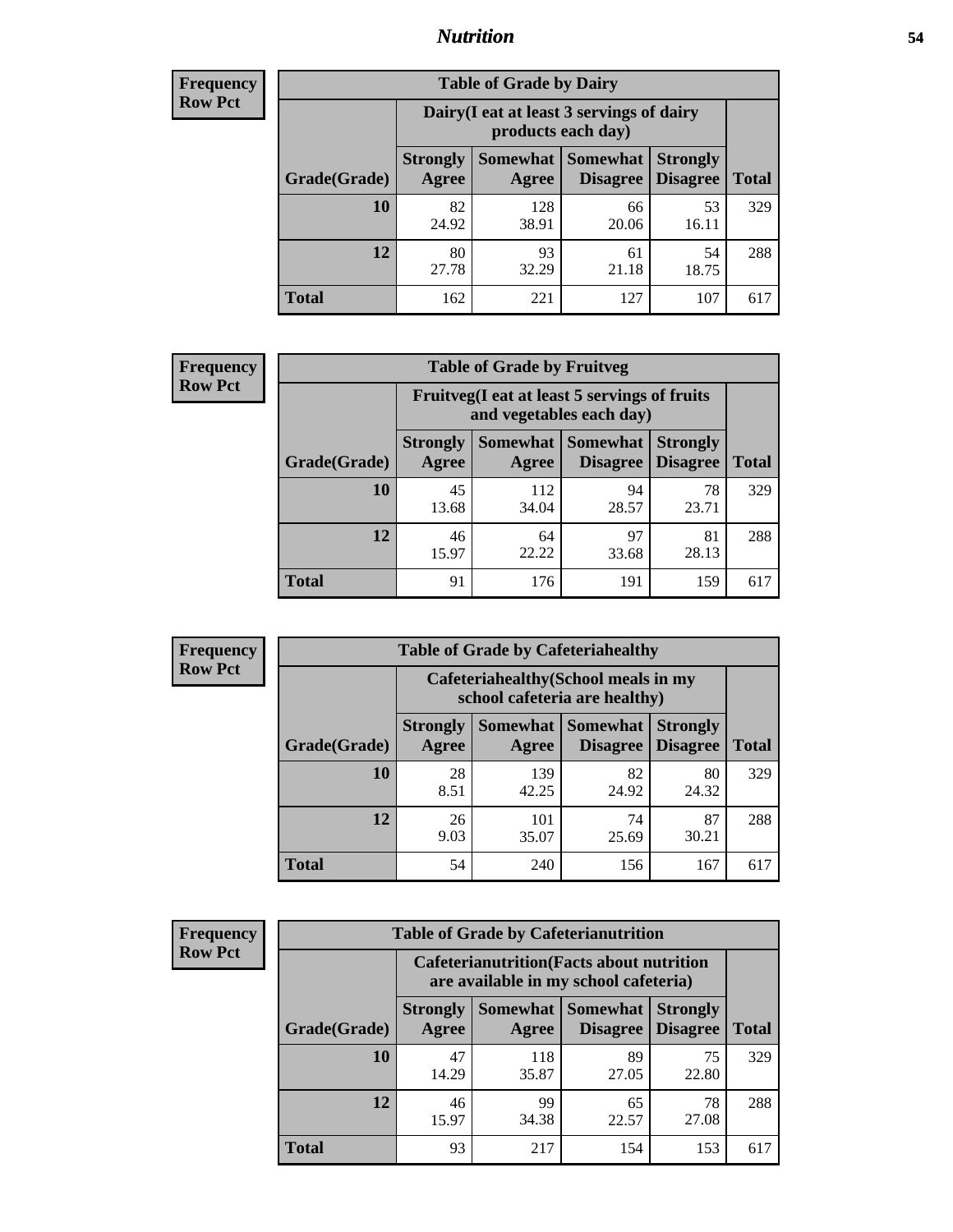### *Nutrition* **55**

| <b>Frequency</b> |
|------------------|
| <b>Row Pct</b>   |

| <b>Table of Grade by Schoollunch</b> |                                                                                                          |                                                                 |            |             |     |  |  |  |
|--------------------------------------|----------------------------------------------------------------------------------------------------------|-----------------------------------------------------------------|------------|-------------|-----|--|--|--|
|                                      |                                                                                                          | Schoollunch(I eat school lunch three or<br>more times per week) |            |             |     |  |  |  |
| Grade(Grade)                         | Somewhat Somewhat<br><b>Strongly</b><br><b>Strongly</b><br><b>Disagree</b><br>Disagree<br>Agree<br>Agree |                                                                 |            |             |     |  |  |  |
| 10                                   | 174<br>52.89                                                                                             | 56<br>17.02                                                     | 26<br>7.90 | 73<br>22.19 | 329 |  |  |  |
| 12                                   | 143<br>49.65                                                                                             | 49<br>17.01                                                     | 28<br>9.72 | 68<br>23.61 | 288 |  |  |  |
| <b>Total</b>                         | 317                                                                                                      | 105                                                             | 54         | 141         | 617 |  |  |  |

| <b>Frequency</b> |  |
|------------------|--|
| <b>Row Pct</b>   |  |

| <b>Table of Grade by Foodchoices</b> |                                                                     |                          |                             |                                    |              |  |  |  |
|--------------------------------------|---------------------------------------------------------------------|--------------------------|-----------------------------|------------------------------------|--------------|--|--|--|
|                                      | Foodchoices (I make healthy food choices in<br>my school cafeteria) |                          |                             |                                    |              |  |  |  |
| Grade(Grade)                         | <b>Strongly</b><br>Agree                                            | <b>Somewhat</b><br>Agree | <b>Somewhat</b><br>Disagree | <b>Strongly</b><br><b>Disagree</b> | <b>Total</b> |  |  |  |
| 10                                   | 53<br>16.11                                                         | 138<br>41.95             | 71<br>21.58                 | 67<br>20.36                        | 329          |  |  |  |
| 12                                   | 45<br>15.63                                                         | 110<br>38.19             | 58<br>20.14                 | 75<br>26.04                        | 288          |  |  |  |
| <b>Total</b>                         | 98                                                                  | 248                      | 129                         | 142                                | 617          |  |  |  |

| Frequency      | <b>Table of Grade by Wholewheat</b> |                                                                                                             |              |                                   |                                    |              |  |  |  |
|----------------|-------------------------------------|-------------------------------------------------------------------------------------------------------------|--------------|-----------------------------------|------------------------------------|--------------|--|--|--|
| <b>Row Pct</b> |                                     | Wholewheat (There are whole wheat and<br>multigrain breads and cereals available in<br>my school cafeteria) |              |                                   |                                    |              |  |  |  |
|                | Grade(Grade)                        | <b>Strongly</b><br>Agree                                                                                    | Agree        | Somewhat   Somewhat  <br>Disagree | <b>Strongly</b><br><b>Disagree</b> | <b>Total</b> |  |  |  |
|                | 10                                  | 71<br>21.58                                                                                                 | 131<br>39.82 | 59<br>17.93                       | 68<br>20.67                        | 329          |  |  |  |
|                | 12                                  | 74<br>25.69                                                                                                 | 100<br>34.72 | 58<br>20.14                       | 56<br>19.44                        | 288          |  |  |  |
|                | <b>Total</b>                        | 145                                                                                                         | 231          | 117                               | 124                                | 617          |  |  |  |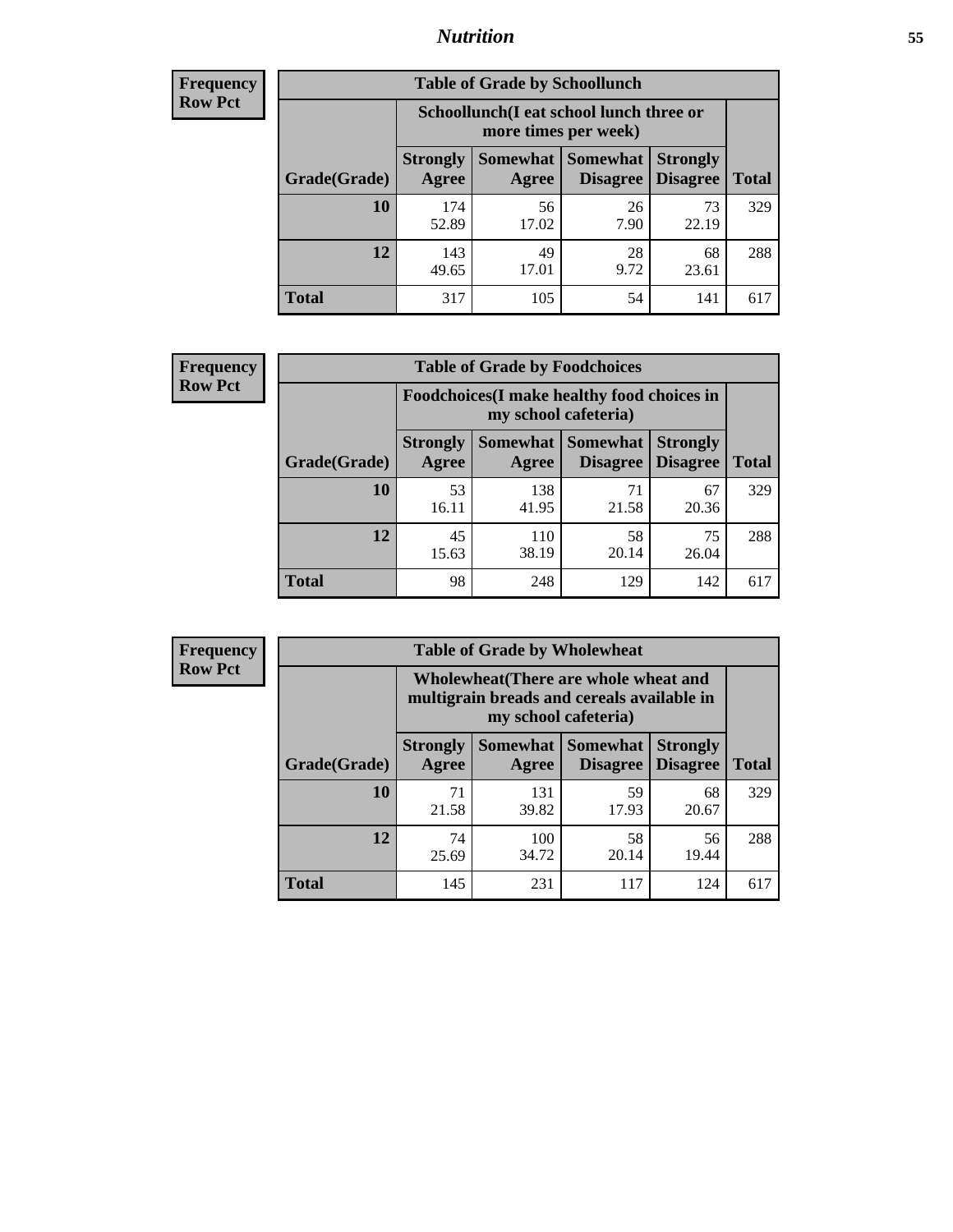### *Nutrition* **56**

**Frequency Row Pct**

| <b>Table of Grade by Healthyvending</b> |                                                                                                                                               |                          |                                    |                                    |              |  |
|-----------------------------------------|-----------------------------------------------------------------------------------------------------------------------------------------------|--------------------------|------------------------------------|------------------------------------|--------------|--|
|                                         | Healthyvending (If only healthy snacks and<br>beverages were available in the vending<br>machines during the school day,<br>I would buy them) |                          |                                    |                                    |              |  |
| Grade(Grade)                            | <b>Strongly</b><br>Agree                                                                                                                      | <b>Somewhat</b><br>Agree | <b>Somewhat</b><br><b>Disagree</b> | <b>Strongly</b><br><b>Disagree</b> | <b>Total</b> |  |
| 10                                      | 99<br>30.09                                                                                                                                   | 101<br>30.70             | 55<br>16.72                        | 74<br>22.49                        | 329          |  |
| 12                                      | 126<br>43.75                                                                                                                                  | 54<br>18.75              | 42<br>14.58                        | 66<br>22.92                        | 288          |  |
| <b>Total</b>                            | 225                                                                                                                                           | 155                      | 97                                 | 140                                | 617          |  |

**Frequency Row Pct**

| <b>Table of Grade by Schoolbreakfast</b> |                                                                                                                                         |                     |                                    |                                    |              |
|------------------------------------------|-----------------------------------------------------------------------------------------------------------------------------------------|---------------------|------------------------------------|------------------------------------|--------------|
|                                          | Schoolbreakfast (If breakfast were<br>available at school,<br>but outside the cafeteria,<br>I would eat breakfast at school more often) |                     |                                    |                                    |              |
| Grade(Grade)                             | <b>Strongly</b><br>Agree                                                                                                                | Somewhat  <br>Agree | <b>Somewhat</b><br><b>Disagree</b> | <b>Strongly</b><br><b>Disagree</b> | <b>Total</b> |
| 10                                       | 123<br>37.39                                                                                                                            | 101<br>30.70        | 46<br>13.98                        | 59<br>17.93                        | 329          |
| 12                                       | 111<br>38.54                                                                                                                            | 75<br>26.04         | 42<br>14.58                        | 60<br>20.83                        | 288          |
| <b>Total</b>                             | 234                                                                                                                                     | 176                 | 88                                 | 119                                | 617          |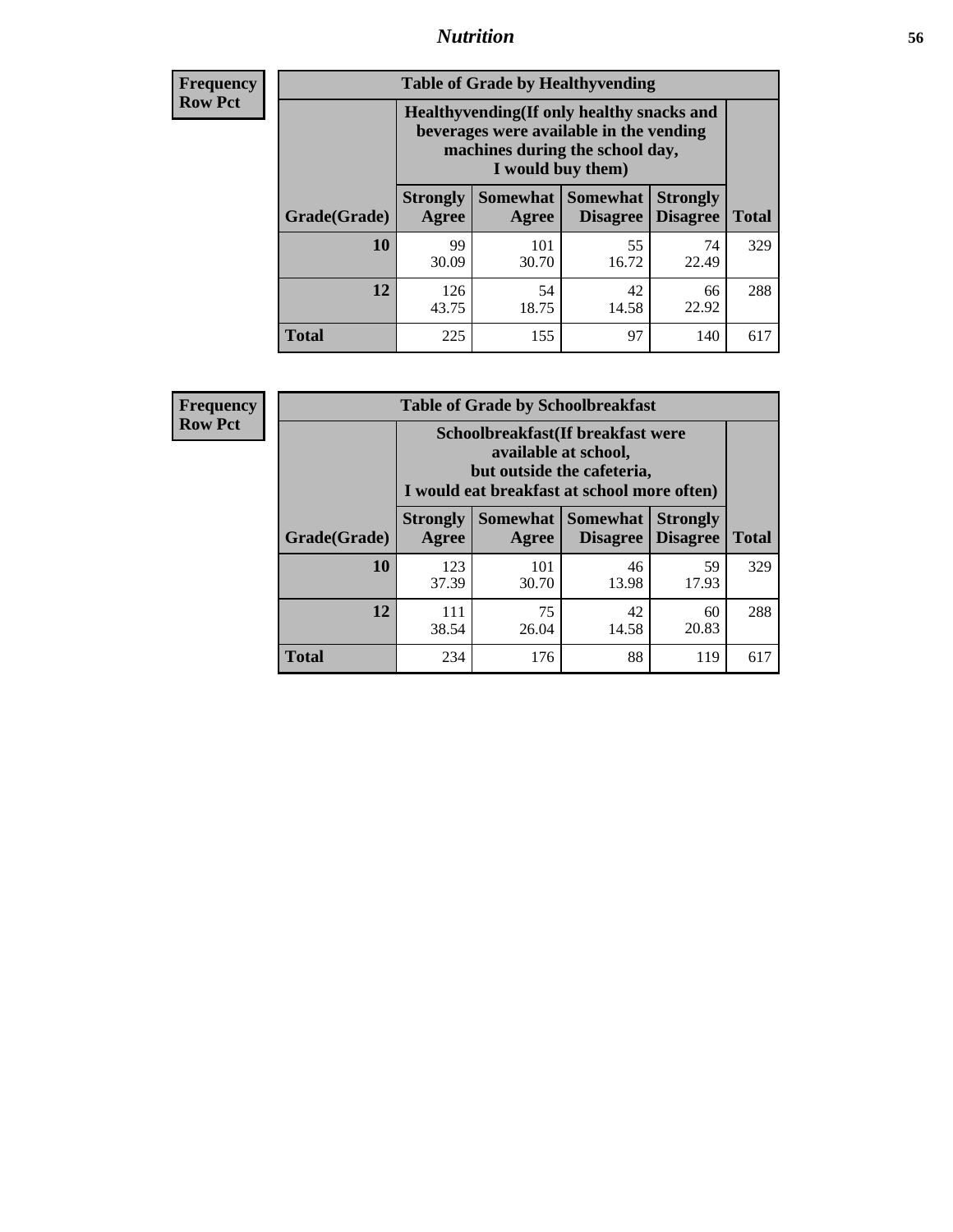| Frequency<br><b>Col Pct</b> | <b>Table of Educationaids by Grade</b>                                                                    |                    |              |              |
|-----------------------------|-----------------------------------------------------------------------------------------------------------|--------------------|--------------|--------------|
|                             | <b>Educationaids</b> (I<br>have been<br>taught about<br><b>HIV/AIDS</b> at<br>school in the<br>past year) | Grade(Grade)<br>10 | 12           | <b>Total</b> |
|                             | Yes                                                                                                       | 259<br>78.72       | 153<br>53.13 | 412          |
|                             | N <sub>0</sub>                                                                                            | 70<br>21.28        | 135<br>46.88 | 205          |
|                             | <b>Total</b>                                                                                              | 329                | 288          | 617          |

| <b>Frequency</b> | <b>Table of Educationcharacter by Grade</b>                                          |              |              |              |  |
|------------------|--------------------------------------------------------------------------------------|--------------|--------------|--------------|--|
| <b>Col Pct</b>   | Educationcharacter(I<br>have been taught<br>about character<br>education in the past | Grade(Grade) |              |              |  |
|                  | year at school)                                                                      | 10           | 12           | <b>Total</b> |  |
|                  | <b>Yes</b>                                                                           | 247<br>75.08 | 182<br>63.19 | 429          |  |
|                  | N <sub>0</sub>                                                                       | 82<br>24.92  | 106<br>36.81 | 188          |  |
|                  | <b>Total</b>                                                                         | 329          | 288          | 617          |  |

| Frequency      | <b>Table of Gradcoach1 by Grade</b> |              |              |              |
|----------------|-------------------------------------|--------------|--------------|--------------|
| <b>Col Pct</b> | Gradcoach1(I<br>know who my         | Grade(Grade) |              |              |
|                | <b>Graduation</b><br>Coach is)      | 10           | 12           | <b>Total</b> |
|                | Yes                                 | 32<br>9.73   | 107<br>37.15 | 139          |
|                | N <sub>0</sub>                      | 297<br>90.27 | 181<br>62.85 | 478          |
|                | <b>Total</b>                        | 329          | 288          | 617          |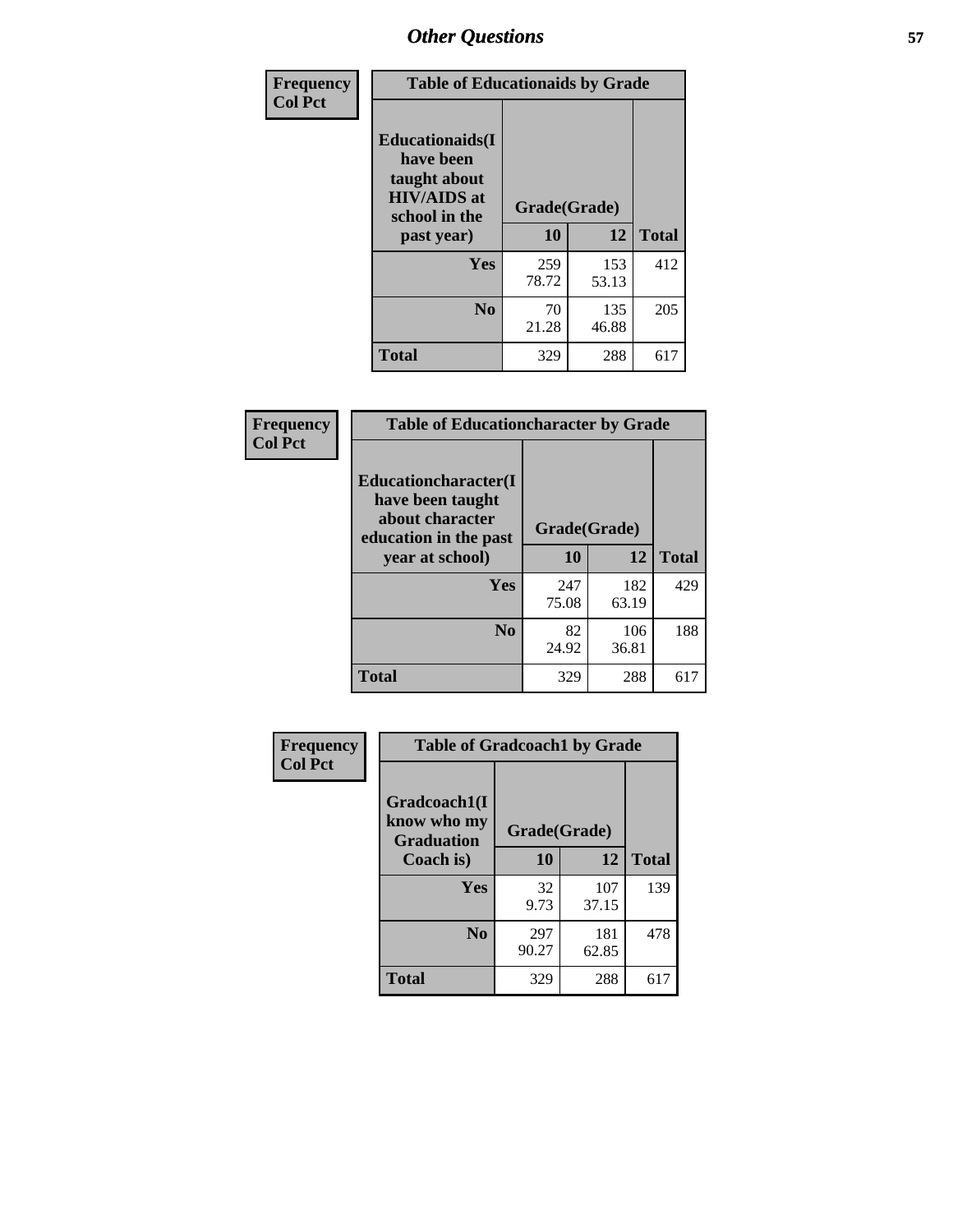| Frequency      | <b>Table of Gradcoach2 by Grade</b> |              |              |              |
|----------------|-------------------------------------|--------------|--------------|--------------|
| <b>Col Pct</b> |                                     |              |              |              |
|                | Gradcoach2(I<br>have                |              |              |              |
|                | contacted my<br><b>Graduation</b>   | Grade(Grade) |              |              |
|                | Coach)                              | 10           | 12           | <b>Total</b> |
|                | Yes                                 | 14<br>4.26   | 57<br>19.79  | 71           |
|                | N <sub>0</sub>                      | 315<br>95.74 | 231<br>80.21 | 546          |
|                | <b>Total</b>                        | 329          | 288          | 617          |

| <b>Frequency</b><br><b>Col Pct</b> | <b>Table of Gradcoach3 by Grade</b>                                         |              |              |              |
|------------------------------------|-----------------------------------------------------------------------------|--------------|--------------|--------------|
|                                    | Gradcoach3(I<br>have received<br>assistance<br>from my<br><b>Graduation</b> | Grade(Grade) |              |              |
|                                    | Coach)                                                                      | 10           | 12           | <b>Total</b> |
|                                    | Yes                                                                         | 13<br>3.95   | 53<br>18.40  | 66           |
|                                    | N <sub>0</sub>                                                              | 66<br>20.06  | 48<br>16.67  | 114          |
|                                    | Don't know                                                                  | 250<br>75.99 | 187<br>64.93 | 437          |
|                                    | <b>Total</b>                                                                | 329          | 288          | 617          |

| <b>Selfharm</b> (During<br>the past 12<br>months,<br>I harmed myself<br>on purpose<br><b>Suicideconsider</b><br>During the past<br>12 months,<br>I seriously<br>considered |              |              |                                                         |
|----------------------------------------------------------------------------------------------------------------------------------------------------------------------------|--------------|--------------|---------------------------------------------------------|
| suicide)                                                                                                                                                                   |              |              | <b>Total</b>                                            |
| <b>Yes</b>                                                                                                                                                                 | 39<br>11.85  | 26<br>9.03   | 65                                                      |
| N <sub>0</sub>                                                                                                                                                             | 290<br>88.15 | 262<br>90.97 | 552                                                     |
| <b>Total</b>                                                                                                                                                               | 329          | 288          | 617                                                     |
|                                                                                                                                                                            |              | 10           | <b>Table of Selfharm by Grade</b><br>Grade(Grade)<br>12 |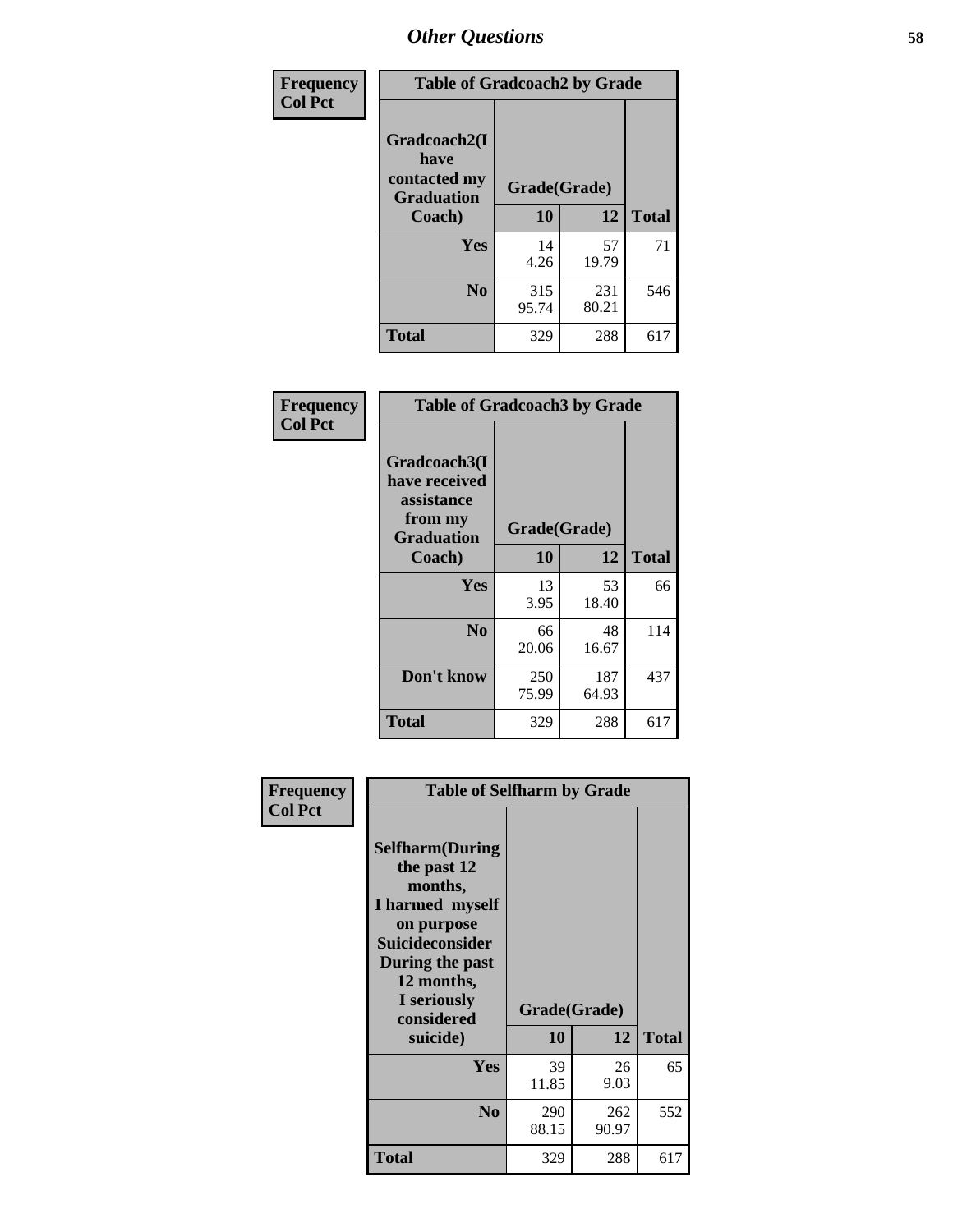| <b>Frequency</b> | <b>Table of Suicideconsider by Grade</b> |              |              |              |  |
|------------------|------------------------------------------|--------------|--------------|--------------|--|
| <b>Col Pct</b>   |                                          | Grade(Grade) |              |              |  |
|                  | Suicideconsider                          | <b>10</b>    | 12           | <b>Total</b> |  |
|                  | Yes                                      | 31<br>9.42   | 33<br>11.46  | 64           |  |
|                  | N <sub>0</sub>                           | 298<br>90.58 | 255<br>88.54 | 553          |  |
|                  | Total                                    | 329          | 288          | 617          |  |

| Frequency      | <b>Table of Suicideattempt by Grade</b>              |              |              |              |
|----------------|------------------------------------------------------|--------------|--------------|--------------|
| <b>Col Pct</b> | Suicideattempt(I<br>have attempted<br>suicide in the | Grade(Grade) |              |              |
|                | last year)                                           | 10           | 12           | <b>Total</b> |
|                | Yes                                                  | 12<br>3.65   | 15<br>5.21   | 27           |
|                | N <sub>0</sub>                                       | 317<br>96.35 | 273<br>94.79 | 590          |
|                | <b>Total</b>                                         | 329          | 288          | 617          |

| Frequency      | <b>Table of Instantmessaged by Grade</b>               |              |              |              |
|----------------|--------------------------------------------------------|--------------|--------------|--------------|
| <b>Col Pct</b> | Instantmessaged(I<br>have instant<br>messaged people I | Grade(Grade) |              |              |
|                | do not even know)                                      | 10           | 12           | <b>Total</b> |
|                | <b>Yes</b>                                             | 118<br>35.87 | 105<br>36.46 | 223          |
|                | N <sub>0</sub>                                         | 211<br>64.13 | 183<br>63.54 | 394          |
|                | <b>Total</b>                                           | 329          | 288          | 617          |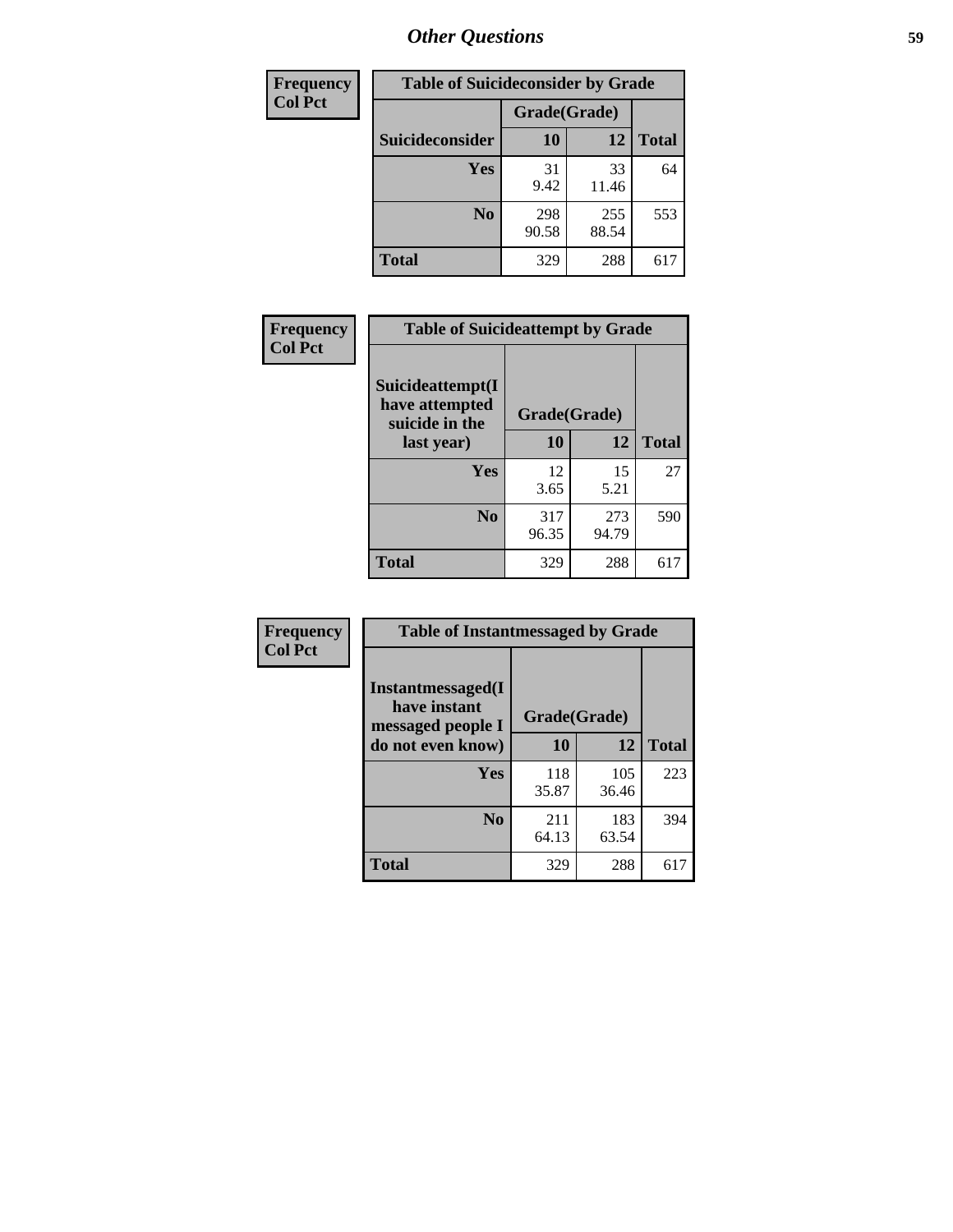| Frequency      | <b>Table of Getsalong by Grade</b>                          |              |              |              |
|----------------|-------------------------------------------------------------|--------------|--------------|--------------|
| <b>Col Pct</b> | <b>Getsalong</b> (I get<br>along with other<br>students and |              | Grade(Grade) |              |
|                | adults)                                                     | 10           | 12           | <b>Total</b> |
|                | <b>Strongly Agree</b>                                       | 162<br>49.24 | 168<br>58.33 | 330          |
|                | <b>Somewhat Agree</b>                                       | 146<br>44.38 | 104<br>36.11 | 250          |
|                | <b>Somewhat Disagree</b>                                    | 17<br>5.17   | 12<br>4.17   | 29           |
|                | <b>Strongly Disagree</b>                                    | 4<br>1.22    | 4<br>1.39    | 8            |
|                | <b>Total</b>                                                | 329          | 288          | 617          |

| Frequency      | <b>Table of Safehome by Grade</b> |                           |              |              |
|----------------|-----------------------------------|---------------------------|--------------|--------------|
| <b>Col Pct</b> | Safehome(I feel<br>safe at home)  | Grade(Grade)<br><b>10</b> | 12           | <b>Total</b> |
|                | <b>Strongly Agree</b>             | 193<br>58.66              | 180<br>62.50 | 373          |
|                | <b>Somewhat Agree</b>             | 106<br>32.22              | 80<br>27.78  | 186          |
|                | <b>Somewhat Disagree</b>          | 21<br>6.38                | 17<br>5.90   | 38           |
|                | <b>Strongly Disagree</b>          | 9<br>2.74                 | 11<br>3.82   | 20           |
|                | <b>Total</b>                      | 329                       | 288          | 617          |

| Frequency      |                                                                                      |              | <b>Table of Adulttalk by Grade</b> |              |
|----------------|--------------------------------------------------------------------------------------|--------------|------------------------------------|--------------|
| <b>Col Pct</b> | <b>Adulttalk</b> (I<br>know an<br>adult at<br>school that<br>I can talk<br>with if I | Grade(Grade) |                                    |              |
|                | need help)                                                                           | 10           | 12                                 | <b>Total</b> |
|                | <b>Yes</b>                                                                           | 202<br>61.40 | 205<br>71.18                       | 407          |
|                | N <sub>0</sub>                                                                       | 127<br>38.60 | 83<br>28.82                        | 210          |
|                | <b>Total</b>                                                                         | 329          | 288                                | 617          |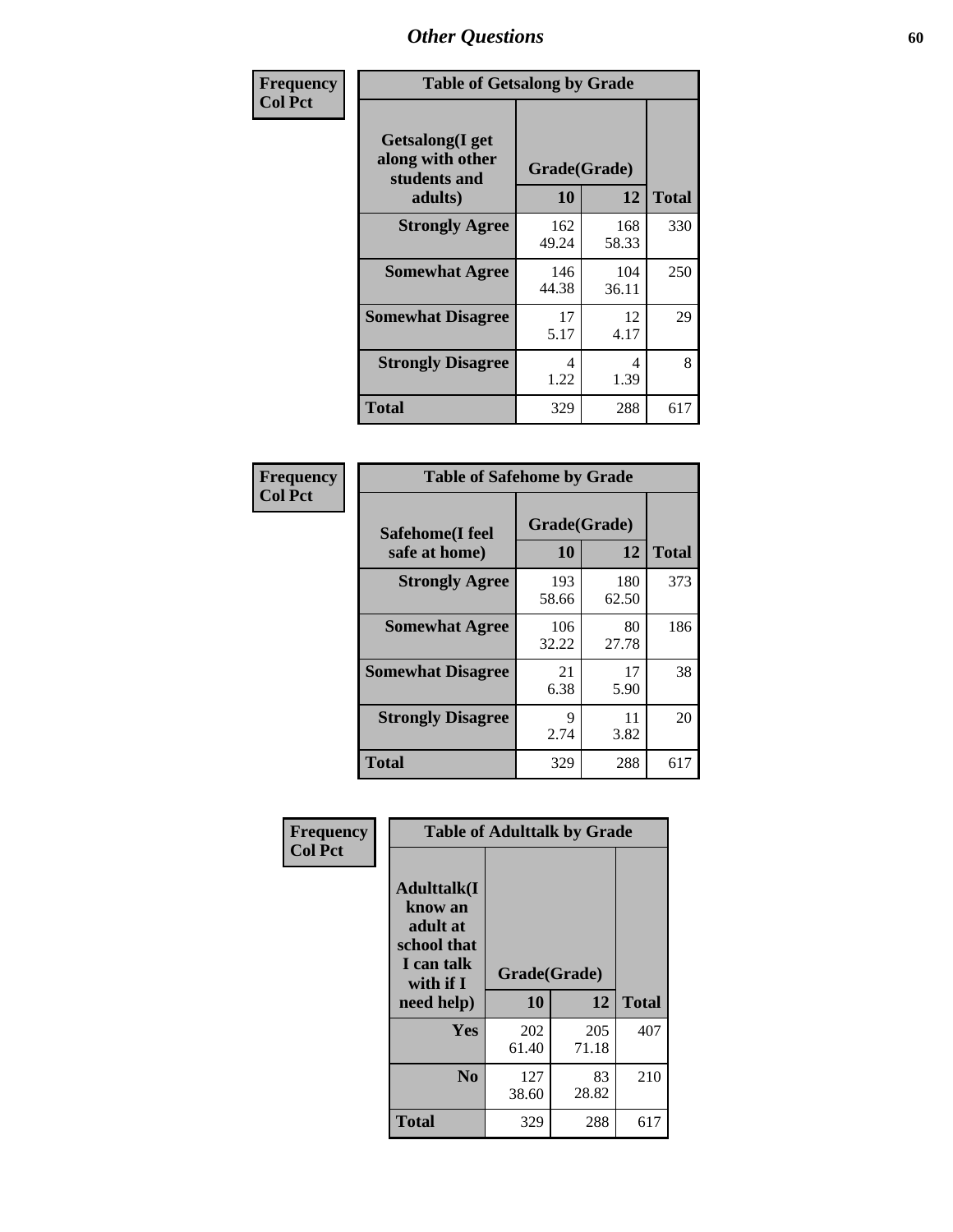**Frequency Row Pct**

| <b>Table of Grade by Tytime</b> |             |                                                                                         |                     |             |                       |             |              |  |  |
|---------------------------------|-------------|-----------------------------------------------------------------------------------------|---------------------|-------------|-----------------------|-------------|--------------|--|--|
|                                 |             | Tytime (On an average school day,<br>how much unsupervised time do I spend watching TV) |                     |             |                       |             |              |  |  |
|                                 |             | <b>Less that</b>                                                                        |                     | $2 - 3$     | $4 - 5$               | $6+$        |              |  |  |
| Grade(Grade)   None             |             |                                                                                         | hour/day   hour/day | hours/day   | hours/day   hours/day |             | <b>Total</b> |  |  |
| 10                              | 42<br>12.77 | 58<br>17.63                                                                             | 40<br>12.16         | 93<br>28.27 | 50<br>15.20           | 46<br>13.98 | 329          |  |  |
| 12                              | 45<br>15.63 | 37<br>12.85                                                                             | 26<br>9.03          | 97<br>33.68 | 48<br>16.67           | 35<br>12.15 | 288          |  |  |
| <b>Total</b>                    | 87          | 95                                                                                      | 66                  | 190         | 98                    | 81          | 617          |  |  |

**Frequency Row Pct**

| <b>Table of Grade by Computertime</b> |             |                                                                                                                               |             |             |             |             |     |  |  |
|---------------------------------------|-------------|-------------------------------------------------------------------------------------------------------------------------------|-------------|-------------|-------------|-------------|-----|--|--|
|                                       |             | Computertime (On an average school day,<br>how much unsupervised time do I spend on the computer)                             |             |             |             |             |     |  |  |
| Grade(Grade)                          | None        | <b>Less that</b><br>$2 - 3$<br>$4 - 5$<br>$6+$<br>hour/day<br>hours/day<br>hours/day<br>hour/day<br>hours/day<br><b>Total</b> |             |             |             |             |     |  |  |
| 10                                    | 39<br>11.85 | 78<br>23.71                                                                                                                   | 60<br>18.24 | 74<br>22.49 | 41<br>12.46 | 37<br>11.25 | 329 |  |  |
| 12                                    | 36<br>12.50 | 72<br>37<br>67<br>56<br>20<br>19.44<br>23.26<br>25.00<br>12.85<br>6.94                                                        |             |             |             |             |     |  |  |
| <b>Total</b>                          | 75          | 145                                                                                                                           | 116         | 146         | 78          | 57          | 617 |  |  |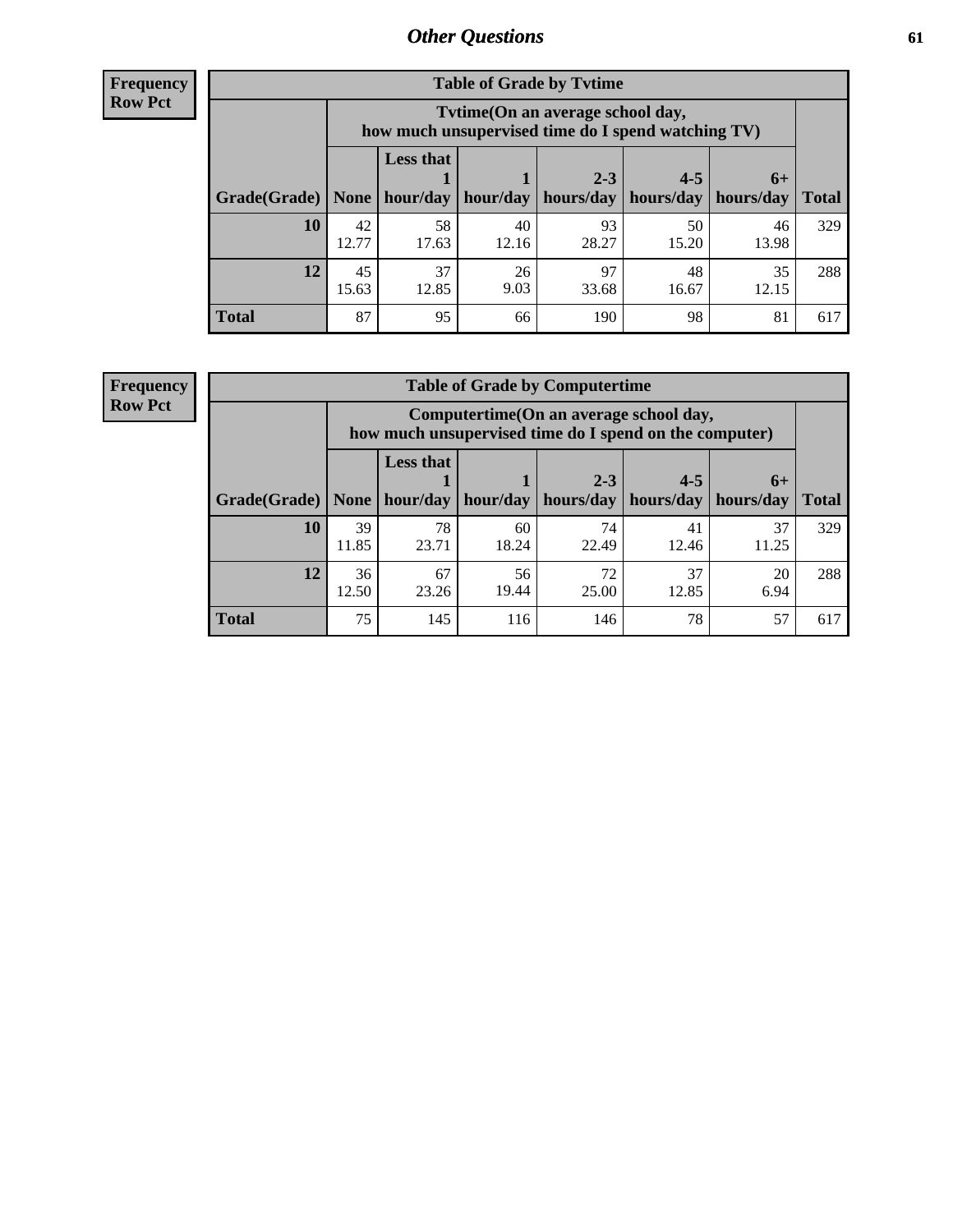#### *Questions about Driving Laws* **62** *Driving Questions were asked only of high school students.*

| <b>Frequency</b> |
|------------------|
| <b>Row Pct</b>   |

| <b>Table of Grade by License1</b> |                                                                      |                                                                                                                                           |           |               |               |              |  |  |  |
|-----------------------------------|----------------------------------------------------------------------|-------------------------------------------------------------------------------------------------------------------------------------------|-----------|---------------|---------------|--------------|--|--|--|
|                                   |                                                                      | License1(During the first 6 months of driving<br>with a provisional license,<br>the only passengers who can ride with the<br>driver are:) |           |               |               |              |  |  |  |
| Grade(Grade)                      | <b>Parent or</b><br><b>Guardian</b>                                  | Family<br>  Members                                                                                                                       | Friends   | <b>Anyone</b> | Don't<br>Know | <b>Total</b> |  |  |  |
| 10                                | 116<br>35.26                                                         | 135<br>41.03                                                                                                                              | 7<br>2.13 | 23<br>6.99    | 48<br>14.59   | 329          |  |  |  |
| 12                                | 5<br>96<br>151<br>14<br>22<br>33.33<br>1.74<br>52.43<br>4.86<br>7.64 |                                                                                                                                           |           |               |               |              |  |  |  |
| <b>Total</b>                      | 212                                                                  | 286                                                                                                                                       | 12        | 37            | 70            | 617          |  |  |  |

| <b>Frequency</b> |              | <b>Table of Grade by License2</b> |                  |                              |                                                                                                                      |                      |              |  |  |
|------------------|--------------|-----------------------------------|------------------|------------------------------|----------------------------------------------------------------------------------------------------------------------|----------------------|--------------|--|--|
| <b>Row Pct</b>   |              |                                   |                  |                              | License $2(17 \text{ yr})$ old drivers with a<br>provisional driver's license cannot<br>drive between the hours of:) |                      |              |  |  |
|                  | Grade(Grade) | <b>Midnight</b><br>to 6am         | 1am<br>to<br>5am | 1am<br>t <sub>0</sub><br>6am | N <sub>0</sub><br>curfew<br>for $17$<br>year<br>olds                                                                 | Don't<br><b>Know</b> | <b>Total</b> |  |  |
|                  | 10           | 158<br>48.02                      | 34<br>10.33      | 39<br>11.85                  | 18<br>5.47                                                                                                           | 80<br>24.32          | 329          |  |  |
|                  | 12           | 185<br>64.24                      | 32<br>11.11      | 17<br>5.90                   | 13<br>4.51                                                                                                           | 41<br>14.24          | 288          |  |  |
|                  | <b>Total</b> | 343                               | 66               | 56                           | 31                                                                                                                   | 121                  | 617          |  |  |

| <b>Frequency</b> |              | <b>Table of Grade by License3</b>                                                      |             |             |            |             |               |              |
|------------------|--------------|----------------------------------------------------------------------------------------|-------------|-------------|------------|-------------|---------------|--------------|
| <b>Row Pct</b>   |              | License3(For drivers under the age of 21,<br>what level of alcohol is considered DUI?) |             |             |            |             |               |              |
|                  | Grade(Grade) | Any<br><b>Amount</b>                                                                   | 0.02        | 0.04        | 0.06       | 0.08        | Don't<br>know | <b>Total</b> |
|                  | 10           | 57<br>17.33                                                                            | 76<br>23.10 | 49<br>14.89 | 27<br>8.21 | 32<br>9.73  | 88<br>26.75   | 329          |
|                  | 12           | 71<br>24.65                                                                            | 71<br>24.65 | 31<br>10.76 | 15<br>5.21 | 41<br>14.24 | 59<br>20.49   | 288          |
|                  | <b>Total</b> | 128                                                                                    | 147         | 80          | 42         | 73          | 147           | 617          |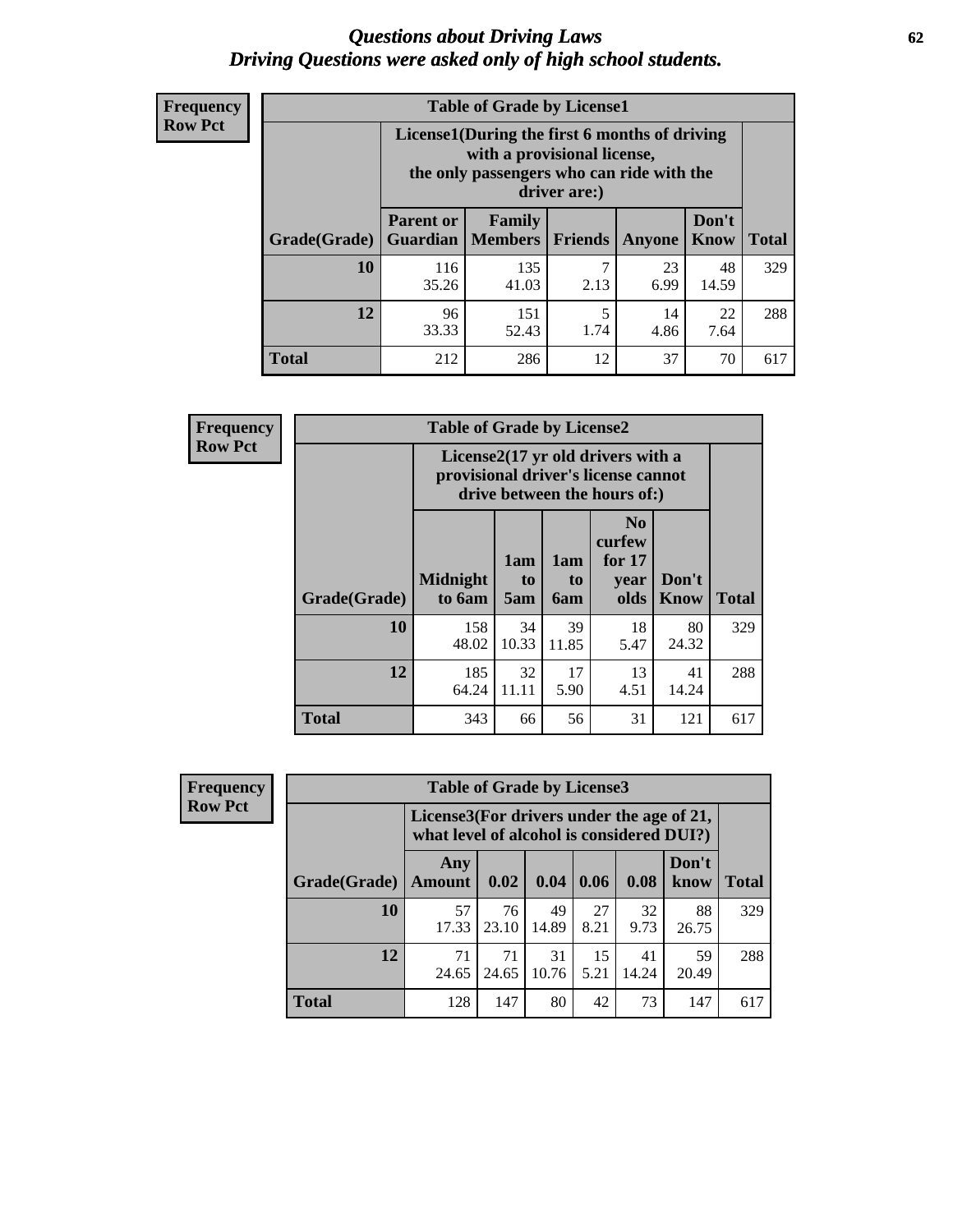#### *Questions about Driving Laws* **63** *Driving Questions were asked only of high school students.*

**Frequency Row Pct**

| <b>Table of Grade by License4</b> |             |                                                                                                                                                                                                                                                                                |             |            |            |              |     |  |  |
|-----------------------------------|-------------|--------------------------------------------------------------------------------------------------------------------------------------------------------------------------------------------------------------------------------------------------------------------------------|-------------|------------|------------|--------------|-----|--|--|
|                                   |             | License4(A driver under 21 automatically<br>loses his/her license if caught exceeding the<br>posted speet limit by:)<br>Can't<br>lose<br><b>Depends</b><br>license<br>$15+$<br>$25+$<br>$35+$<br>Don't<br>for<br>on<br>speeding<br><b>Total</b><br>mph<br>know<br>mph<br>judge |             |            |            |              |     |  |  |
| Grade(Grade)                      | mph         |                                                                                                                                                                                                                                                                                |             |            |            |              |     |  |  |
| 10                                | 71<br>21.58 | 46<br>13.98                                                                                                                                                                                                                                                                    | 46<br>13.98 | 24<br>7.29 | 24<br>7.29 | 118<br>35.87 | 329 |  |  |
| 12                                | 77<br>26.74 | 61<br>21.18                                                                                                                                                                                                                                                                    | 42<br>14.58 | 26<br>9.03 | 11<br>3.82 | 71<br>24.65  | 288 |  |  |
| <b>Total</b>                      | 148         | 107                                                                                                                                                                                                                                                                            | 88          | 50         | 35         | 189          | 617 |  |  |

| Frequency      | <b>Table of Grade by License5</b> |                                                                                                                                                             |                |               |       |  |
|----------------|-----------------------------------|-------------------------------------------------------------------------------------------------------------------------------------------------------------|----------------|---------------|-------|--|
| <b>Row Pct</b> |                                   | License5(A)<br>Georgia teenager<br>with family<br>connections or a<br>good lawyer can<br>break a teen<br>driving law and<br>keep their driver's<br>license) |                |               |       |  |
|                | Grade(Grade)                      | <b>Yes</b>                                                                                                                                                  | N <sub>0</sub> | Don't<br>know | Total |  |
|                | 10                                | 32<br>9.73                                                                                                                                                  | 194<br>58.97   | 103<br>31.31  | 329   |  |
|                | 12                                | 61<br>21.18                                                                                                                                                 | 141<br>48.96   | 86<br>29.86   | 288   |  |
|                | <b>Total</b>                      | 93                                                                                                                                                          | 335            | 189           | 617   |  |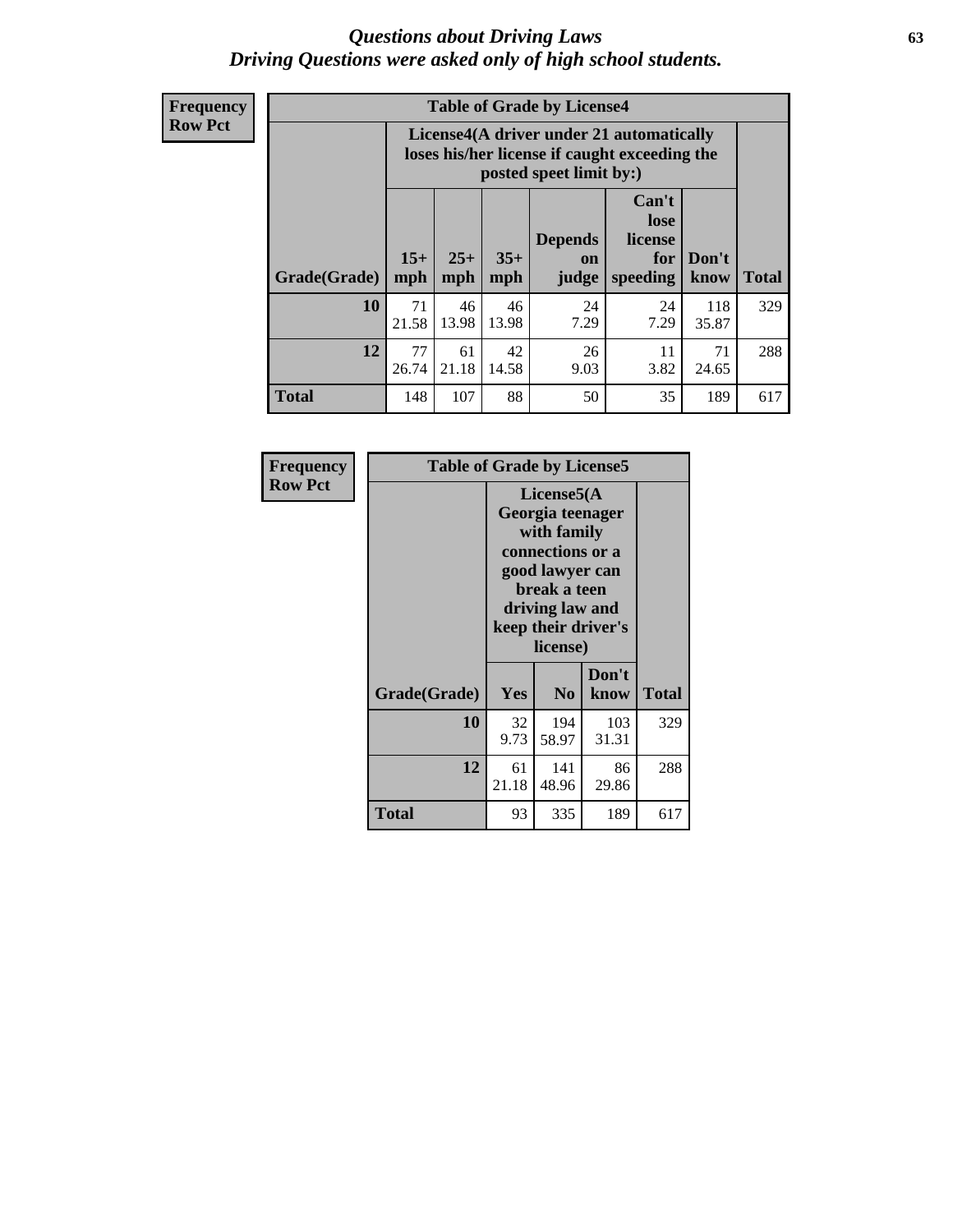#### *Questions about Driving Laws* **64** *Driving Questions were asked only of high school students.*

| <b>Frequency</b> | <b>Table of Grade by License6</b> |             |                                                                                                                           |                    |              |  |
|------------------|-----------------------------------|-------------|---------------------------------------------------------------------------------------------------------------------------|--------------------|--------------|--|
| <b>Row Pct</b>   |                                   |             | License <sub>6</sub> (I know a<br>friend or<br>classmate that<br>broke a teen<br>driving law,<br>keep his/her<br>license) | but was allowed to |              |  |
|                  | Grade(Grade)                      | Yes         | N <sub>0</sub>                                                                                                            | Don't<br>know      | <b>Total</b> |  |
|                  | 10                                | 80<br>24.32 | 163<br>49.54                                                                                                              | 86<br>26.14        | 329          |  |
|                  | 12                                | 86<br>29.86 | 142<br>49.31                                                                                                              | 60<br>20.83        | 288          |  |
|                  | <b>Total</b>                      | 166         | 305                                                                                                                       | 146                | 617          |  |

| Frequency      |              |                                                                             | <b>Table of Grade by License7</b>                                                             |                                                   |                        |              |  |  |  |
|----------------|--------------|-----------------------------------------------------------------------------|-----------------------------------------------------------------------------------------------|---------------------------------------------------|------------------------|--------------|--|--|--|
| <b>Row Pct</b> |              |                                                                             | License7(A student under the age of 18 cam loser<br>his/her driving privileges if he or she:) |                                                   |                        |              |  |  |  |
|                | Grade(Grade) | <b>Have</b><br>more than<br>10<br>unexcused<br>absences<br>per school<br>yr | Drop out<br>without  <br>graduating                                                           | <b>Bring</b><br>alcohol/drugs/weapon<br>to school | All of<br>the<br>above | <b>Total</b> |  |  |  |
|                | 10           | 40<br>12.16                                                                 | 16<br>4.86                                                                                    | 16<br>4.86                                        | 257<br>78.12           | 329          |  |  |  |
|                | 12           | 21<br>7.29                                                                  | 19<br>6.60                                                                                    | 20<br>6.94                                        | 228<br>79.17           | 288          |  |  |  |
|                | <b>Total</b> | 61                                                                          | 35                                                                                            | 36                                                | 485                    | 617          |  |  |  |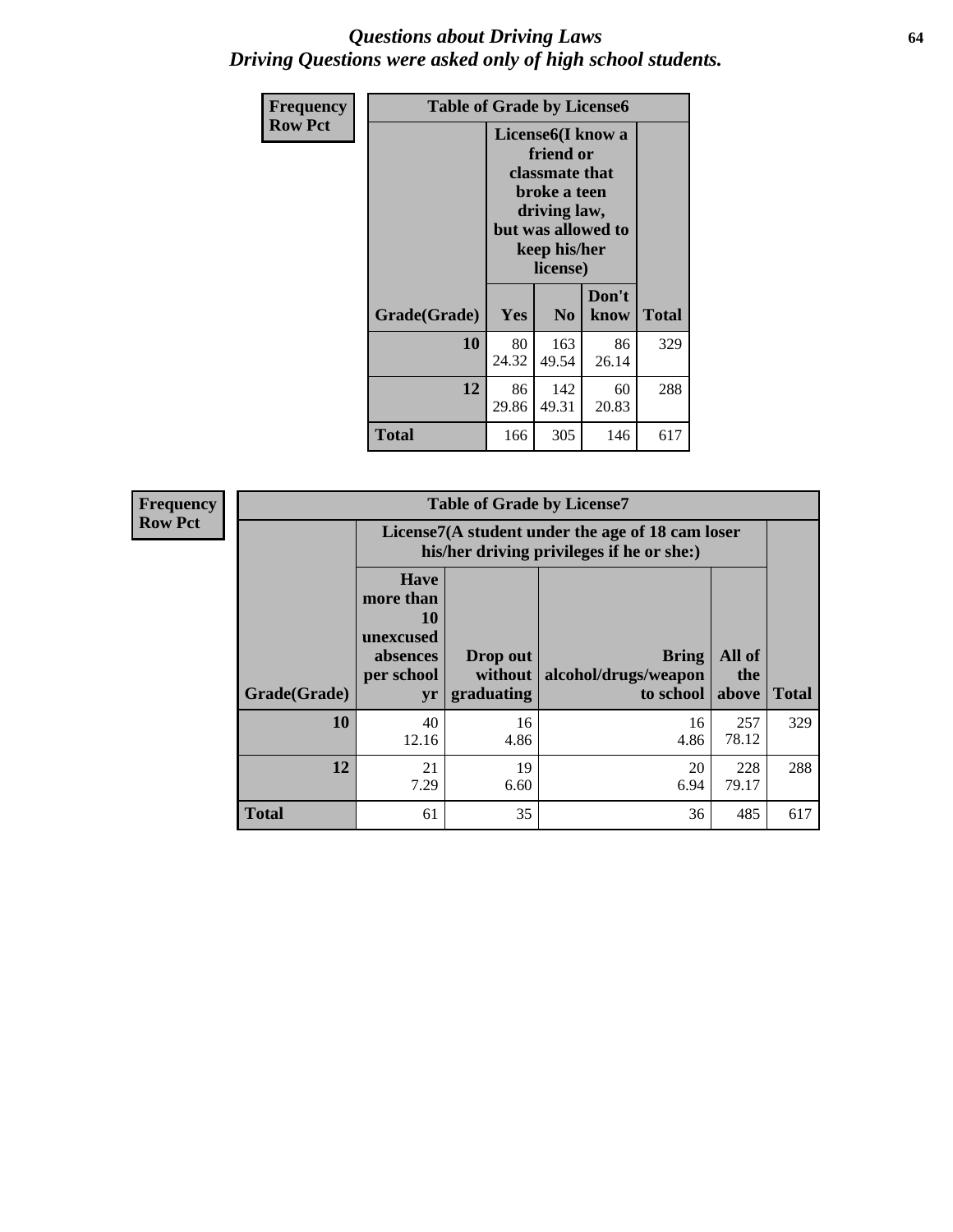# *Select Results by Gender* **65**

| Frequency      | <b>Table of SchoolClimate2 by Gender</b> |                               |                            |              |
|----------------|------------------------------------------|-------------------------------|----------------------------|--------------|
| <b>Col Pct</b> | SchoolClimate2(I<br>feel successful at   | Gender(Gender)                |                            | <b>Total</b> |
|                | school)<br><b>Strongly Agree</b>         | <b>Female</b><br>102<br>29.57 | <b>Male</b><br>71<br>26.10 | 173          |
|                | <b>Somewhat Agree</b>                    | 209<br>60.58                  | 163<br>59.93               | 372          |
|                | <b>Somewhat Disagree</b>                 | 25<br>7.25                    | 28<br>10.29                | 53           |
|                | <b>Strongly Disagree</b>                 | 9<br>2.61                     | 10<br>3.68                 | 19           |
|                | <b>Total</b>                             | 345                           | 272                        | 617          |

| <b>Frequency</b> | <b>Table of SchoolClimate6 by Gender</b>                 |              |                               |              |  |
|------------------|----------------------------------------------------------|--------------|-------------------------------|--------------|--|
| <b>Col Pct</b>   | <b>SchoolClimate6(Teachers</b><br>treat me with respect) | Female       | Gender(Gender)<br><b>Male</b> | <b>Total</b> |  |
|                  |                                                          |              |                               |              |  |
|                  | <b>Strongly Agree</b>                                    | 88<br>25.51  | 86<br>31.62                   | 174          |  |
|                  | <b>Somewhat Agree</b>                                    | 163<br>47.25 | 113<br>41.54                  | 276          |  |
|                  | <b>Somewhat Disagree</b>                                 | 67<br>19.42  | 50<br>18.38                   | 117          |  |
|                  | <b>Strongly Disagree</b>                                 | 27<br>7.83   | 23<br>8.46                    | 50           |  |
|                  | <b>Total</b>                                             | 345          | 272                           | 617          |  |

| Frequency      | <b>Table of SchoolClimate8 by Gender</b>                                |                |              |              |  |
|----------------|-------------------------------------------------------------------------|----------------|--------------|--------------|--|
| <b>Col Pct</b> | <b>SchoolClimate8(Students</b><br>are frequently<br>recognized for good | Gender(Gender) |              |              |  |
|                | behavior)                                                               | <b>Female</b>  | <b>Male</b>  | <b>Total</b> |  |
|                | <b>Strongly Agree</b>                                                   | 30<br>8.70     | 34<br>12.50  | 64           |  |
|                | <b>Somewhat Agree</b>                                                   | 153<br>44.35   | 113<br>41.54 | 266          |  |
|                | <b>Somewhat Disagree</b>                                                | 108<br>31.30   | 79<br>29.04  | 187          |  |
|                | <b>Strongly Disagree</b>                                                | 54<br>15.65    | 46<br>16.91  | 100          |  |
|                | Total                                                                   | 345            | 272          | 617          |  |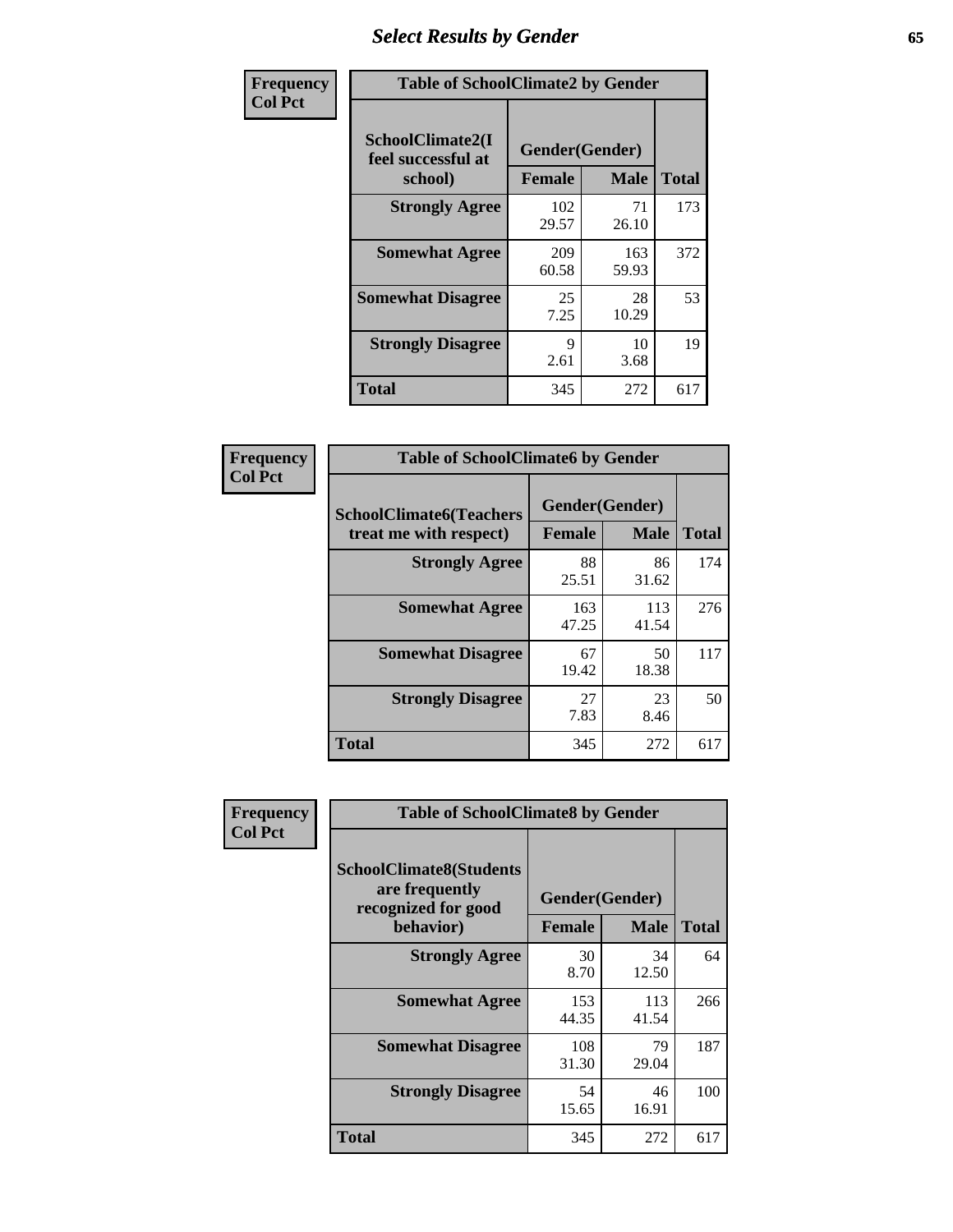# *Select Results by Gender* **66**

| Frequency      | <b>Table of Gender by Dropout</b> |                                                              |              |              |
|----------------|-----------------------------------|--------------------------------------------------------------|--------------|--------------|
| <b>Row Pct</b> |                                   | Dropout(I<br>have<br>thought<br>about<br>dropping<br>school) | out of       |              |
|                | Gender(Gender)                    | Yes                                                          | No           | <b>Total</b> |
|                | <b>Female</b>                     | 102<br>29.57                                                 | 243<br>70.43 | 345          |
|                | <b>Male</b>                       | 88<br>32.35                                                  | 184<br>67.65 | 272          |
|                | <b>Total</b>                      | 190                                                          | 427          | 617          |

| Frequency      |  |
|----------------|--|
| <b>Row Pct</b> |  |

| $\overline{V}$ | <b>Table of Gender by Dropoutreason</b> |                      |                                                                    |                          |                                |              |              |  |
|----------------|-----------------------------------------|----------------------|--------------------------------------------------------------------|--------------------------|--------------------------------|--------------|--------------|--|
|                |                                         |                      | Dropoutreason(If I dropped out the<br>reason would most likely be) |                          |                                |              |              |  |
|                | Gender(Gender)                          | Won't<br>Drop<br>out | <b>Bored</b>                                                       | Family<br><b>Reasons</b> | <b>Being</b><br><b>Bullied</b> | <b>Other</b> | <b>Total</b> |  |
|                | <b>Female</b>                           | 199<br>57.68         | 62<br>17.97                                                        | 33<br>9.57               | 0.58                           | 49<br>14.20  | 345          |  |
|                | <b>Male</b>                             | 161<br>59.19         | 49<br>18.01                                                        | 21<br>7.72               | 0.37                           | 40<br>14.71  | 272          |  |
|                | <b>Total</b>                            | 360                  | 111                                                                | 54                       | 3                              | 89           | 617          |  |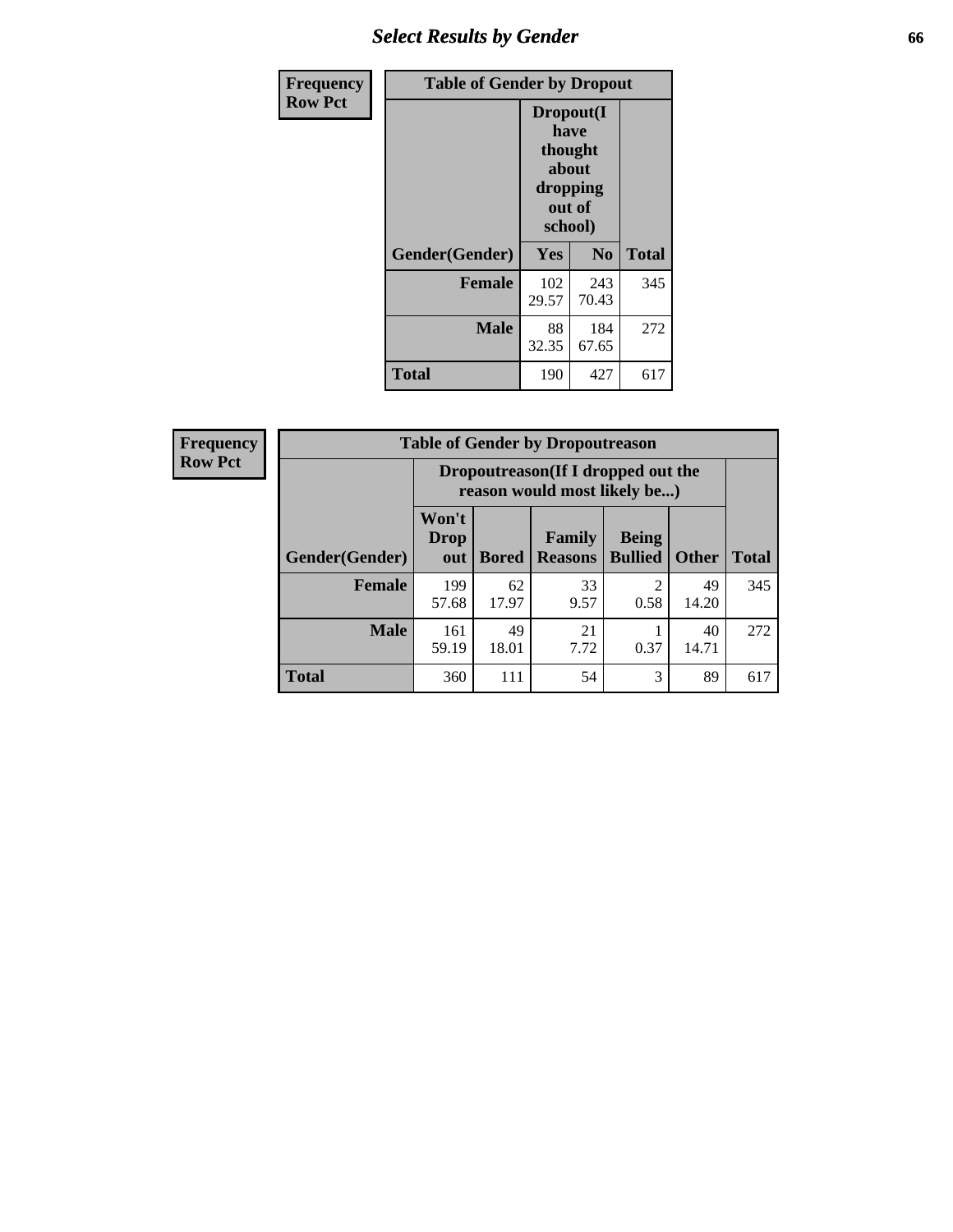*School Safety* **67**

| <b>Frequency</b> | <b>Table of Gender by Bullied2</b> |                 |                |              |
|------------------|------------------------------------|-----------------|----------------|--------------|
| <b>Row Pct</b>   |                                    | <b>Bullied2</b> |                |              |
|                  | Gender(Gender)                     | Yes             | N <sub>0</sub> | <b>Total</b> |
|                  | <b>Female</b>                      | 27<br>7.83      | 318<br>92.17   | 345          |
|                  | <b>Male</b>                        | 26<br>9.56      | 246<br>90.44   | 272          |
|                  | <b>Total</b>                       | 53              | 564            | 617          |

| Frequency      | <b>Table of Gender by Bulliedothers2</b> |                       |                |              |  |
|----------------|------------------------------------------|-----------------------|----------------|--------------|--|
| <b>Row Pct</b> |                                          | <b>Bulliedothers2</b> |                |              |  |
|                | Gender(Gender)                           | <b>Yes</b>            | N <sub>0</sub> | <b>Total</b> |  |
|                | <b>Female</b>                            | 31<br>8.99            | 314<br>91.01   | 345          |  |
|                | <b>Male</b>                              | 21<br>7.72            | 251<br>92.28   | 272          |  |
|                | <b>Total</b>                             | 52                    | 565            | 617          |  |

| Frequency      | <b>Table of Gender by Weaponschool2</b> |                      |                |              |
|----------------|-----------------------------------------|----------------------|----------------|--------------|
| <b>Row Pct</b> |                                         | <b>Weaponschool2</b> |                |              |
|                | Gender(Gender)                          | Yes                  | N <sub>0</sub> | <b>Total</b> |
|                | <b>Female</b>                           | 1.16                 | 341<br>98.84   | 345          |
|                | <b>Male</b>                             | 9<br>3.31            | 263<br>96.69   | 272          |
|                | <b>Total</b>                            | 13                   | 604            | 617          |

| Frequency      | <b>Table of Gender by Absentunsafe2</b> |               |                |              |
|----------------|-----------------------------------------|---------------|----------------|--------------|
| <b>Row Pct</b> |                                         | Absentunsafe2 |                |              |
|                | Gender(Gender)                          | Yes           | N <sub>0</sub> | <b>Total</b> |
|                | <b>Female</b>                           | 0.87          | 342<br>99.13   | 345          |
|                | <b>Male</b>                             | 1.84          | 267<br>98.16   | 272          |
|                | <b>Total</b>                            | 8             | 609            | 617          |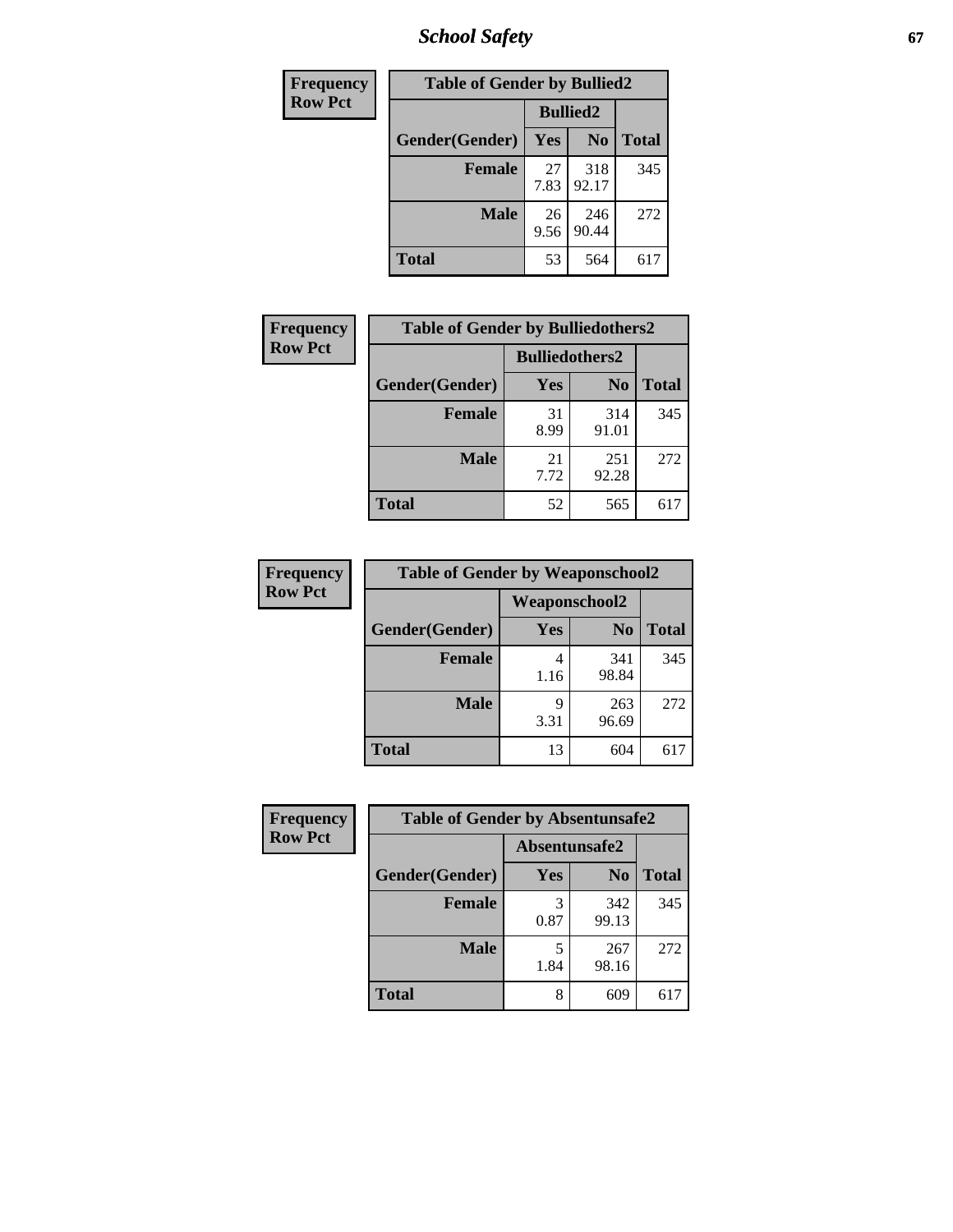*School Safety* **68**

| Frequency      | <b>Table of Gender by Gangself</b> |                                                                                                        |                |              |
|----------------|------------------------------------|--------------------------------------------------------------------------------------------------------|----------------|--------------|
| <b>Row Pct</b> |                                    | <b>Gangself</b> (I<br>have<br>participated<br>in illegal gang<br>activities in<br>the past 30<br>days) |                |              |
|                | Gender(Gender)                     | Yes                                                                                                    | N <sub>0</sub> | <b>Total</b> |
|                | <b>Female</b>                      | 13<br>3.77                                                                                             | 332<br>96.23   | 345          |
|                | <b>Male</b>                        | 14<br>5.15                                                                                             | 258<br>94.85   | 272          |
|                | <b>Total</b>                       | 27                                                                                                     | 590            | 617          |

| Frequency      | <b>Table of Gender by Gangpeers</b> |                                                                                              |                             |              |
|----------------|-------------------------------------|----------------------------------------------------------------------------------------------|-----------------------------|--------------|
| <b>Row Pct</b> |                                     | <b>Gangpeers</b> (I<br>have friends<br>participated<br>activities in<br>the past 30<br>days) | who have<br>in illegal gang |              |
|                | Gender(Gender)                      | Yes                                                                                          | N <sub>0</sub>              | <b>Total</b> |
|                | <b>Female</b>                       | 101<br>29.28                                                                                 | 244<br>70.72                | 345          |
|                | <b>Male</b>                         | 82<br>30.15                                                                                  | 190<br>69.85                | 272          |
|                | Total                               | 183                                                                                          | 434                         | 617          |

| Frequency      | <b>Table of Gender by Pickedon2</b> |             |                |              |
|----------------|-------------------------------------|-------------|----------------|--------------|
| <b>Row Pct</b> |                                     | Pickedon2   |                |              |
|                | Gender(Gender)                      | Yes         | N <sub>0</sub> | <b>Total</b> |
|                | <b>Female</b>                       | 58<br>16.81 | 287<br>83.19   | 345          |
|                | <b>Male</b>                         | 50<br>18.38 | 222<br>81.62   | 272          |
|                | <b>Total</b>                        | 108         | 509            | 617          |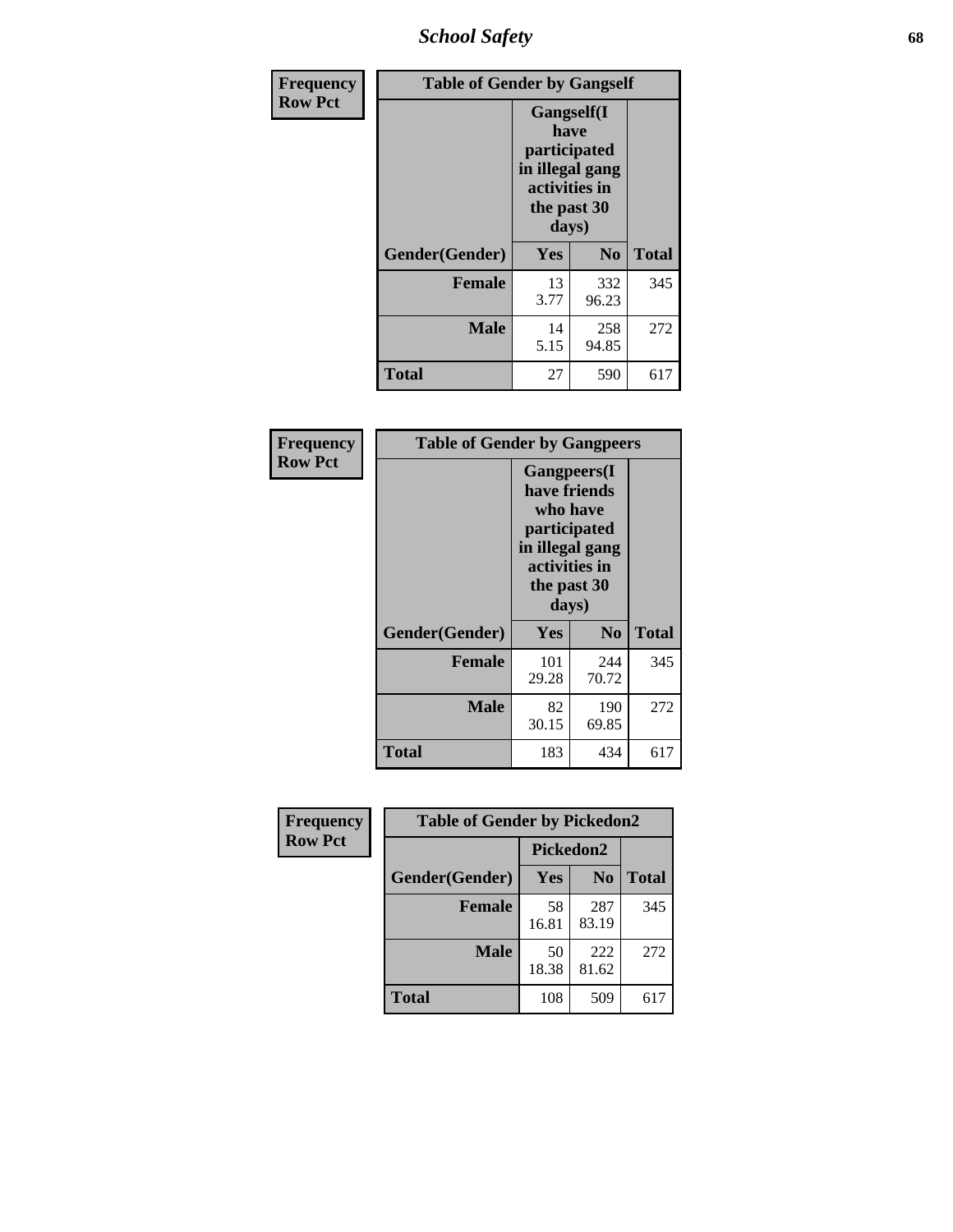*School Safety* **69**

| Frequency      | <b>Table of Gender by Safeschool2</b> |              |                |              |  |
|----------------|---------------------------------------|--------------|----------------|--------------|--|
| <b>Row Pct</b> |                                       | Safeschool2  |                |              |  |
|                | Gender(Gender)                        | <b>Yes</b>   | N <sub>0</sub> | <b>Total</b> |  |
|                | <b>Female</b>                         | 243<br>70.43 | 102<br>29.57   | 345          |  |
|                | <b>Male</b>                           | 195<br>71.69 | 77<br>28.31    | 272          |  |
|                | <b>Total</b>                          | 438          | 179            | 617          |  |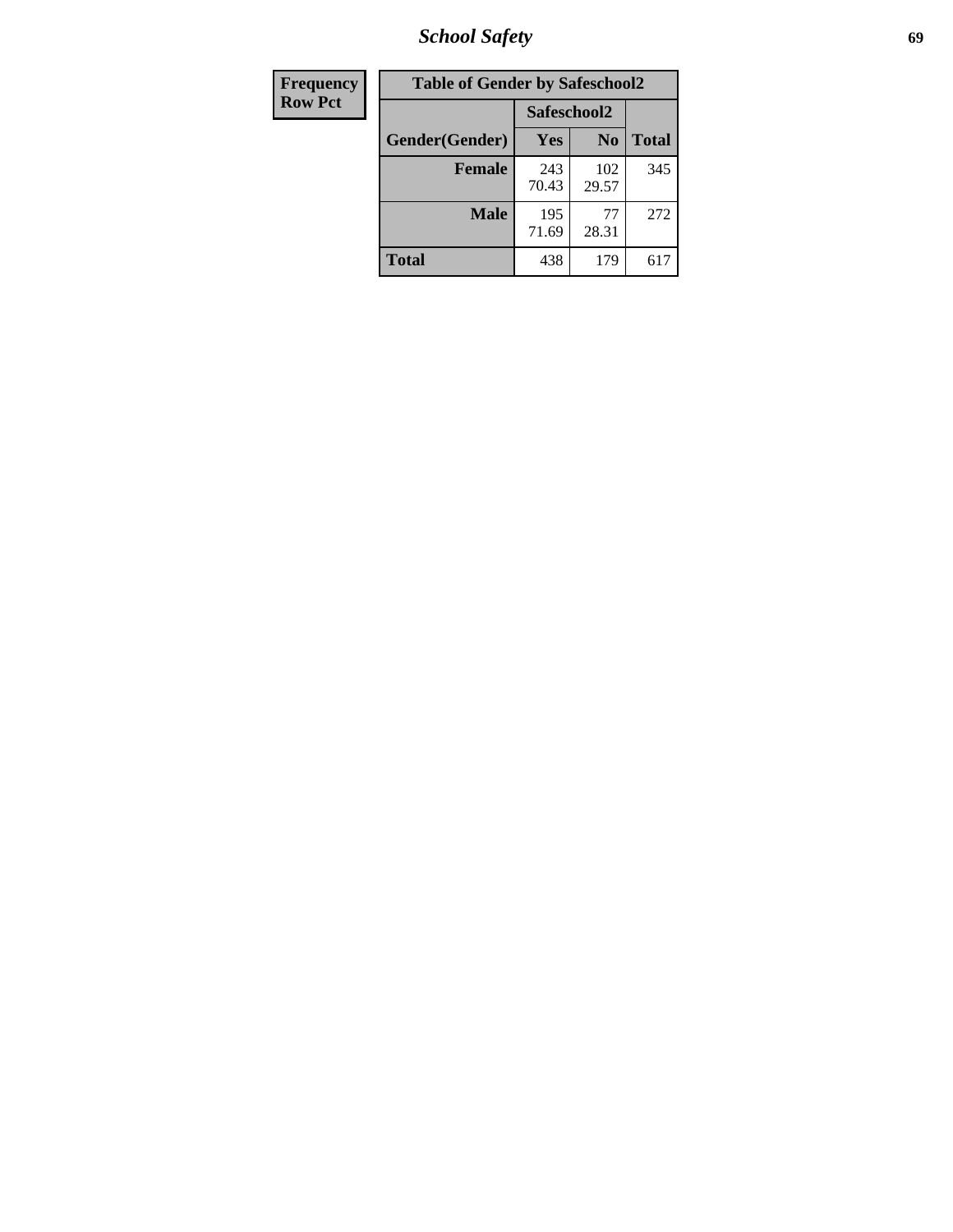# *Incidence of Drug Use* **70**

| <b>Frequency</b> | <b>Table of Gender by AlcoholAlt</b> |                                          |                |              |  |
|------------------|--------------------------------------|------------------------------------------|----------------|--------------|--|
| <b>Row Pct</b>   |                                      | AlcoholAlt(Alcohol<br>use, past 30 days) |                |              |  |
|                  | Gender(Gender)                       | <b>Yes</b>                               | N <sub>0</sub> | <b>Total</b> |  |
|                  | <b>Female</b>                        | 95<br>27.54                              | 250<br>72.46   | 345          |  |
|                  | <b>Male</b>                          | 60<br>22.06                              | 212<br>77.94   | 272          |  |
|                  | <b>Total</b>                         | 155                                      | 462            | 617          |  |

| Frequency      | <b>Table of Gender by TobaccoAny</b> |                                          |                |              |  |
|----------------|--------------------------------------|------------------------------------------|----------------|--------------|--|
| <b>Row Pct</b> |                                      | TobaccoAny(Tobacco<br>use, past 30 days) |                |              |  |
|                | Gender(Gender)                       | Yes                                      | N <sub>0</sub> | <b>Total</b> |  |
|                | <b>Female</b>                        | 52<br>15.07                              | 293<br>84.93   | 345          |  |
|                | <b>Male</b>                          | 41<br>15.07                              | 231<br>84.93   | 272          |  |
|                | Total                                | 93                                       | 524            | 617          |  |

| <b>Frequency</b> | <b>Table of Gender by MarijuanaAlt</b> |             |                                              |              |  |
|------------------|----------------------------------------|-------------|----------------------------------------------|--------------|--|
| <b>Row Pct</b>   |                                        |             | MarijuanaAlt(Marijuana<br>use, past 30 days) |              |  |
|                  | Gender(Gender)                         | <b>Yes</b>  | N <sub>0</sub>                               | <b>Total</b> |  |
|                  | <b>Female</b>                          | 36<br>10.43 | 309<br>89.57                                 | 345          |  |
|                  | <b>Male</b>                            | 34<br>12.50 | 238<br>87.50                                 | 272          |  |
|                  | <b>Total</b>                           | 70          | 547                                          | 617          |  |

| <b>Frequency</b> | <b>Table of Gender by OtherDrugAny</b> |                                                      |                |              |
|------------------|----------------------------------------|------------------------------------------------------|----------------|--------------|
| <b>Row Pct</b>   |                                        | <b>OtherDrugAny(Other</b><br>drug use, past 30 days) |                |              |
|                  | Gender(Gender)                         | <b>Yes</b>                                           | N <sub>0</sub> | <b>Total</b> |
|                  | <b>Female</b>                          | 35<br>10.14                                          | 310<br>89.86   | 345          |
|                  | <b>Male</b>                            | 25<br>9.19                                           | 247<br>90.81   | 272          |
|                  | <b>Total</b>                           | 60                                                   | 557            | 617          |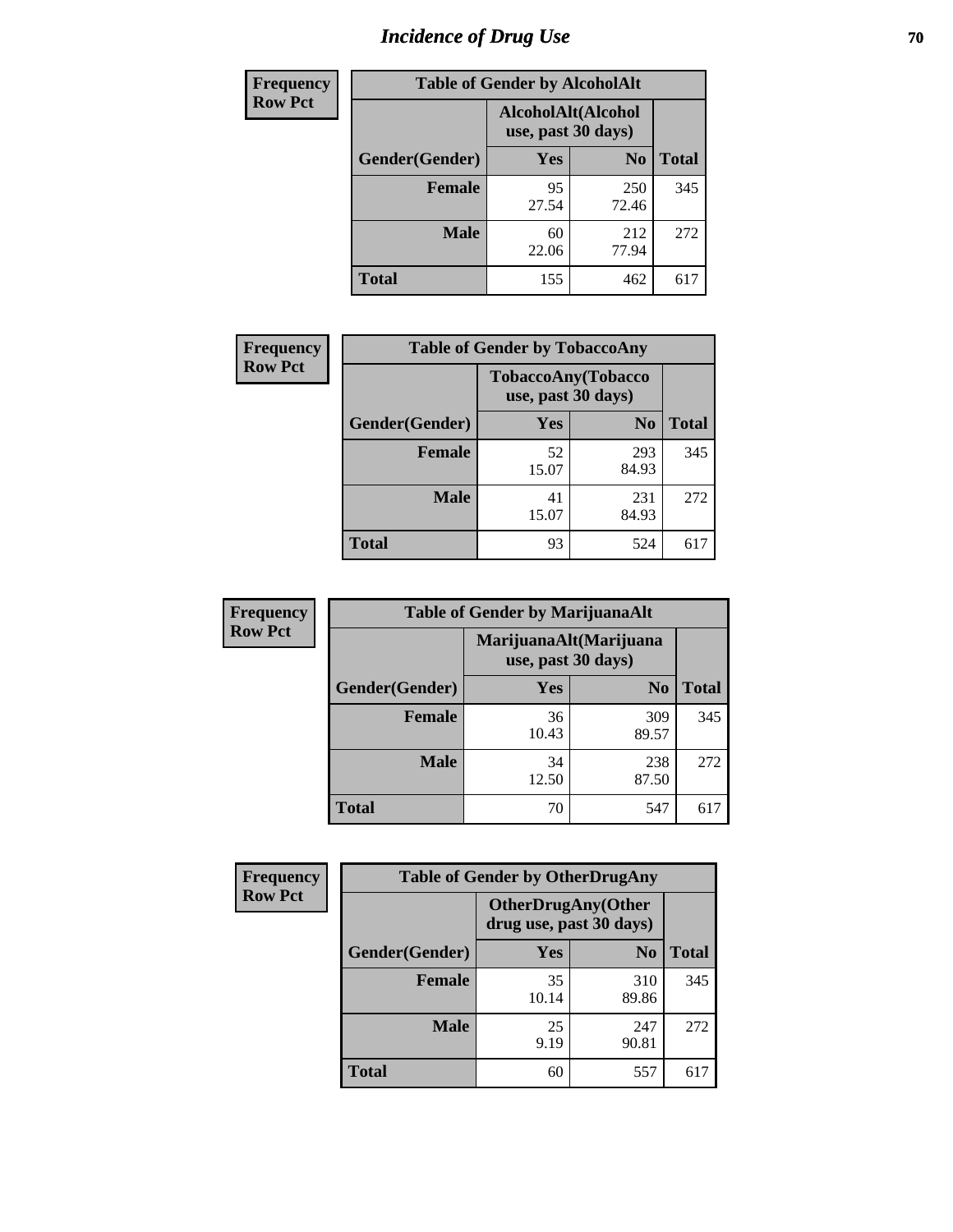#### *Average Age at Onset of Use* **71** *Results for "Average Age at Onset of Use" questions exclude students who said they did not use that substance*

#### **Gender=Female**

| <b>Variable</b>    | <b>Label</b>                                                       | <b>Mean</b> |
|--------------------|--------------------------------------------------------------------|-------------|
| Alcoholinit2       | I started using alcohol when I was                                 | 13.59       |
| Cigarettesinit2    | I started smoking tobacco when I was                               | 13.81       |
| Smokelessinit2     | I started chewing tobacco when I was                               | 13.78       |
| Marijuanainit2     | I started using marijuana when I was                               | 14.17       |
| Cocaineinit2       | I started using cocaine when I was                                 | 15.14       |
| Inhalantsinit2     | I started using inhalants when I was                               | 12.00       |
| Steroidsinit2      | I started using steroids when I was                                | 11.50       |
| Ecstasyinit2       | I started using ecstasy when I was                                 | 14.93       |
| Methinit2          | I started using methamphetamines when I was                        | 12.50       |
| Hallucinogensinit2 | I started using hallucinogens when I was                           | 15.67       |
| Prescription in t2 | I started using prescription drugs not prescribed to me when I was | 13.37       |

#### **Gender=Male**

| <b>Variable</b>    | Label                                                              | <b>Mean</b> |
|--------------------|--------------------------------------------------------------------|-------------|
| Alcoholinit2       | I started using alcohol when I was                                 | 13.41       |
| Cigarettesinit2    | I started smoking tobacco when I was                               | 13.83       |
| Smokelessinit2     | I started chewing tobacco when I was                               | 13.85       |
| Marijuanainit2     | I started using marijuana when I was                               | 14.17       |
| Cocaineinit2       | I started using cocaine when I was                                 | 15.78       |
| Inhalantsinit2     | I started using inhalants when I was                               | 14.50       |
| Steroidsinit2      | I started using steroids when I was                                | 14.25       |
| Ecstasyinit2       | I started using ecstasy when I was                                 | 14.43       |
| Methinit2          | I started using methamphetamines when I was                        | 15.00       |
| Hallucinogensinit2 | I started using hallucinogens when I was                           | 15.33       |
| Prescriptioninit2  | I started using prescription drugs not prescribed to me when I was | 13.63       |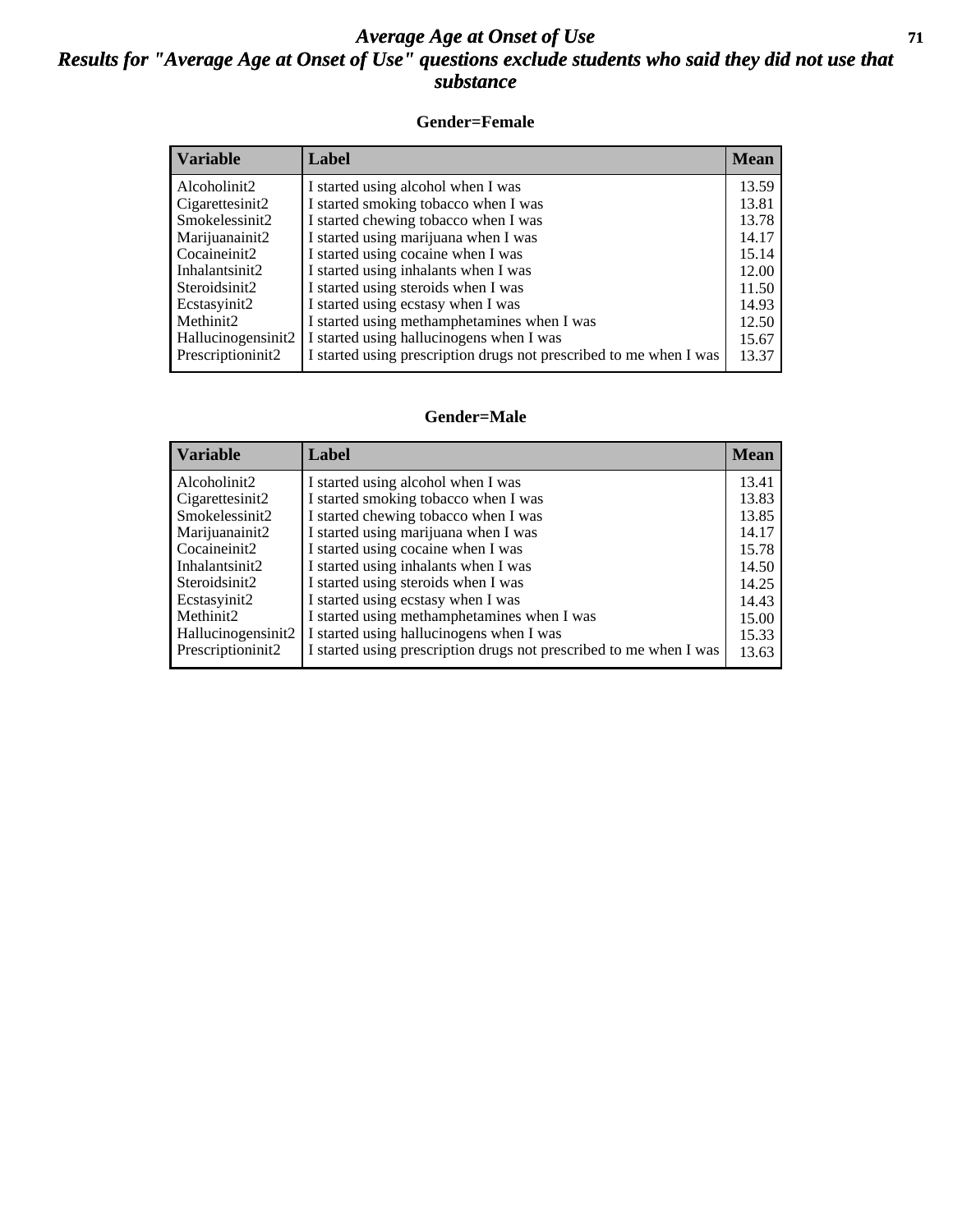# *I Think These Drugs are Harmful* **72**

| <b>Frequency</b> | <b>Table of Gender by Alcoholharmdich</b> |                                                   |                |              |
|------------------|-------------------------------------------|---------------------------------------------------|----------------|--------------|
| <b>Row Pct</b>   |                                           | Alcoholharmdich(I<br>think alcohol is<br>harmful) |                |              |
|                  | <b>Gender</b> (Gender)                    | Yes                                               | N <sub>0</sub> | <b>Total</b> |
|                  | Female                                    | 267<br>77.39                                      | 78<br>22.61    | 345          |
|                  | <b>Male</b>                               | 212<br>77.94                                      | 60<br>22.06    | 272          |
|                  | <b>Total</b>                              | 479                                               | 138            | 617          |

| Frequency      | <b>Table of Gender by Tobaccoharmdich</b> |                              |                   |              |  |
|----------------|-------------------------------------------|------------------------------|-------------------|--------------|--|
| <b>Row Pct</b> |                                           | think tobacco is<br>harmful) | Tobaccoharmdich(I |              |  |
|                | Gender(Gender)                            | Yes                          | N <sub>0</sub>    | <b>Total</b> |  |
|                | <b>Female</b>                             | 332<br>96.23                 | 13<br>3.77        | 345          |  |
|                | <b>Male</b>                               | 253<br>93.01                 | 19<br>6.99        | 272          |  |
|                | <b>Total</b>                              | 585                          | 32                | 617          |  |

| Frequency      | <b>Table of Gender by Marijuanaharmdich</b> |                                                       |                |              |  |
|----------------|---------------------------------------------|-------------------------------------------------------|----------------|--------------|--|
| <b>Row Pct</b> |                                             | Marijuanaharmdich(I<br>think marijuana is<br>harmful) |                |              |  |
|                | Gender(Gender)                              | <b>Yes</b>                                            | N <sub>0</sub> | <b>Total</b> |  |
|                | <b>Female</b>                               | 262<br>75.94                                          | 83<br>24.06    | 345          |  |
|                | <b>Male</b>                                 | 203<br>74.63                                          | 69<br>25.37    | 272          |  |
|                | <b>Total</b>                                | 465                                                   | 152            | 617          |  |

| Frequency      | <b>Table of Gender by Otherdrugharmdich</b> |                                   |                     |              |  |
|----------------|---------------------------------------------|-----------------------------------|---------------------|--------------|--|
| <b>Row Pct</b> |                                             | think other drugs are<br>harmful) | Otherdrugharmdich(I |              |  |
|                | Gender(Gender)                              | <b>Yes</b>                        | N <sub>0</sub>      | <b>Total</b> |  |
|                | <b>Female</b>                               | 338<br>97.97                      | 2.03                | 345          |  |
|                | <b>Male</b>                                 | 260<br>95.59                      | 12<br>4.41          | 272          |  |
|                | <b>Total</b>                                | 598                               | 19                  | 617          |  |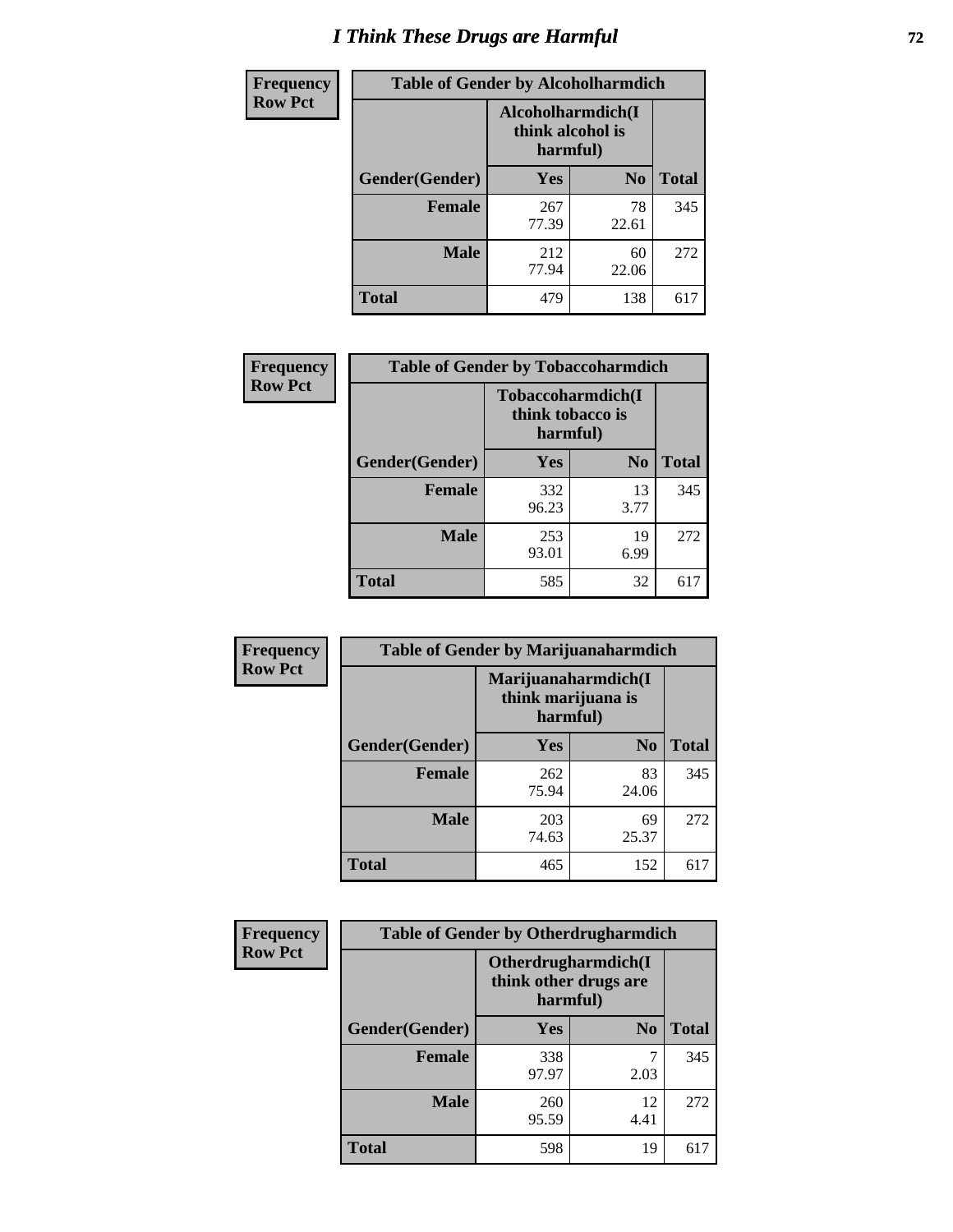| <b>Frequency</b> | <b>Table of Gender by Alcohollocation1</b> |                                                               |             |              |
|------------------|--------------------------------------------|---------------------------------------------------------------|-------------|--------------|
| <b>Row Pct</b>   |                                            | <b>Alcohollocation1(Places</b><br><b>Friends Use Alcohol)</b> |             |              |
|                  | Gender(Gender)                             |                                                               | Do Not Use  | <b>Total</b> |
|                  | <b>Female</b>                              | 251<br>72.75                                                  | 94<br>27.25 | 345          |
|                  | <b>Male</b>                                | 175<br>64.34                                                  | 97<br>35.66 | 272          |
|                  | <b>Total</b>                               | 426                                                           | 191         | 617          |

| <b>Frequency</b> | <b>Table of Gender by Alcohollocation2</b> |                                                               |              |              |
|------------------|--------------------------------------------|---------------------------------------------------------------|--------------|--------------|
| <b>Row Pct</b>   |                                            | <b>Alcohollocation2(Places</b><br><b>Friends Use Alcohol)</b> |              |              |
|                  | Gender(Gender)                             |                                                               | Home         | <b>Total</b> |
|                  | <b>Female</b>                              | 165<br>47.83                                                  | 180<br>52.17 | 345          |
|                  | <b>Male</b>                                | 144<br>52.94                                                  | 128<br>47.06 | 272          |
|                  | <b>Total</b>                               | 309                                                           | 308          | 617          |

| Frequency      | <b>Table of Gender by Alcohollocation3</b> |                                                               |               |              |
|----------------|--------------------------------------------|---------------------------------------------------------------|---------------|--------------|
| <b>Row Pct</b> |                                            | <b>Alcohollocation3(Places</b><br><b>Friends Use Alcohol)</b> |               |              |
|                | Gender(Gender)                             |                                                               | <b>School</b> | <b>Total</b> |
|                | <b>Female</b>                              | 331<br>95.94                                                  | 14<br>4.06    | 345          |
|                | <b>Male</b>                                | 249<br>91.54                                                  | 23<br>8.46    | 272          |
|                | <b>Total</b>                               | 580                                                           | 37            | 617          |

| Frequency      | <b>Table of Gender by Alcohollocation4</b> |                                                               |             |              |
|----------------|--------------------------------------------|---------------------------------------------------------------|-------------|--------------|
| <b>Row Pct</b> |                                            | <b>Alcohollocation4(Places</b><br><b>Friends Use Alcohol)</b> |             |              |
|                | Gender(Gender)                             |                                                               | Car         | <b>Total</b> |
|                | <b>Female</b>                              | 275<br>79.71                                                  | 70<br>20.29 | 345          |
|                | <b>Male</b>                                | 208<br>76.47                                                  | 64<br>23.53 | 272          |
|                | <b>Total</b>                               | 483                                                           | 134         | 617          |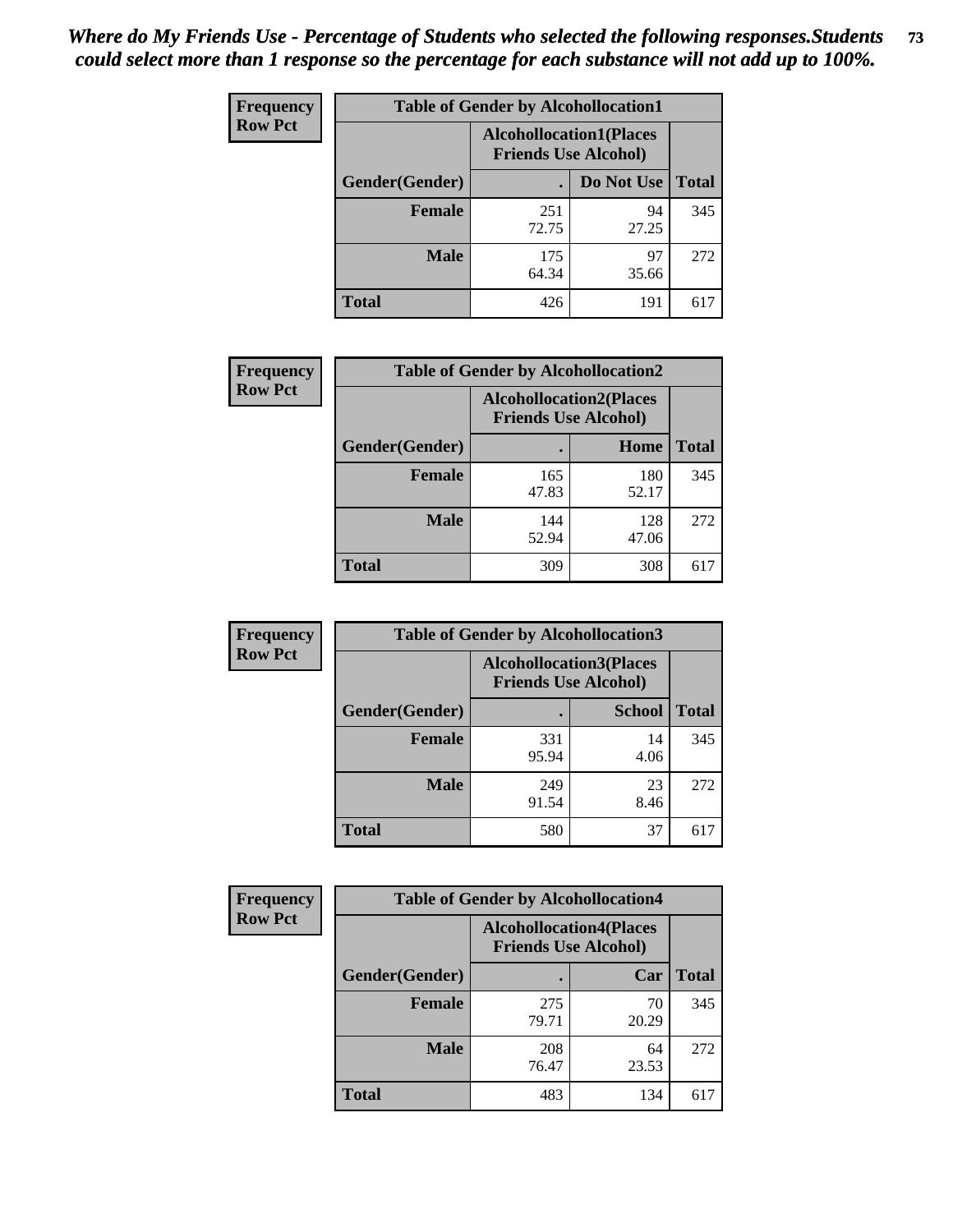| <b>Frequency</b> | <b>Table of Gender by Alcohollocation5</b> |                                                                |                                 |              |
|------------------|--------------------------------------------|----------------------------------------------------------------|---------------------------------|--------------|
| <b>Row Pct</b>   |                                            | <b>Alcohollocation5</b> (Places<br><b>Friends Use Alcohol)</b> |                                 |              |
|                  | Gender(Gender)                             | $\bullet$                                                      | <b>Friend's</b><br><b>House</b> | <b>Total</b> |
|                  | <b>Female</b>                              | 122<br>35.36                                                   | 223<br>64.64                    | 345          |
|                  | <b>Male</b>                                | 144<br>52.94                                                   | 128<br>47.06                    | 272          |
|                  | <b>Total</b>                               | 266                                                            | 351                             | 617          |

| Frequency      | <b>Table of Gender by Alcohollocation6</b> |                                                               |              |              |  |
|----------------|--------------------------------------------|---------------------------------------------------------------|--------------|--------------|--|
| <b>Row Pct</b> |                                            | <b>Alcohollocation6(Places</b><br><b>Friends Use Alcohol)</b> |              |              |  |
|                | <b>Gender</b> (Gender)                     |                                                               | <b>Other</b> | <b>Total</b> |  |
|                | <b>Female</b>                              | 200<br>57.97                                                  | 145<br>42.03 | 345          |  |
|                | <b>Male</b>                                | 181<br>66.54                                                  | 91<br>33.46  | 272          |  |
|                | <b>Total</b>                               | 381                                                           | 236          | 617          |  |

| Frequency      | <b>Table of Gender by Tobaccolocation1</b> |                                                               |              |              |  |
|----------------|--------------------------------------------|---------------------------------------------------------------|--------------|--------------|--|
| <b>Row Pct</b> |                                            | <b>Tobaccolocation1(Places</b><br><b>Friends Use Tobacco)</b> |              |              |  |
|                | Gender(Gender)                             |                                                               | Do Not Use   | <b>Total</b> |  |
|                | Female                                     | 177<br>51.30                                                  | 168<br>48.70 | 345          |  |
|                | <b>Male</b>                                | 134<br>49.26                                                  | 138<br>50.74 | 272          |  |
|                | <b>Total</b>                               | 311                                                           | 306          | 617          |  |

| <b>Frequency</b> | <b>Table of Gender by Tobaccolocation2</b> |                                                               |              |              |
|------------------|--------------------------------------------|---------------------------------------------------------------|--------------|--------------|
| <b>Row Pct</b>   |                                            | <b>Tobaccolocation2(Places</b><br><b>Friends Use Tobacco)</b> |              |              |
|                  | Gender(Gender)                             |                                                               | Home         | <b>Total</b> |
|                  | Female                                     | 204<br>59.13                                                  | 141<br>40.87 | 345          |
|                  | <b>Male</b>                                | 178<br>65.44                                                  | 94<br>34.56  | 272          |
|                  | <b>Total</b>                               | 382                                                           | 235          | 617          |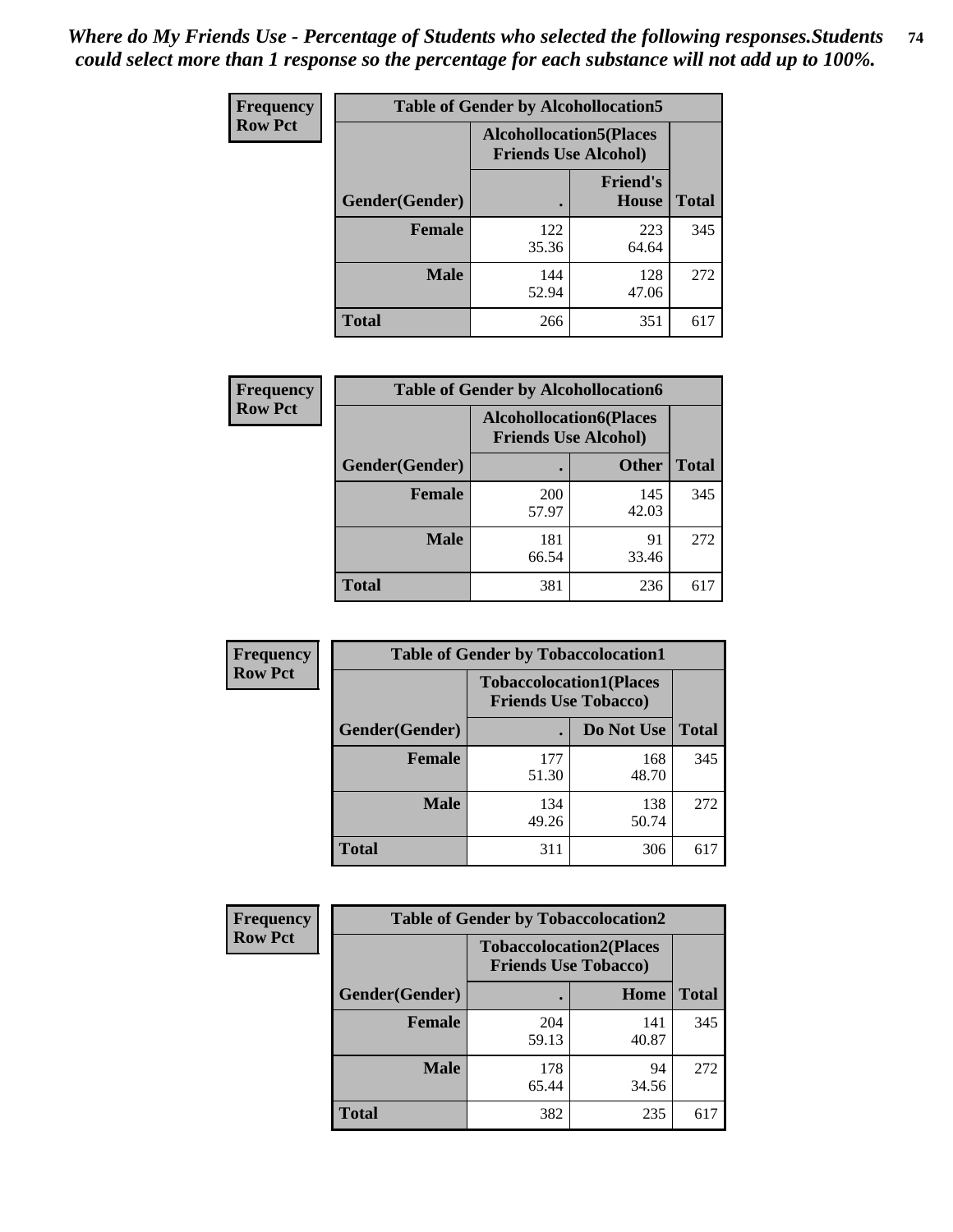| <b>Frequency</b> | <b>Table of Gender by Tobaccolocation3</b> |              |                                                               |              |
|------------------|--------------------------------------------|--------------|---------------------------------------------------------------|--------------|
| <b>Row Pct</b>   |                                            |              | <b>Tobaccolocation3(Places</b><br><b>Friends Use Tobacco)</b> |              |
|                  | Gender(Gender)                             |              | <b>School</b>                                                 | <b>Total</b> |
|                  | <b>Female</b>                              | 297<br>86.09 | 48<br>13.91                                                   | 345          |
|                  | <b>Male</b>                                | 218<br>80.15 | 54<br>19.85                                                   | 272          |
|                  | Total                                      | 515          | 102                                                           | 617          |

| <b>Frequency</b> | <b>Table of Gender by Tobaccolocation4</b> |                                                               |              |              |
|------------------|--------------------------------------------|---------------------------------------------------------------|--------------|--------------|
| <b>Row Pct</b>   |                                            | <b>Tobaccolocation4(Places</b><br><b>Friends Use Tobacco)</b> |              |              |
|                  | Gender(Gender)                             |                                                               | Car          | <b>Total</b> |
|                  | <b>Female</b>                              | 211<br>61.16                                                  | 134<br>38.84 | 345          |
|                  | <b>Male</b>                                | 186<br>68.38                                                  | 86<br>31.62  | 272          |
|                  | <b>Total</b>                               | 397                                                           | 220          | 617          |

| <b>Frequency</b> | <b>Table of Gender by Tobaccolocation5</b> |                                                               |                          |              |
|------------------|--------------------------------------------|---------------------------------------------------------------|--------------------------|--------------|
| <b>Row Pct</b>   |                                            | <b>Tobaccolocation5(Places</b><br><b>Friends Use Tobacco)</b> |                          |              |
|                  | Gender(Gender)                             |                                                               | <b>Friend's</b><br>House | <b>Total</b> |
|                  | <b>Female</b>                              | 190<br>55.07                                                  | 155<br>44.93             | 345          |
|                  | <b>Male</b>                                | 178<br>65.44                                                  | 94<br>34.56              | 272          |
|                  | <b>Total</b>                               | 368                                                           | 249                      | 617          |

| <b>Frequency</b> | <b>Table of Gender by Tobaccolocation6</b> |                                                               |              |              |  |
|------------------|--------------------------------------------|---------------------------------------------------------------|--------------|--------------|--|
| <b>Row Pct</b>   |                                            | <b>Tobaccolocation6(Places</b><br><b>Friends Use Tobacco)</b> |              |              |  |
|                  | Gender(Gender)                             |                                                               | <b>Other</b> | <b>Total</b> |  |
|                  | Female                                     | 221<br>64.06                                                  | 124<br>35.94 | 345          |  |
|                  | <b>Male</b>                                | 169<br>62.13                                                  | 103<br>37.87 | 272          |  |
|                  | <b>Total</b>                               | 390                                                           | 227          | 617          |  |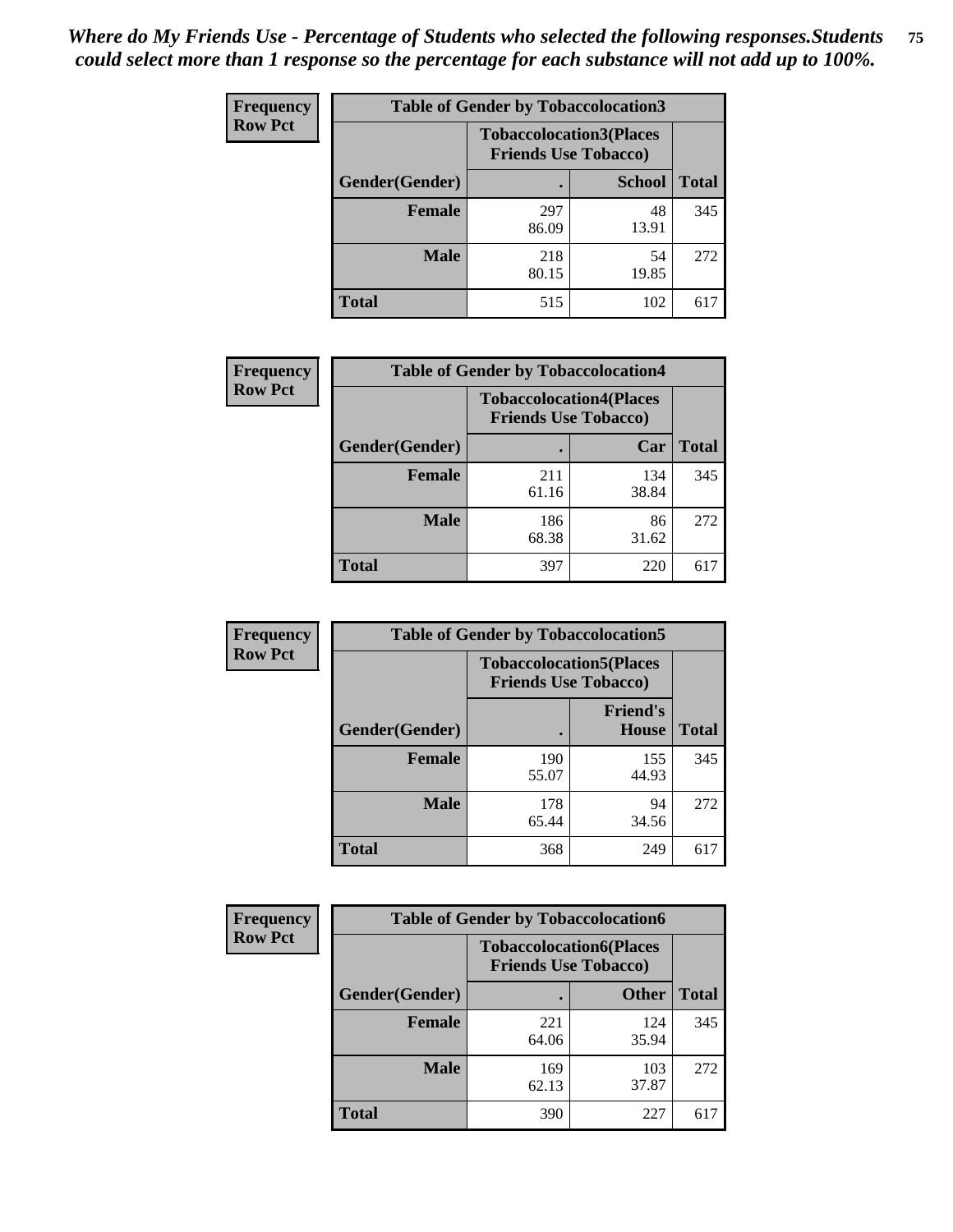| <b>Frequency</b> | <b>Table of Gender by Marijuanalocation1</b> |                                                                    |              |              |
|------------------|----------------------------------------------|--------------------------------------------------------------------|--------------|--------------|
| <b>Row Pct</b>   |                                              | <b>Marijuanalocation1(Places</b><br><b>Friends Use Marijuana</b> ) |              |              |
|                  | Gender(Gender)                               |                                                                    | Do Not Use   | <b>Total</b> |
|                  | <b>Female</b>                                | 188<br>54.49                                                       | 157<br>45.51 | 345          |
|                  | <b>Male</b>                                  | 152<br>55.88                                                       | 120<br>44.12 | 272          |
|                  | <b>Total</b>                                 | 340                                                                | 277          | 617          |

| <b>Frequency</b> | <b>Table of Gender by Marijuanalocation2</b> |                                                                    |              |              |
|------------------|----------------------------------------------|--------------------------------------------------------------------|--------------|--------------|
| <b>Row Pct</b>   |                                              | <b>Marijuanalocation2(Places</b><br><b>Friends Use Marijuana</b> ) |              |              |
|                  | Gender(Gender)                               |                                                                    | Home         | <b>Total</b> |
|                  | <b>Female</b>                                | 201<br>58.26                                                       | 144<br>41.74 | 345          |
|                  | <b>Male</b>                                  | 161<br>59.19                                                       | 111<br>40.81 | 272          |
|                  | <b>Total</b>                                 | 362                                                                | 255          | 617          |

| Frequency      | <b>Table of Gender by Marijuanalocation3</b> |              |                                                                    |              |
|----------------|----------------------------------------------|--------------|--------------------------------------------------------------------|--------------|
| <b>Row Pct</b> |                                              |              | <b>Marijuanalocation3(Places</b><br><b>Friends Use Marijuana</b> ) |              |
|                | Gender(Gender)                               |              | <b>School</b>                                                      | <b>Total</b> |
|                | Female                                       | 314<br>91.01 | 31<br>8.99                                                         | 345          |
|                | <b>Male</b>                                  | 230<br>84.56 | 42<br>15.44                                                        | 272          |
|                | <b>Total</b>                                 | 544          | 73                                                                 | 617          |

| Frequency      | <b>Table of Gender by Marijuanalocation4</b> |                                |                                  |              |
|----------------|----------------------------------------------|--------------------------------|----------------------------------|--------------|
| <b>Row Pct</b> |                                              | <b>Friends Use Marijuana</b> ) | <b>Marijuanalocation4(Places</b> |              |
|                | Gender(Gender)                               |                                | Car                              | <b>Total</b> |
|                | Female                                       | 219<br>63.48                   | 126<br>36.52                     | 345          |
|                | <b>Male</b>                                  | 174<br>63.97                   | 98<br>36.03                      | 272          |
|                | <b>Total</b>                                 | 393                            | 224                              | 617          |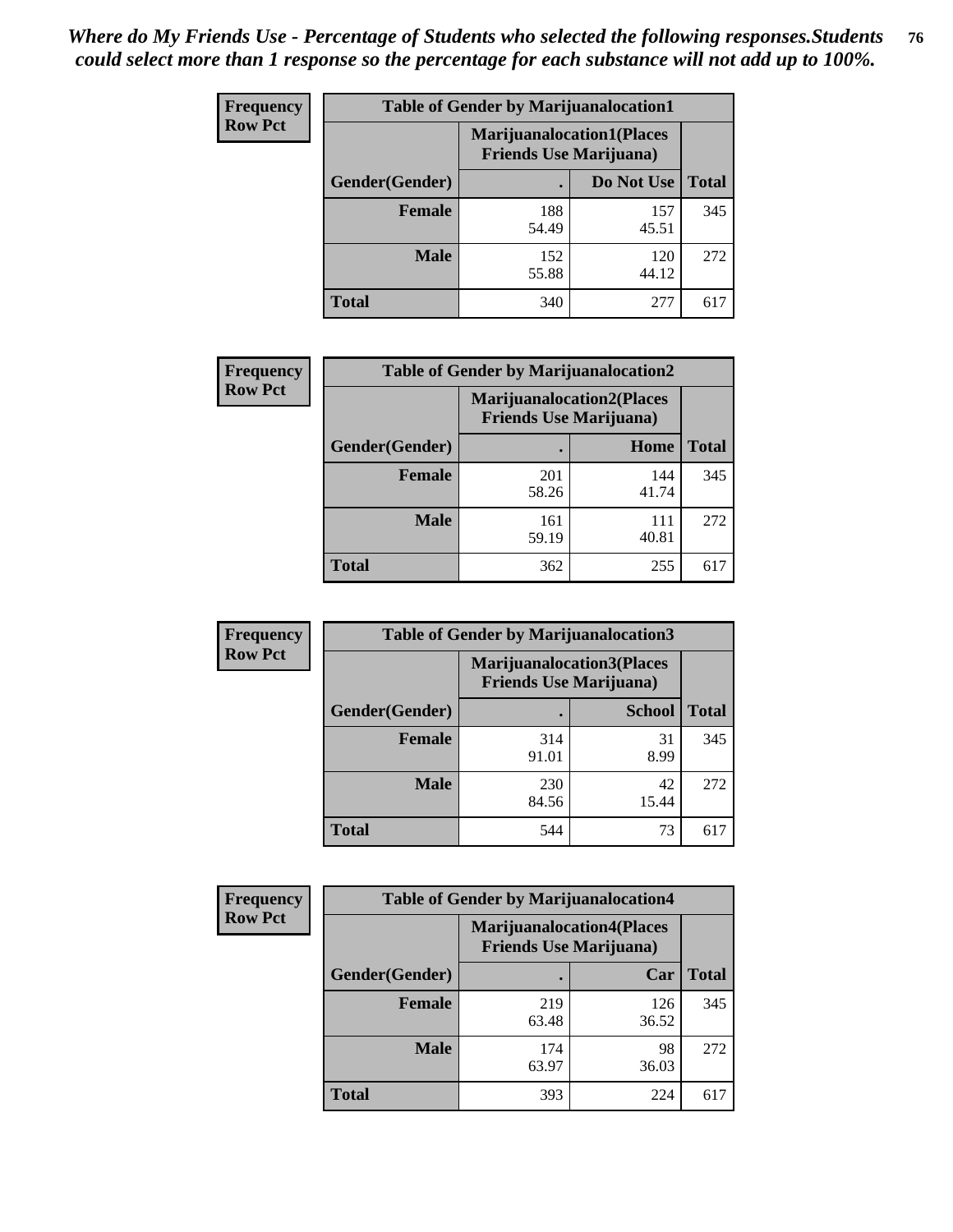| <b>Frequency</b> | <b>Table of Gender by Marijuanalocation5</b> |                                                                    |                          |              |
|------------------|----------------------------------------------|--------------------------------------------------------------------|--------------------------|--------------|
| <b>Row Pct</b>   |                                              | <b>Marijuanalocation5(Places</b><br><b>Friends Use Marijuana</b> ) |                          |              |
|                  | Gender(Gender)                               |                                                                    | <b>Friend's</b><br>House | <b>Total</b> |
|                  | <b>Female</b>                                | 179<br>51.88                                                       | 166<br>48.12             | 345          |
|                  | <b>Male</b>                                  | 155<br>56.99                                                       | 117<br>43.01             | 272          |
|                  | <b>Total</b>                                 | 334                                                                | 283                      | 617          |

| <b>Frequency</b> | <b>Table of Gender by Marijuanalocation6</b> |                                |                                  |              |
|------------------|----------------------------------------------|--------------------------------|----------------------------------|--------------|
| <b>Row Pct</b>   |                                              | <b>Friends Use Marijuana</b> ) | <b>Marijuanalocation6(Places</b> |              |
|                  | <b>Gender</b> (Gender)                       |                                | <b>Other</b>                     | <b>Total</b> |
|                  | <b>Female</b>                                | 219<br>63.48                   | 126<br>36.52                     | 345          |
|                  | <b>Male</b>                                  | 176<br>64.71                   | 96<br>35.29                      | 272          |
|                  | Total                                        | 395                            | 222                              |              |

| <b>Frequency</b> | <b>Table of Gender by Otherdruglocation1</b> |                                                                                |              |              |
|------------------|----------------------------------------------|--------------------------------------------------------------------------------|--------------|--------------|
| <b>Row Pct</b>   |                                              | <b>Otherdruglocation1(Places</b><br><b>Friends Use Other Illegal</b><br>Drugs) |              |              |
|                  | Gender(Gender)                               |                                                                                | Do Not Use   | <b>Total</b> |
|                  | Female                                       | 98<br>28.41                                                                    | 247<br>71.59 | 345          |
|                  | <b>Male</b>                                  | 86<br>31.62                                                                    | 186<br>68.38 | 272          |
|                  | <b>Total</b>                                 | 184                                                                            | 433          | 617          |

| <b>Frequency</b> | <b>Table of Gender by Otherdruglocation2</b> |                                            |                                   |              |
|------------------|----------------------------------------------|--------------------------------------------|-----------------------------------|--------------|
| <b>Row Pct</b>   |                                              | <b>Friends Use Other Illegal</b><br>Drugs) | <b>Otherdruglocation2(Places)</b> |              |
|                  | Gender(Gender)                               |                                            | <b>Home</b>                       | <b>Total</b> |
|                  | Female                                       | 277<br>80.29                               | 68<br>19.71                       | 345          |
|                  | <b>Male</b>                                  | 212<br>77.94                               | 60<br>22.06                       | 272          |
|                  | <b>Total</b>                                 | 489                                        | 128                               | 617          |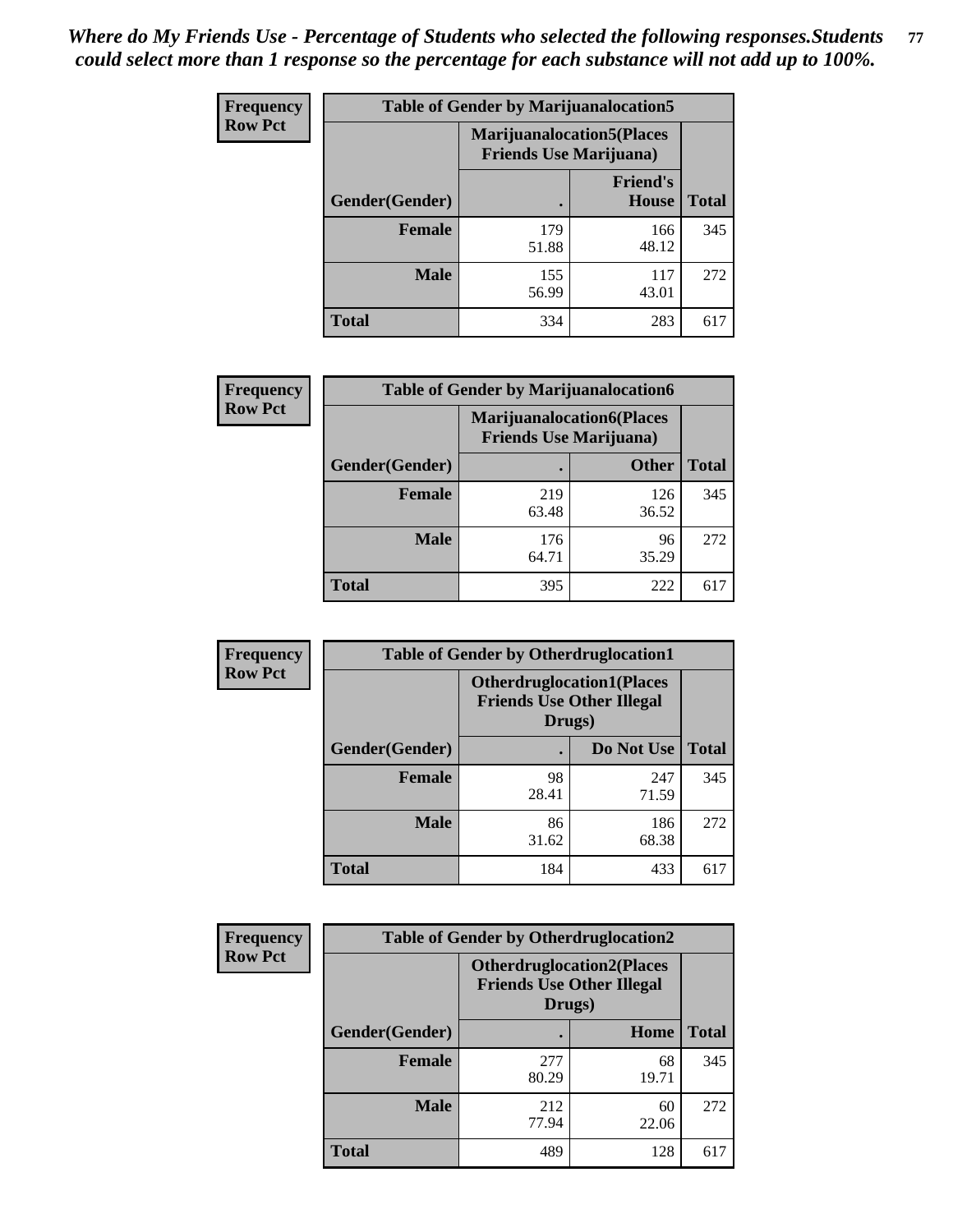| <b>Frequency</b> | <b>Table of Gender by Otherdruglocation3</b> |                                                                                |               |              |
|------------------|----------------------------------------------|--------------------------------------------------------------------------------|---------------|--------------|
| <b>Row Pct</b>   |                                              | <b>Otherdruglocation3(Places</b><br><b>Friends Use Other Illegal</b><br>Drugs) |               |              |
|                  | Gender(Gender)                               |                                                                                | <b>School</b> | <b>Total</b> |
|                  | <b>Female</b>                                | 316<br>91.59                                                                   | 29<br>8.41    | 345          |
|                  | <b>Male</b>                                  | 245<br>90.07                                                                   | 27<br>9.93    | 272          |
|                  | <b>Total</b>                                 | 561                                                                            | 56            | 617          |

| Frequency      | <b>Table of Gender by Otherdruglocation4</b> |                                                                                 |             |              |
|----------------|----------------------------------------------|---------------------------------------------------------------------------------|-------------|--------------|
| <b>Row Pct</b> |                                              | <b>Otherdruglocation4(Places)</b><br><b>Friends Use Other Illegal</b><br>Drugs) |             |              |
|                | Gender(Gender)                               |                                                                                 | Car         | <b>Total</b> |
|                | <b>Female</b>                                | 292<br>84.64                                                                    | 53<br>15.36 | 345          |
|                | <b>Male</b>                                  | 227<br>83.46                                                                    | 45<br>16.54 | 272          |
|                | <b>Total</b>                                 | 519                                                                             | 98          | 617          |

| <b>Frequency</b> | <b>Table of Gender by Otherdruglocation5</b>                                   |              |                                 |              |
|------------------|--------------------------------------------------------------------------------|--------------|---------------------------------|--------------|
| <b>Row Pct</b>   | <b>Otherdruglocation5(Places</b><br><b>Friends Use Other Illegal</b><br>Drugs) |              |                                 |              |
|                  | Gender(Gender)                                                                 |              | <b>Friend's</b><br><b>House</b> | <b>Total</b> |
|                  | <b>Female</b>                                                                  | 258<br>74.78 | 87<br>25.22                     | 345          |
|                  | <b>Male</b>                                                                    | 211<br>77.57 | 61<br>22.43                     | 272          |
|                  | <b>Total</b>                                                                   | 469          | 148                             | 617          |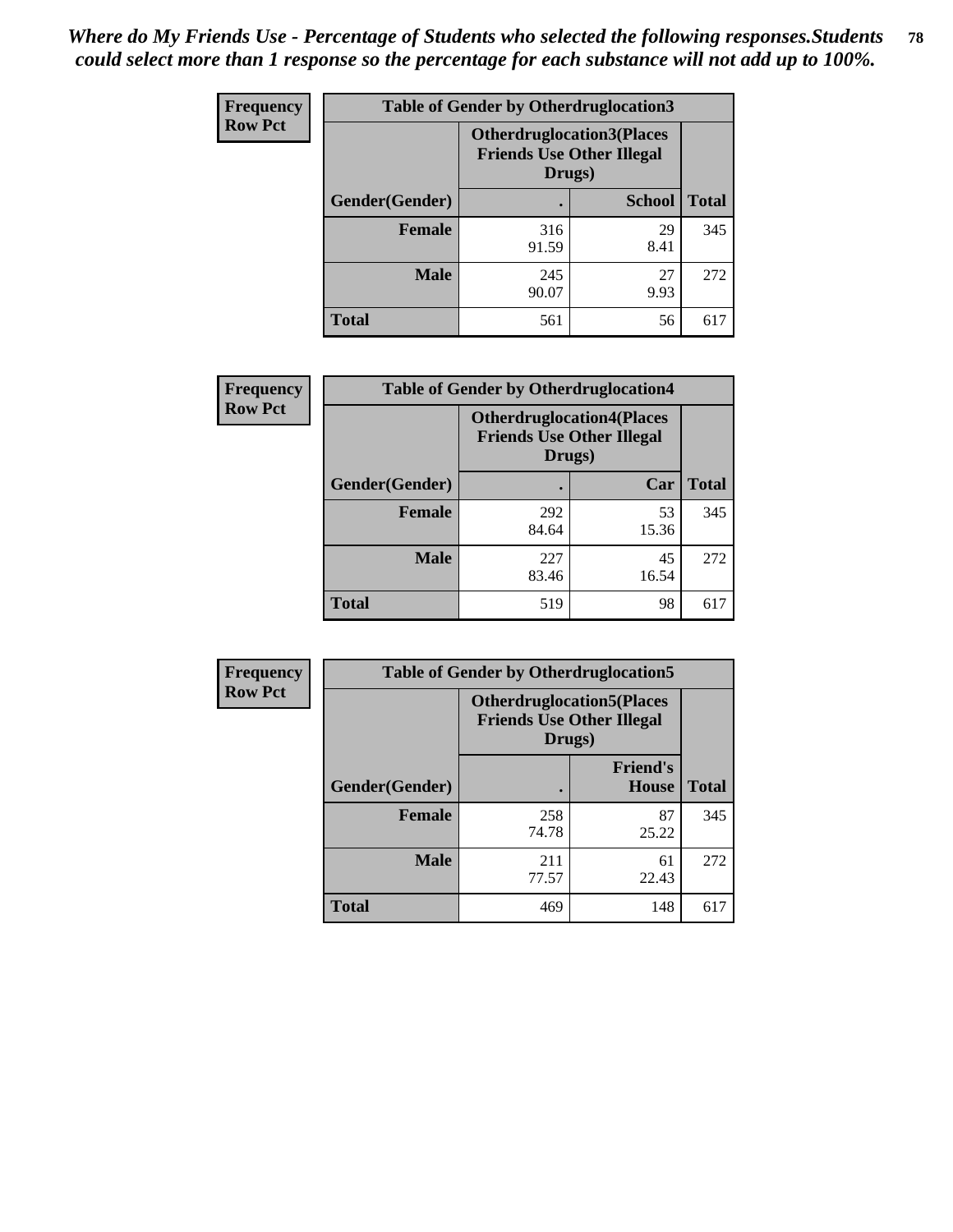| Frequency      | <b>Table of Gender by Otherdruglocation6</b> |                                            |                                  |              |
|----------------|----------------------------------------------|--------------------------------------------|----------------------------------|--------------|
| <b>Row Pct</b> |                                              | <b>Friends Use Other Illegal</b><br>Drugs) | <b>Otherdruglocation6(Places</b> |              |
|                | Gender(Gender)                               |                                            | <b>Other</b>                     | <b>Total</b> |
|                | <b>Female</b>                                | 273<br>79.13                               | 72<br>20.87                      | 345          |
|                | <b>Male</b>                                  | 210<br>77.21                               | 62<br>22.79                      | 272          |
|                | <b>Total</b>                                 | 483                                        | 134                              | 617          |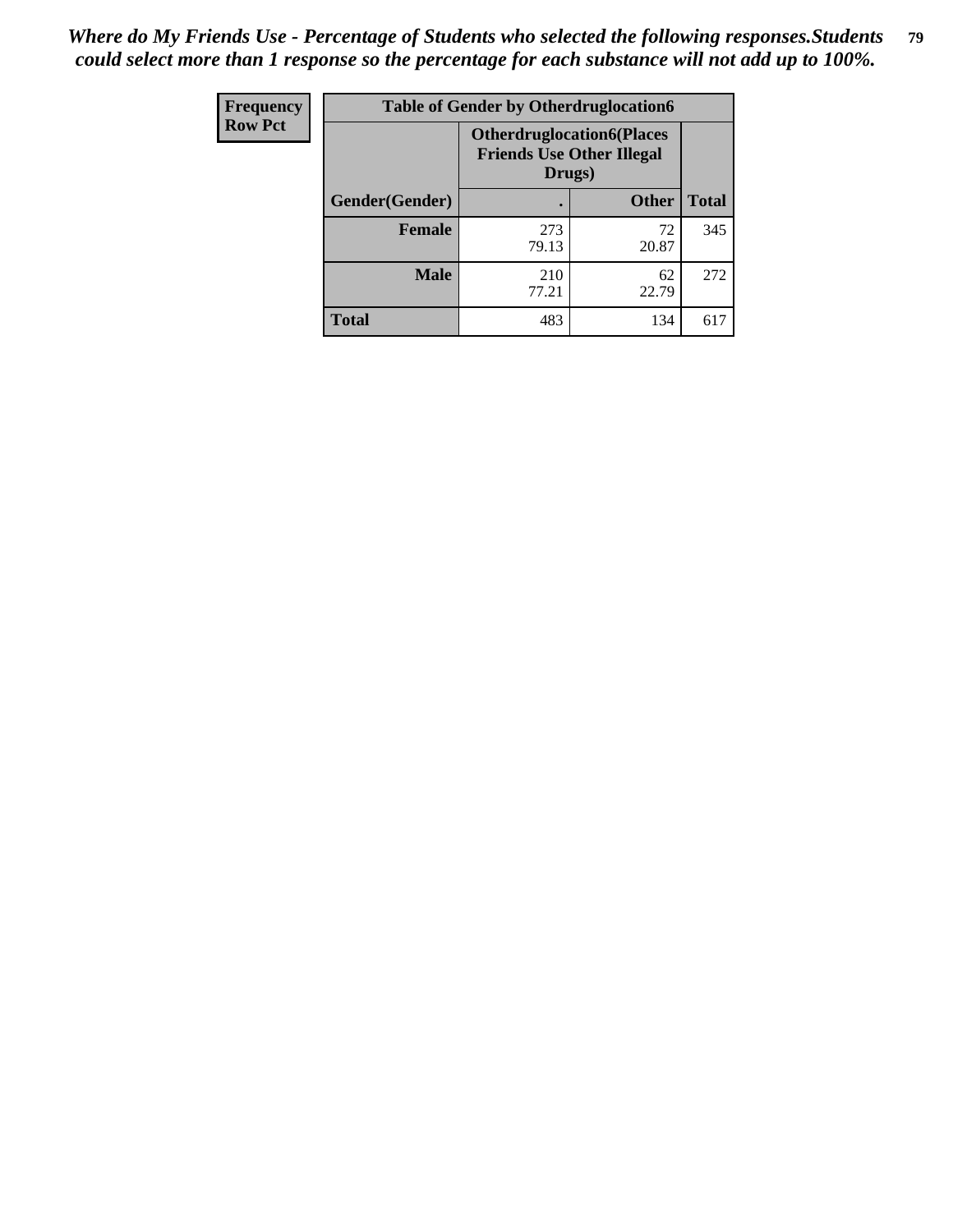| <b>Frequency</b> | <b>Table of Gender by Alcoholtime1</b> |                                                          |                      |              |
|------------------|----------------------------------------|----------------------------------------------------------|----------------------|--------------|
| <b>Row Pct</b>   |                                        | <b>Alcoholtime1(Times</b><br><b>Friends Use Alcohol)</b> |                      |              |
|                  | Gender(Gender)                         | c                                                        | Do Not<br><b>Use</b> | <b>Total</b> |
|                  | <b>Female</b>                          | 263<br>76.23                                             | 82<br>23.77          | 345          |
|                  | <b>Male</b>                            | 181<br>66.54                                             | 91<br>33.46          | 272          |
|                  | <b>Total</b>                           | 444                                                      | 173                  | 617          |

| <b>Frequency</b> | <b>Table of Gender by Alcoholtime2</b> |                                                          |                            |              |
|------------------|----------------------------------------|----------------------------------------------------------|----------------------------|--------------|
| <b>Row Pct</b>   |                                        | <b>Alcoholtime2(Times</b><br><b>Friends Use Alcohol)</b> |                            |              |
|                  | Gender(Gender)                         |                                                          | <b>On Way</b><br>to School | <b>Total</b> |
|                  | <b>Female</b>                          | 325<br>94.20                                             | 20<br>5.80                 | 345          |
|                  | <b>Male</b>                            | 241<br>88.60                                             | 31<br>11.40                | 272          |
|                  | <b>Total</b>                           | 566                                                      | 51                         | 617          |

| Frequency      | <b>Table of Gender by Alcoholtime3</b> |                                                   |                                |              |
|----------------|----------------------------------------|---------------------------------------------------|--------------------------------|--------------|
| <b>Row Pct</b> |                                        | Alcoholtime3(Times<br><b>Friends Use Alcohol)</b> |                                |              |
|                | Gender(Gender)                         |                                                   | <b>During</b><br><b>School</b> | <b>Total</b> |
|                | Female                                 | 333<br>96.52                                      | 12<br>3.48                     | 345          |
|                | <b>Male</b>                            | 255<br>93.75                                      | 17<br>6.25                     | 272          |
|                | <b>Total</b>                           | 588                                               | 29                             | 617          |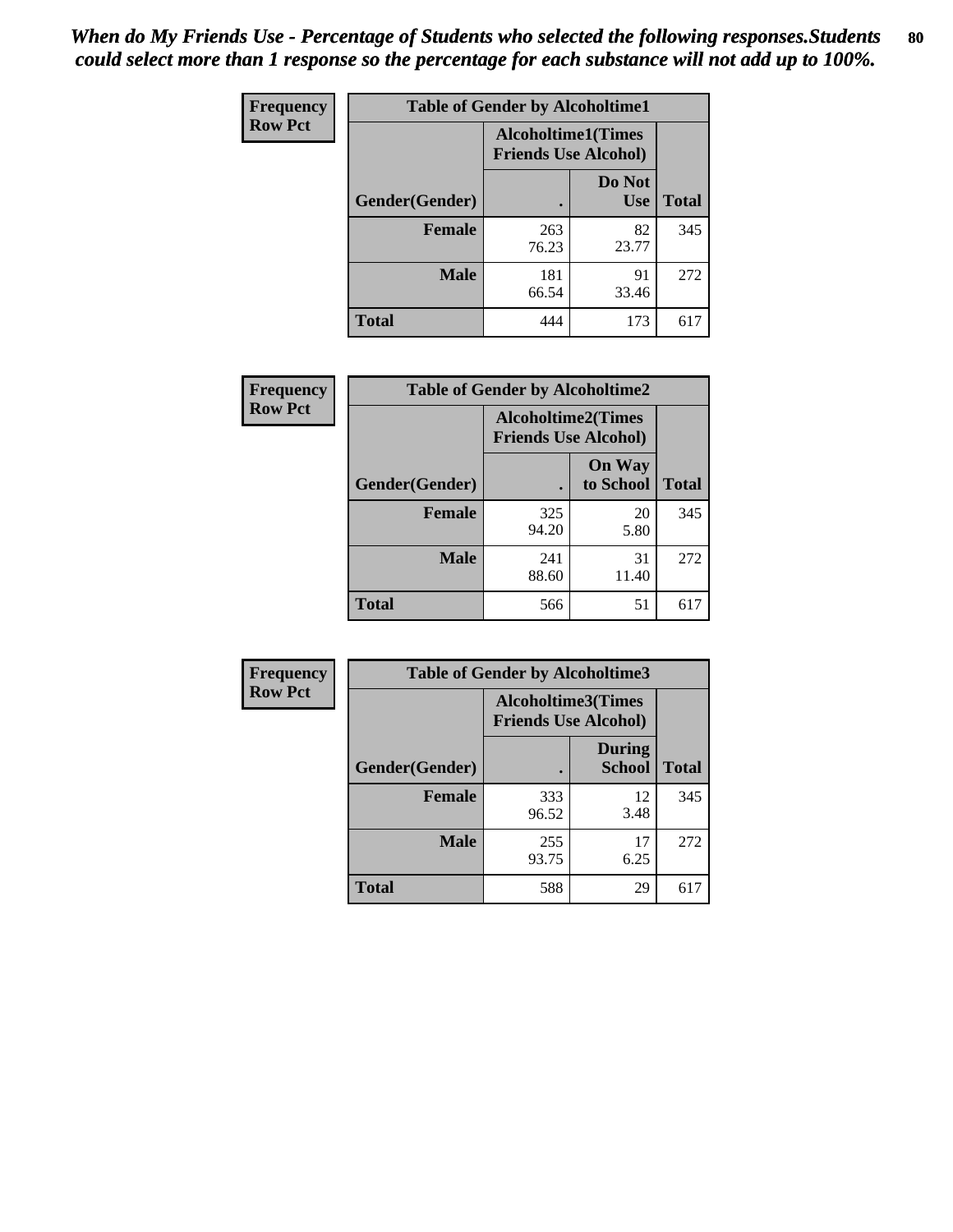*When do My Friends Use - Percentage of Students who selected the following responses.Students could select more than 1 response so the percentage for each substance will not add up to 100%.* **81**

| <b>Frequency</b> | <b>Table of Gender by Alcoholtime4</b> |                                                          |                                                |              |
|------------------|----------------------------------------|----------------------------------------------------------|------------------------------------------------|--------------|
| <b>Row Pct</b>   |                                        | <b>Alcoholtime4(Times</b><br><b>Friends Use Alcohol)</b> |                                                |              |
|                  | Gender(Gender)                         |                                                          | <b>On Way</b><br>Home<br>From<br><b>School</b> | <b>Total</b> |
|                  | <b>Female</b>                          | 311<br>90.14                                             | 34<br>9.86                                     | 345          |
|                  | <b>Male</b>                            | 233<br>85.66                                             | 39<br>14.34                                    | 272          |
|                  | <b>Total</b>                           | 544                                                      | 73                                             | 617          |

| <b>Frequency</b> | <b>Table of Gender by Alcoholtime5</b> |                                                           |              |              |
|------------------|----------------------------------------|-----------------------------------------------------------|--------------|--------------|
| <b>Row Pct</b>   |                                        | <b>Alcoholtime5</b> (Times<br><b>Friends Use Alcohol)</b> |              |              |
|                  | Gender(Gender)                         |                                                           | Weeknights   | <b>Total</b> |
|                  | <b>Female</b>                          | 245<br>71.01                                              | 100<br>28.99 | 345          |
|                  | <b>Male</b>                            | 190<br>69.85                                              | 82<br>30.15  | 272          |
|                  | <b>Total</b>                           | 435                                                       | 182          | 617          |

| <b>Frequency</b> |                | <b>Table of Gender by Alcoholtime6</b> |                                                           |              |
|------------------|----------------|----------------------------------------|-----------------------------------------------------------|--------------|
| <b>Row Pct</b>   |                |                                        | <b>Alcoholtime6</b> (Times<br><b>Friends Use Alcohol)</b> |              |
|                  | Gender(Gender) |                                        | Weekends                                                  | <b>Total</b> |
|                  | Female         | 70<br>20.29                            | 275<br>79.71                                              | 345          |
|                  | <b>Male</b>    | 87<br>31.99                            | 185<br>68.01                                              | 272          |
|                  | <b>Total</b>   | 157                                    | 460                                                       | 617          |

| <b>Frequency</b> | <b>Table of Gender by Tobaccotime1</b> |                                                          |                      |              |
|------------------|----------------------------------------|----------------------------------------------------------|----------------------|--------------|
| <b>Row Pct</b>   |                                        | <b>Tobaccotime1(Times</b><br><b>Friends Use Tobacco)</b> |                      |              |
|                  | Gender(Gender)                         |                                                          | Do Not<br><b>Use</b> | <b>Total</b> |
|                  | <b>Female</b>                          | 184<br>53.33                                             | 161<br>46.67         | 345          |
|                  | <b>Male</b>                            | 137<br>50.37                                             | 135<br>49.63         | 272          |
|                  | <b>Total</b>                           | 321                                                      | 296                  | 617          |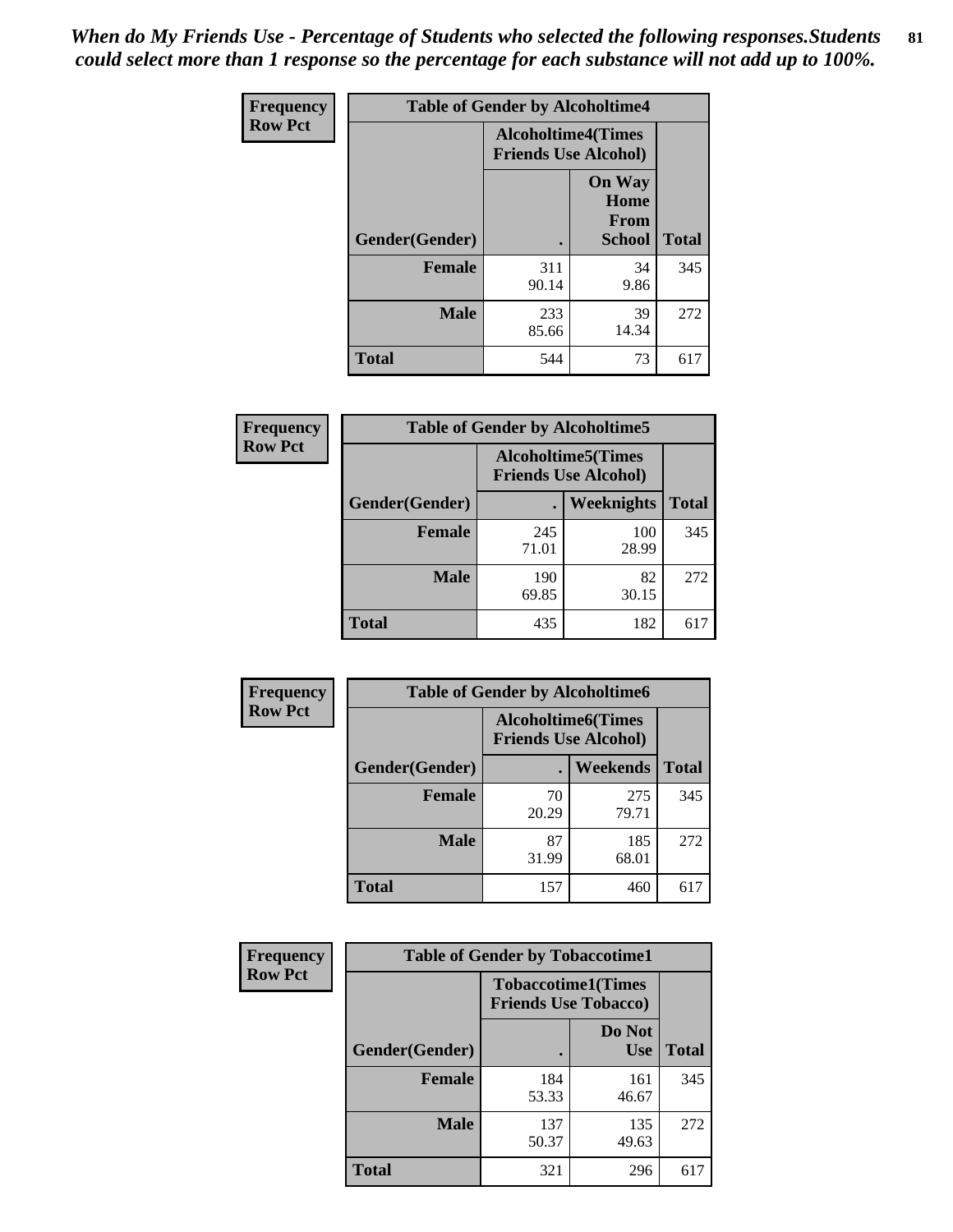| <b>Frequency</b> | <b>Table of Gender by Tobaccotime2</b> |                                                          |                            |              |
|------------------|----------------------------------------|----------------------------------------------------------|----------------------------|--------------|
| <b>Row Pct</b>   |                                        | <b>Tobaccotime2(Times</b><br><b>Friends Use Tobacco)</b> |                            |              |
|                  | Gender(Gender)                         |                                                          | <b>On Way</b><br>to School | <b>Total</b> |
|                  | <b>Female</b>                          | 228<br>66.09                                             | 117<br>33.91               | 345          |
|                  | <b>Male</b>                            | 206<br>75.74                                             | 66<br>24.26                | 272          |
|                  | <b>Total</b>                           | 434                                                      | 183                        | 617          |

| <b>Frequency</b> | <b>Table of Gender by Tobaccotime3</b> |                                                          |                                |              |
|------------------|----------------------------------------|----------------------------------------------------------|--------------------------------|--------------|
| <b>Row Pct</b>   |                                        | <b>Tobaccotime3(Times</b><br><b>Friends Use Tobacco)</b> |                                |              |
|                  | Gender(Gender)                         |                                                          | <b>During</b><br><b>School</b> | <b>Total</b> |
|                  | <b>Female</b>                          | 310<br>89.86                                             | 35<br>10.14                    | 345          |
|                  | <b>Male</b>                            | 238<br>87.50                                             | 34<br>12.50                    | 272          |
|                  | <b>Total</b>                           | 548                                                      | 69                             | 617          |

| Frequency      | <b>Table of Gender by Tobaccotime4</b> |                                                          |                                                       |              |
|----------------|----------------------------------------|----------------------------------------------------------|-------------------------------------------------------|--------------|
| <b>Row Pct</b> |                                        | <b>Tobaccotime4(Times</b><br><b>Friends Use Tobacco)</b> |                                                       |              |
|                | Gender(Gender)                         |                                                          | <b>On Way</b><br>Home<br><b>From</b><br><b>School</b> | <b>Total</b> |
|                | <b>Female</b>                          | 311<br>90.14                                             | 34<br>9.86                                            | 345          |
|                | <b>Male</b>                            | 233<br>85.66                                             | 39<br>14.34                                           | 272          |
|                | <b>Total</b>                           | 544                                                      | 73                                                    | 617          |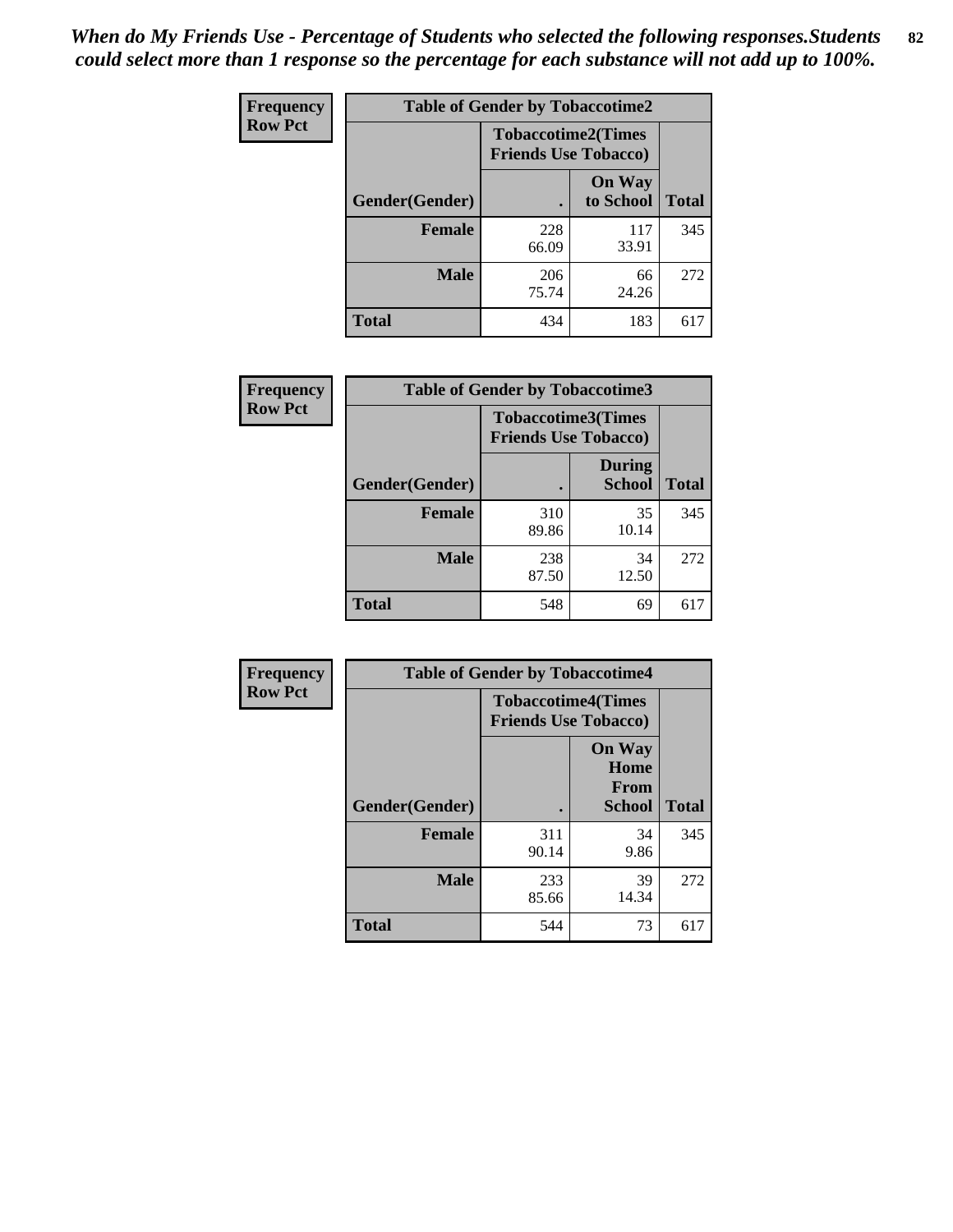| Frequency      | <b>Table of Gender by Tobaccotime5</b> |              |                                                          |              |  |
|----------------|----------------------------------------|--------------|----------------------------------------------------------|--------------|--|
| <b>Row Pct</b> |                                        |              | <b>Tobaccotime5(Times</b><br><b>Friends Use Tobacco)</b> |              |  |
|                | <b>Gender</b> (Gender)                 |              | Weeknights                                               | <b>Total</b> |  |
|                | <b>Female</b>                          | 185<br>53.62 | 160<br>46.38                                             | 345          |  |
|                | <b>Male</b>                            | 163<br>59.93 | 109<br>40.07                                             | 272          |  |
|                | <b>Total</b>                           | 348          | 269                                                      | 617          |  |

| Frequency      |                | <b>Table of Gender by Tobaccotime6</b>                   |              |              |
|----------------|----------------|----------------------------------------------------------|--------------|--------------|
| <b>Row Pct</b> |                | <b>Tobaccotime6(Times</b><br><b>Friends Use Tobacco)</b> |              |              |
|                | Gender(Gender) |                                                          | Weekends     | <b>Total</b> |
|                | Female         | 166<br>48.12                                             | 179<br>51.88 | 345          |
|                | <b>Male</b>    | 149<br>54.78                                             | 123<br>45.22 | 272          |
|                | <b>Total</b>   | 315                                                      | 302          | 617          |

| <b>Frequency</b> | <b>Table of Gender by Marijuanatime1</b> |                                |                             |              |  |
|------------------|------------------------------------------|--------------------------------|-----------------------------|--------------|--|
| <b>Row Pct</b>   |                                          | <b>Friends Use Marijuana</b> ) | <b>Marijuanatime1(Times</b> |              |  |
|                  | Gender(Gender)                           |                                | Do Not Use                  | <b>Total</b> |  |
|                  | <b>Female</b>                            | 197<br>57.10                   | 148<br>42.90                | 345          |  |
|                  | <b>Male</b>                              | 153<br>56.25                   | 119<br>43.75                | 272          |  |
|                  | <b>Total</b>                             | 350                            | 267                         | 617          |  |

| <b>Frequency</b> | <b>Table of Gender by Marijuanatime2</b> |                                                               |                            |              |
|------------------|------------------------------------------|---------------------------------------------------------------|----------------------------|--------------|
| <b>Row Pct</b>   |                                          | <b>Marijuanatime2(Times</b><br><b>Friends Use Marijuana</b> ) |                            |              |
|                  | Gender(Gender)                           |                                                               | On Way to<br><b>School</b> | <b>Total</b> |
|                  | Female                                   | 260<br>75.36                                                  | 85<br>24.64                | 345          |
|                  | <b>Male</b>                              | 201<br>73.90                                                  | 71<br>26.10                | 272          |
|                  | <b>Total</b>                             | 461                                                           | 156                        | 617          |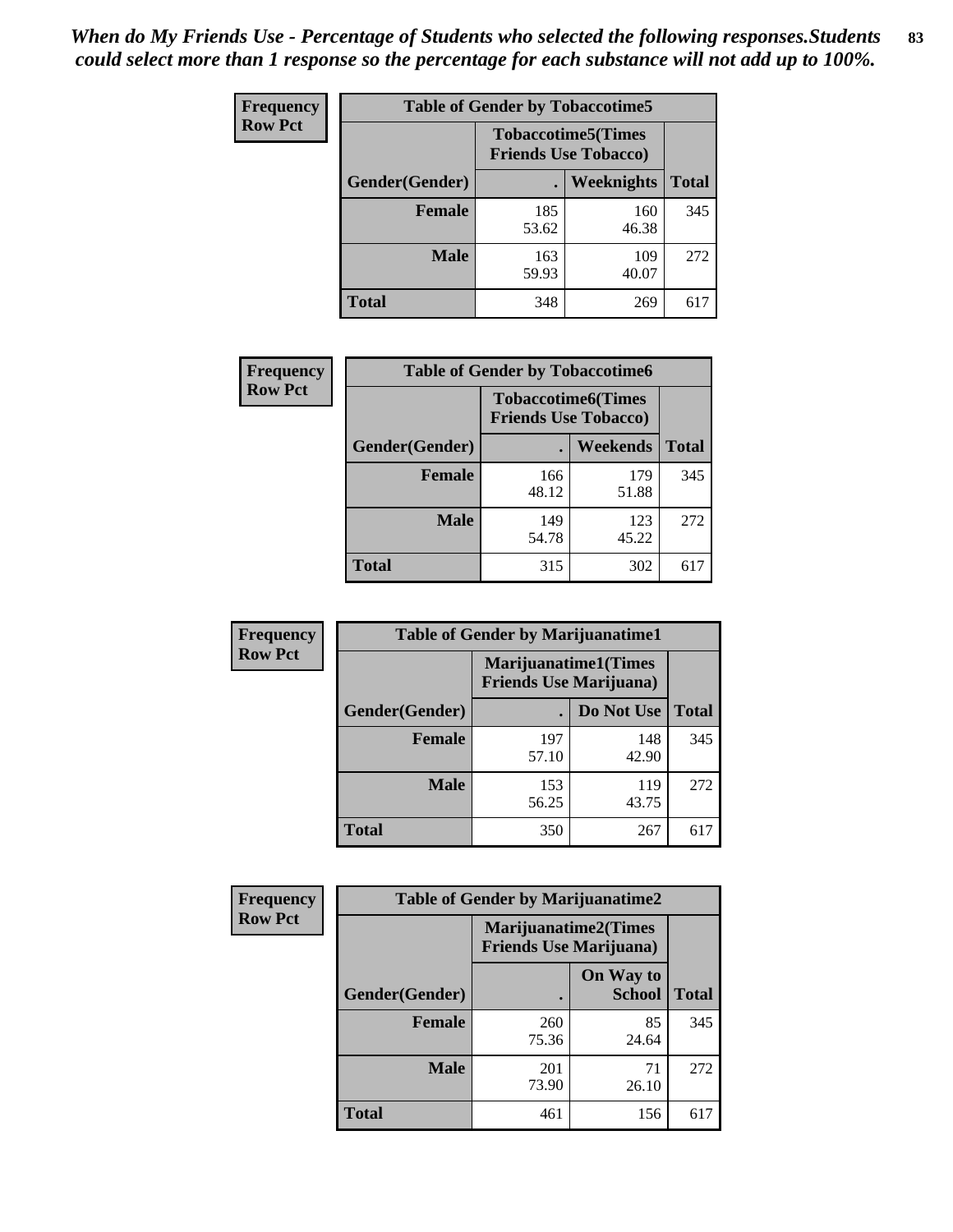*When do My Friends Use - Percentage of Students who selected the following responses.Students could select more than 1 response so the percentage for each substance will not add up to 100%.* **84**

| <b>Frequency</b> | Table of Gender by Marijuanatime3 |                                                        |                                |              |
|------------------|-----------------------------------|--------------------------------------------------------|--------------------------------|--------------|
| <b>Row Pct</b>   |                                   | Marijuanatime3(Times<br><b>Friends Use Marijuana</b> ) |                                |              |
|                  | Gender(Gender)                    |                                                        | <b>During</b><br><b>School</b> | <b>Total</b> |
|                  | <b>Female</b>                     | 312<br>90.43                                           | 33<br>9.57                     | 345          |
|                  | <b>Male</b>                       | 239<br>87.87                                           | 33<br>12.13                    | 272          |
|                  | <b>Total</b>                      | 551                                                    | 66                             | 617          |

| Frequency      |                | <b>Table of Gender by Marijuanatime4</b>                      |                                                |              |  |
|----------------|----------------|---------------------------------------------------------------|------------------------------------------------|--------------|--|
| <b>Row Pct</b> |                | <b>Marijuanatime4(Times</b><br><b>Friends Use Marijuana</b> ) |                                                |              |  |
|                | Gender(Gender) |                                                               | <b>On Way</b><br>Home<br>From<br><b>School</b> | <b>Total</b> |  |
|                | <b>Female</b>  | 253<br>73.33                                                  | 92<br>26.67                                    | 345          |  |
|                | <b>Male</b>    | 199<br>73.16                                                  | 73<br>26.84                                    | 272          |  |
|                | <b>Total</b>   | 452                                                           | 165                                            | 617          |  |

| Frequency      |                | <b>Table of Gender by Marijuanatime5</b>                       |              |              |
|----------------|----------------|----------------------------------------------------------------|--------------|--------------|
| <b>Row Pct</b> |                | <b>Marijuanatime5</b> (Times<br><b>Friends Use Marijuana</b> ) |              |              |
|                | Gender(Gender) | ٠                                                              | Weeknights   | <b>Total</b> |
|                | <b>Female</b>  | 207<br>60.00                                                   | 138<br>40.00 | 345          |
|                | <b>Male</b>    | 158<br>58.09                                                   | 114<br>41.91 | 272          |
|                | <b>Total</b>   | 365                                                            | 252          | 617          |

| Frequency      | <b>Table of Gender by Marijuanatime6</b> |                                                               |                 |              |
|----------------|------------------------------------------|---------------------------------------------------------------|-----------------|--------------|
| <b>Row Pct</b> |                                          | <b>Marijuanatime6(Times</b><br><b>Friends Use Marijuana</b> ) |                 |              |
|                | Gender(Gender)                           |                                                               | <b>Weekends</b> | <b>Total</b> |
|                | <b>Female</b>                            | 143<br>41.45                                                  | 202<br>58.55    | 345          |
|                | <b>Male</b>                              | 122<br>44.85                                                  | 150<br>55.15    | 272          |
|                | <b>Total</b>                             | 265                                                           | 352             | 617          |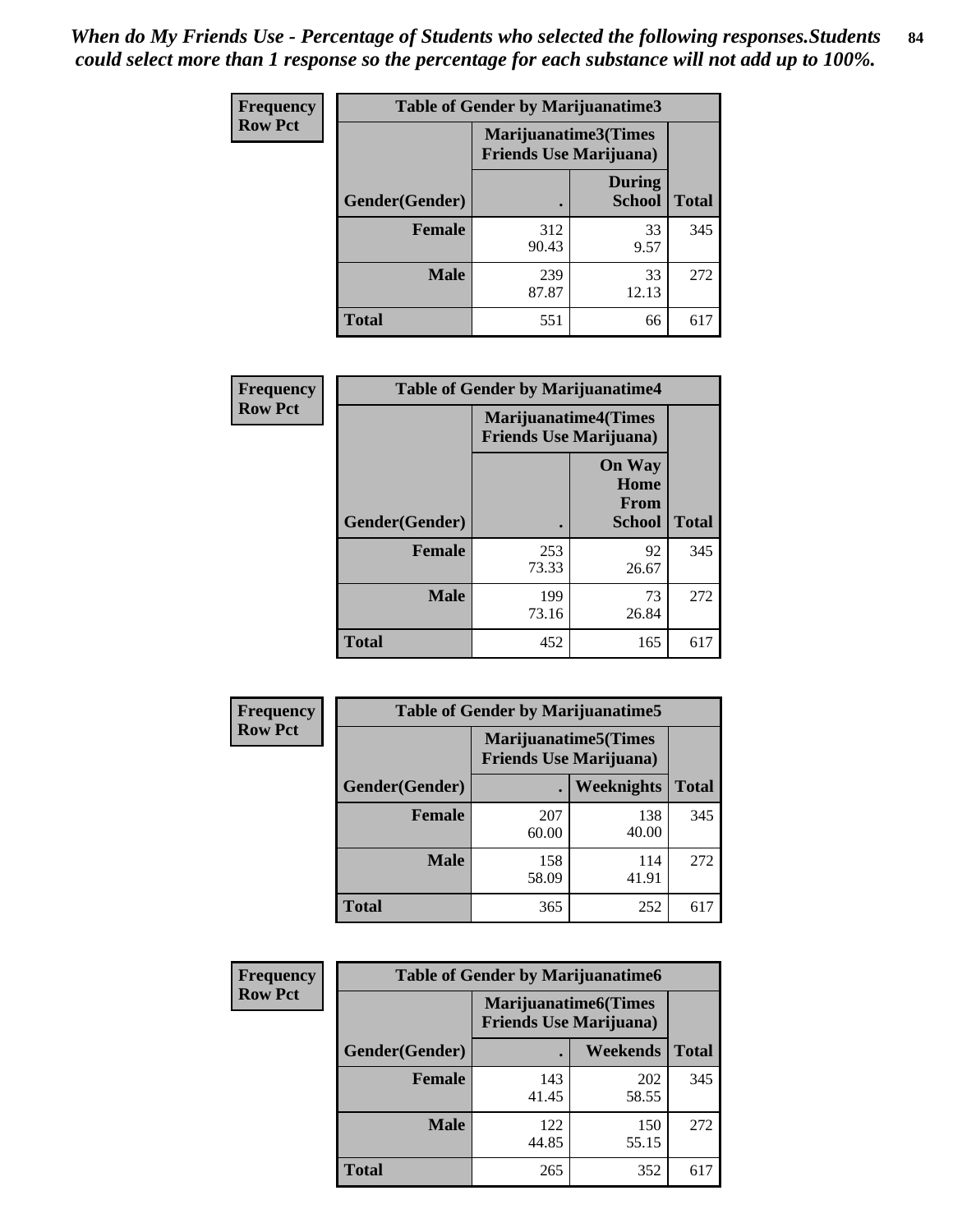*When do My Friends Use - Percentage of Students who selected the following responses.Students could select more than 1 response so the percentage for each substance will not add up to 100%.* **85**

| <b>Frequency</b> | <b>Table of Gender by Otherdrugtime1</b> |                        |                                                          |     |  |
|------------------|------------------------------------------|------------------------|----------------------------------------------------------|-----|--|
| <b>Row Pct</b>   |                                          | <b>Illegal Drugs</b> ) | <b>Otherdrugtime1</b> (Times<br><b>Friends Use Other</b> |     |  |
|                  | Gender(Gender)                           |                        | Do Not Use   Total                                       |     |  |
|                  | <b>Female</b>                            | 94<br>27.25            | 251<br>72.75                                             | 345 |  |
|                  | <b>Male</b>                              | 77<br>28.31            | 195<br>71.69                                             | 272 |  |
|                  | <b>Total</b>                             | 171                    | 446                                                      | 617 |  |

| Frequency      | <b>Table of Gender by Otherdrugtime2</b> |                                                                                   |                            |              |
|----------------|------------------------------------------|-----------------------------------------------------------------------------------|----------------------------|--------------|
| <b>Row Pct</b> |                                          | <b>Otherdrugtime2(Times</b><br><b>Friends Use Other</b><br><b>Illegal Drugs</b> ) |                            |              |
|                | Gender(Gender)                           |                                                                                   | On Way to<br><b>School</b> | <b>Total</b> |
|                | <b>Female</b>                            | 312<br>90.43                                                                      | 33<br>9.57                 | 345          |
|                | <b>Male</b>                              | 239<br>87.87                                                                      | 33<br>12.13                | 272          |
|                | <b>Total</b>                             | 551                                                                               | 66                         | 617          |

| <b>Frequency</b> | Table of Gender by Otherdrugtime3 |                                                                            |                                |              |  |
|------------------|-----------------------------------|----------------------------------------------------------------------------|--------------------------------|--------------|--|
| <b>Row Pct</b>   |                                   | Otherdrugtime3(Times<br><b>Friends Use Other</b><br><b>Illegal Drugs</b> ) |                                |              |  |
|                  | Gender(Gender)                    |                                                                            | <b>During</b><br><b>School</b> | <b>Total</b> |  |
|                  | <b>Female</b>                     | 319<br>92.46                                                               | 26<br>7.54                     | 345          |  |
|                  | <b>Male</b>                       | 251<br>92.28                                                               | 21<br>7.72                     | 272          |  |
|                  | <b>Total</b>                      | 570                                                                        | 47                             | 617          |  |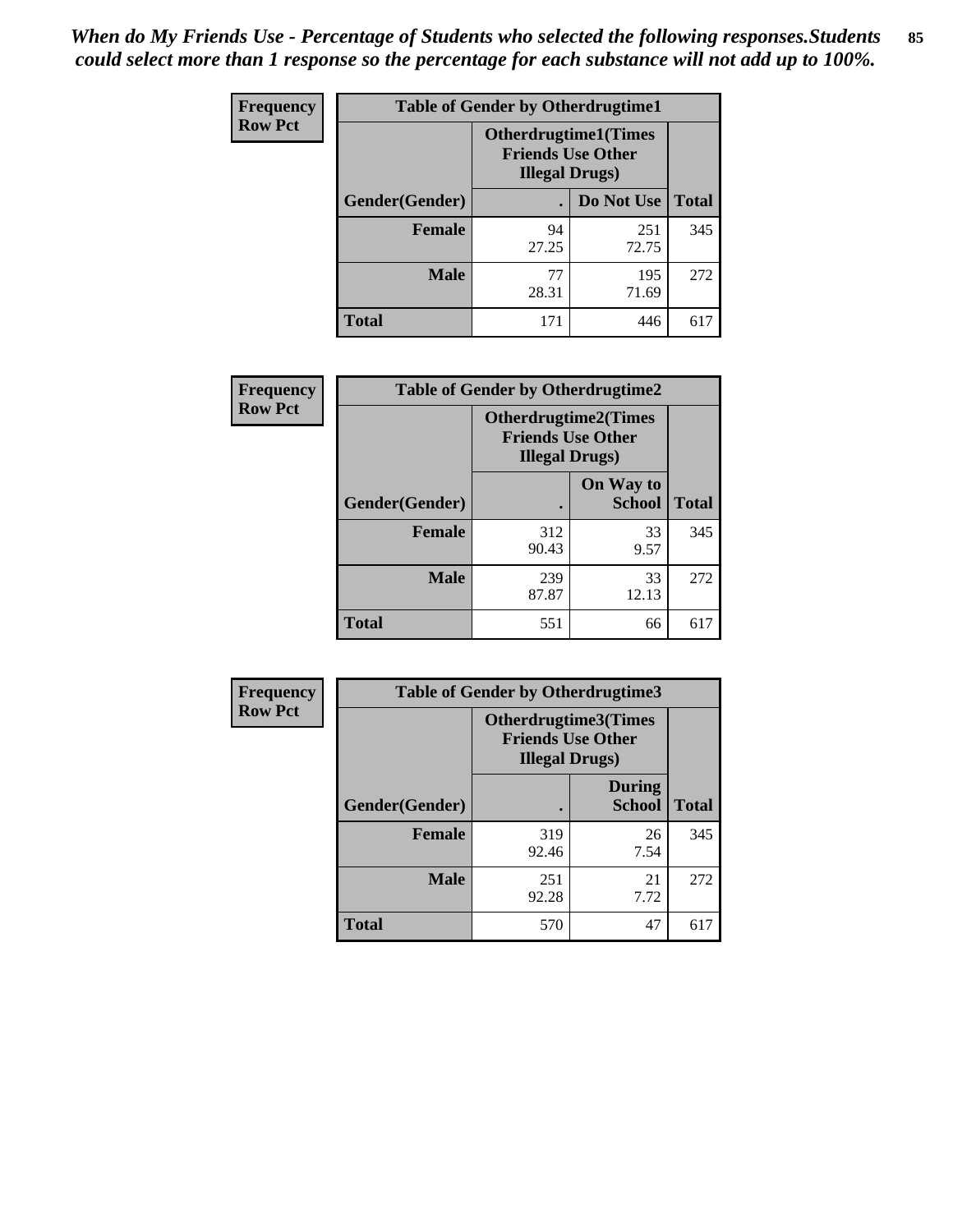*When do My Friends Use - Percentage of Students who selected the following responses.Students could select more than 1 response so the percentage for each substance will not add up to 100%.* **86**

| <b>Frequency</b> | <b>Table of Gender by Otherdrugtime4</b> |                                                    |                                                |              |
|------------------|------------------------------------------|----------------------------------------------------|------------------------------------------------|--------------|
| <b>Row Pct</b>   |                                          | <b>Friends Use Other</b><br><b>Illegal Drugs</b> ) | <b>Otherdrugtime4(Times</b>                    |              |
|                  | Gender(Gender)                           |                                                    | <b>On Way</b><br>Home<br><b>From</b><br>School | <b>Total</b> |
|                  | <b>Female</b>                            | 301<br>87.25                                       | 44<br>12.75                                    | 345          |
|                  | <b>Male</b>                              | 233<br>85.66                                       | 39<br>14.34                                    | 272          |
|                  | <b>Total</b>                             | 534                                                | 83                                             | 617          |

| Frequency      | <b>Table of Gender by Otherdrugtime5</b> |                                                                                    |                   |              |
|----------------|------------------------------------------|------------------------------------------------------------------------------------|-------------------|--------------|
| <b>Row Pct</b> |                                          | <b>Otherdrugtime5</b> (Times<br><b>Friends Use Other</b><br><b>Illegal Drugs</b> ) |                   |              |
|                | Gender(Gender)                           |                                                                                    | <b>Weeknights</b> | <b>Total</b> |
|                | <b>Female</b>                            | 284<br>82.32                                                                       | 61<br>17.68       | 345          |
|                | <b>Male</b>                              | 214<br>78.68                                                                       | 58<br>21.32       | 272          |
|                | <b>Total</b>                             | 498                                                                                | 119               | 617          |

| Frequency      | <b>Table of Gender by Otherdrugtime6</b> |                                                                                   |              |              |  |
|----------------|------------------------------------------|-----------------------------------------------------------------------------------|--------------|--------------|--|
| <b>Row Pct</b> |                                          | <b>Otherdrugtime6(Times</b><br><b>Friends Use Other</b><br><b>Illegal Drugs</b> ) |              |              |  |
|                | Gender(Gender)                           |                                                                                   | Weekends     | <b>Total</b> |  |
|                | <b>Female</b>                            | 242<br>70.14                                                                      | 103<br>29.86 | 345          |  |
|                | <b>Male</b>                              | 191<br>70.22                                                                      | 81<br>29.78  | 272          |  |
|                | <b>Total</b>                             | 433                                                                               | 184          | 617          |  |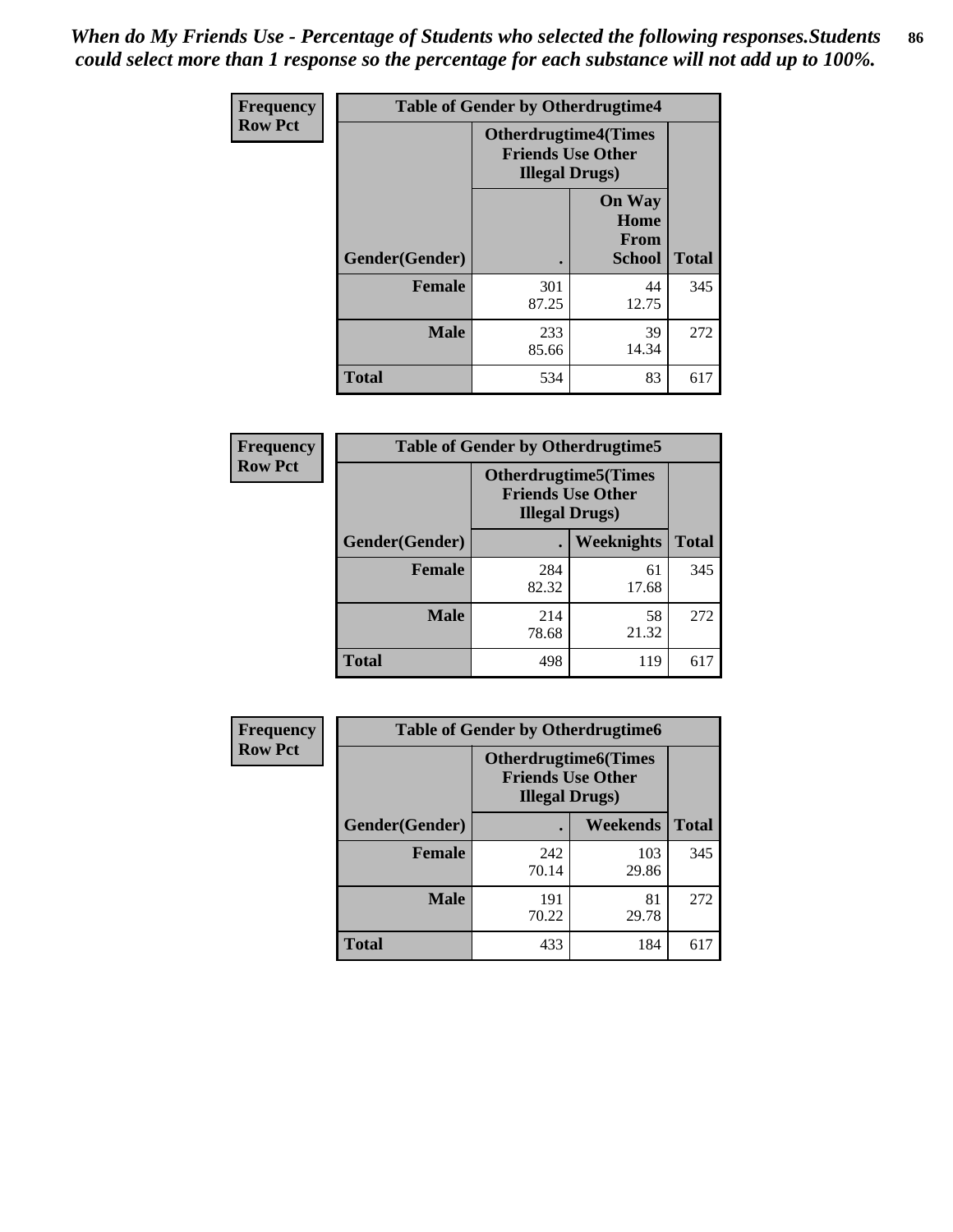# *Other Questions* **87**

| Frequency      | <b>Table of Gender by Educationalcohol</b> |                                                                                                                               |                |              |
|----------------|--------------------------------------------|-------------------------------------------------------------------------------------------------------------------------------|----------------|--------------|
| <b>Row Pct</b> |                                            | Educationalcohol(I<br>have been taught<br>about alcohol,<br>tobacco,<br>and other drugs<br>within the last year<br>at school) |                |              |
|                | Gender(Gender)                             | <b>Yes</b>                                                                                                                    | N <sub>0</sub> | <b>Total</b> |
|                | <b>Female</b>                              | 249<br>72.17                                                                                                                  | 96<br>27.83    | 345          |
|                | <b>Male</b>                                | 195<br>71.69                                                                                                                  | 77<br>28.31    | 272          |
|                | <b>Total</b>                               | 444                                                                                                                           | 173            | 617          |

| Frequency      | <b>Table of Gender by Rodedrinking</b> |                                                                                                                     |              |              |  |
|----------------|----------------------------------------|---------------------------------------------------------------------------------------------------------------------|--------------|--------------|--|
| <b>Row Pct</b> |                                        | Rodedrinking(In<br>the past 30 days I<br>have ridden in a<br>car with a driver<br>who had been<br>drinking alcohol) |              |              |  |
|                | Gender(Gender)                         | Yes                                                                                                                 | $\bf N_0$    | <b>Total</b> |  |
|                | <b>Female</b>                          | 77<br>22.32                                                                                                         | 268<br>77.68 | 345          |  |
|                | <b>Male</b>                            | 44<br>16.18                                                                                                         | 228<br>83.82 | 272          |  |
|                | <b>Total</b>                           | 121                                                                                                                 | 496          | 617          |  |

| Frequency      | <b>Table of Gender by Drugsschool</b> |                                                                                                                                     |                |              |  |
|----------------|---------------------------------------|-------------------------------------------------------------------------------------------------------------------------------------|----------------|--------------|--|
| <b>Row Pct</b> |                                       | <b>Drugsschool</b> (During<br>the past 12 months,<br>I have been offered,<br>sold,<br>or given illegal drugs<br>on school property) |                |              |  |
|                | Gender(Gender)                        | <b>Yes</b>                                                                                                                          | N <sub>0</sub> | <b>Total</b> |  |
|                | <b>Female</b>                         | 69<br>20.00                                                                                                                         | 276<br>80.00   | 345          |  |
|                | <b>Male</b>                           | 60<br>22.06                                                                                                                         | 212<br>77.94   | 272          |  |
|                | <b>Total</b>                          | 129                                                                                                                                 | 488            | 617          |  |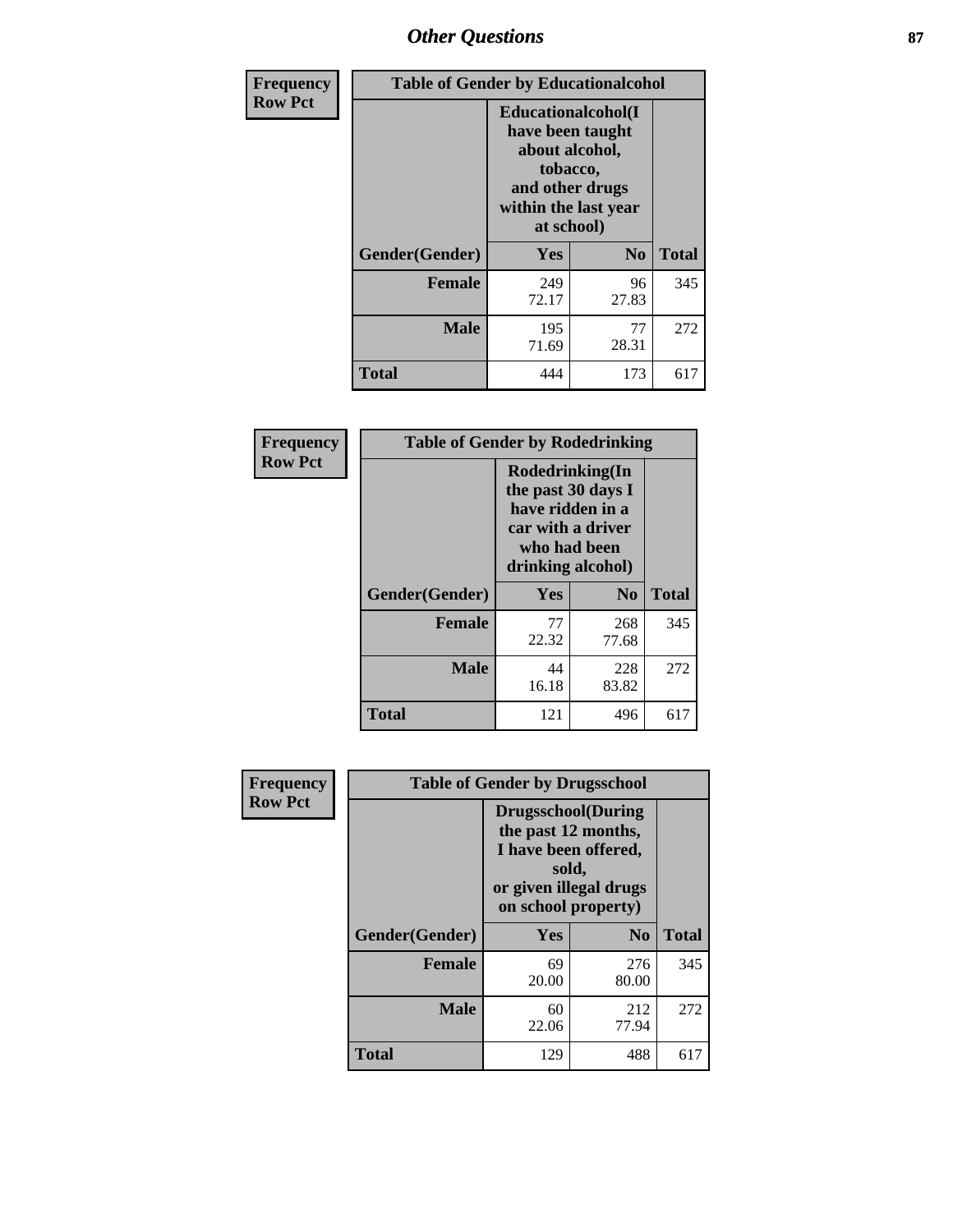# *Other Questions* **88**

**Frequency Row Pct**

| <b>Table of Gender by Bingedrinking</b> |                         |                                                                                                         |                   |                     |                        |                               |                        |              |
|-----------------------------------------|-------------------------|---------------------------------------------------------------------------------------------------------|-------------------|---------------------|------------------------|-------------------------------|------------------------|--------------|
|                                         |                         | Bingedrinking(I have drunk five or more<br>drinks of alcohol at one sitting during the<br>last 30 days) |                   |                     |                        |                               |                        |              |
| <b>Gender</b> (Gender)                  | $\bf{0}$<br><b>Days</b> | 1 or<br>days                                                                                            | 3 to<br>5<br>days | 6 to<br>9<br>days   | 10<br>to<br>19<br>days | <b>20</b><br>to<br>29<br>days | All<br>30<br>days      | <b>Total</b> |
| <b>Female</b>                           | 304<br>88.12            | 5<br>1.45                                                                                               | 14<br>4.06        | $\mathbf Q$<br>2.61 | 9<br>2.61              | 3<br>0.87                     | 0.29                   | 345          |
| <b>Male</b>                             | 237<br>87.13            | 7<br>2.57                                                                                               | 9<br>3.31         | 3<br>1.10           | 9<br>3.31              | 5<br>1.84                     | $\mathfrak{D}$<br>0.74 | 272          |
| <b>Total</b>                            | 541                     | 12                                                                                                      | 23                | 12                  | 18                     | 8                             | 3                      | 617          |

| Frequency      | <b>Table of Gender by Educationaids</b> |                                                                                                 |                |              |  |
|----------------|-----------------------------------------|-------------------------------------------------------------------------------------------------|----------------|--------------|--|
| <b>Row Pct</b> |                                         | <b>Educationaids</b> (I<br>have been taught<br>about HIV/AIDS<br>at school in the<br>past year) |                |              |  |
|                | Gender(Gender)                          | Yes                                                                                             | $\mathbf{N_0}$ | <b>Total</b> |  |
|                | <b>Female</b>                           | 230<br>66.67                                                                                    | 115<br>33.33   | 345          |  |
|                | <b>Male</b>                             | 182<br>66.91                                                                                    | 90<br>33.09    | 272          |  |
|                | <b>Total</b>                            | 412                                                                                             | 205            | 617          |  |

| <b>Frequency</b> |                | <b>Table of Gender by Suicideconsider</b> |                |              |  |
|------------------|----------------|-------------------------------------------|----------------|--------------|--|
| <b>Row Pct</b>   |                | Suicideconsider                           |                |              |  |
|                  | Gender(Gender) | Yes                                       | N <sub>0</sub> | <b>Total</b> |  |
|                  | <b>Female</b>  | 38<br>11.01                               | 307<br>88.99   | 345          |  |
|                  | <b>Male</b>    | 26<br>9.56                                | 246<br>90.44   | 272          |  |
|                  | <b>Total</b>   | 64                                        | 553            | 617          |  |